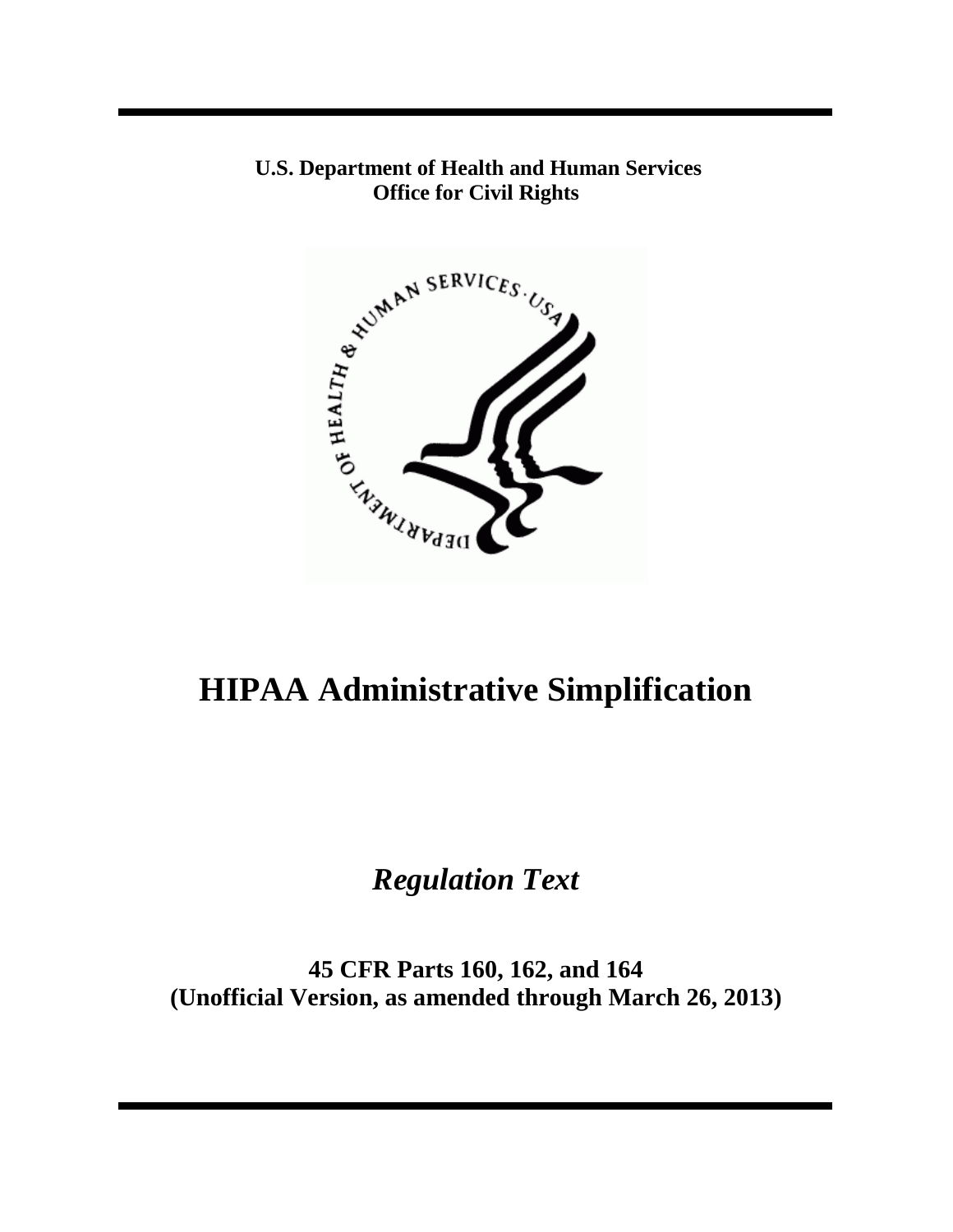## **HIPAA Administrative Simplification**

## **Table of Contents**

**Section** 

| <b>Section</b> | Page                                                                                          |
|----------------|-----------------------------------------------------------------------------------------------|
|                | PART 160–GENERAL ADMINISTRATIVE REQUIREMENTS10                                                |
|                |                                                                                               |
|                |                                                                                               |
|                |                                                                                               |
|                |                                                                                               |
|                |                                                                                               |
|                | § 160.105 Compliance dates for implementation of new or modified standards and implementation |
|                |                                                                                               |
|                |                                                                                               |
|                |                                                                                               |
|                |                                                                                               |
|                |                                                                                               |
|                |                                                                                               |
|                |                                                                                               |
|                |                                                                                               |
|                |                                                                                               |
|                |                                                                                               |
|                |                                                                                               |
|                |                                                                                               |
|                |                                                                                               |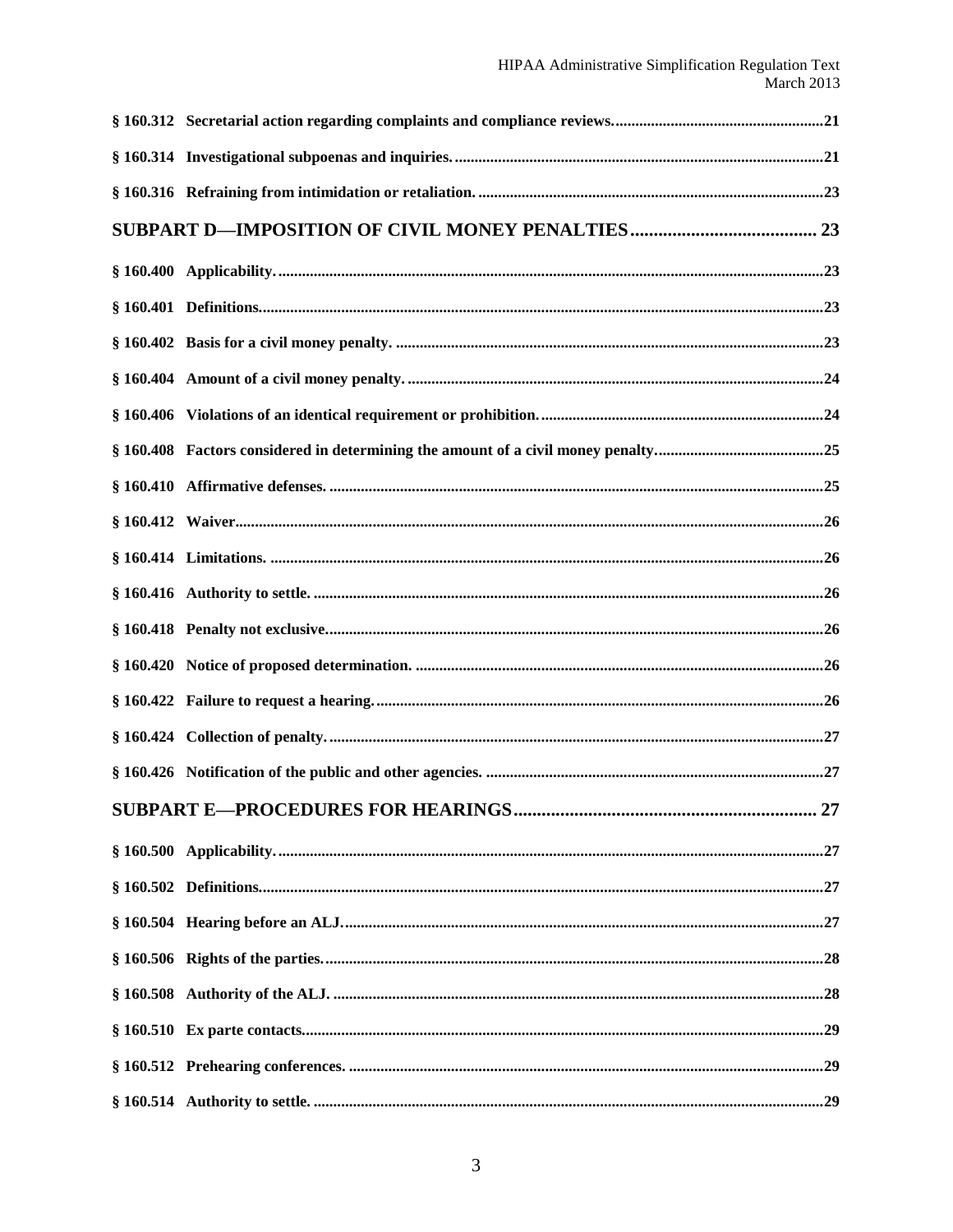| .37                                                               |
|-------------------------------------------------------------------|
|                                                                   |
|                                                                   |
|                                                                   |
|                                                                   |
| SUBPART D-STANDARD UNIQUE HEALTH IDENTIFIER FOR HEALTH CARE<br>39 |
|                                                                   |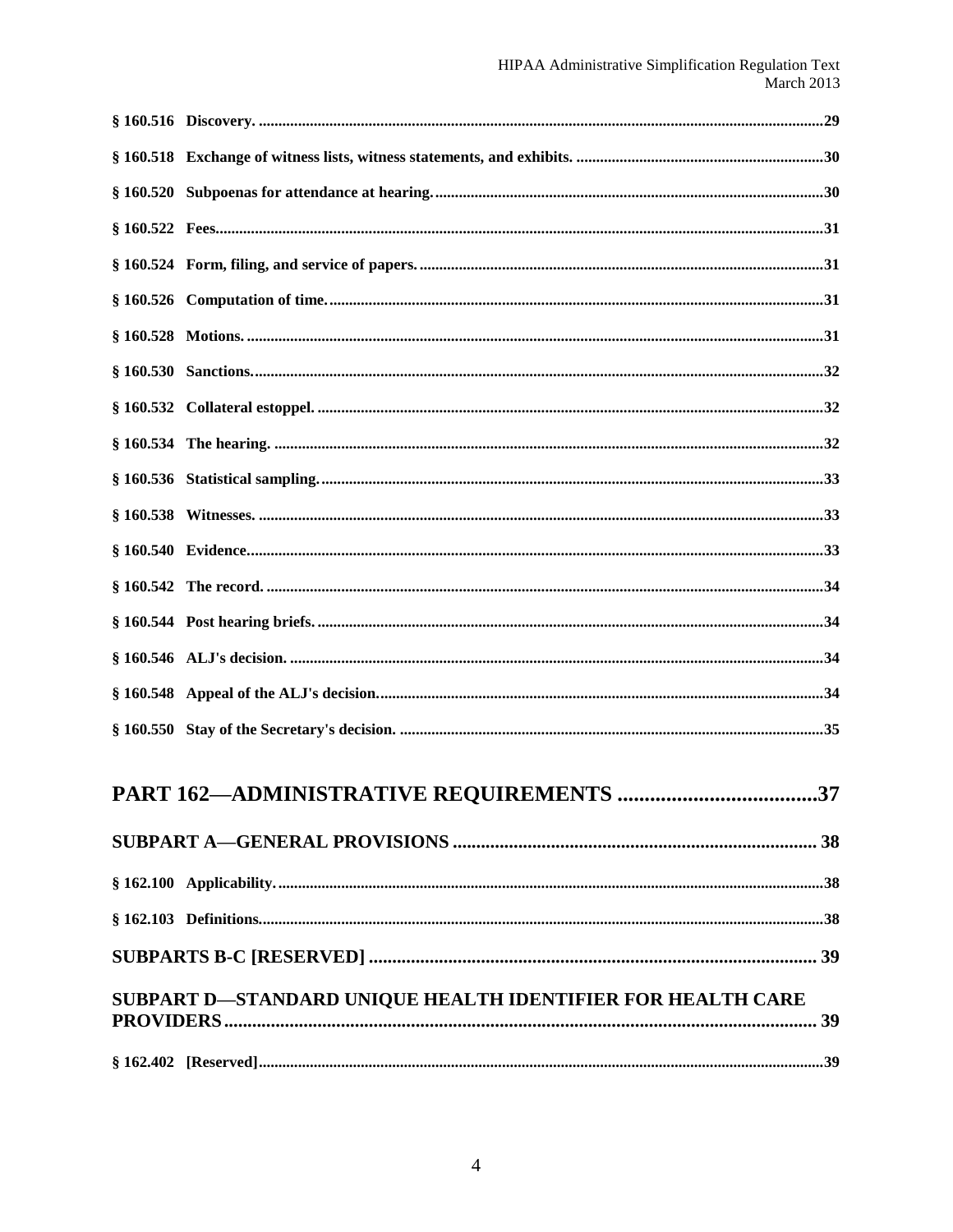| § 162.404 Compliance dates of the implementation of the standard unique health identifier for  |
|------------------------------------------------------------------------------------------------|
|                                                                                                |
|                                                                                                |
|                                                                                                |
|                                                                                                |
|                                                                                                |
| SUBPART E-STANDARD UNIQUE HEALTH IDENTIFIER FOR HEALTH PLANS 40                                |
|                                                                                                |
| § 162.504 Compliance requirements for the implementation of the standard unique health plan    |
|                                                                                                |
|                                                                                                |
|                                                                                                |
|                                                                                                |
|                                                                                                |
| SUBPART F-STANDARD UNIQUE EMPLOYER IDENTIFIER  42                                              |
| § 162.600 Compliance dates of the implementation of the standard unique employer identifier 42 |
|                                                                                                |
|                                                                                                |
|                                                                                                |
|                                                                                                |
|                                                                                                |
|                                                                                                |
|                                                                                                |
|                                                                                                |
|                                                                                                |
|                                                                                                |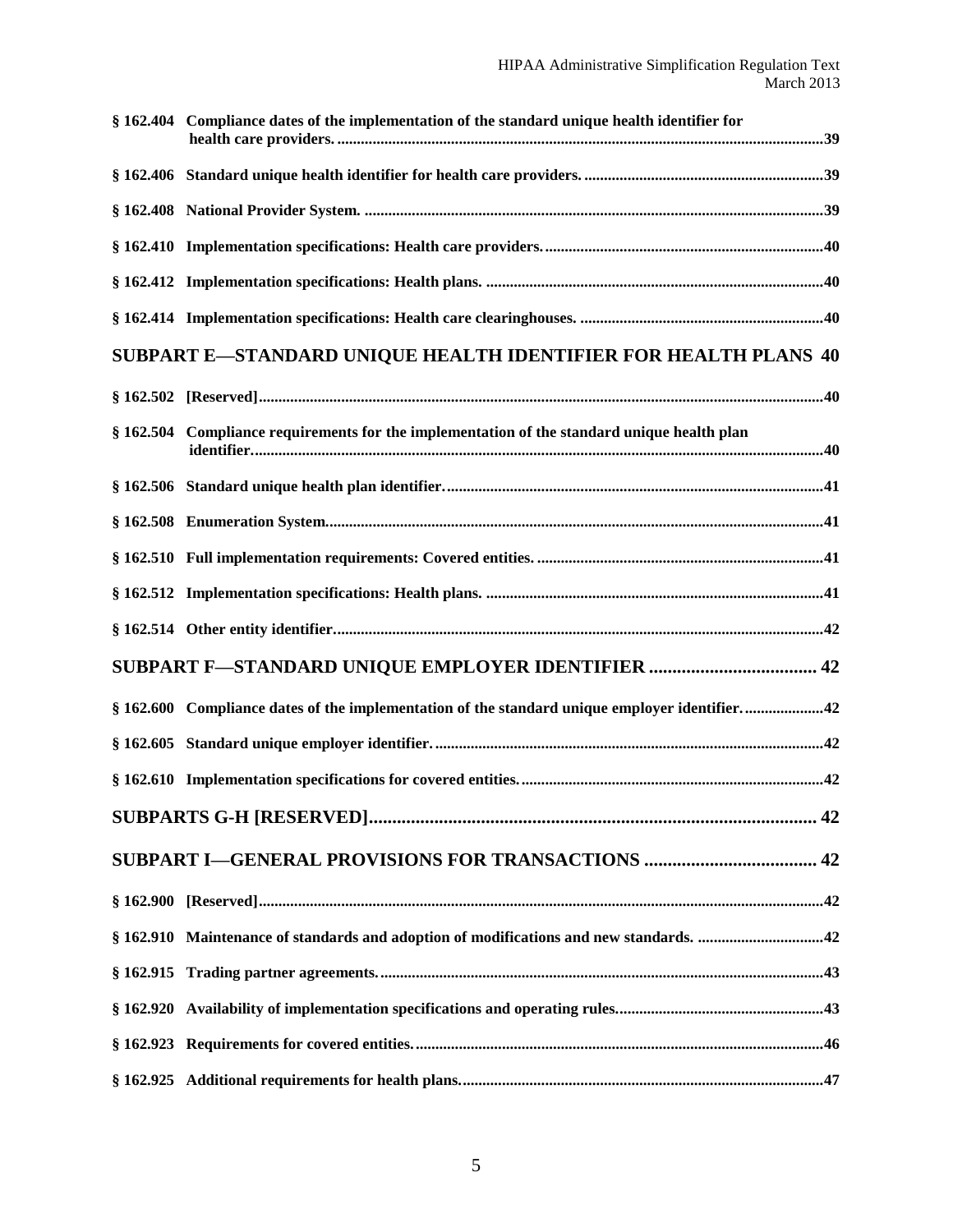| SUBPART K-HEALTH CARE CLAIMS OR EQUIVALENT ENCOUNTER                                            |  |
|-------------------------------------------------------------------------------------------------|--|
|                                                                                                 |  |
| § 162.1102 Standards for health care claims or equivalent encounter information transaction. 50 |  |
|                                                                                                 |  |
|                                                                                                 |  |
|                                                                                                 |  |
|                                                                                                 |  |
| SUBPART M-REFERRAL CERTIFICATION AND AUTHORIZATION 53                                           |  |
|                                                                                                 |  |
|                                                                                                 |  |
|                                                                                                 |  |
|                                                                                                 |  |
|                                                                                                 |  |
|                                                                                                 |  |
| SUBPART O-ENROLLMENT AND DISENROLLMENT IN A HEALTH PLAN  54                                     |  |
|                                                                                                 |  |
|                                                                                                 |  |
| SUBPART P-HEALTH CARE ELECTRONIC FUNDS TRANSFERS (EFT) AND                                      |  |
| § 162.1601 Health care electronic funds transfers (EFT) and remittance advice transaction. 55   |  |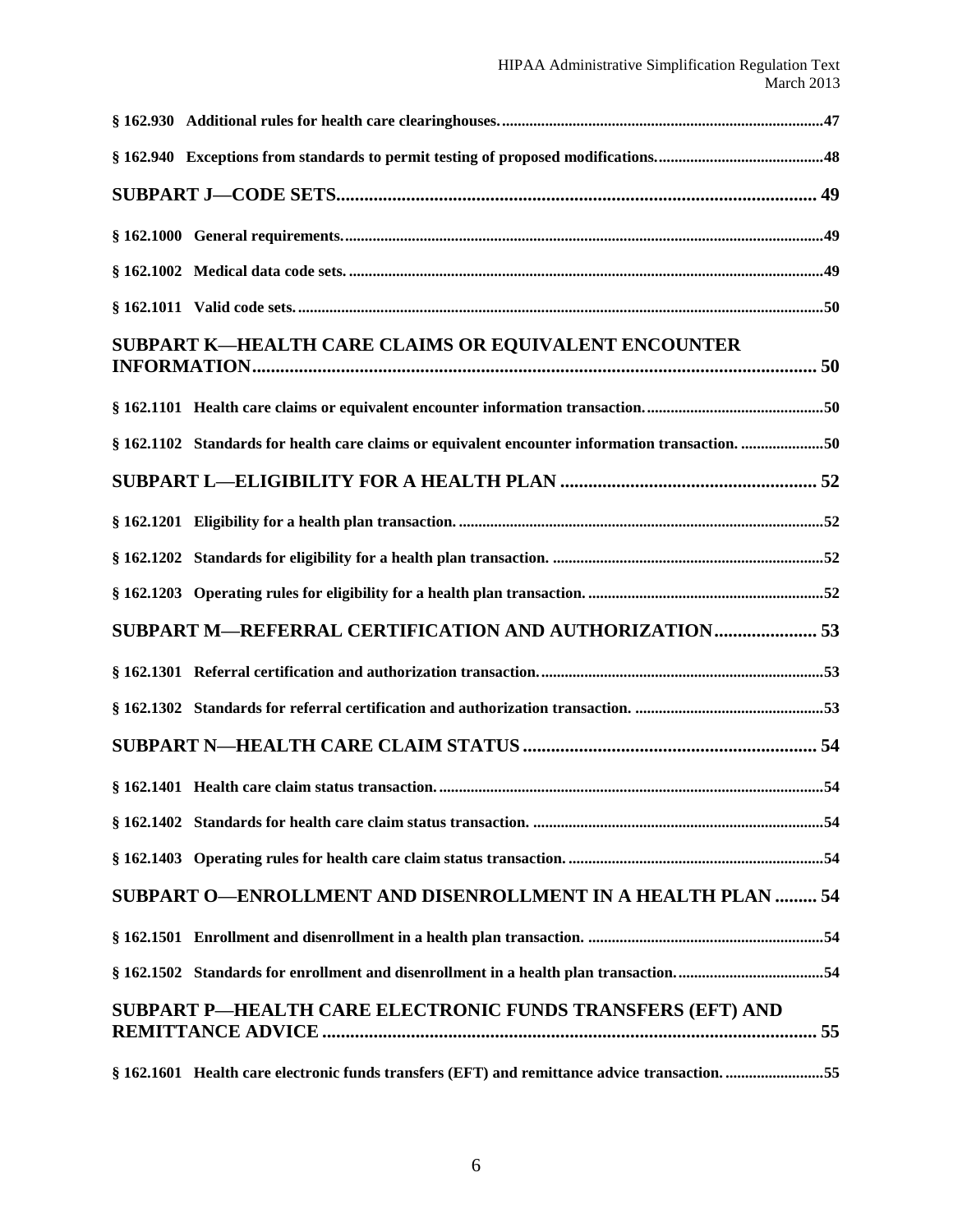|            | § 162.1602 Standards for health care electronic funds transfers (EFT) and remittance advice |
|------------|---------------------------------------------------------------------------------------------|
| \$162.1603 | Operating rules for health care electronic funds transfers (EFT) and remittance advice      |
|            |                                                                                             |
|            |                                                                                             |
|            |                                                                                             |
|            |                                                                                             |
|            |                                                                                             |
|            |                                                                                             |
|            |                                                                                             |
|            |                                                                                             |
|            |                                                                                             |
|            |                                                                                             |
|            |                                                                                             |
|            |                                                                                             |
|            |                                                                                             |
|            |                                                                                             |
|            |                                                                                             |
|            |                                                                                             |
|            |                                                                                             |
|            | SUBPART C-SECURITY STANDARDS FOR THE PROTECTION OF ELECTRONIC                               |
|            |                                                                                             |
|            |                                                                                             |
|            |                                                                                             |
|            |                                                                                             |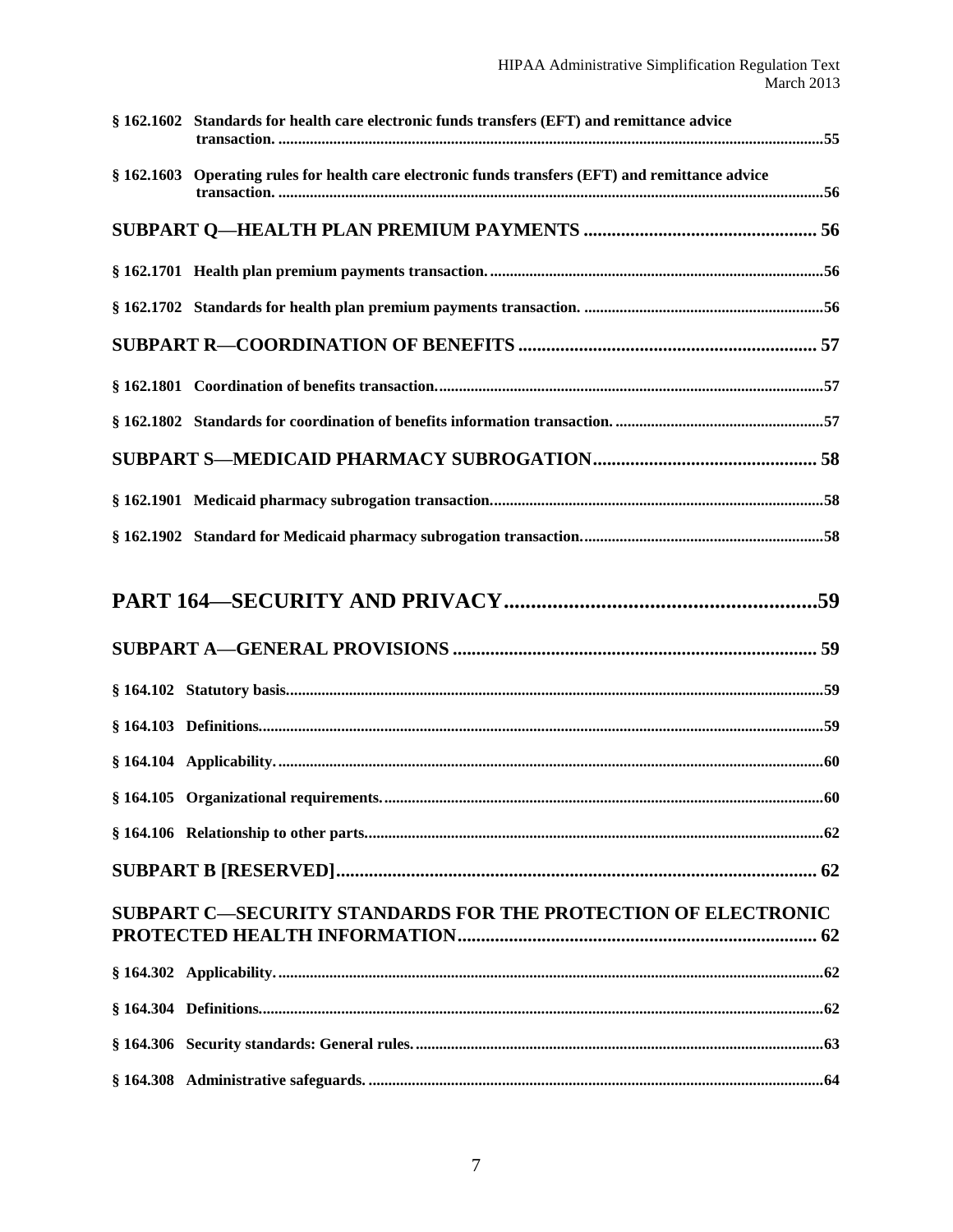| <b>SUBPART D-NOTIFICATION IN THE CASE OF BREACH OF UNSECURED</b>                                |  |
|-------------------------------------------------------------------------------------------------|--|
|                                                                                                 |  |
|                                                                                                 |  |
|                                                                                                 |  |
|                                                                                                 |  |
|                                                                                                 |  |
|                                                                                                 |  |
|                                                                                                 |  |
|                                                                                                 |  |
| <b>SUBPART E-PRIVACY OF INDIVIDUALLY IDENTIFIABLE HEALTH</b>                                    |  |
|                                                                                                 |  |
|                                                                                                 |  |
|                                                                                                 |  |
|                                                                                                 |  |
| § 164.506 Uses and disclosures to carry out treatment, payment, or health care                  |  |
|                                                                                                 |  |
|                                                                                                 |  |
| § 164.512 Uses and disclosures for which an authorization or opportunity to agree or object is  |  |
| § 164.514 Other requirements relating to uses and disclosures of protected health information96 |  |
|                                                                                                 |  |
|                                                                                                 |  |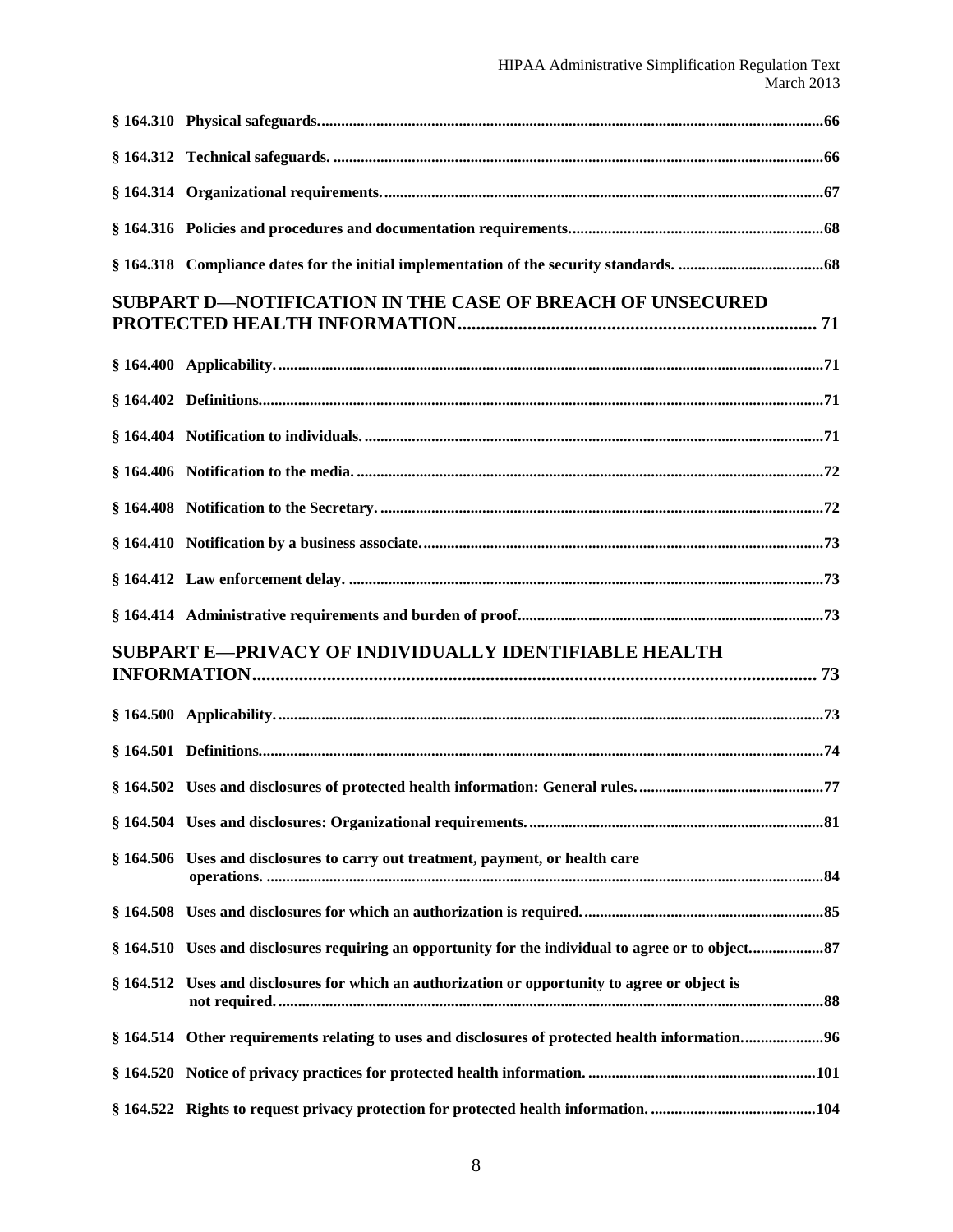#### HIPAA Administrative Simplification Regulation Text March 2013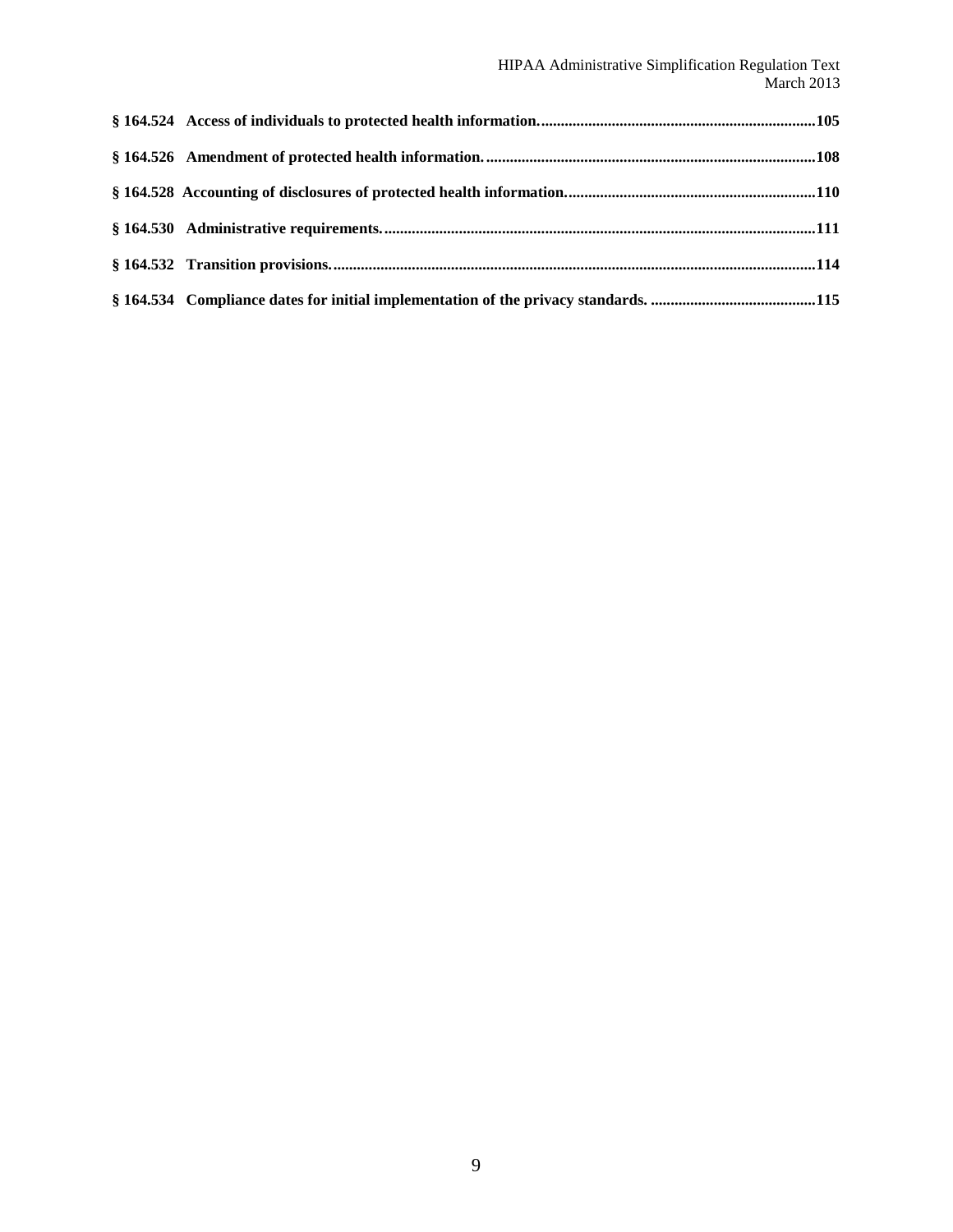### **PART 160—GENERAL ADMINISTRATIVE REQUIREMENTS**

#### **Contents**

[Subpart A—General Provisions](#page-9-0)

[§ 160.101 Statutory basis and](#page-9-1)  [purpose.](#page-9-1) [§ 160.102 Applicability.](#page-10-0) [§ 160.103 Definitions.](#page-10-1) [§ 160.104 Modifications.](#page-16-0) [§ 160.105 Compliance dates](#page-16-1)  [for implementation of new or](#page-16-1)  [modified standards and](#page-16-1)  [implementation specifications.](#page-16-1)

[Subpart B—Preemption of State](#page-16-2)  [Law](#page-16-2)

[§ 160.201 Statutory basis.](#page-16-3) [§ 160.202 Definitions.](#page-17-0) [§ 160.203 General rule and](#page-17-1)  [exceptions.](#page-17-1)  $\sqrt{$}160.204$  Process for [requesting exception](#page-18-0)  [determinations.](#page-18-0) [§ 160.205 Duration of](#page-18-1)  [effectiveness of exception](#page-18-1)  [determinations.](#page-18-1)

[Subpart C—Compliance and](#page-18-2)  [Investigations](#page-18-2)

[§ 160.300 Applicability.](#page-18-3) [§ 160.302 \[Reserved\]](#page-19-0) [§ 160.304 Principles for](#page-19-1)  [achieving compliance.](#page-19-1) [§ 160.306 Complaints to the](#page-19-2)  [Secretary.](#page-19-2) [§ 160.308 Compliance reviews.](#page-19-3) [§ 160.310 Responsibilities of](#page-19-4)  [covered entities and business](#page-19-4)  [associates.](#page-19-4) [§ 160.312 Secretarial action](#page-20-0)  [regarding complaints and](#page-20-0)  [compliance reviews.](#page-20-0) § 160.314 Investigational [subpoenas and inquiries.](#page-20-1)

[§ 160.316 Refraining from](#page-22-0)  [intimidation or retaliation.](#page-22-0)

[Subpart D—Imposition of Civil](#page-22-1)  [Money Penalties](#page-22-1)

[§ 160.400 Applicability.](#page-22-2) [§ 160.401 Definitions.](#page-22-3) [§ 160.402 Basis for a civil](#page-22-4)  [money penalty.](#page-22-4) [§ 160.404 Amount of a civil](#page-23-0)  [money penalty.](#page-23-0) [§ 160.406 Violations of an](#page-23-1)  identical requirement or [prohibition.](#page-23-1) [§ 160.408 Factors considered](#page-24-0)  [in determining the amount of a](#page-24-0)  [civil money penalty.](#page-24-0) [§ 160.410 Affirmative](#page-24-1)  [defenses.](#page-24-1) [§ 160.412 Waiver.](#page-25-0) [§ 160.414 Limitations.](#page-25-1) [§ 160.416 Authority to settle.](#page-25-2) [§ 160.418 Penalty not](#page-25-3)  [exclusive.](#page-25-3) [§ 160.420 Notice of proposed](#page-25-4)  [determination.](#page-25-4) [§ 160.422 Failure to request a](#page-25-5)  [hearing.](#page-25-5) [§ 160.424 Collection of](#page-26-0)  [penalty.](#page-26-0) [§ 160.426 Notification of the](#page-26-1)  [public and other agencies.](#page-26-1)

[Subpart E—Procedures for](#page-26-2)  **[Hearings](#page-26-2)** 

[§ 160.500 Applicability.](#page-26-3) [§ 160.502 Definitions.](#page-26-4) [§ 160.504 Hearing before an](#page-26-5)  [ALJ.](#page-26-5) [§ 160.506 Rights of the parties.](#page-27-0) § 160.508 Authority of the [ALJ.](#page-27-1) [§ 160.510 Ex parte contacts.](#page-28-0) [§ 160.512 Prehearing](#page-28-1)  [conferences.](#page-28-1) [§ 160.514 Authority to settle.](#page-28-2) [§ 160.516 Discovery.](#page-28-3) [§ 160.518 Exchange of witness](#page-29-0)  [lists, witness statements, and](#page-29-0)  [exhibits.](#page-29-0) [§ 160.520 Subpoenas for](#page-29-1)  [attendance at hearing.](#page-29-1)

[§ 160.522 Fees.](#page-30-0) [§ 160.524 Form, filing, and](#page-30-1)  [service of papers.](#page-30-1) [§ 160.526 Computation of](#page-30-2)  [time.](#page-30-2) [§ 160.528 Motions.](#page-30-3) [§ 160.530 Sanctions.](#page-31-0) [§ 160.532 Collateral estoppel.](#page-31-1) [§ 160.534 The hearing.](#page-31-2) [§ 160.536 Statistical sampling.](#page-32-0) [§ 160.538 Witnesses.](#page-32-1) [§ 160.540 Evidence.](#page-32-2) [§ 160.542 The record.](#page-33-0) [§ 160.544 Post hearing briefs.](#page-33-1) [§ 160.546 ALJ's decision.](#page-33-2) § 160.548 Appeal of the ALJ's [decision.](#page-33-3) [§ 160.550 Stay of the](#page-34-0)  [Secretary's decision.](#page-34-0) [§ 160.552 Harmless error.](#page-35-0)

AUTHORITY: 42 U.S.C. 1302(a); 42 U.S.C. 1320d-1320d-9; sec. 264, Pub. L. 104-191, 110 Stat. 2033-2034 (42 U.S.C. 1320d-2 (note)); 5 U.S.C. 552; secs. 13400-13424, Pub. L. 111-5, 123 Stat. 258-279; and sec. 1104 of Pub. L. 111-148, 124 Stat. 146-154.

SOURCE: 65 FR 82798, Dec. 28, 2000, unless otherwise noted.

#### <span id="page-9-0"></span>**Subpart A—General Provisions**

### <span id="page-9-1"></span>**§ 160.101 Statutory basis and purpose.**

The requirements of this subchapter implement sections 1171-1180 of the Social Security Act (the Act), sections 262 and 264 of Public Law 104- 191, section 105 of Public Law 110-233, sections 13400-13424 of Public Law 111-5, and section 1104 of Public Law 111- 148.

[78 FR 5687, Jan. 25, 2013]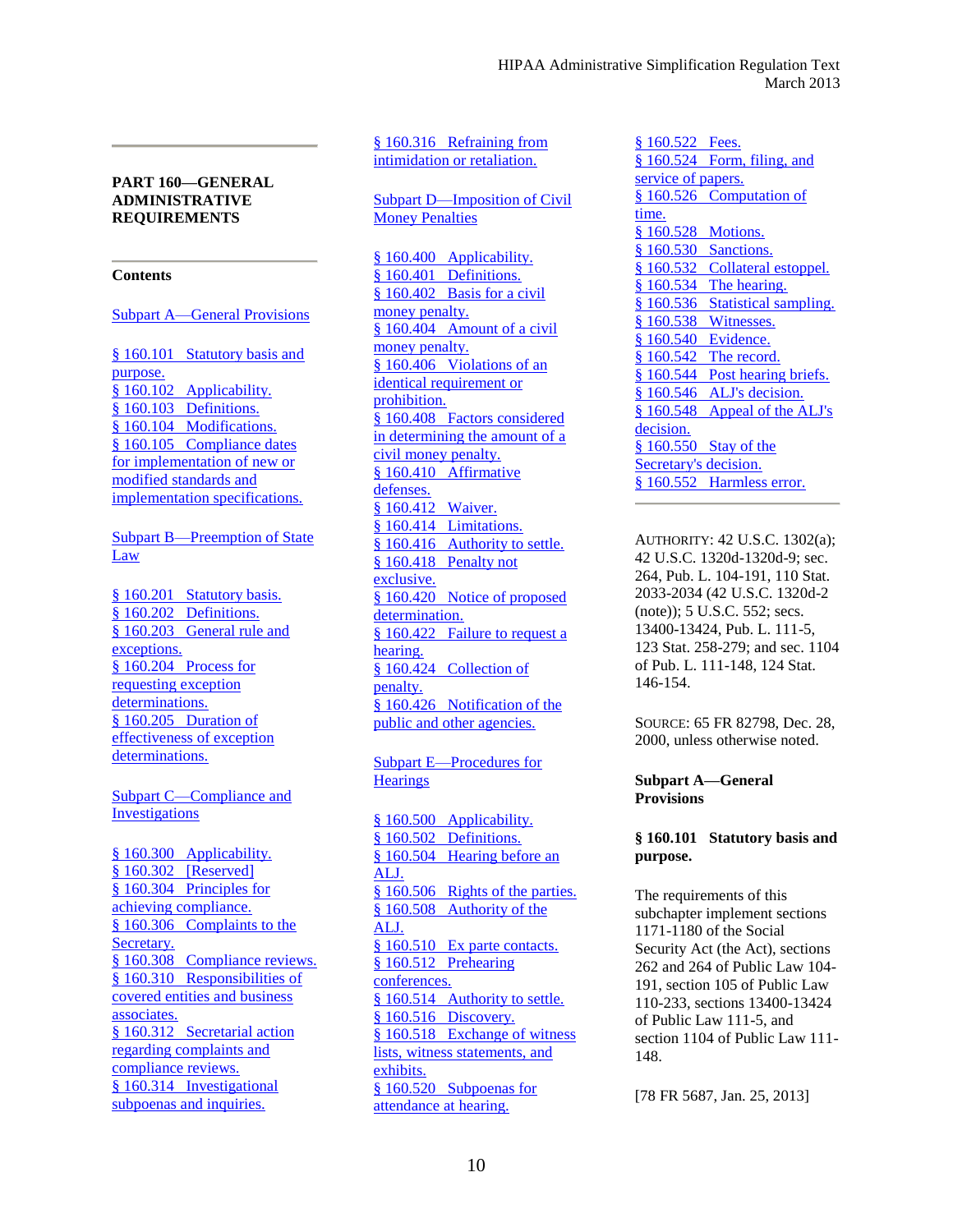## <span id="page-10-0"></span>**§ 160.102 Applicability.**

(a) Except as otherwise provided, the standards, requirements, and implementation specifications adopted under this subchapter apply to the following entities:

(1) A health plan.

(2) A health care clearinghouse.

(3) A health care provider who transmits any health information in electronic form in connection with a transaction covered by this subchapter.

(b) Where provided, the standards, requirements, and implementation specifications adopted under this subchapter apply to a business associate.

(c) To the extent required under the Social Security Act, 42 U.S.C. 1320a-7c(a)(5), nothing in this subchapter shall be construed to diminish the authority of any Inspector General, including such authority as provided in the Inspector General Act of 1978, as amended (5 U.S.C. App.).

[65 FR 82798, Dec. 28, 2000, as amended at 67 FR 53266, Aug. 14, 2002; 78 FR 5687, Jan. 25, 2013]

#### <span id="page-10-1"></span>**§ 160.103 Definitions.**

Except as otherwise provided, the following definitions apply to this subchapter:

*Act* means the Social Security Act.

*Administrative simplification provision* means any

requirement or prohibition established by:

(1) 42 U.S.C. 1320d-1320d-4, 1320d-7, 1320d-8, and 1320d-9;

(2) Section 264 of Pub. L. 104- 191;

(3) Sections 13400-13424 of Public Law 111-5; or

(4) This subchapter.

*ALJ* means Administrative Law Judge.

*ANSI* stands for the American National Standards Institute.

*Business associate:* (1) Except as provided in paragraph (4) of this definition, business associate means, with respect to a covered entity, a person who:

(i) On behalf of such covered entity or of an organized health care arrangement (as defined in this section) in which the covered entity participates, but other than in the capacity of a member of the workforce of such covered entity or arrangement, creates, receives, maintains, or transmits protected health information for a function or activity regulated by this subchapter, including claims processing or administration, data analysis, processing or administration, utilization review, quality assurance, patient safety activities listed at 42 CFR 3.20, billing, benefit management, practice management, and repricing; or

(ii) Provides, other than in the capacity of a member of the workforce of such covered entity, legal, actuarial, accounting, consulting, data aggregation (as defined in

§ 164.501 of this subchapter), management, administrative, accreditation, or financial services to or for such covered entity, or to or for an organized health care arrangement in which the covered entity participates, where the provision of the service involves the disclosure of protected health information from such covered entity or arrangement, or from another business associate of such covered entity or arrangement, to the person.

(2) A covered entity may be a business associate of another covered entity.

(3) *Business associate* includes:

(i) A Health Information Organization, E-prescribing Gateway, or other person that provides data transmission services with respect to protected health information to a covered entity and that requires access on a routine basis to such protected health information.

(ii) A person that offers a personal health record to one or more individuals on behalf of a covered entity.

(iii) A subcontractor that creates, receives, maintains, or transmits protected health information on behalf of the business associate.

(4) *Business associate* does not include:

(i) A health care provider, with respect to disclosures by a covered entity to the health care provider concerning the treatment of the individual.

(ii) A plan sponsor, with respect to disclosures by a group health plan (or by a health insurance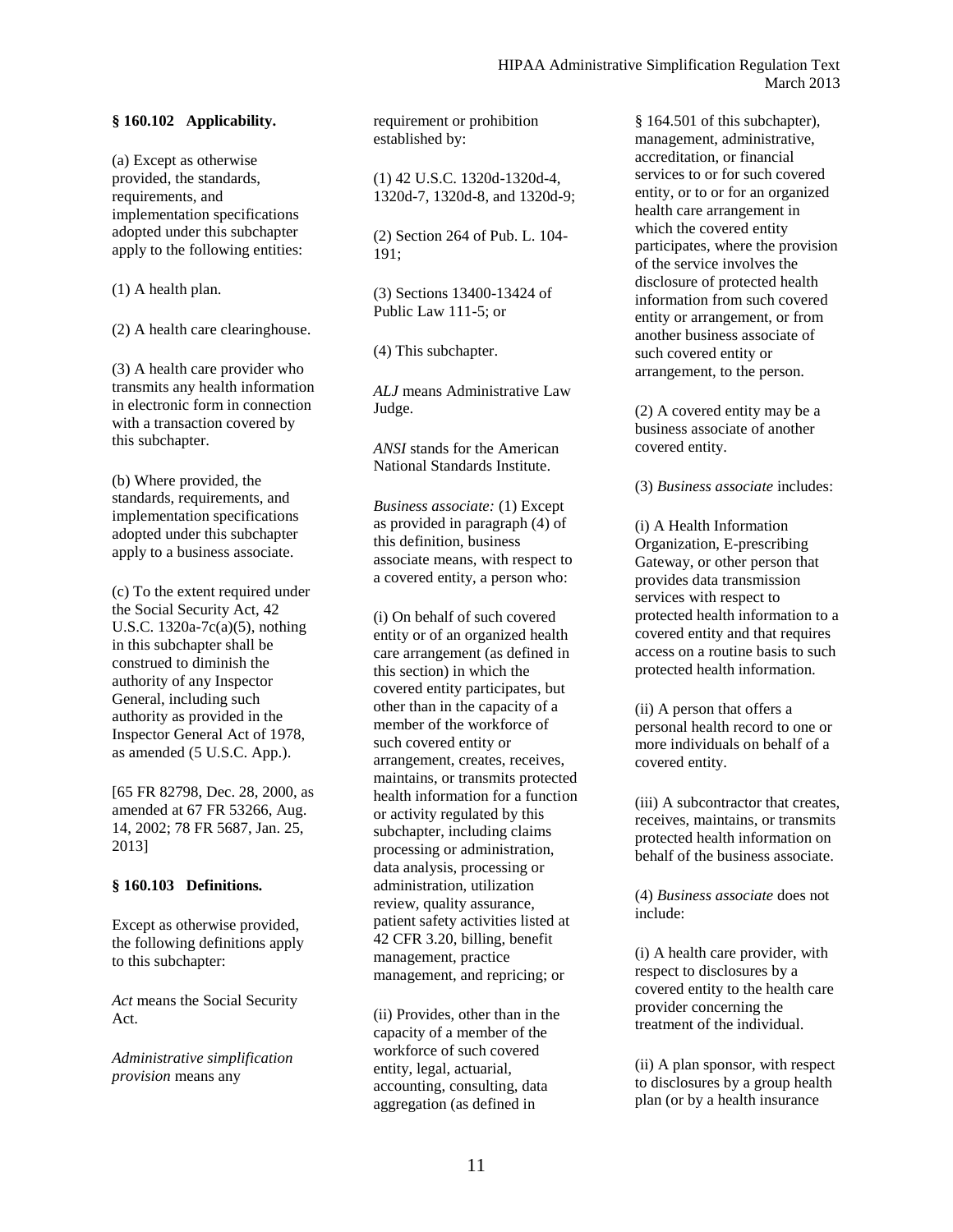issuer or HMO with respect to a group health plan) to the plan sponsor, to the extent that the requirements of § 164.504(f) of this subchapter apply and are met.

(iii) A government agency, with respect to determining eligibility for, or enrollment in, a government health plan that provides public benefits and is administered by another government agency, or collecting protected health information for such purposes, to the extent such activities are authorized by law.

(iv) A covered entity participating in an organized health care arrangement that performs a function or activity as described by paragraph  $(1)(i)$ of this definition for or on behalf of such organized health care arrangement, or that provides a service as described in paragraph  $(1)(ii)$  of this definition to or for such organized health care arrangement by virtue of such activities or services.

*Civil money penalty* or *penalty* means the amount determined under § 160.404 of this part and includes the plural of these terms.

*CMS* stands for Centers for Medicare & Medicaid Services within the Department of Health and Human Services.

*Compliance date* means the date by which a covered entity or business associate must comply with a standard, implementation specification, requirement, or modification adopted under this subchapter.

## *Covered entity* means:

(1) A health plan.

(2) A health care clearinghouse.

(3) A health care provider who transmits any health information in electronic form in connection with a transaction covered by this subchapter.

*Disclosure* means the release, transfer, provision of access to, or divulging in any manner of information outside the entity holding the information.

*EIN* stands for the employer identification number assigned by the Internal Revenue Service, U.S. Department of the Treasury. The EIN is the taxpayer identifying number of an individual or other entity (whether or not an employer) assigned under one of the following:

(1) 26 U.S.C. 6011(b), which is the portion of the Internal Revenue Code dealing with identifying the taxpayer in tax returns and statements, or corresponding provisions of prior law.

(2) 26 U.S.C. 6109, which is the portion of the Internal Revenue Code dealing with identifying numbers in tax returns, statements, and other required documents.

#### *Electronic media* means:

(1) Electronic storage material on which data is or may be recorded electronically, including, for example, devices in computers (hard drives) and any removable/transportable digital memory medium, such as magnetic tape or disk, optical disk, or digital memory card;

(2) Transmission media used to exchange information already in electronic storage media. Transmission media include, for example, the Internet, extranet or intranet, leased lines, dial-up lines, private networks, and the physical movement of removable/transportable electronic storage media. Certain transmissions, including of paper, via facsimile, and of voice, via telephone, are not considered to be transmissions via electronic media if the information being exchanged did not exist in electronic form immediately before the transmission.

*Electronic protected health information* means information that comes within paragraphs  $(1)(i)$  or  $(1)(ii)$  of the definition of *protected health information* as specified in this section.

*Employer* is defined as it is in 26 U.S.C. 3401(d).

*Family member* means, with respect to an individual:

(1) A dependent (as such term is defined in 45 CFR 144.103), of the individual; or

(2) Any other person who is a first-degree, second-degree, third-degree, or fourth-degree relative of the individual or of a dependent of the individual. Relatives by affinity (such as by marriage or adoption) are treated the same as relatives by consanguinity (that is, relatives who share a common biological ancestor). In determining the degree of the relationship, relatives by less than full consanguinity (such as halfsiblings, who share only one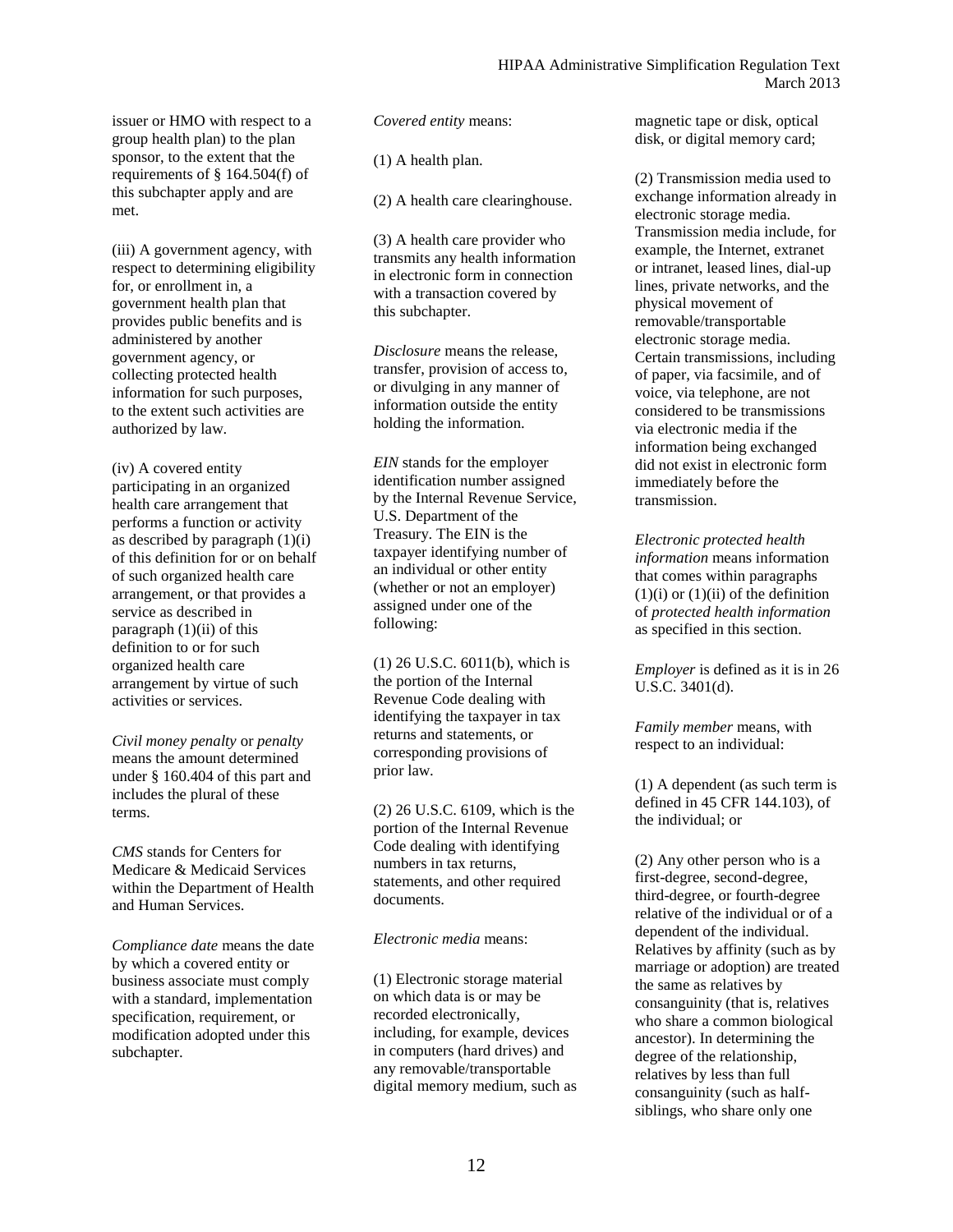parent) are treated the same as relatives by full consanguinity (such as siblings who share both parents).

(i) First-degree relatives include parents, spouses, siblings, and children.

(ii) Second-degree relatives include grandparents, grandchildren, aunts, uncles, nephews, and nieces.

(iii) Third-degree relatives include great-grandparents, great-grandchildren, great aunts, great uncles, and first cousins.

(iv) Fourth-degree relatives include great-great grandparents, great-great grandchildren, and children of first cousins.

#### *Genetic information* means:

(1) Subject to paragraphs (2) and (3) of this definition, with respect to an individual, information about:

(i) The individual's genetic tests;

(ii) The genetic tests of family members of the individual;

(iii) The manifestation of a disease or disorder in family members of such individual; or

(iv) Any request for, or receipt of, genetic services, or participation in clinical research which includes genetic services, by the individual or any family member of the individual.

(2) Any reference in this subchapter to genetic information concerning an individual or family member of an individual shall include the genetic information of:

(i) A fetus carried by the individual or family member who is a pregnant woman; and

(ii) Any embryo legally held by an individual or family member utilizing an assisted reproductive technology.

(3) Genetic information excludes information about the sex or age of any individual.

*Genetic services* means:

(1) A genetic test;

(2) Genetic counseling (including obtaining, interpreting, or assessing genetic information); or

(3) Genetic education.

*Genetic test* means an analysis of human DNA, RNA, chromosomes, proteins, or metabolites, if the analysis detects genotypes, mutations, or chromosomal changes. Genetic test does not include an analysis of proteins or metabolites that is directly related to a manifested disease, disorder, or pathological condition.

*Group health plan* (also see definition of *health plan* in this section) means an employee welfare benefit plan (as defined in section 3(1) of the Employee Retirement Income and Security Act of 1974 (ERISA), 29 U.S.C. 1002(1)), including insured and self-insured plans, to the extent that the plan provides medical care (as defined in section 2791(a)(2) of the Public Health Service Act (PHS Act), 42 U.S.C. 300gg-91(a)(2)), including items and services paid for as medical care, to employees or their dependents directly or through insurance,

reimbursement, or otherwise, that:

(1) Has 50 or more participants (as defined in section 3(7) of ERISA, 29 U.S.C. 1002(7)); or

(2) Is administered by an entity other than the employer that established and maintains the plan.

*HHS* stands for the Department of Health and Human Services.

*Health care* means care, services, or supplies related to the health of an individual. *Health care* includes, but is not limited to, the following:

(1) Preventive, diagnostic, therapeutic, rehabilitative, maintenance, or palliative care, and counseling, service, assessment, or procedure with respect to the physical or mental condition, or functional status, of an individual or that affects the structure or function of the body; and

(2) Sale or dispensing of a drug, device, equipment, or other item in accordance with a prescription.

*Health care clearinghouse* means a public or private entity, including a billing service, repricing company, community health management information system or community health information system, and "valueadded" networks and switches, that does either of the following functions:

(1) Processes or facilitates the processing of health information received from another entity in a nonstandard format or containing nonstandard data content into standard data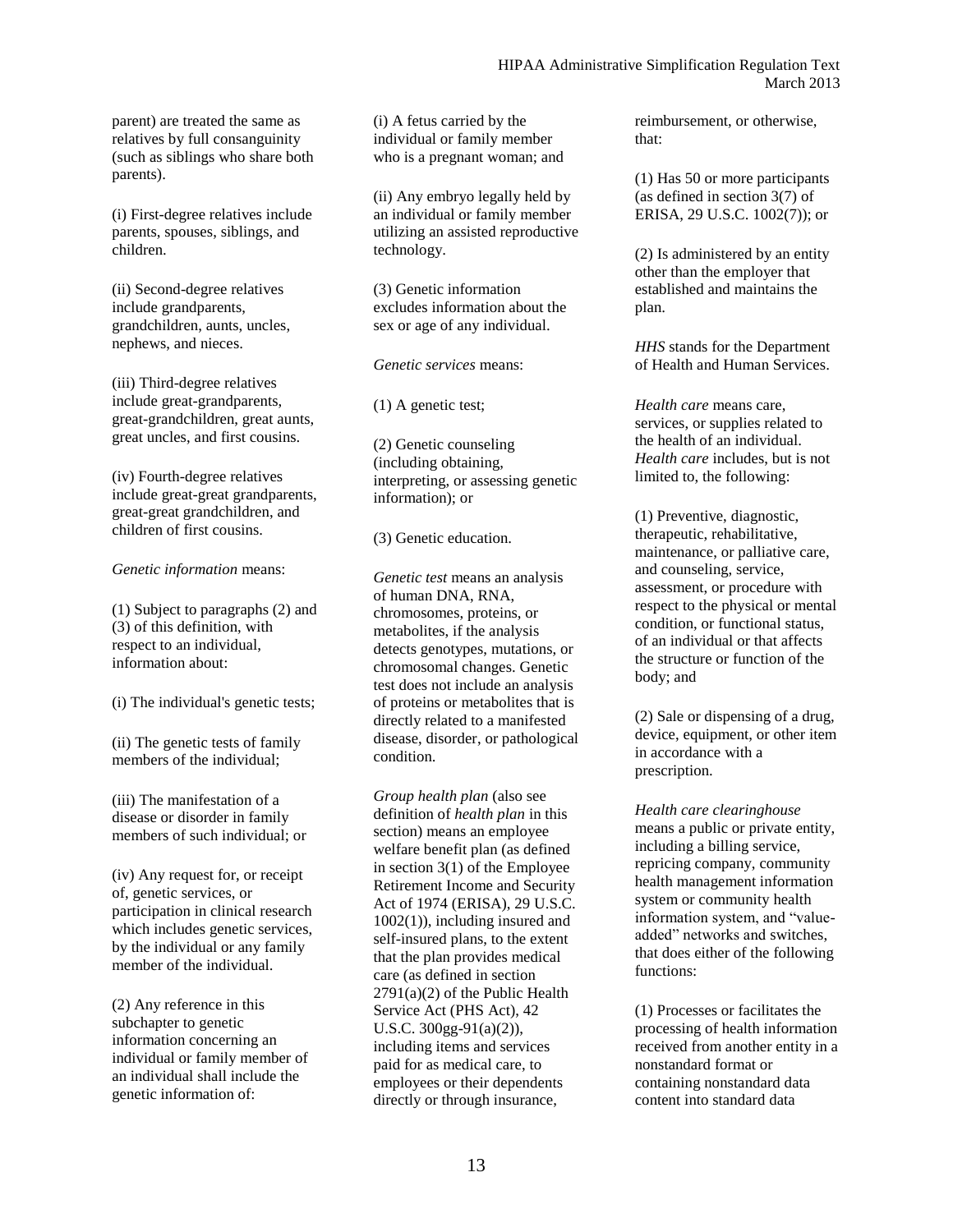elements or a standard transaction.

(2) Receives a standard transaction from another entity and processes or facilitates the processing of health information into nonstandard format or nonstandard data content for the receiving entity.

*Health care provider* means a provider of services (as defined in section  $1861(u)$  of the Act, 42 U.S.C. 1395x(u)), a provider of medical or health services (as defined in section 1861(s) of the Act, 42 U.S.C. 1395x(s)), and any other person or organization who furnishes, bills, or is paid for health care in the normal course of business.

*Health information* means any information, including genetic information, whether oral or recorded in any form or medium, that:

(1) Is created or received by a health care provider, health plan, public health authority, employer, life insurer, school or university, or health care clearinghouse; and

(2) Relates to the past, present, or future physical or mental health or condition of an individual; the provision of health care to an individual; or the past, present, or future payment for the provision of health care to an individual.

*Health insurance issuer* (as defined in section 2791(b)(2) of the PHS Act, 42 U.S.C. 300gg-91(b)(2) and used in the definition of *health plan* in this section) means an insurance company, insurance service, or insurance organization (including an HMO) that is licensed to engage in the

business of insurance in a State and is subject to State law that regulates insurance. Such term does not include a group health plan.

*Health maintenance organization (HMO)* (as defined in section 2791(b)(3) of the PHS Act, 42 U.S.C. 300gg-91(b)(3) and used in the definition of *health plan* in this section) means a federally qualified HMO, an organization recognized as an HMO under State law, or a similar organization regulated for solvency under State law in the same manner and to the same extent as such an HMO.

*Health plan* means an individual or group plan that provides, or pays the cost of, medical care (as defined in section 2791(a)(2) of the PHS Act, 42 U.S.C. 300gg-91(a)(2)).

(1) *Health plan* includes the following, singly or in combination:

(i) A group health plan, as defined in this section.

(ii) A health insurance issuer, as defined in this section.

(iii) An HMO, as defined in this section.

(iv) Part A or Part B of the Medicare program under title XVIII of the Act.

(v) The Medicaid program under title XIX of the Act, 42 U.S.C. 1396, *et seq.*

(vi) The Voluntary Prescription Drug Benefit Program under Part D of title XVIII of the Act, 42 U.S.C. 1395w-101 through 1395w-152.

(vii) An issuer of a Medicare supplemental policy (as defined in section  $1882(g)(1)$  of the Act, 42 U.S.C. 1395ss(g)(1)).

(viii) An issuer of a long-term care policy, excluding a nursing home fixed indemnity policy.

(ix) An employee welfare benefit plan or any other arrangement that is established or maintained for the purpose of offering or providing health benefits to the employees of two or more employers.

(x) The health care program for uniformed services under title 10 of the United States Code.

(xi) The veterans health care program under 38 U.S.C. chapter 17.

(xii) The Indian Health Service program under the Indian Health Care Improvement Act, 25 U.S.C. 1601, *et seq.*

(xiii) The Federal Employees Health Benefits Program under 5 U.S.C. 8902, *et seq.*

(xiv) An approved State child health plan under title XXI of the Act, providing benefits for child health assistance that meet the requirements of section 2103 of the Act, 42 U.S.C. 1397, *et seq.*

(xv) The Medicare Advantage program under Part C of title XVIII of the Act, 42 U.S.C. 1395w-21 through 1395w-28.

(xvi) A high risk pool that is a mechanism established under State law to provide health insurance coverage or comparable coverage to eligible individuals.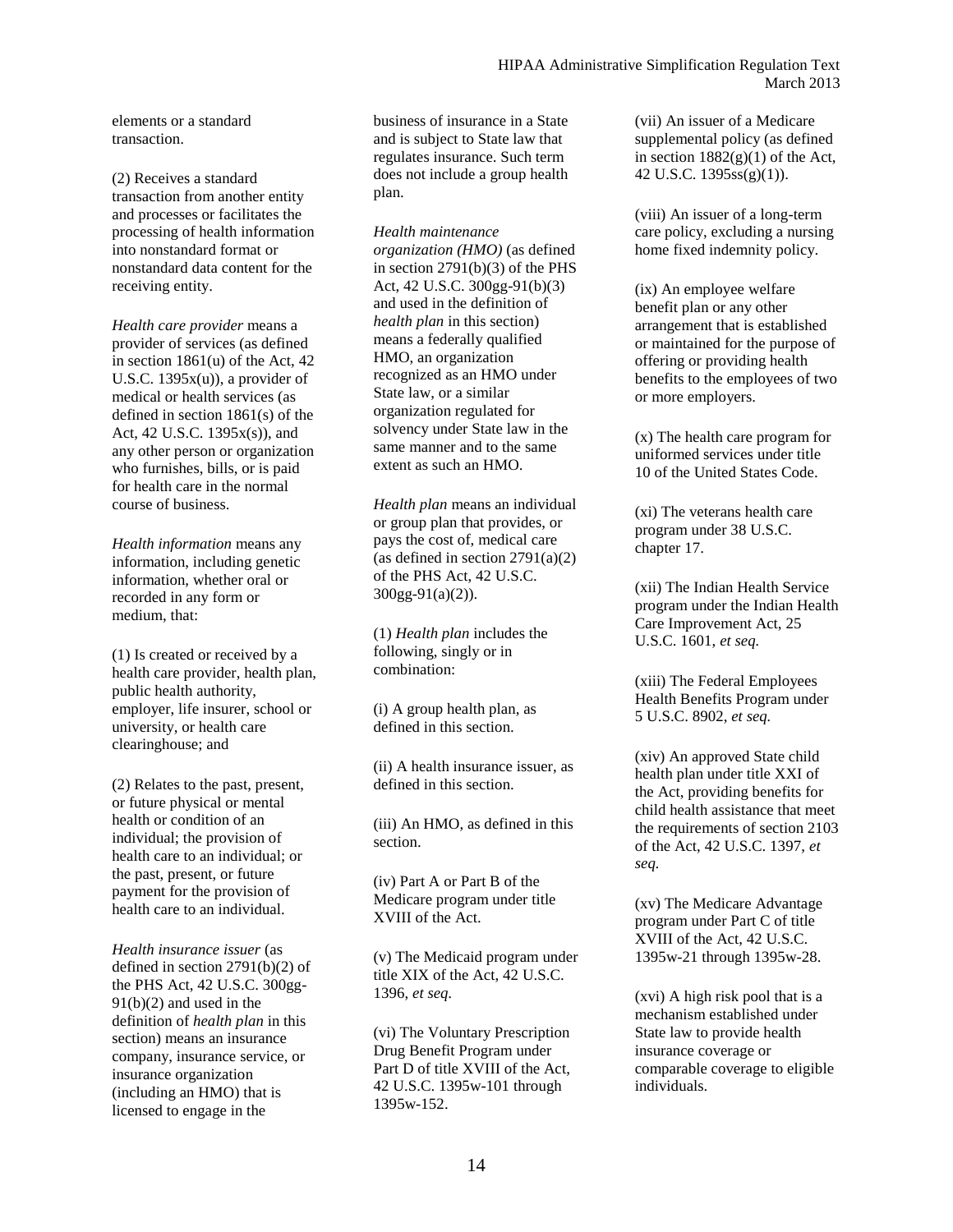(xvii) Any other individual or group plan, or combination of individual or group plans, that provides or pays for the cost of medical care (as defined in section  $2791(a)(2)$  of the PHS Act, 42 U.S.C. 300gg-91(a)(2)).

(2) *Health plan* excludes:

(i) Any policy, plan, or program to the extent that it provides, or pays for the cost of, excepted benefits that are listed in section 2791(c)(1) of the PHS Act, 42 U.S.C. 300gg-91(c)(1); and

(ii) A government-funded program (other than one listed in paragraph  $(1)(i)-(xvi)$  of this definition):

(A) Whose principal purpose is other than providing, or paying the cost of, health care; or

(B) Whose principal activity is:

(1) The direct provision of health care to persons; or

(2) The making of grants to fund the direct provision of health care to persons.

*Implementation specification* means specific requirements or instructions for implementing a standard.

*Individual* means the person who is the subject of protected health information.

*Individually identifiable health information* is information that is a subset of health information, including demographic information collected from an individual, and:

(1) Is created or received by a health care provider, health plan, employer, or health care clearinghouse; and

(2) Relates to the past, present, or future physical or mental health or condition of an individual; the provision of health care to an individual; or the past, present, or future payment for the provision of health care to an individual; and

(i) That identifies the individual; or

(ii) With respect to which there is a reasonable basis to believe the information can be used to identify the individual.

*Manifestation* or *manifested*  means, with respect to a disease, disorder, or pathological condition, that an individual has been or could reasonably be diagnosed with the disease, disorder, or pathological condition by a health care professional with appropriate training and expertise in the field of medicine involved. For purposes of this subchapter, a disease, disorder, or pathological condition is not manifested if the diagnosis is based principally on genetic information.

*Modify* or *modification* refers to a change adopted by the Secretary, through regulation, to a standard or an implementation specification.

*Organized health care arrangement* means:

(1) A clinically integrated care setting in which individuals typically receive health care from more than one health care provider;

(2) An organized system of health care in which more than one covered entity participates and in which the participating covered entities:

(i) Hold themselves out to the public as participating in a joint arrangement; and

(ii) Participate in joint activities that include at least one of the following:

(A) Utilization review, in which health care decisions by participating covered entities are reviewed by other participating covered entities or by a third party on their behalf;

(B) Quality assessment and improvement activities, in which treatment provided by participating covered entities is assessed by other participating covered entities or by a third party on their behalf; or

(C) Payment activities, if the financial risk for delivering health care is shared, in part or in whole, by participating covered entities through the joint arrangement and if protected health information created or received by a covered entity is reviewed by other participating covered entities or by a third party on their behalf for the purpose of administering the sharing of financial risk.

(3) A group health plan and a health insurance issuer or HMO with respect to such group health plan, but only with respect to protected health information created or received by such health insurance issuer or HMO that relates to individuals who are or who have been participants or beneficiaries in such group health plan;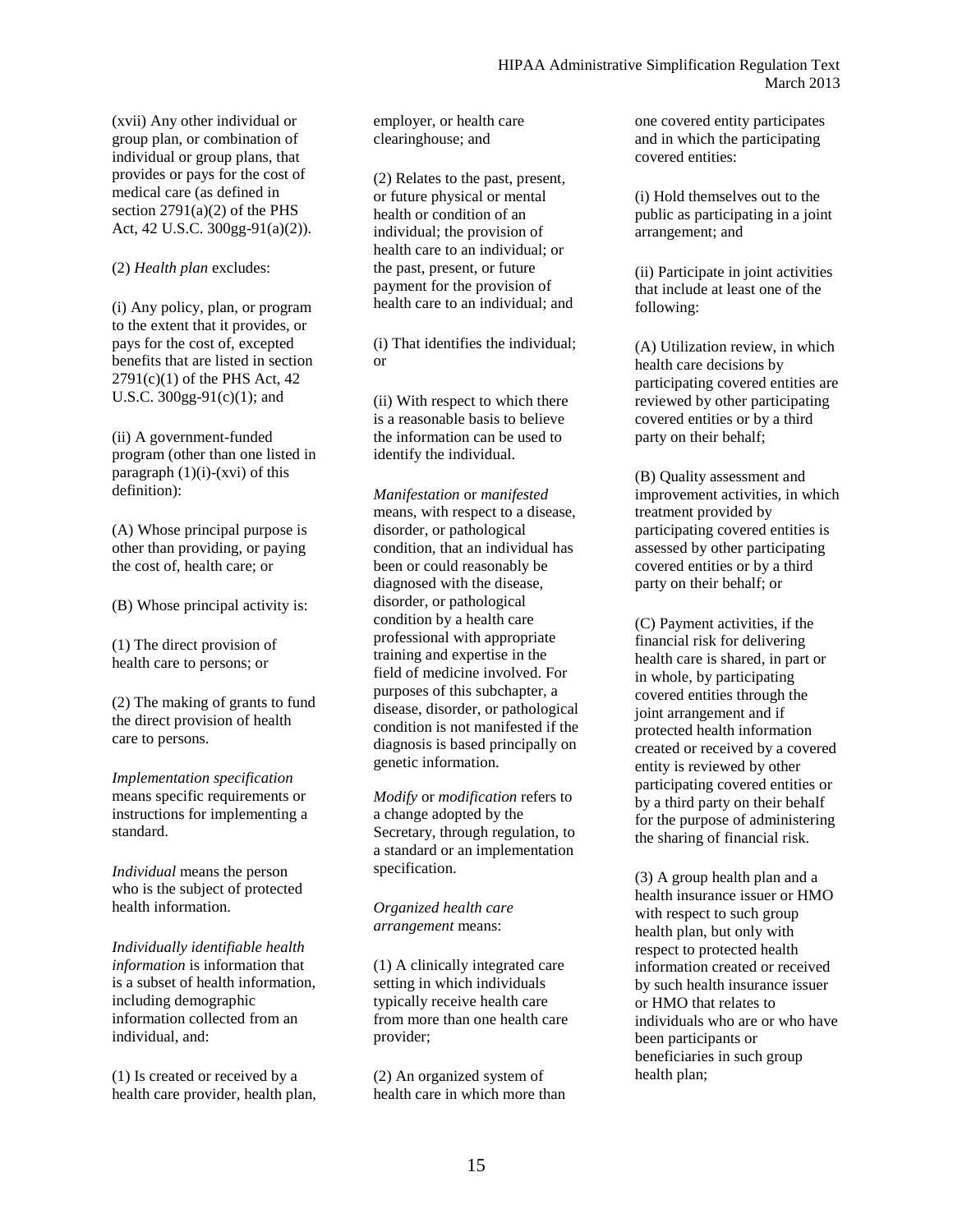(4) A group health plan and one or more other group health plans each of which are maintained by the same plan sponsor; or

(5) The group health plans described in paragraph (4) of this definition and health insurance issuers or HMOs with respect to such group health plans, but only with respect to protected health information created or received by such health insurance issuers or HMOs that relates to individuals who are or have been participants or beneficiaries in any of such group health plans.

*Person* means a natural person, trust or estate, partnership, corporation, professional association or corporation, or other entity, public or private.

*Protected health information* means individually identifiable health information:

(1) Except as provided in paragraph (2) of this definition, that is:

(i) Transmitted by electronic media;

(ii) Maintained in electronic media; or

(iii) Transmitted or maintained in any other form or medium.

(2) Protected health information excludes individually identifiable health information:

(i) In education records covered by the Family Educational Rights and Privacy Act, as amended, 20 U.S.C. 1232g;

(ii) In records described at 20 U.S.C. 1232g(a)(4)(B)(iv);

(iii) In employment records held by a covered entity in its role as employer; and

(iv) Regarding a person who has been deceased for more than 50 years.

*Respondent* means a covered entity or business associate upon which the Secretary has imposed, or proposes to impose, a civil money penalty.

*Secretary* means the Secretary of Health and Human Services or any other officer or employee of HHS to whom the authority involved has been delegated.

*Small health plan* means a health plan with annual receipts of \$5 million or less.

*Standard* means a rule, condition, or requirement:

(1) Describing the following information for products, systems, services, or practices:

(i) Classification of components;

(ii) Specification of materials, performance, or operations; or

(iii) Delineation of procedures; or

(2) With respect to the privacy of protected health information.

*Standard setting organization* (SSO) means an organization accredited by the American National Standards Institute that develops and maintains standards for information transactions or data elements, or any other standard that is necessary for, or will facilitate the implementation of, this part.

*State* refers to one of the following:

(1) For a health plan established or regulated by Federal law, State has the meaning set forth in the applicable section of the United States Code for such health plan.

(2) For all other purposes, *State* means any of the several States, the District of Columbia, the Commonwealth of Puerto Rico, the Virgin Islands, Guam, American Samoa, and the Commonwealth of the Northern Mariana Islands.

*Subcontractor* means a person to whom a business associate delegates a function, activity, or service, other than in the capacity of a member of the workforce of such business associate.

*Trading partner agreement* means an agreement related to the exchange of information in electronic transactions, whether the agreement is distinct or part of a larger agreement, between each party to the agreement. (For example, a trading partner agreement may specify, among other things, the duties and responsibilities of each party to the agreement in conducting a standard transaction.)

*Transaction* means the transmission of information between two parties to carry out financial or administrative activities related to health care. It includes the following types of information transmissions:

(1) Health care claims or equivalent encounter information.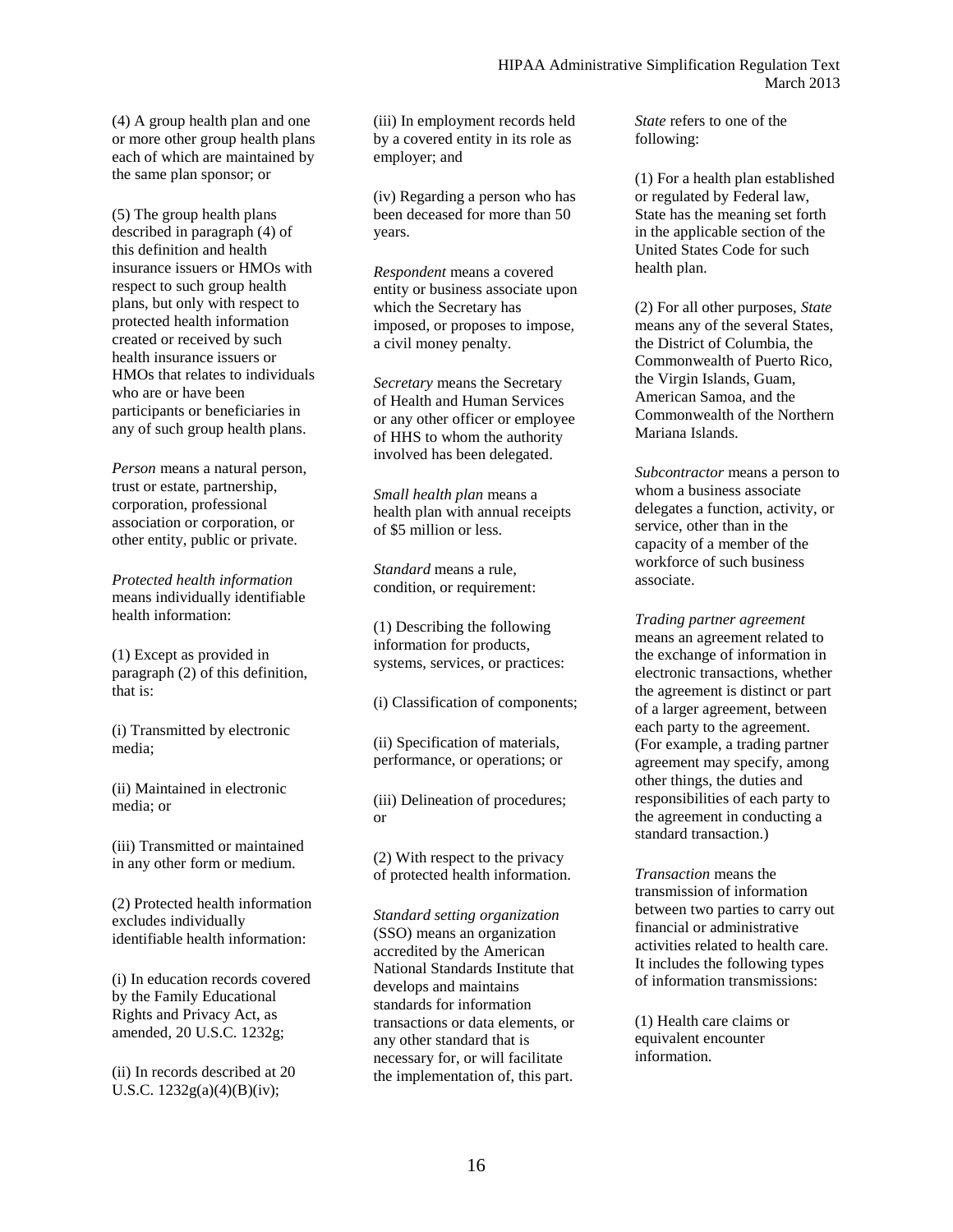(2) Health care payment and remittance advice.

(3) Coordination of benefits.

(4) Health care claim status.

(5) Enrollment and disenrollment in a health plan.

(6) Eligibility for a health plan.

(7) Health plan premium payments.

(8) Referral certification and authorization.

(9) First report of injury.

(10) Health claims attachments.

(11) Health care electronic funds transfers (EFT) and remittance advice.

(12) Other transactions that the Secretary may prescribe by regulation.

*Use* means, with respect to individually identifiable health information, the sharing, employment, application, utilization, examination, or analysis of such information within an entity that maintains such information.

*Violation* or *violate* means, as the context may require, failure to comply with an administrative simplification provision.

*Workforce* means employees, volunteers, trainees, and other persons whose conduct, in the performance of work for a covered entity or business associate, is under the direct control of such covered entity or business associate, whether or

not they are paid by the covered entity or business associate.

[65 FR 82798, Dec. 28, 2000, as amended at 67 FR 38019, May 31, 2002; 67 FR 53266, Aug. 14, 2002; 68 FR 8374, Feb. 20, 2003; 71 FR 8424, Feb. 16, 2006; 76 FR 40495, July 8, 2011; 77 FR 1589, Jan. 10, 2012; 78 FR 5687, Jan. 25, 2013]

#### <span id="page-16-0"></span>**§ 160.104 Modifications.**

(a) Except as provided in paragraph (b) of this section, the Secretary may adopt a modification to a standard or implementation specification adopted under this subchapter no more frequently than once every 12 months.

(b) The Secretary may adopt a modification at any time during the first year after the standard or implementation specification is initially adopted, if the Secretary determines that the modification is necessary to permit compliance with the standard or implementation specification.

(c) The Secretary will establish the compliance date for any standard or implementation specification modified under this section.

(1) The compliance date for a modification is no earlier than 180 days after the effective date of the final rule in which the Secretary adopts the modification.

(2) The Secretary may consider the extent of the modification and the time needed to comply with the modification in determining the compliance date for the modification.

(3) The Secretary may extend the compliance date for small health plans, as the Secretary determines is appropriate.

[65 FR 82798, Dec. 28, 2000, as amended at 67 FR 38019, May 31, 2002]

## <span id="page-16-1"></span>**§ 160.105 Compliance dates for implementation of new or modified standards and implementation specifications.**

Except as otherwise provided, with respect to rules that adopt new standards and implementation specifications or modifications to standards and implementation specifications in this subchapter in accordance with § 160.104 that become effective after January 25, 2013, covered entities and business associates must comply with the applicable new standards and implementation specifications, or modifications to standards and implementation specifications, no later than 180 days from the effective date of any such standards or implementation specifications.

[78 FR 5689, Jan. 25, 2013]

## <span id="page-16-2"></span>**Subpart B—Preemption of State Law**

## <span id="page-16-3"></span>**§ 160.201 Statutory basis.**

The provisions of this subpart implement section 1178 of the Act, section 262 of Public Law 104-191, section 264(c) of Public Law 104-191, and section 13421(a) of Public Law 111-5.

[78 FR 5689, Jan. 25, 2013]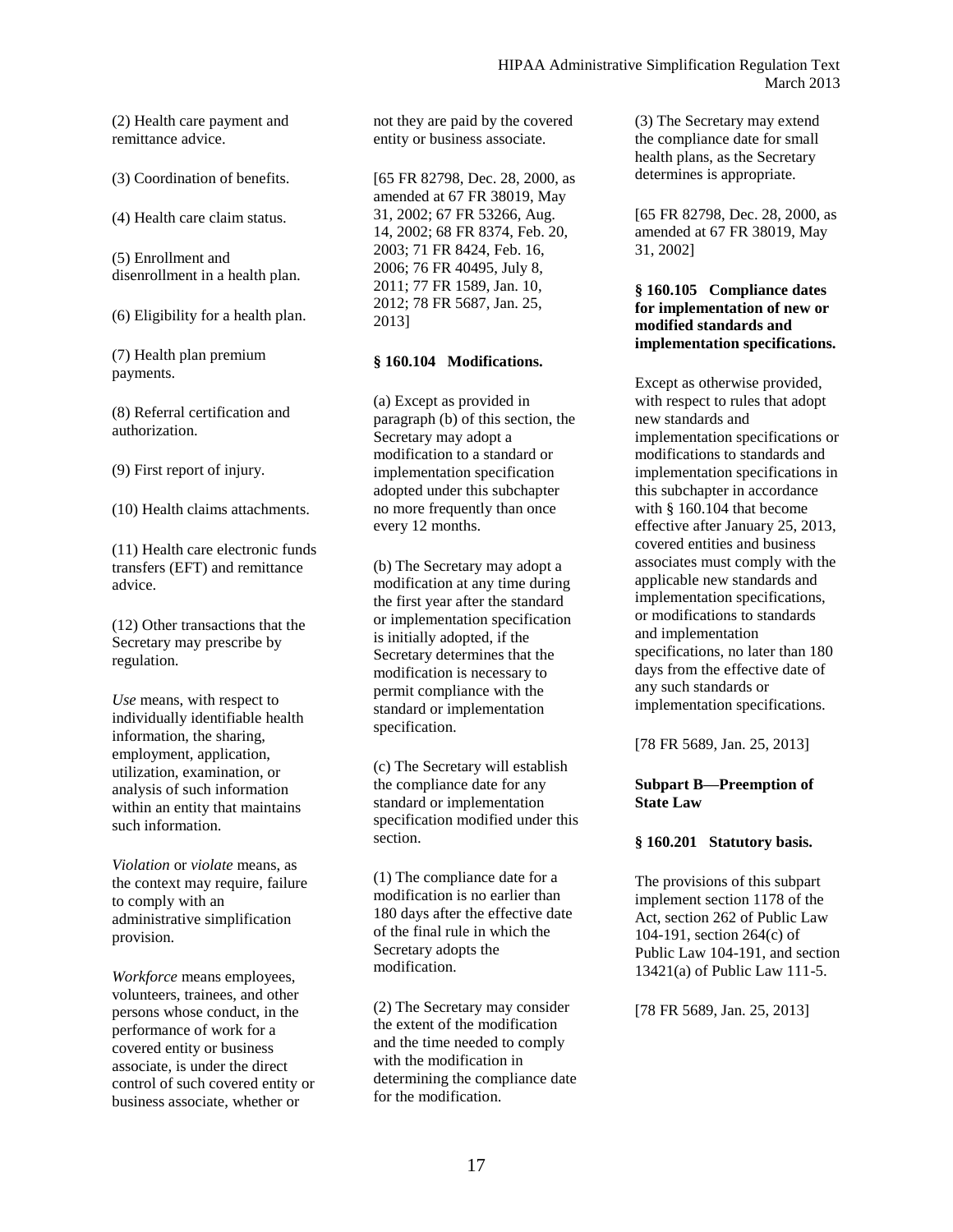### <span id="page-17-0"></span>**§ 160.202 Definitions.**

For purposes of this subpart, the following terms have the following meanings:

*Contrary,* when used to compare a provision of State law to a standard, requirement, or implementation specification adopted under this subchapter, means:

(1) A covered entity or business associate would find it impossible to comply with both the State and Federal requirements; or

(2) The provision of State law stands as an obstacle to the accomplishment and execution of the full purposes and objectives of part C of title XI of the Act, section 264 of Public Law 104-191, or sections 13400-13424 of Public Law 111-5, as applicable.

*More stringent* means, in the context of a comparison of a provision of State law and a standard, requirement, or implementation specification adopted under subpart E of part 164 of this subchapter, a State law that meets one or more of the following criteria:

(1) With respect to a use or disclosure, the law prohibits or restricts a use or disclosure in circumstances under which such use or disclosure otherwise would be permitted under this subchapter, except if the disclosure is:

(i) Required by the Secretary in connection with determining whether a covered entity or business associate is in compliance with this subchapter; or

(ii) To the individual who is the subject of the individually identifiable health information.

(2) With respect to the rights of an individual, who is the subject of the individually identifiable health information, regarding access to or amendment of individually identifiable health information, permits greater rights of access or amendment, as applicable.

(3) With respect to information to be provided to an individual who is the subject of the individually identifiable health information about a use, a disclosure, rights, and remedies, provides the greater amount of information.

(4) With respect to the form, substance, or the need for express legal permission from an individual, who is the subject of the individually identifiable health information, for use or disclosure of individually identifiable health information, provides requirements that narrow the scope or duration, increase the privacy protections afforded (such as by expanding the criteria for), or reduce the coercive effect of the circumstances surrounding the express legal permission, as applicable.

(5) With respect to recordkeeping or requirements relating to accounting of disclosures, provides for the retention or reporting of more detailed information or for a longer duration.

(6) With respect to any other matter, provides greater privacy protection for the individual who is the subject of the individually identifiable health information.

*Relates to the privacy of individually identifiable health information* means, with respect to a State law, that the State law has the specific purpose of protecting the privacy of health information or affects the privacy of health information in a direct, clear, and substantial way.

*State law* means a constitution, statute, regulation, rule, common law, or other State action having the force and effect of law.

[65 FR 82798, Dec. 28, 2000, as amended at 67 FR 53266, Aug. 14, 2002; 74 FR 42767, Aug. 24, 2009; 78 FR 5689, Jan. 25, 2013]

### <span id="page-17-1"></span>**§ 160.203 General rule and exceptions.**

A standard, requirement, or implementation specification adopted under this subchapter that is contrary to a provision of State law preempts the provision of State law. This general rule applies, except if one or more of the following conditions is met:

(a) A determination is made by the Secretary under § 160.204 that the provision of State law:

(1) Is necessary:

(i) To prevent fraud and abuse related to the provision of or payment for health care;

(ii) To ensure appropriate State regulation of insurance and health plans to the extent expressly authorized by statute or regulation;

(iii) For State reporting on health care delivery or costs; or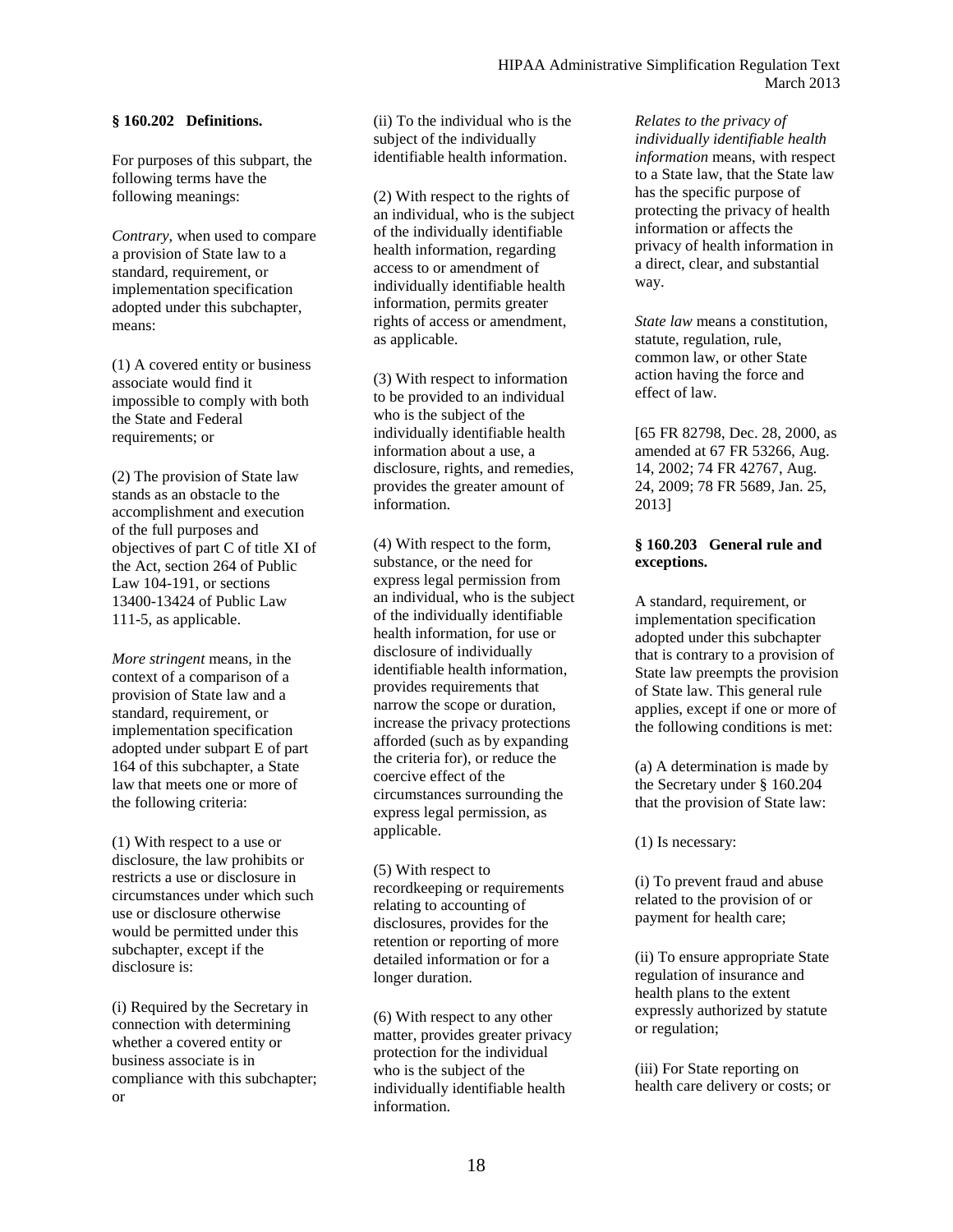(iv) For purposes of serving a compelling need related to public health, safety, or welfare, and, if a standard, requirement, or implementation specification under part 164 of this subchapter is at issue, if the Secretary determines that the intrusion into privacy is warranted when balanced against the need to be served; or

(2) Has as its principal purpose the regulation of the manufacture, registration, distribution, dispensing, or other control of any controlled substances (as defined in 21 U.S.C. 802), or that is deemed a controlled substance by State law.

(b) The provision of State law relates to the privacy of individually identifiable health information and is more stringent than a standard, requirement, or implementation specification adopted under subpart E of part 164 of this subchapter.

(c) The provision of State law, including State procedures established under such law, as applicable, provides for the reporting of disease or injury, child abuse, birth, or death, or for the conduct of public health surveillance, investigation, or intervention.

(d) The provision of State law requires a health plan to report, or to provide access to, information for the purpose of management audits, financial audits, program monitoring and evaluation, or the licensure or certification of facilities or individuals.

[65 FR 82798, Dec. 28, 2000, as amended at 67 FR 53266, Aug. 14, 2002]

## <span id="page-18-0"></span>**§ 160.204 Process for requesting exception determinations.**

(a) A request to except a provision of State law from preemption under § 160.203(a) may be submitted to the Secretary. A request by a State must be submitted through its chief elected official, or his or her designee. The request must be in writing and include the following information:

(1) The State law for which the exception is requested;

(2) The particular standard, requirement, or implementation specification for which the exception is requested;

(3) The part of the standard or other provision that will not be implemented based on the exception or the additional data to be collected based on the exception, as appropriate;

(4) How health care providers, health plans, and other entities would be affected by the exception;

(5) The reasons why the State law should not be preempted by the federal standard, requirement, or implementation specification, including how the State law meets one or more of the criteria at  $\S$  160.203(a); and

(6) Any other information the Secretary may request in order to make the determination.

(b) Requests for exception under this section must be submitted to the Secretary at an address that will be published in the FEDERAL REGISTER. Until the Secretary's determination is made, the standard, requirement,

or implementation specification under this subchapter remains in effect.

(c) The Secretary's determination under this section will be made on the basis of the extent to which the information provided and other factors demonstrate that one or more of the criteria at  $\S$  160.203(a) has been met.

## <span id="page-18-1"></span>**§ 160.205 Duration of effectiveness of exception determinations.**

An exception granted under this subpart remains in effect until:

(a) Either the State law or the federal standard, requirement, or implementation specification that provided the basis for the exception is materially changed such that the ground for the exception no longer exists; or

(b) The Secretary revokes the exception, based on a determination that the ground supporting the need for the exception no longer exists.

## <span id="page-18-2"></span>**Subpart C—Compliance and Investigations**

SOURCE: 71 FR 8424, Feb. 16, 2006, unless otherwise noted.

## <span id="page-18-3"></span>**§ 160.300 Applicability.**

This subpart applies to actions by the Secretary, covered entities, business associates, and others with respect to ascertaining the compliance by covered entities and business associates with, and the enforcement of, the applicable provisions of this part 160 and parts 162 and 164 of this subchapter.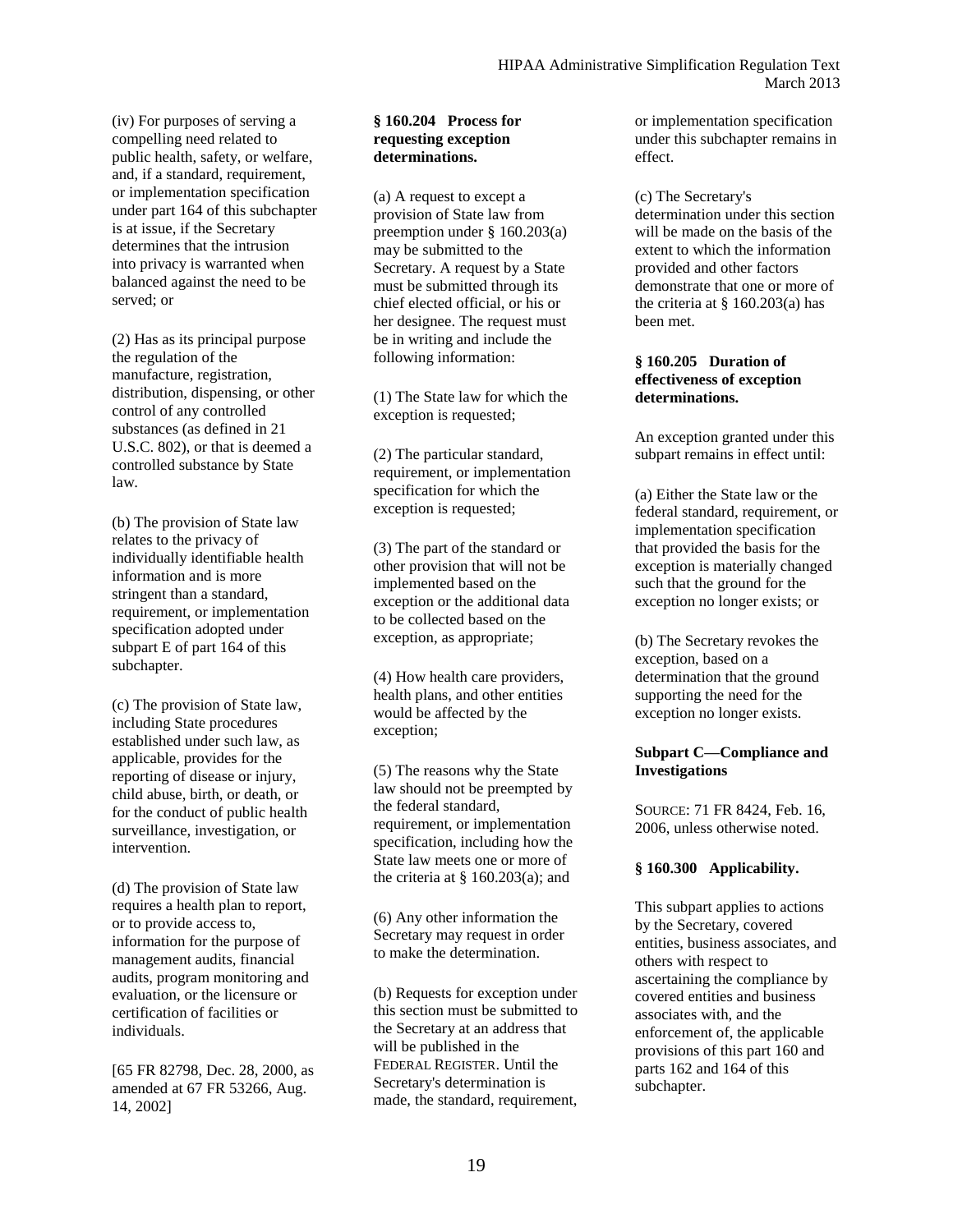[78 FR 5690, Jan. 25, 2013]

## <span id="page-19-0"></span>**§ 160.302 [Reserved]**

## <span id="page-19-1"></span>**§ 160.304 Principles for achieving compliance.**

(a) *Cooperation.* The Secretary will, to the extent practicable and consistent with the provisions of this subpart, seek the cooperation of covered entities and business associates in obtaining compliance with the applicable administrative simplification provisions.

(b) *Assistance.* The Secretary may provide technical assistance to covered entities and business associates to help them comply voluntarily with the applicable administrative simplification provisions.

[78 FR 5690, Jan. 25, 2013]

## <span id="page-19-2"></span>**§ 160.306 Complaints to the Secretary.**

(a) *Right to file a complaint.* A person who believes a covered entity or business associate is not complying with the administrative simplification provisions may file a complaint with the Secretary.

(b) *Requirements for filing complaints.* Complaints under this section must meet the following requirements:

(1) A complaint must be filed in writing, either on paper or electronically.

(2) A complaint must name the person that is the subject of the complaint and describe the acts or omissions believed to be in violation of the applicable administrative simplification provision(s).

(3) A complaint must be filed within 180 days of when the complainant knew or should have known that the act or omission complained of occurred, unless this time limit is waived by the Secretary for good cause shown.

(4) The Secretary may prescribe additional procedures for the filing of complaints, as well as the place and manner of filing, by notice in the FEDERAL REGISTER.

(c) *Investigation.* (1) The Secretary will investigate any complaint filed under this section when a preliminary review of the facts indicates a possible violation due to willful neglect.

(2) The Secretary may investigate any other complaint filed under this section.

(3) An investigation under this section may include a review of the pertinent policies, procedures, or practices of the covered entity or business associate and of the circumstances regarding any alleged violation.

(4) At the time of the initial written communication with the covered entity or business associate about the complaint, the Secretary will describe the acts and/or omissions that are the basis of the complaint.

[71 FR 8424, Feb. 16, 2006, as amended at 78 FR 5690, Jan. 25, 2013]

## <span id="page-19-3"></span>**§ 160.308 Compliance reviews.**

(a) The Secretary will conduct a compliance review to determine

whether a covered entity or business associate is complying with the applicable administrative simplification provisions when a preliminary review of the facts indicates a possible violation due to willful neglect.

(b) The Secretary may conduct a compliance review to determine whether a covered entity or business associate is complying with the applicable administrative simplification provisions in any other circumstance.

[78 FR 5690, Jan. 25, 2013]

### <span id="page-19-4"></span>**§ 160.310 Responsibilities of covered entities and business associates.**

(a) *Provide records and compliance reports.* A covered entity or business associate must keep such records and submit such compliance reports, in such time and manner and containing such information, as the Secretary may determine to be necessary to enable the Secretary to ascertain whether the covered entity or business associate has complied or is complying with the applicable administrative simplification provisions.

(b) *Cooperate with complaint investigations and compliance reviews.* A covered entity or business associate must cooperate with the Secretary, if the Secretary undertakes an investigation or compliance review of the policies, procedures, or practices of the covered entity or business associate to determine whether it is complying with the applicable administrative simplification provisions.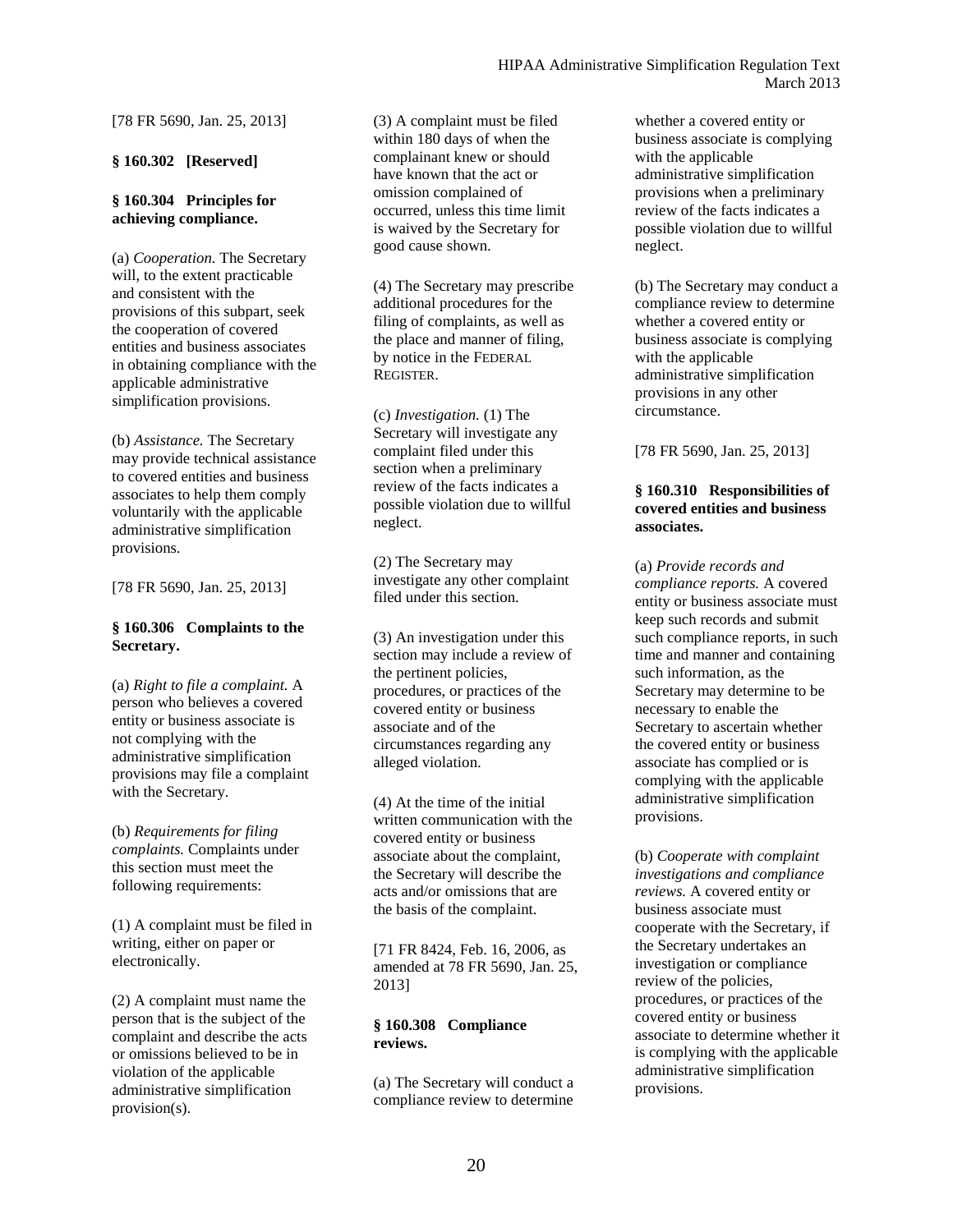(c) *Permit access to information.* (1) A covered entity or business associate must permit access by the Secretary during normal business hours to its facilities, books, records, accounts, and other sources of information, including protected health information, that are pertinent to ascertaining compliance with the applicable administrative simplification provisions. If the Secretary determines that exigent circumstances exist, such as when documents may be hidden or destroyed, a covered entity or business associate must permit access by the Secretary at any time and without notice.

(2) If any information required of a covered entity or business associate under this section is in the exclusive possession of any other agency, institution, or person and the other agency, institution, or person fails or refuses to furnish the information, the covered entity or business associate must so certify and set forth what efforts it has made to obtain the information.

(3) Protected health information obtained by the Secretary in connection with an investigation or compliance review under this subpart will not be disclosed by the Secretary, except if necessary for ascertaining or enforcing compliance with the applicable administrative simplification provisions, if otherwise required by law, or if permitted under 5 U.S.C. 552a(b)(7).

[78 FR 5690, Jan. 25, 2013]

#### <span id="page-20-0"></span>**§ 160.312 Secretarial action regarding complaints and compliance reviews.**

(a) *Resolution when* 

*noncompliance is indicated.* (1) If an investigation of a complaint pursuant to § 160.306 or a compliance review pursuant to § 160.308 indicates noncompliance, the Secretary may attempt to reach a resolution of the matter satisfactory to the Secretary by informal means. Informal means may include demonstrated compliance or a completed corrective action plan or other agreement.

(2) If the matter is resolved by informal means, the Secretary will so inform the covered entity or business associate and, if the matter arose from a complaint, the complainant, in writing.

(3) If the matter is not resolved by informal means, the Secretary will—

(i) So inform the covered entity or business associate and provide the covered entity or business associate an opportunity to submit written evidence of any mitigating factors or affirmative defenses for consideration under §§ 160.408 and 160.410 of this part. The covered entity or business associate must submit any such evidence to the Secretary within 30 days (computed in the same manner as prescribed under § 160.526 of this part) of receipt of such notification; and

(ii) If, following action pursuant to paragraph  $(a)(3)(i)$  of this section, the Secretary finds that a civil money penalty should be imposed, inform the covered entity or business associate of

such finding in a notice of proposed determination in accordance with § 160.420 of this part.

(b) *Resolution when no violation is found.* If, after an investigation pursuant to § 160.306 or a compliance review pursuant to § 160.308, the Secretary determines that further action is not warranted, the Secretary will so inform the covered entity or business associate and, if the matter arose from a complaint, the complainant, in writing.

[78 FR 5690, Jan. 25, 2013]

## <span id="page-20-1"></span>**§ 160.314 Investigational subpoenas and inquiries.**

(a) The Secretary may issue subpoenas in accordance with 42 U.S.C. 405(d) and (e), 1320a-7a(j), and 1320d-5 to require the attendance and testimony of witnesses and the production of any other evidence during an investigation or compliance review pursuant to this part. For purposes of this paragraph, a person other than a natural person is termed an "entity."

(1) A subpoena issued under this paragraph must—

(i) State the name of the person (including the entity, if applicable) to whom the subpoena is addressed;

(ii) State the statutory authority for the subpoena;

(iii) Indicate the date, time, and place that the testimony will take place;

(iv) Include a reasonably specific description of any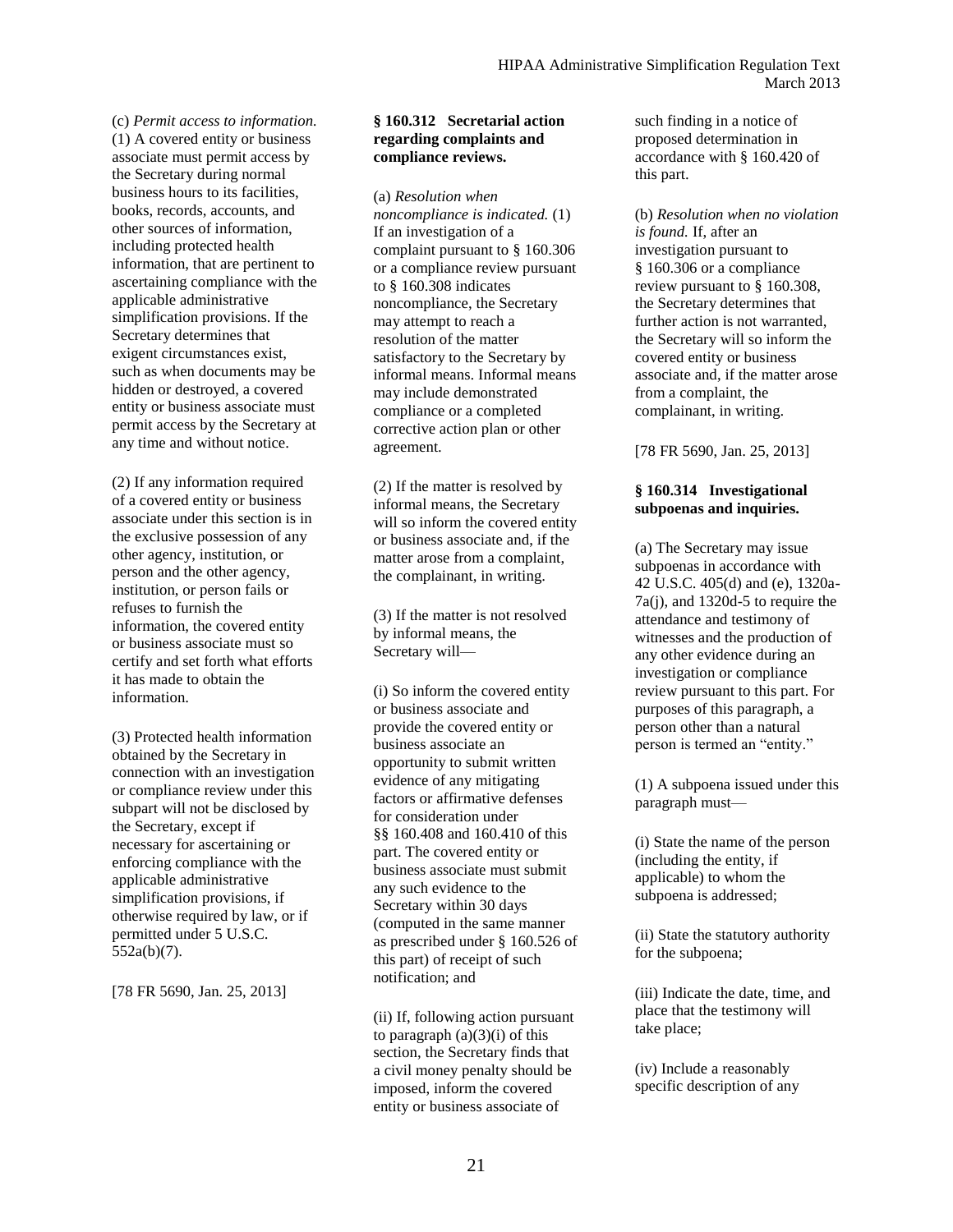documents or items required to be produced; and

(v) If the subpoena is addressed to an entity, describe with reasonable particularity the subject matter on which testimony is required. In that event, the entity must designate one or more natural persons who will testify on its behalf, and must state as to each such person that person's name and address and the matters on which he or she will testify. The designated person must testify as to matters known or reasonably available to the entity.

(2) A subpoena under this section must be served by—

(i) Delivering a copy to the natural person named in the subpoena or to the entity named in the subpoena at its last principal place of business; or

(ii) Registered or certified mail addressed to the natural person at his or her last known dwelling place or to the entity at its last known principal place of business.

(3) A verified return by the natural person serving the subpoena setting forth the manner of service or, in the case of service by registered or certified mail, the signed return post office receipt, constitutes proof of service.

(4) Witnesses are entitled to the same fees and mileage as witnesses in the district courts of the United States (28 U.S.C. 1821 and 1825). Fees need not be paid at the time the subpoena is served.

(5) A subpoena under this section is enforceable through the district court of the United States for the district where the subpoenaed natural person resides or is found or where the entity transacts business.

(b) Investigational inquiries are non-public investigational proceedings conducted by the Secretary.

(1) Testimony at investigational inquiries will be taken under oath or affirmation.

(2) Attendance of non-witnesses is discretionary with the Secretary, except that a witness is entitled to be accompanied, represented, and advised by an attorney.

(3) Representatives of the Secretary are entitled to attend and ask questions.

(4) A witness will have the opportunity to clarify his or her answers on the record following questioning by the Secretary.

(5) Any claim of privilege must be asserted by the witness on the record.

(6) Objections must be asserted on the record. Errors of any kind that might be corrected if promptly presented will be deemed to be waived unless reasonable objection is made at the investigational inquiry. Except where the objection is on the grounds of privilege, the question will be answered on the record, subject to objection.

(7) If a witness refuses to answer any question not privileged or to produce requested documents or items, or engages in conduct likely to delay or obstruct the investigational inquiry, the Secretary may seek enforcement of the subpoena under paragraph  $(a)(5)$  of this section.

(8) The proceedings will be recorded and transcribed. The witness is entitled to a copy of the transcript, upon payment of prescribed costs, except that, for good cause, the witness may be limited to inspection of the official transcript of his or her testimony.

(9)(i) The transcript will be submitted to the witness for signature.

(A) Where the witness will be provided a copy of the transcript, the transcript will be submitted to the witness for signature. The witness may submit to the Secretary written proposed corrections to the transcript, with such corrections attached to the transcript. If the witness does not return a signed copy of the transcript or proposed corrections within 30 days (computed in the same manner as prescribed under § 160.526 of this part) of its being submitted to him or her for signature, the witness will be deemed to have agreed that the transcript is true and accurate.

(B) Where, as provided in paragraph (b)(8) of this section, the witness is limited to inspecting the transcript, the witness will have the opportunity at the time of inspection to propose corrections to the transcript, with corrections attached to the transcript. The witness will also have the opportunity to sign the transcript. If the witness does not sign the transcript or offer corrections within 30 days (computed in the same manner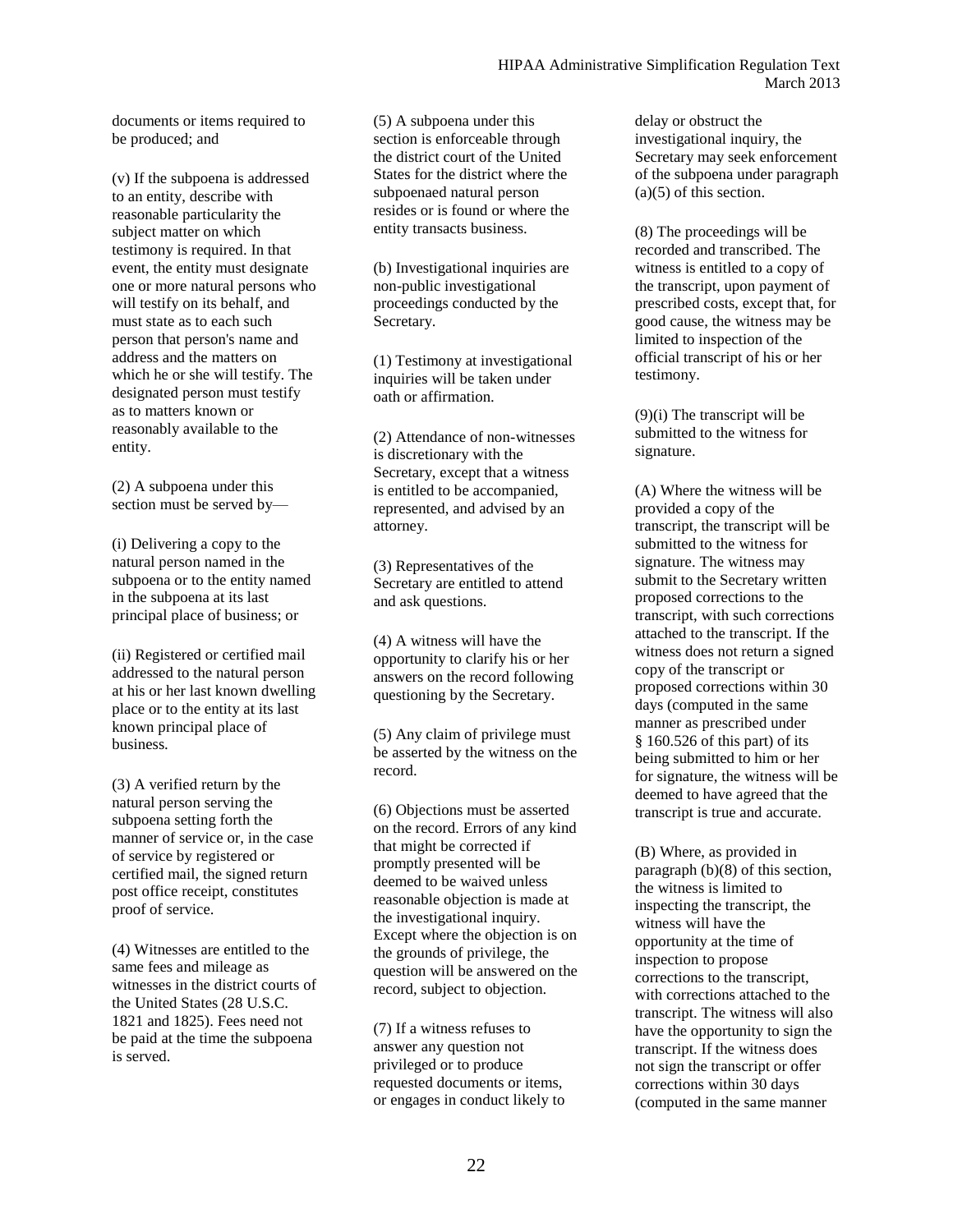(ii) The Secretary's proposed corrections to the record of transcript will be attached to the transcript.

(c) Consistent with  $§ 160.310(c)(3)$ , testimony and other evidence obtained in an investigational inquiry may be used by HHS in any of its activities and may be used or offered into evidence in any administrative or judicial proceeding.

#### <span id="page-22-0"></span>**§ 160.316 Refraining from intimidation or retaliation.**

A covered entity or business associate may not threaten, intimidate, coerce, harass, discriminate against, or take any other retaliatory action against any individual or other person for—

(a) Filing of a complaint under § 160.306;

(b) Testifying, assisting, or participating in an investigation, compliance review, proceeding, or hearing under this part; or

(c) Opposing any act or practice made unlawful by this subchapter, provided the individual or person has a good faith belief that the practice opposed is unlawful, and the manner of opposition is reasonable and does not involve a disclosure of protected health information in violation of subpart E of part 164 of this subchapter.

[71 FR 8426, Feb. 16, 2006, as amended at 78 FR 5691, Jan. 25, 2013]

## <span id="page-22-1"></span>**Subpart D—Imposition of Civil Money Penalties**

SOURCE: 71 FR 8426, Feb. 16, 2006, unless otherwise noted.

## <span id="page-22-2"></span>**§ 160.400 Applicability.**

This subpart applies to the imposition of a civil money penalty by the Secretary under 42 U.S.C. 1320d-5.

## <span id="page-22-3"></span>**§ 160.401 Definitions.**

As used in this subpart, the following terms have the following meanings:

*Reasonable cause* means an act or omission in which a covered entity or business associate knew, or by exercising reasonable diligence would have known, that the act or omission violated an administrative simplification provision, but in which the covered entity or business associate did not act with willful neglect.

*Reasonable diligence* means the business care and prudence expected from a person seeking to satisfy a legal requirement under similar circumstances.

*Willful neglect* means conscious, intentional failure or reckless indifference to the obligation to comply with the administrative simplification provision violated.

[74 FR 56130, Oct. 30, 2009, as amended at 78 FR 5691, Jan. 25, 2013]

### <span id="page-22-4"></span>**§ 160.402 Basis for a civil money penalty.**

March 2013

HIPAA Administrative Simplification Regulation Text

(a) *General rule.* Subject to § 160.410, the Secretary will impose a civil money penalty upon a covered entity or business associate if the Secretary determines that the covered entity or business associate has violated an administrative simplification provision.

(b) *Violation by more than one covered entity or business associate.* (1) Except as provided in paragraph (b)(2) of this section, if the Secretary determines that more than one covered entity or business associate was responsible for a violation, the Secretary will impose a civil money penalty against each such covered entity or business associate.

(2) A covered entity that is a member of an affiliated covered entity, in accordance with § 164.105(b) of this subchapter, is jointly and severally liable for a civil money penalty for a violation of part 164 of this subchapter based on an act or omission of the affiliated covered entity, unless it is established that another member of the affiliated covered entity was responsible for the violation.

(c) *Violation attributed to a covered entity or business associate.* (1) A covered entity is liable, in accordance with the Federal common law of agency, for a civil money penalty for a violation based on the act or omission of any agent of the covered entity, including a workforce member or business associate, acting within the scope of the agency.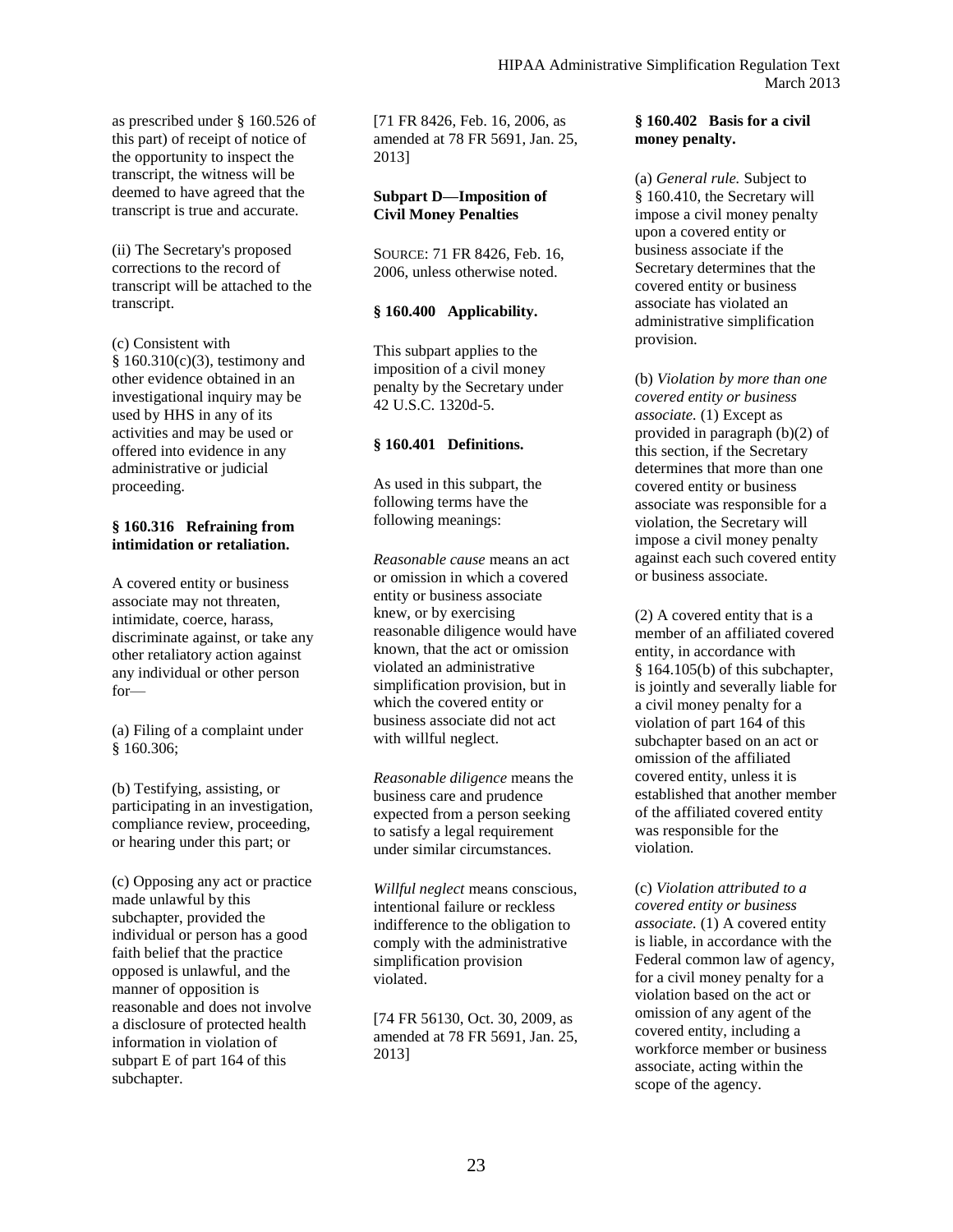(2) A business associate is liable, in accordance with the Federal common law of agency, for a civil money penalty for a violation based on the act or omission of any agent of the business associate, including a workforce member or subcontractor, acting within the scope of the agency.

[78 FR 5691, Jan. 25, 2013]

### <span id="page-23-0"></span>**§ 160.404 Amount of a civil money penalty.**

(a) The amount of a civil money penalty will be determined in accordance with paragraph (b) of this section and §§ 160.406, 160.408, and 160.412.

(b) The amount of a civil money penalty that may be imposed is subject to the following limitations:

(1) For violations occurring prior to February 18, 2009, the Secretary may not impose a civil money penalty—

(i) In the amount of more than \$100 for each violation; or

(ii) In excess of \$25,000 for identical violations during a calendar year (January 1 through the following December 31);

(2) For violations occurring on or after February 18, 2009, the Secretary may not impose a civil money penalty—

(i) For a violation in which it is established that the covered entity or business associate did not know and, by exercising reasonable diligence, would not have known that the covered entity or business associate violated such provision,

(A) In the amount of less than \$100 or more than \$50,000 for each violation; or

(B) In excess of \$1,500,000 for identical violations during a calendar year (January 1 through the following December 31);

(ii) For a violation in which it is established that the violation was due to reasonable cause and not to willful neglect,

(A) In the amount of less than \$1,000 or more than \$50,000 for each violation; or

(B) In excess of \$1,500,000 for identical violations during a calendar year (January 1 through the following December 31);

(iii) For a violation in which it is established that the violation was due to willful neglect and was corrected during the 30-day period beginning on the first date the covered entity or business associate liable for the penalty knew, or, by exercising reasonable diligence, would have known that the violation occurred,

(A) In the amount of less than \$10,000 or more than \$50,000 for each violation; or

(B) In excess of \$1,500,000 for identical violations during a calendar year (January 1 through the following December 31);

(iv) For a violation in which it is established that the violation was due to willful neglect and was not corrected during the 30 day period beginning on the first date the covered entity or business associate liable for the penalty knew, or, by exercising reasonable diligence, would

have known that the violation occurred,

(A) In the amount of less than \$50,000 for each violation; or

(B) In excess of \$1,500,000 for identical violations during a calendar year (January 1 through the following December 31).

(3) If a requirement or prohibition in one administrative simplification provision is repeated in a more general form in another administrative simplification provision in the same subpart, a civil money penalty may be imposed for a violation of only one of these administrative simplification provisions.

[71 FR 8426, Feb. 16, 2006, as amended at 74 FR 56130, Oct. 30, 2009; 78 FR 5691, Jan. 25, 2013]

#### <span id="page-23-1"></span>**§ 160.406 Violations of an identical requirement or prohibition.**

The Secretary will determine the number of violations of an administrative simplification provision based on the nature of the covered entity's or business associate's obligation to act or not act under the provision that is violated, such as its obligation to act in a certain manner, or within a certain time, or to act or not act with respect to certain persons. In the case of continuing violation of a provision, a separate violation occurs each day the covered entity or business associate is in violation of the provision.

[78 FR 5691, Jan. 25, 2013]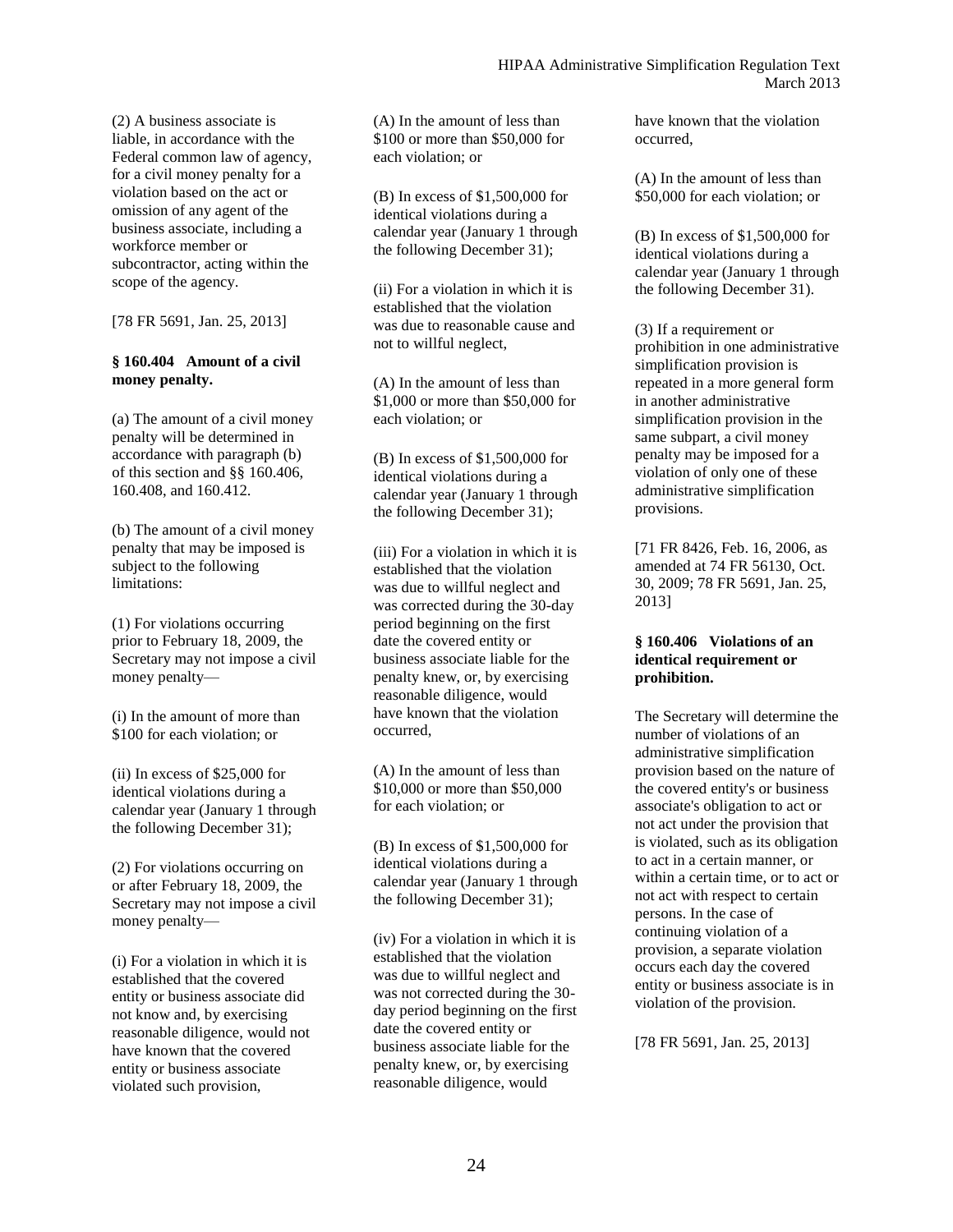## <span id="page-24-0"></span>**§ 160.408 Factors considered in determining the amount of a civil money penalty.**

In determining the amount of any civil money penalty, the Secretary will consider the following factors, which may be mitigating or aggravating as appropriate:

(a) The nature and extent of the violation, consideration of which may include but is not limited to:

(1) The number of individuals affected; and

(2) The time period during which the violation occurred:

(b) The nature and extent of the harm resulting from the violation, consideration of which may include but is not limited to:

(1) Whether the violation caused physical harm;

(2) Whether the violation resulted in financial harm;

(3) Whether the violation resulted in harm to an individual's reputation; and

(4) Whether the violation hindered an individual's ability to obtain health care;

(c) The history of prior compliance with the administrative simplification provisions, including violations, by the covered entity or business associate, consideration of which may include but is not limited to:

(1) Whether the current violation is the same or similar to previous indications of noncompliance;

(2) Whether and to what extent the covered entity or business associate has attempted to correct previous indications of noncompliance;

(3) How the covered entity or business associate has responded to technical assistance from the Secretary provided in the context of a compliance effort; and

(4) How the covered entity or business associate has responded to prior complaints;

(d) The financial condition of the covered entity or business associate, consideration of which may include but is not limited to:

(1) Whether the covered entity or business associate had financial difficulties that affected its ability to comply;

(2) Whether the imposition of a civil money penalty would jeopardize the ability of the covered entity or business associate to continue to provide, or to pay for, health care; and

(3) The size of the covered entity or business associate; and

(e) Such other matters as justice may require.

[78 FR 5691, Jan. 25, 2013]

## <span id="page-24-1"></span>**§ 160.410 Affirmative defenses.**

(a) The Secretary may not:

(1) Prior to February 18, 2011, impose a civil money penalty on a covered entity or business associate for an act that violates an administrative simplification provision if the covered entity or business associate establishes that the violation is punishable under 42 U.S.C. 1320d-6.

(2) On or after February 18, 2011, impose a civil money penalty on a covered entity or business associate for an act that violates an administrative simplification provision if the covered entity or business associate establishes that a penalty has been imposed under 42 U.S.C. 1320d-6 with respect to such act.

(b) For violations occurring prior to February 18, 2009, the Secretary may not impose a civil money penalty on a covered entity for a violation if the covered entity establishes that an affirmative defense exists with respect to the violation, including the following:

(1) The covered entity establishes, to the satisfaction of the Secretary, that it did not have knowledge of the violation, determined in accordance with the Federal common law of agency, and by exercising reasonable diligence, would not have known that the violation occurred; or

(2) The violation is—

(i) Due to circumstances that would make it unreasonable for the covered entity, despite the exercise of ordinary business care and prudence, to comply with the administrative simplification provision violated and is not due to willful neglect; and

(ii) Corrected during either: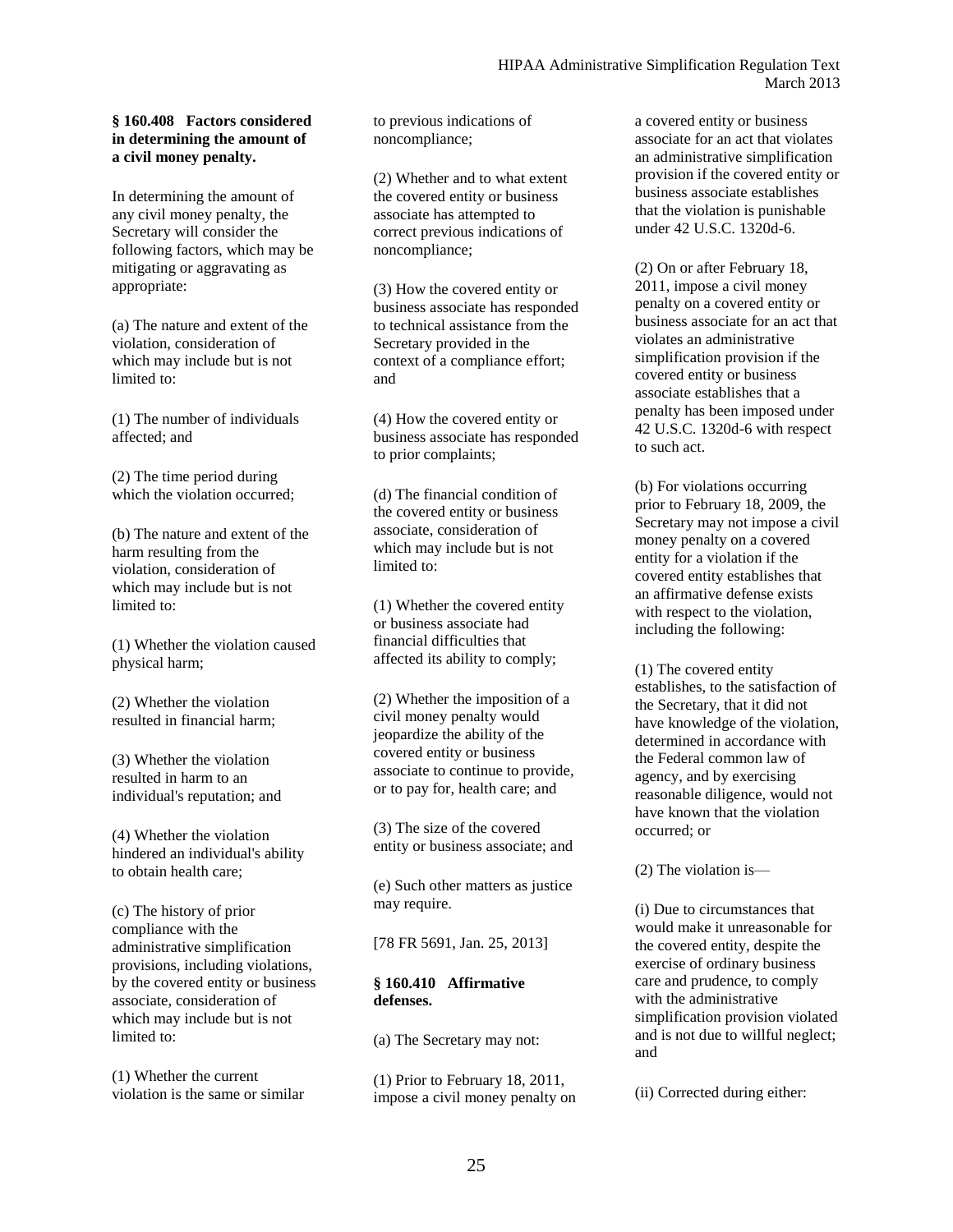(A) The 30-day period beginning on the first date the covered entity liable for the penalty knew, or by exercising reasonable diligence would have known, that the violation occurred; or

(B) Such additional period as the Secretary determines to be appropriate based on the nature and extent of the failure to comply.

(c) For violations occurring on or after February 18, 2009, the Secretary may not impose a civil money penalty on a covered entity or business associate for a violation if the covered entity or business associate establishes to the satisfaction of the Secretary that the violation is—

(1) Not due to willful neglect; and

(2) Corrected during either:

(i) The 30-day period beginning on the first date the covered entity or business associate liable for the penalty knew, or, by exercising reasonable diligence, would have known that the violation occurred; or

(ii) Such additional period as the Secretary determines to be appropriate based on the nature and extent of the failure to comply.

[78 FR 5692, Jan. 25, 2013]

## <span id="page-25-0"></span>**§ 160.412 Waiver.**

For violations described in § 160.410(b)(2) or (c) that are not corrected within the period specified under such paragraphs, the Secretary may waive the civil money penalty, in whole or in part, to the extent that the

payment of the penalty would be excessive relative to the violation.

[8 FR 5692, Jan. 25, 2013]

## <span id="page-25-1"></span>**§ 160.414 Limitations.**

No action under this subpart may be entertained unless commenced by the Secretary, in accordance with § 160.420, within 6 years from the date of the occurrence of the violation.

## <span id="page-25-2"></span>**§ 160.416 Authority to settle.**

Nothing in this subpart limits the authority of the Secretary to settle any issue or case or to compromise any penalty.

#### <span id="page-25-3"></span>**§ 160.418 Penalty not exclusive.**

Except as otherwise provided by 42 U.S.C. 1320d-5(b)(1) and 42 U.S.C. 299b-22(f)(3), a penalty imposed under this part is in addition to any other penalty prescribed by law.

[78 FR 5692, Jan. 25, 2013]

## <span id="page-25-4"></span>**§ 160.420 Notice of proposed determination.**

(a) If a penalty is proposed in accordance with this part, the Secretary must deliver, or send by certified mail with return receipt requested, to the respondent, written notice of the Secretary's intent to impose a penalty. This notice of proposed determination must include—

(1) Reference to the statutory basis for the penalty;

(2) A description of the findings of fact regarding the violations with respect to which the

penalty is proposed (except that, in any case where the Secretary is relying upon a statistical sampling study in accordance with § 160.536 of this part, the notice must provide a copy of the study relied upon by the Secretary);

(3) The reason(s) why the violation(s) subject(s) the respondent to a penalty;

(4) The amount of the proposed penalty and a reference to the subparagraph of § 160.404 upon which it is based.

(5) Any circumstances described in § 160.408 that were considered in determining the amount of the proposed penalty; and

(6) Instructions for responding to the notice, including a statement of the respondent's right to a hearing, a statement that failure to request a hearing within 90 days permits the imposition of the proposed penalty without the right to a hearing under § 160.504 or a right of appeal under § 160.548 of this part, and the address to which the hearing request must be sent.

(b) The respondent may request a hearing before an ALJ on the proposed penalty by filing a request in accordance with § 160.504 of this part.

[71 FR 8426, Feb. 16, 2006, as amended at 74 FR 56131, Oct. 30, 2009]

## <span id="page-25-5"></span>**§ 160.422 Failure to request a hearing.**

If the respondent does not request a hearing within the time prescribed by § 160.504 of this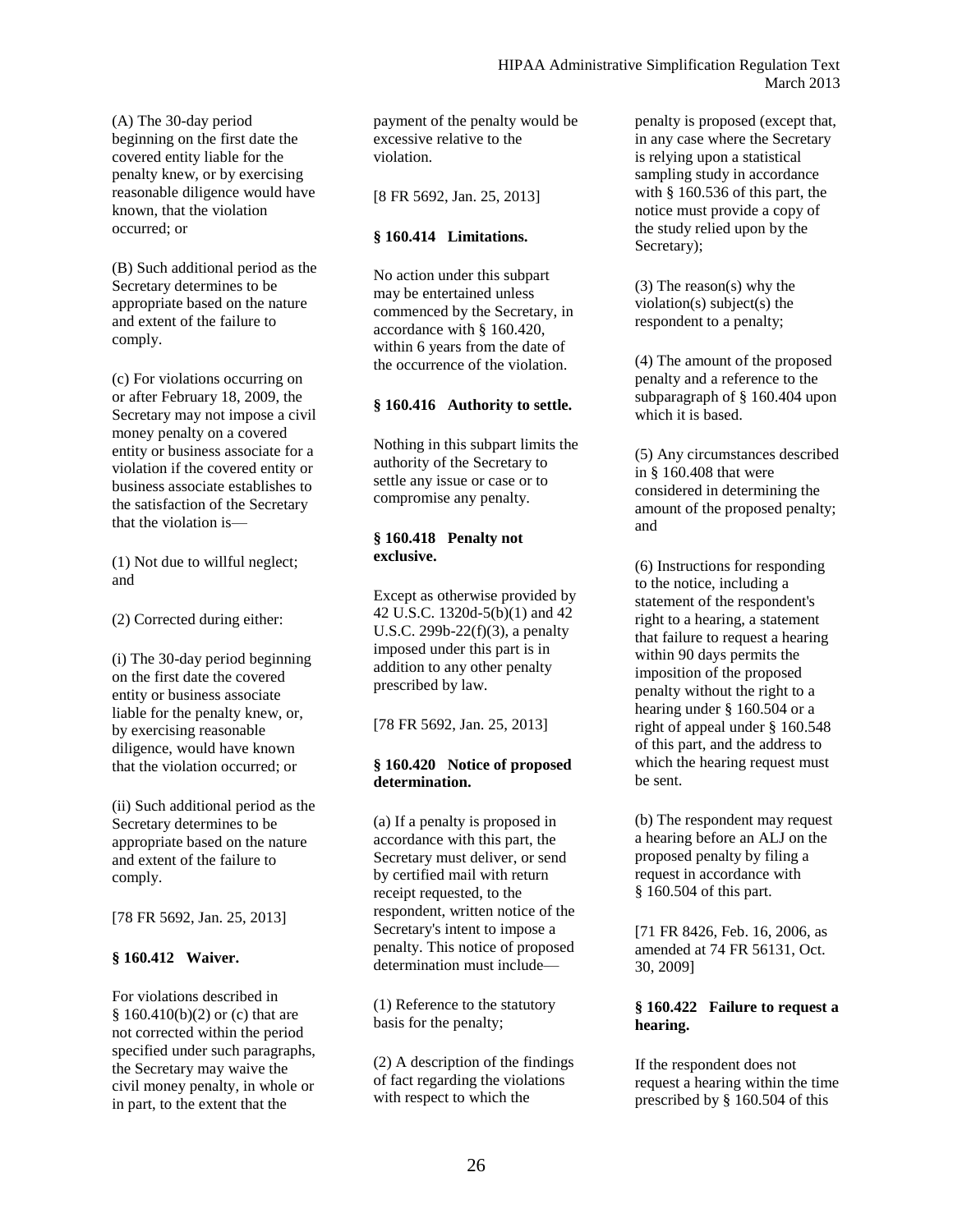part and the matter is not settled pursuant to § 160.416, the Secretary will impose the proposed penalty or any lesser penalty permitted by 42 U.S.C. 1320d-5. The Secretary will notify the respondent by certified mail, return receipt requested, of any penalty that has been imposed and of the means by which the respondent may satisfy the penalty, and the penalty is final on receipt of the notice. The respondent has no right to appeal a penalty under § 160.548 of this part with respect to which the respondent has not timely requested a hearing.

## <span id="page-26-0"></span>**§ 160.424 Collection of penalty.**

(a) Once a determination of the Secretary to impose a penalty has become final, the penalty will be collected by the Secretary, subject to the first sentence of 42 U.S.C. 1320a-7a(f).

(b) The penalty may be recovered in a civil action brought in the United States district court for the district where the respondent resides, is found, or is located.

(c) The amount of a penalty, when finally determined, or the amount agreed upon in compromise, may be deducted from any sum then or later owing by the United States, or by a State agency, to the respondent.

(d) Matters that were raised or that could have been raised in a hearing before an ALJ, or in an appeal under 42 U.S.C. 1320a-7a(e), may not be raised as a defense in a civil action by the United States to collect a penalty under this part.

## <span id="page-26-1"></span>**§ 160.426 Notification of the public and other agencies.**

Whenever a proposed penalty becomes final, the Secretary will notify, in such manner as the Secretary deems appropriate, the public and the following organizations and entities thereof and the reason it was imposed: the appropriate State or local medical or professional organization, the appropriate State agency or agencies administering or supervising the administration of State health care programs (as defined in 42 U.S.C. 1320a-7(h)), the appropriate utilization and quality control peer review organization, and the appropriate State or local licensing agency or organization (including the agency specified in 42 U.S.C. 1395aa(a), 1396a(a)(33)).

## <span id="page-26-2"></span>**Subpart E—Procedures for Hearings**

SOURCE: 71 FR 8428, Feb. 16, 2006, unless otherwise noted.

## <span id="page-26-3"></span>**§ 160.500 Applicability.**

This subpart applies to hearings conducted relating to the imposition of a civil money penalty by the Secretary under 42 U.S.C. 1320d-5.

## <span id="page-26-4"></span>**§ 160.502 Definitions.**

As used in this subpart, the following term has the following meaning:

*Board* means the members of the HHS Departmental Appeals Board, in the Office of the Secretary, who issue decisions in panels of three.

## <span id="page-26-5"></span>**§ 160.504 Hearing before an ALJ.**

(a) A respondent may request a hearing before an ALJ. The parties to the hearing proceeding consist of—

(1) The respondent; and

(2) The officer(s) or employee(s) of HHS to whom the enforcement authority involved has been delegated.

(b) The request for a hearing must be made in writing signed by the respondent or by the respondent's attorney and sent by certified mail, return receipt requested, to the address specified in the notice of proposed determination. The request for a hearing must be mailed within 90 days after notice of the proposed determination is received by the respondent. For purposes of this section, the respondent's date of receipt of the notice of proposed determination is presumed to be 5 days after the date of the notice unless the respondent makes a reasonable showing to the contrary to the ALJ.

(c) The request for a hearing must clearly and directly admit, deny, or explain each of the findings of fact contained in the notice of proposed determination with regard to which the respondent has any knowledge. If the respondent has no knowledge of a particular finding of fact and so states, the finding shall be deemed denied. The request for a hearing must also state the circumstances or arguments that the respondent alleges constitute the grounds for any defense and the factual and legal basis for opposing the penalty, except that a respondent may raise an affirmative defense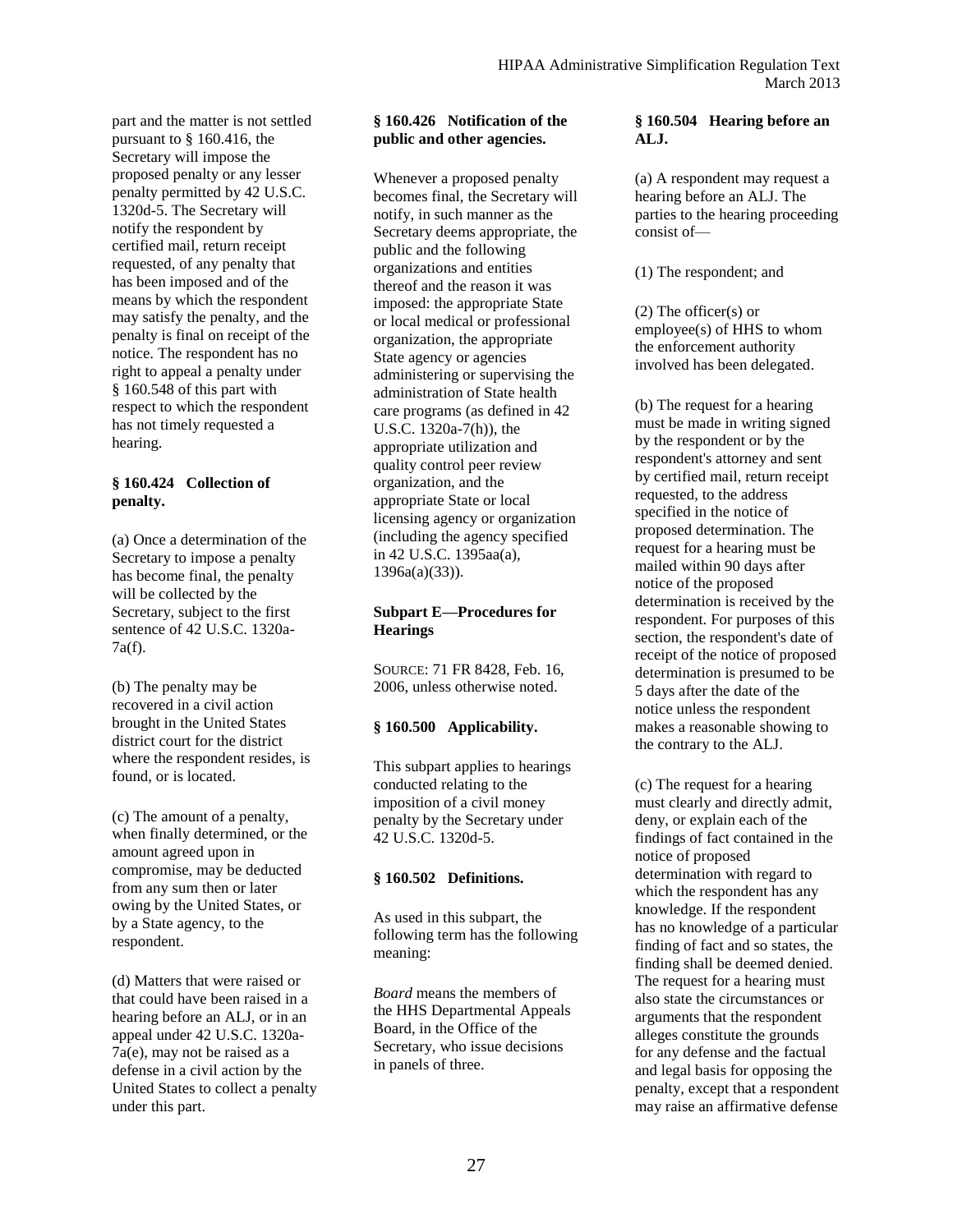under § 160.410(b)(1) at any time.

(d) The ALJ must dismiss a hearing request where—

(1) On motion of the Secretary, the ALJ determines that the respondent's hearing request is not timely filed as required by paragraphs (b) or does not meet the requirements of paragraph (c) of this section;

(2) The respondent withdraws the request for a hearing;

(3) The respondent abandons the request for a hearing; or

(4) The respondent's hearing request fails to raise any issue that may properly be addressed in a hearing.

### <span id="page-27-0"></span>**§ 160.506 Rights of the parties.**

(a) Except as otherwise limited by this subpart, each party may—

(1) Be accompanied, represented, and advised by an attorney;

(2) Participate in any conference held by the ALJ;

(3) Conduct discovery of documents as permitted by this subpart;

(4) Agree to stipulations of fact or law that will be made part of the record;

(5) Present evidence relevant to the issues at the hearing;

(6) Present and cross-examine witnesses;

(7) Present oral arguments at the hearing as permitted by the ALJ; and

(8) Submit written briefs and proposed findings of fact and conclusions of law after the hearing.

(b) A party may appear in person or by a representative. Natural persons who appear as an attorney or other representative must conform to the standards of conduct and ethics required of practitioners before the courts of the United **States**.

(c) Fees for any services performed on behalf of a party by an attorney are not subject to the provisions of 42 U.S.C. 406, which authorizes the Secretary to specify or limit their fees.

## <span id="page-27-1"></span>**§ 160.508 Authority of the ALJ.**

(a) The ALJ must conduct a fair and impartial hearing, avoid delay, maintain order, and ensure that a record of the proceeding is made.

(b) The ALJ may—

(1) Set and change the date, time and place of the hearing upon reasonable notice to the parties;

(2) Continue or recess the hearing in whole or in part for a reasonable period of time;

(3) Hold conferences to identify or simplify the issues, or to consider other matters that may aid in the expeditious disposition of the proceeding;

(4) Administer oaths and affirmations;

(5) Issue subpoenas requiring the attendance of witnesses at hearings and the production of documents at or in relation to hearings;

(6) Rule on motions and other procedural matters;

(7) Regulate the scope and timing of documentary discovery as permitted by this subpart;

(8) Regulate the course of the hearing and the conduct of representatives, parties, and witnesses;

(9) Examine witnesses;

(10) Receive, rule on, exclude, or limit evidence;

(11) Upon motion of a party, take official notice of facts;

(12) Conduct any conference, argument or hearing in person or, upon agreement of the parties, by telephone; and

(13) Upon motion of a party, decide cases, in whole or in part, by summary judgment where there is no disputed issue of material fact. A summary judgment decision constitutes a hearing on the record for the purposes of this subpart.

(c) The ALJ—

(1) May not find invalid or refuse to follow Federal statutes, regulations, or Secretarial delegations of authority and must give deference to published guidance to the extent not inconsistent with statute or regulation;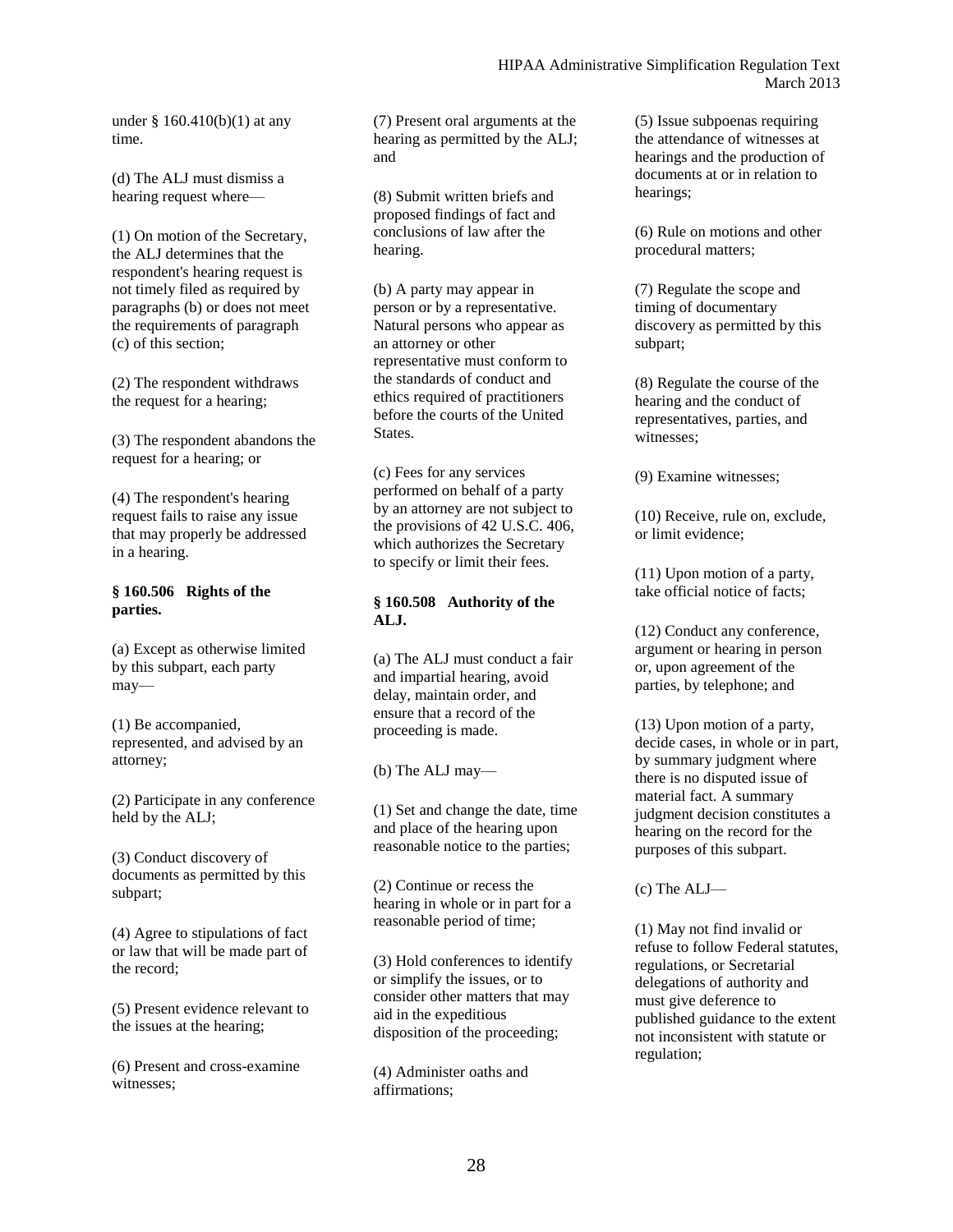(2) May not enter an order in the nature of a directed verdict;

(3) May not compel settlement negotiations;

(4) May not enjoin any act of the Secretary; or

(5) May not review the exercise of discretion by the Secretary with respect to whether to grant an extension under § 160.410(b)(2)(ii)(B) or (c)(2)(ii) of this part or to provide technical assistance under 42 U.S.C. 1320d- $5(b)(2)(B)$ .

#### <span id="page-28-0"></span>**§ 160.510 Ex parte contacts.**

No party or person (except employees of the ALJ's office) may communicate in any way with the ALJ on any matter at issue in a case, unless on notice and opportunity for both parties to participate. This provision does not prohibit a party or person from inquiring about the status of a case or asking routine questions concerning administrative function or procedures.

#### <span id="page-28-1"></span>**§ 160.512 Prehearing conferences.**

(a) The ALJ must schedule at least one prehearing conference, and may schedule additional prehearing conferences as appropriate, upon reasonable notice, which may not be less than 14 business days, to the parties.

(b) The ALJ may use prehearing conferences to discuss the following—

(1) Simplification of the issues;

(2) The necessity or desirability of amendments to the pleadings, including the need for a more definite statement;

(3) Stipulations and admissions of fact or as to the contents and authenticity of documents;

(4) Whether the parties can agree to submission of the case on a stipulated record;

(5) Whether a party chooses to waive appearance at an oral hearing and to submit only documentary evidence (subject to the objection of the other party) and written argument;

(6) Limitation of the number of witnesses;

(7) Scheduling dates for the exchange of witness lists and of proposed exhibits;

(8) Discovery of documents as permitted by this subpart;

 $(9)$  The time and place for the hearing;

(10) The potential for the settlement of the case by the parties; and

(11) Other matters as may tend to encourage the fair, just and expeditious disposition of the proceedings, including the protection of privacy of individually identifiable health information that may be submitted into evidence or otherwise used in the proceeding, if appropriate.

(c) The ALJ must issue an order containing the matters agreed upon by the parties or ordered by the ALJ at a prehearing conference.

#### <span id="page-28-2"></span>**§ 160.514 Authority to settle.**

The Secretary has exclusive authority to settle any issue or case without the consent of the ALJ.

#### <span id="page-28-3"></span>**§ 160.516 Discovery.**

(a) A party may make a request to another party for production of documents for inspection and copying that are relevant and material to the issues before the ALJ.

(b) For the purpose of this section, the term "documents" includes information, reports, answers, records, accounts, papers and other data and documentary evidence. Nothing contained in this section may be interpreted to require the creation of a document, except that requested data stored in an electronic data storage system must be produced in a form accessible to the requesting party.

(c) Requests for documents, requests for admissions, written interrogatories, depositions and any forms of discovery, other than those permitted under paragraph (a) of this section, are not authorized.

(d) This section may not be construed to require the disclosure of interview reports or statements obtained by any party, or on behalf of any party, of persons who will not be called as witnesses by that party, or analyses and summaries prepared in conjunction with the investigation or litigation of the case, or any otherwise privileged documents.

(e)(1) When a request for production of documents has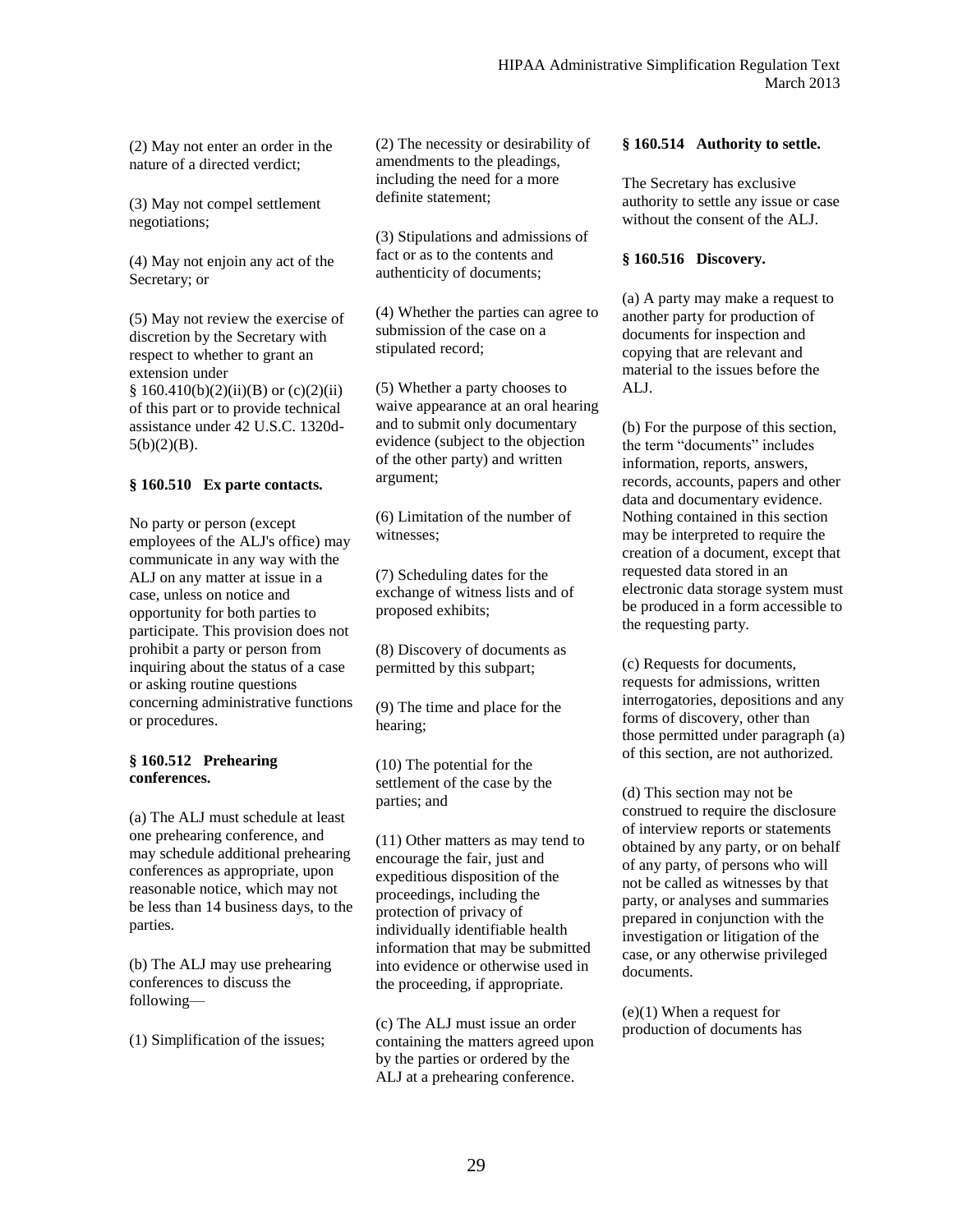been received, within 30 days the party receiving that request must either fully respond to the request, or state that the request is being objected to and the reasons for that objection. If objection is made to part of an item or category, the part must be specified. Upon receiving any objections, the party seeking production may then, within 30 days or any other time frame set by the ALJ, file a motion for an order compelling discovery. The party receiving a request for production may also file a motion for protective order any time before the date the production is due.

(2) The ALJ may grant a motion for protective order or deny a motion for an order compelling discovery if the ALJ finds that the discovery sought—

(i) Is irrelevant;

(ii) Is unduly costly or burdensome;

(iii) Will unduly delay the proceeding; or

(iv) Seeks privileged information.

(3) The ALJ may extend any of the time frames set forth in paragraph  $(e)(1)$  of this section.

(4) The burden of showing that discovery should be allowed is on the party seeking discovery.

#### <span id="page-29-0"></span>**§ 160.518 Exchange of witness lists, witness statements, and exhibits.**

(a) The parties must exchange witness lists, copies of prior written statements of proposed witnesses, and copies of proposed hearing exhibits,

including copies of any written statements that the party intends to offer in lieu of live testimony in accordance with § 160.538, not more than 60, and not less than 15, days before the scheduled hearing, except that if a respondent intends to introduce the evidence of a statistical expert, the respondent must provide the Secretarial party with a copy of the statistical expert's report not less than 30 days before the scheduled hearing.

 $(b)(1)$  If, at any time, a party objects to the proposed admission of evidence not exchanged in accordance with paragraph (a) of this section, the ALJ must determine whether the failure to comply with paragraph (a) of this section should result in the exclusion of that evidence.

(2) Unless the ALJ finds that extraordinary circumstances justified the failure timely to exchange the information listed under paragraph (a) of this section, the ALJ must exclude from the party's case-in-chief—

(i) The testimony of any witness whose name does not appear on the witness list; and

(ii) Any exhibit not provided to the opposing party as specified in paragraph (a) of this section.

(3) If the ALJ finds that extraordinary circumstances existed, the ALJ must then determine whether the admission of that evidence would cause substantial prejudice to the objecting party.

(i) If the ALJ finds that there is no substantial prejudice, the evidence may be admitted.

(ii) If the ALJ finds that there is substantial prejudice, the ALJ may exclude the evidence, or, if he or she does not exclude the evidence, must postpone the hearing for such time as is necessary for the objecting party to prepare and respond to the evidence, unless the objecting party waives postponement.

(c) Unless the other party objects within a reasonable period of time before the hearing, documents exchanged in accordance with paragraph (a) of this section will be deemed to be authentic for the purpose of admissibility at the hearing.

#### <span id="page-29-1"></span>**§ 160.520 Subpoenas for attendance at hearing.**

(a) A party wishing to procure the appearance and testimony of any person at the hearing may make a motion requesting the ALJ to issue a subpoena if the appearance and testimony are reasonably necessary for the presentation of a party's case.

(b) A subpoena requiring the attendance of a person in accordance with paragraph (a) of this section may also require the person (whether or not the person is a party) to produce relevant and material evidence at or before the hearing.

(c) When a subpoena is served by a respondent on a particular employee or official or particular office of HHS, the Secretary may comply by designating any knowledgeable HHS representative to appear and testify.

(d) A party seeking a subpoena must file a written motion not less than 30 days before the date fixed for the hearing, unless otherwise allowed by the ALJ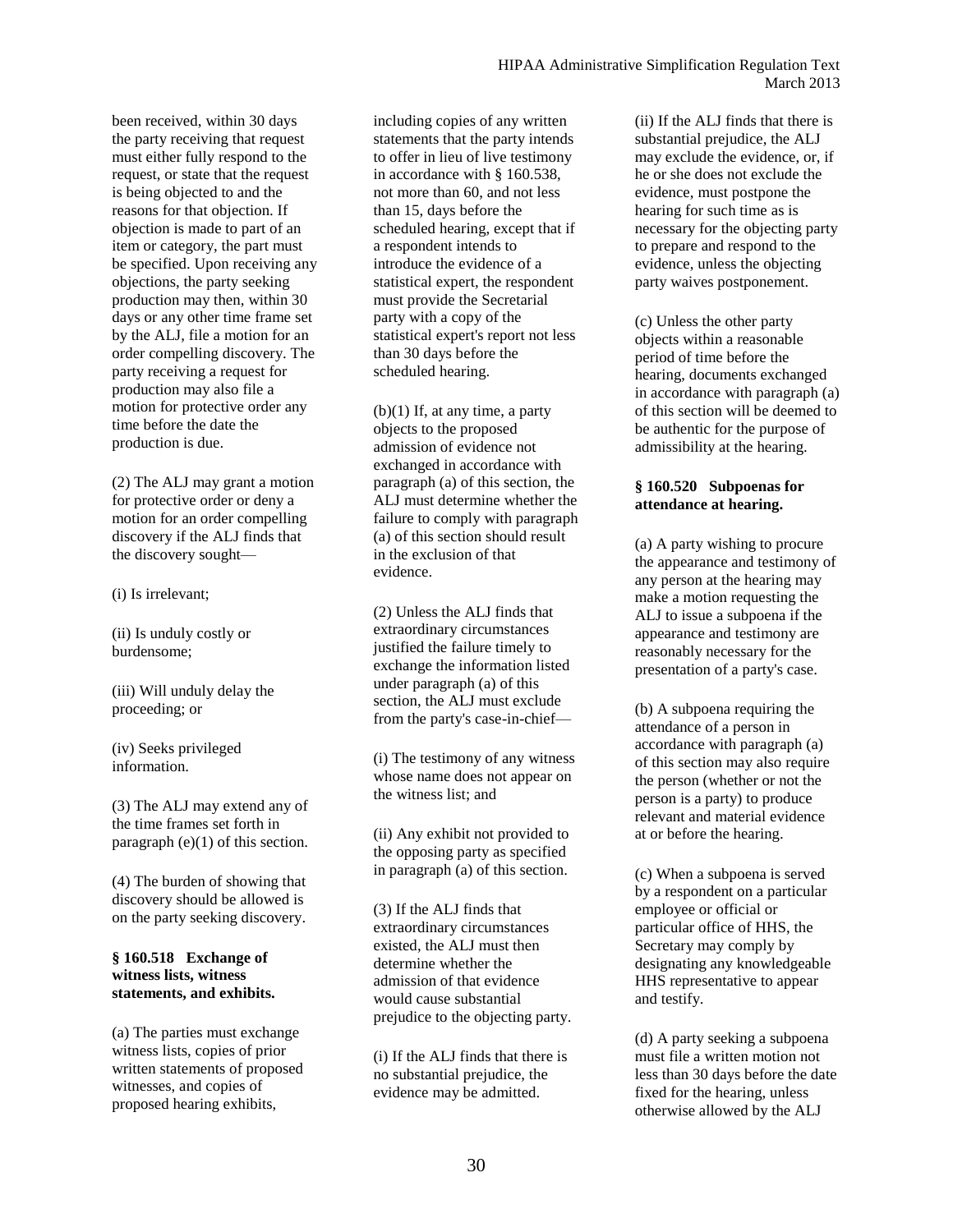for good cause shown. That motion must—

(1) Specify any evidence to be produced;

(2) Designate the witnesses; and

(3) Describe the address and location with sufficient particularity to permit those witnesses to be found.

(e) The subpoena must specify the time and place at which the witness is to appear and any evidence the witness is to produce.

(f) Within 15 days after the written motion requesting issuance of a subpoena is served, any party may file an opposition or other response.

(g) If the motion requesting issuance of a subpoena is granted, the party seeking the subpoena must serve it by delivery to the person named, or by certified mail addressed to that person at the person's last dwelling place or principal place of business.

(h) The person to whom the subpoena is directed may file with the ALJ a motion to quash the subpoena within 10 days after service.

(i) The exclusive remedy for contumacy by, or refusal to obey a subpoena duly served upon, any person is specified in 42 U.S.C. 405(e).

## <span id="page-30-0"></span>**§ 160.522 Fees.**

The party requesting a subpoena must pay the cost of the fees and mileage of any witness subpoenaed in the amounts that would be payable to a witness in

a proceeding in United States District Court. A check for witness fees and mileage must accompany the subpoena when served, except that, when a subpoena is issued on behalf of the Secretary, a check for witness fees and mileage need not accompany the subpoena.

## <span id="page-30-1"></span>**§ 160.524 Form, filing, and service of papers.**

(a) *Forms.* (1) Unless the ALJ directs the parties to do otherwise, documents filed with the ALJ must include an original and two copies.

(2) Every pleading and paper filed in the proceeding must contain a caption setting forth the title of the action, the case number, and a designation of the paper, such as motion to quash subpoena.

(3) Every pleading and paper must be signed by and must contain the address and telephone number of the party or the person on whose behalf the paper was filed, or his or her representative.

(4) Papers are considered filed when they are mailed.

(b) *Service.* A party filing a document with the ALJ or the Board must, at the time of filing, serve a copy of the document on the other party. Service upon any party of any document must be made by delivering a copy, or placing a copy of the document in the United States mail, postage prepaid and addressed, or with a private delivery service, to the party's last known address. When a party is represented by an attorney, service must be made upon the attorney in lieu of the party.

(c) *Proof of service.* A certificate of the natural person serving the document by personal delivery or by mail, setting forth the manner of service, constitutes proof of service.

## <span id="page-30-2"></span>**§ 160.526 Computation of time.**

(a) In computing any period of time under this subpart or in an order issued thereunder, the time begins with the day following the act, event or default, and includes the last day of the period unless it is a Saturday, Sunday, or legal holiday observed by the Federal Government, in which event it includes the next business day.

(b) When the period of time allowed is less than 7 days, intermediate Saturdays, Sundays, and legal holidays observed by the Federal Government must be excluded from the computation.

(c) Where a document has been served or issued by placing it in the mail, an additional 5 days must be added to the time permitted for any response. This paragraph does not apply to requests for hearing under § 160.504.

## <span id="page-30-3"></span>**§ 160.528 Motions.**

(a) An application to the ALJ for an order or ruling must be by motion. Motions must state the relief sought, the authority relied upon and the facts alleged, and must be filed with the ALJ and served on all other parties.

(b) Except for motions made during a prehearing conference or at the hearing, all motions must be in writing. The ALJ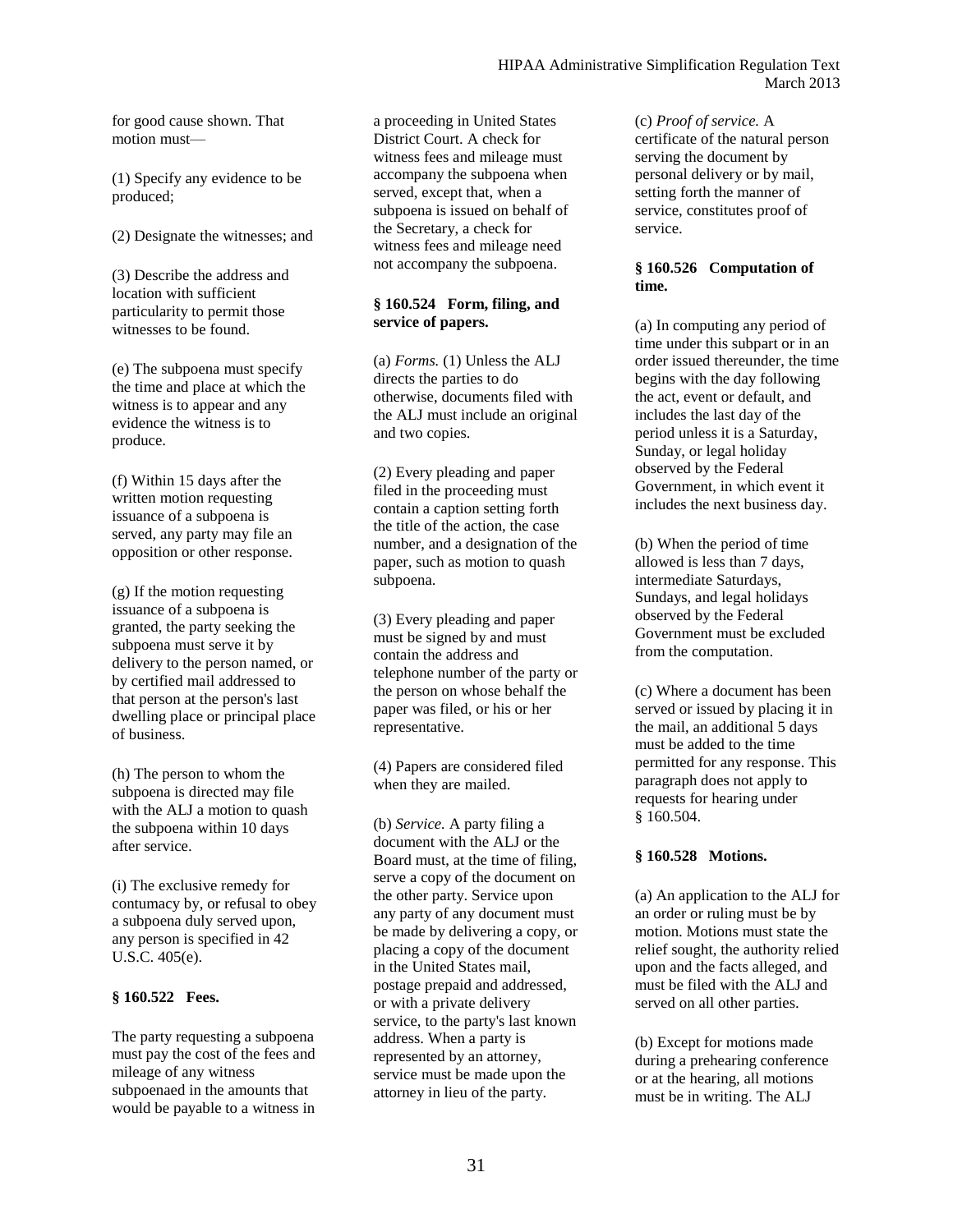may require that oral motions be reduced to writing.

(c) Within 10 days after a written motion is served, or such other time as may be fixed by the ALJ, any party may file a response to the motion.

(d) The ALJ may not grant a written motion before the time for filing responses has expired, except upon consent of the parties or following a hearing on the motion, but may overrule or deny the motion without awaiting a response.

(e) The ALJ must make a reasonable effort to dispose of all outstanding motions before the beginning of the hearing.

## <span id="page-31-0"></span>**§ 160.530 Sanctions.**

The ALJ may sanction a person, including any party or attorney, for failing to comply with an order or procedure, for failing to defend an action or for other misconduct that interferes with the speedy, orderly or fair conduct of the hearing. The sanctions must reasonably relate to the severity and nature of the failure or misconduct. The sanctions may include—

(a) In the case of refusal to provide or permit discovery under the terms of this part, drawing negative factual inferences or treating the refusal as an admission by deeming the matter, or certain facts, to be established;

(b) Prohibiting a party from introducing certain evidence or otherwise supporting a particular claim or defense;

(c) Striking pleadings, in whole or in part;

(d) Staying the proceedings;

(e) Dismissal of the action;

(f) Entering a decision by default;

(g) Ordering the party or attorney to pay the attorney's fees and other costs caused by the failure or misconduct; and

(h) Refusing to consider any motion or other action that is not filed in a timely manner.

### <span id="page-31-1"></span>**§ 160.532 Collateral estoppel.**

When a final determination that the respondent violated an administrative simplification provision has been rendered in any proceeding in which the respondent was a party and had an opportunity to be heard, the respondent is bound by that determination in any proceeding under this part.

## <span id="page-31-2"></span>**§ 160.534 The hearing.**

(a) The ALJ must conduct a hearing on the record in order to determine whether the respondent should be found liable under this part.

(b) (1) The respondent has the burden of going forward and the burden of persuasion with respect to any:

(i) Affirmative defense pursuant to § 160.410 of this part;

(ii) Challenge to the amount of a proposed penalty pursuant to §§ 160.404-160.408 of this part, including any factors raised as mitigating factors; or

(iii) Claim that a proposed penalty should be reduced or waived pursuant to § 160.412 of this part; and

(iv) Compliance with subpart D of part 164, as provided under § 164.414(b).

(2) The Secretary has the burden of going forward and the burden of persuasion with respect to all other issues, including issues of liability other than with respect to subpart D of part 164, and the existence of any factors considered aggravating factors in determining the amount of the proposed penalty.

(3) The burden of persuasion will be judged by a preponderance of the evidence.

(c) The hearing must be open to the public unless otherwise ordered by the ALJ for good cause shown.

(d)(1) Subject to the 15-day rule under § 160.518(a) and the admissibility of evidence under § 160.540, either party may introduce, during its case in chief, items or information that arose or became known after the date of the issuance of the notice of proposed determination or the request for hearing, as applicable. Such items and information may not be admitted into evidence, if introduced—

(i) By the Secretary, unless they are material and relevant to the acts or omissions with respect to which the penalty is proposed in the notice of proposed determination pursuant to § 160.420 of this part, including circumstances that may increase penalties; or

(ii) By the respondent, unless they are material and relevant to an admission, denial or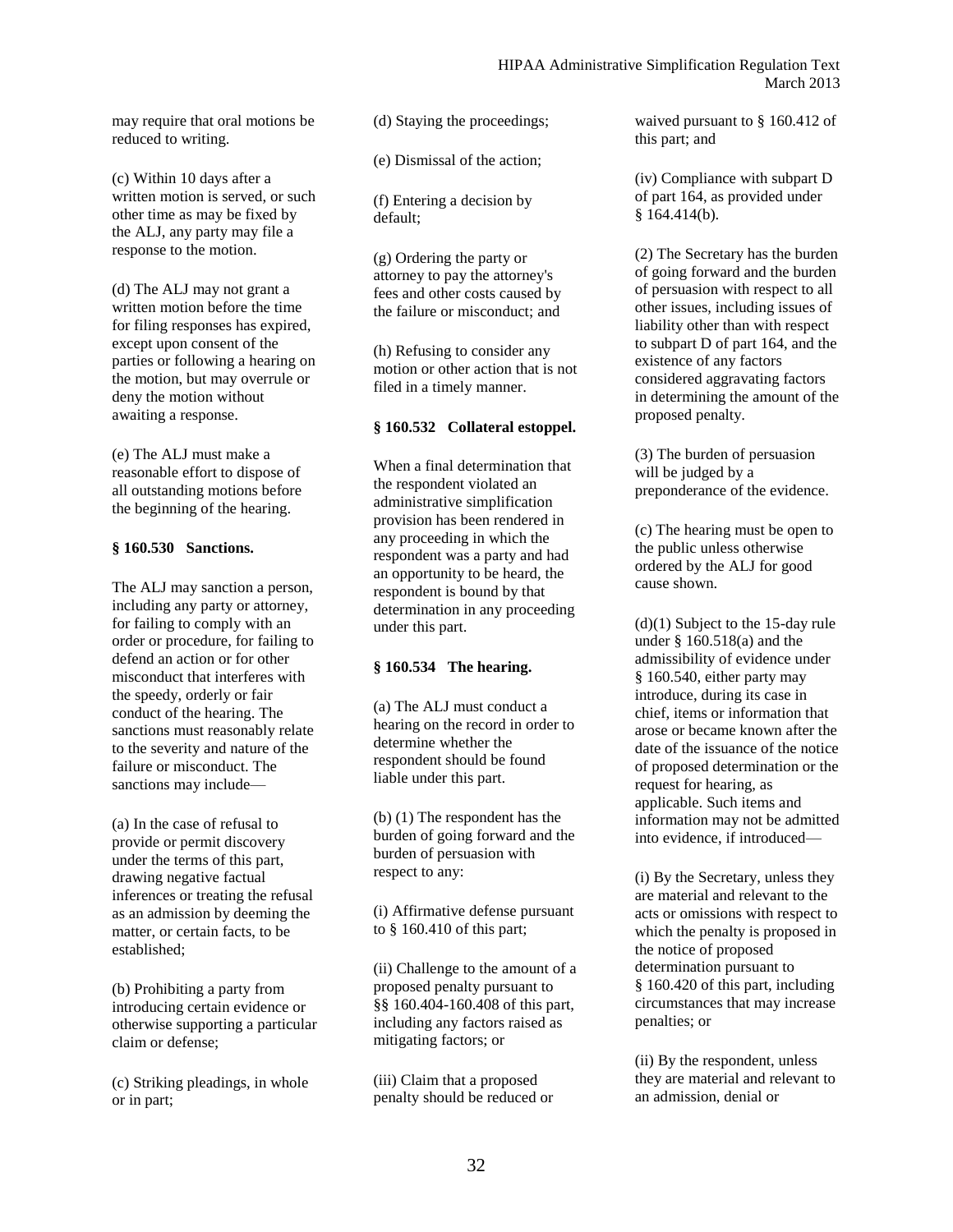explanation of a finding of fact in the notice of proposed determination under § 160.420 of this part, or to a specific circumstance or argument expressly stated in the request for hearing under § 160.504, including circumstances that may reduce penalties.

(2) After both parties have presented their cases, evidence may be admitted in rebuttal even if not previously exchanged in accordance with § 160.518.

[71 FR 8428, Feb. 16, 2006, as amended at 74 FR 42767, Aug. 24, 2009; 78 FR 5692, Jan. 25, 2013]

## <span id="page-32-0"></span>**§ 160.536 Statistical sampling.**

(a) In meeting the burden of proof set forth in § 160.534, the Secretary may introduce the results of a statistical sampling study as evidence of the number of violations under § 160.406 of this part, or the factors considered in determining the amount of the civil money penalty under § 160.408 of this part. Such statistical sampling study, if based upon an appropriate sampling and computed by valid statistical methods, constitutes prima facie evidence of the number of violations and the existence of factors material to the proposed civil money penalty as described in §§ 160.406 and 160.408.

(b) Once the Secretary has made a prima facie case, as described in paragraph (a) of this section, the burden of going forward shifts to the respondent to produce evidence reasonably calculated to rebut the findings of the statistical sampling study. The Secretary will then be given

the opportunity to rebut this evidence.

## <span id="page-32-1"></span>**§ 160.538 Witnesses.**

(a) Except as provided in paragraph (b) of this section, testimony at the hearing must be given orally by witnesses under oath or affirmation.

(b) At the discretion of the ALJ, testimony of witnesses other than the testimony of expert witnesses may be admitted in the form of a written statement. The ALJ may, at his or her discretion, admit prior sworn testimony of experts that has been subject to adverse examination, such as a deposition or trial testimony. Any such written statement must be provided to the other party, along with the last known address of the witness, in a manner that allows sufficient time for the other party to subpoena the witness for crossexamination at the hearing. Prior written statements of witnesses proposed to testify at the hearing must be exchanged as provided in § 160.518.

(c) The ALJ must exercise reasonable control over the mode and order of interrogating witnesses and presenting evidence so as to:

(1) Make the interrogation and presentation effective for the ascertainment of the truth;

(2) Avoid repetition or needless consumption of time; and

(3) Protect witnesses from harassment or undue embarrassment.

(d) The ALJ must permit the parties to conduct crossexamination of witnesses as may be required for a full and true disclosure of the facts.

(e) The ALJ may order witnesses excluded so that they cannot hear the testimony of other witnesses, except that the ALJ may not order to be excluded—

(1) A party who is a natural person;

(2) In the case of a party that is not a natural person, the officer or employee of the party appearing for the entity pro se or designated as the party's representative; or

(3) A natural person whose presence is shown by a party to be essential to the presentation of its case, including a person engaged in assisting the attorney for the Secretary.

## <span id="page-32-2"></span>**§ 160.540 Evidence.**

(a) The ALJ must determine the admissibility of evidence.

(b) Except as provided in this subpart, the ALJ is not bound by the Federal Rules of Evidence. However, the ALJ may apply the Federal Rules of Evidence where appropriate, for example, to exclude unreliable evidence.

(c) The ALJ must exclude irrelevant or immaterial evidence.

(d) Although relevant, evidence may be excluded if its probative value is substantially outweighed by the danger of unfair prejudice, confusion of the issues, or by considerations of undue delay or needless presentation of cumulative evidence.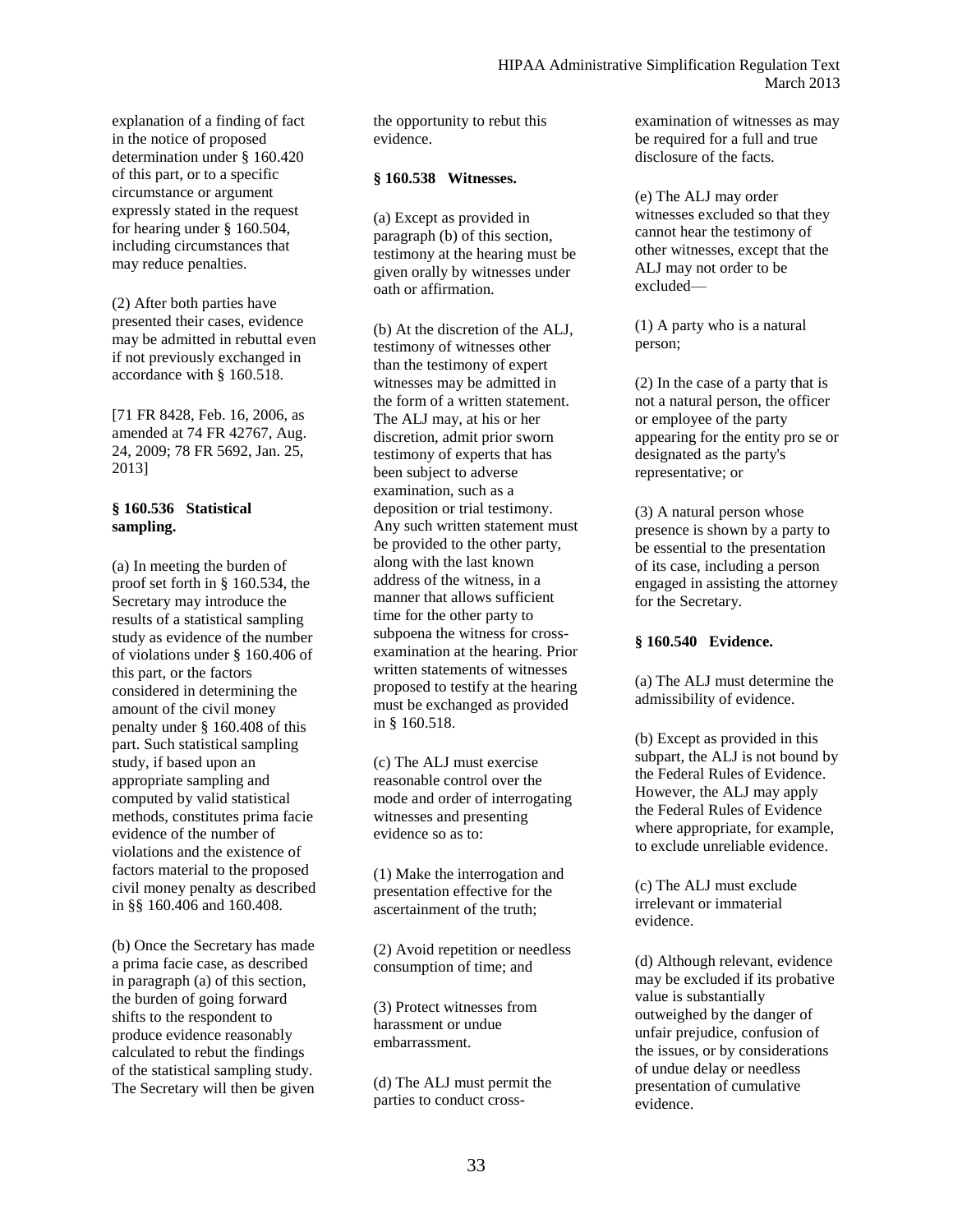(e) Although relevant, evidence must be excluded if it is privileged under Federal law.

(f) Evidence concerning offers of compromise or settlement are inadmissible to the extent provided in Rule 408 of the Federal Rules of Evidence.

(g) Evidence of crimes, wrongs, or acts other than those at issue in the instant case is admissible in order to show motive, opportunity, intent, knowledge, preparation, identity, lack of mistake, or existence of a scheme. This evidence is admissible regardless of whether the crimes, wrongs, or acts occurred during the statute of limitations period applicable to the acts or omissions that constitute the basis for liability in the case and regardless of whether they were referenced in the Secretary's notice of proposed determination under § 160.420 of this part.

(h) The ALJ must permit the parties to introduce rebuttal witnesses and evidence.

(i) All documents and other evidence offered or taken for the record must be open to examination by both parties, unless otherwise ordered by the ALJ for good cause shown.

## <span id="page-33-0"></span>**§ 160.542 The record.**

(a) The hearing must be recorded and transcribed. Transcripts may be obtained following the hearing from the ALJ. A party that requests a transcript of hearing proceedings must pay the cost of preparing the transcript unless, for good cause shown by the party, the payment is waived by the ALJ or the Board, as appropriate.

(b) The transcript of the testimony, exhibits, and other evidence admitted at the hearing, and all papers and requests filed in the proceeding constitute the record for decision by the ALJ and the Secretary.

(c) The record may be inspected and copied (upon payment of a reasonable fee) by any person, unless otherwise ordered by the ALJ for good cause shown.

(d) For good cause, the ALJ may order appropriate redactions made to the record.

## <span id="page-33-1"></span>**§ 160.544 Post hearing briefs.**

The ALJ may require the parties to file post-hearing briefs. In any event, any party may file a posthearing brief. The ALJ must fix the time for filing the briefs. The time for filing may not exceed 60 days from the date the parties receive the transcript of the hearing or, if applicable, the stipulated record. The briefs may be accompanied by proposed findings of fact and conclusions of law. The ALJ may permit the parties to file reply briefs.

## <span id="page-33-2"></span>**§ 160.546 ALJ's decision.**

(a) The ALJ must issue a decision, based only on the record, which must contain findings of fact and conclusions of law.

(b) The ALJ may affirm, increase, or reduce the penalties imposed by the Secretary.

(c) The ALJ must issue the decision to both parties within 60 days after the time for submission of post-hearing briefs and reply briefs, if permitted, has expired. If the

ALJ fails to meet the deadline contained in this paragraph, he or she must notify the parties of the reason for the delay and set a new deadline.

(d) Unless the decision of the ALJ is timely appealed as provided for in § 160.548, the decision of the ALJ will be final and binding on the parties 60 days from the date of service of the ALJ's decision.

## <span id="page-33-3"></span>**§ 160.548 Appeal of the ALJ's decision.**

(a) Any party may appeal the decision of the ALJ to the Board by filing a notice of appeal with the Board within 30 days of the date of service of the ALJ decision. The Board may extend the initial 30 day period for a period of time not to exceed 30 days if a party files with the Board a request for an extension within the initial 30 day period and shows good cause.

(b) If a party files a timely notice of appeal with the Board, the ALJ must forward the record of the proceeding to the Board.

(c) A notice of appeal must be accompanied by a written brief specifying exceptions to the initial decision and reasons supporting the exceptions. Any party may file a brief in opposition to the exceptions, which may raise any relevant issue not addressed in the exceptions, within 30 days of receiving the notice of appeal and the accompanying brief. The Board may permit the parties to file reply briefs.

(d) There is no right to appear personally before the Board or to appeal to the Board any interlocutory ruling by the ALJ.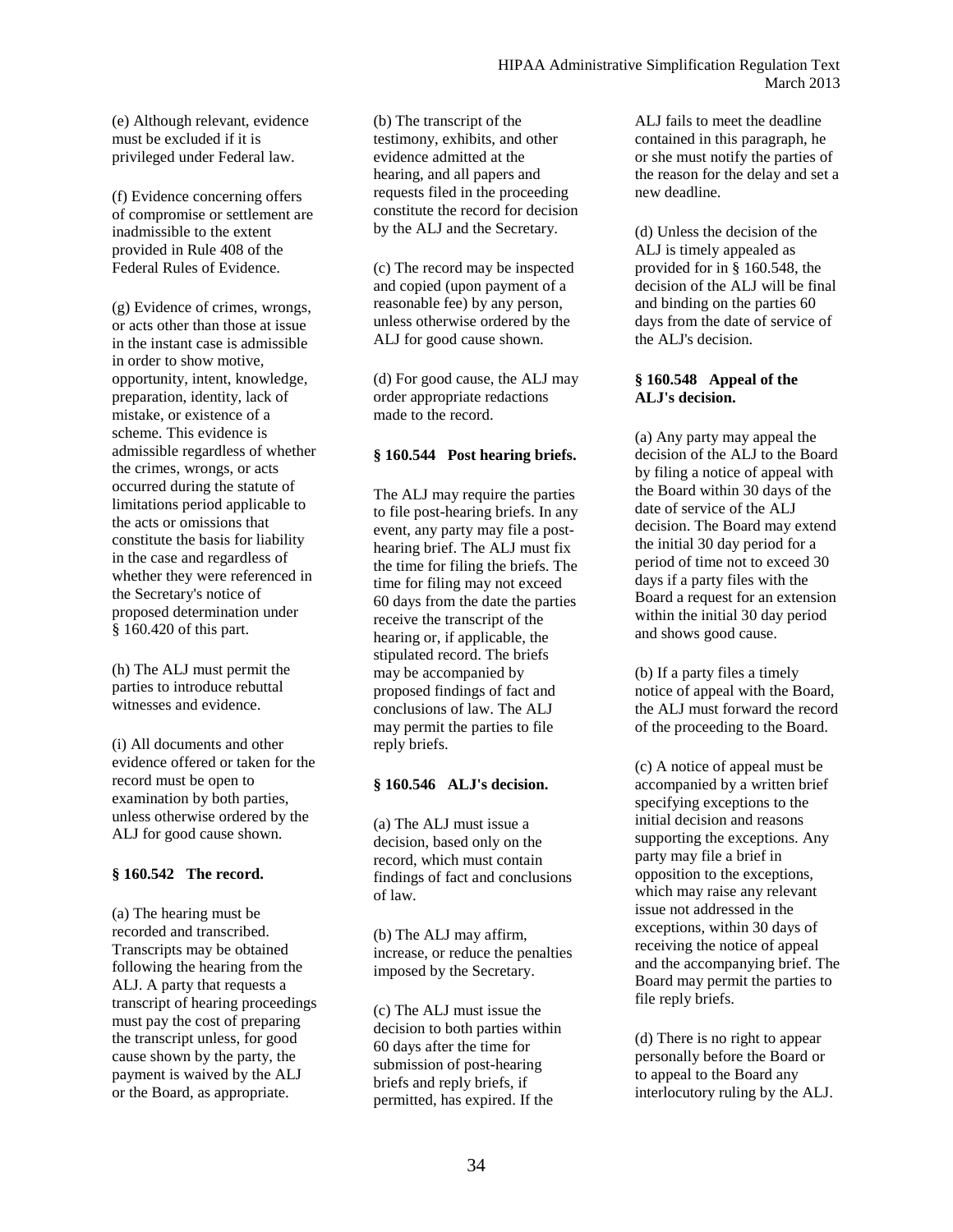(e) Except for an affirmative defense under § 160.410(a)(1) or (2) of this part, the Board may not consider any issue not raised in the parties' briefs, nor any issue in the briefs that could have been raised before the ALJ but was not.

(f) If any party demonstrates to the satisfaction of the Board that additional evidence not presented at such hearing is relevant and material and that there were reasonable grounds for the failure to adduce such evidence at the hearing, the Board may remand the matter to the ALJ for consideration of such additional evidence.

(g) The Board may decline to review the case, or may affirm, increase, reduce, reverse or remand any penalty determined by the ALJ.

(h) The standard of review on a disputed issue of fact is whether the initial decision of the ALJ is supported by substantial evidence on the whole record. The standard of review on a disputed issue of law is whether the decision is erroneous.

(i) Within 60 days after the time for submission of briefs and reply briefs, if permitted, has expired, the Board must serve on each party to the appeal a copy of the Board's decision and a statement describing the right of any respondent who is penalized to seek judicial review.

(j)(1) The Board's decision under paragraph (i) of this section, including a decision to decline review of the initial decision, becomes the final decision of the Secretary 60 days after the date of service of the Board's decision, except

with respect to a decision to remand to the ALJ or if reconsideration is requested under this paragraph.

(2) The Board will reconsider its decision only if it determines that the decision contains a clear error of fact or error of law. New evidence will not be a basis for reconsideration unless the party demonstrates that the evidence is newly discovered and was not previously available.

(3) A party may file a motion for reconsideration with the Board before the date the decision becomes final under paragraph  $(i)(1)$  of this section. A motion for reconsideration must be accompanied by a written brief specifying any alleged error of fact or law and, if the party is relying on additional evidence, explaining why the evidence was not previously available. Any party may file a brief in opposition within 15 days of receiving the motion for reconsideration and the accompanying brief unless this time limit is extended by the Board for good cause shown. Reply briefs are not permitted.

(4) The Board must rule on the motion for reconsideration not later than 30 days from the date the opposition brief is due. If the Board denies the motion, the decision issued under paragraph (i) of this section becomes the final decision of the Secretary on the date of service of the ruling. If the Board grants the motion, the Board will issue a reconsidered decision, after such procedures as the Board determines necessary to address the effect of any error. The Board's decision on reconsideration becomes the final decision of the Secretary

on the date of service of the decision, except with respect to a decision to remand to the ALJ.

(5) If service of a ruling or decision issued under this section is by mail, the date of service will be deemed to be 5 days from the date of mailing.

(k)(1) A respondent's petition for judicial review must be filed within 60 days of the date on which the decision of the Board becomes the final decision of the Secretary under paragraph (j) of this section.

(2) In compliance with 28 U.S.C.  $2112(a)$ , a copy of any petition for judicial review filed in any U.S. Court of Appeals challenging the final decision of the Secretary must be sent by certified mail, return receipt requested, to the General Counsel of HHS. The petition copy must be a copy showing that it has been time-stamped by the clerk of the court when the original was filed with the court.

(3) If the General Counsel of HHS received two or more petitions within 10 days after the final decision of the Secretary, the General Counsel will notify the U.S. Judicial Panel on Multidistrict Litigation of any petitions that were received within the 10 day period.

#### <span id="page-34-0"></span>**§ 160.550 Stay of the Secretary's decision.**

(a) Pending judicial review, the respondent may file a request for stay of the effective date of any penalty with the ALJ. The request must be accompanied by a copy of the notice of appeal filed with the Federal court. The filing of the request automatically stays the effective date of the penalty until such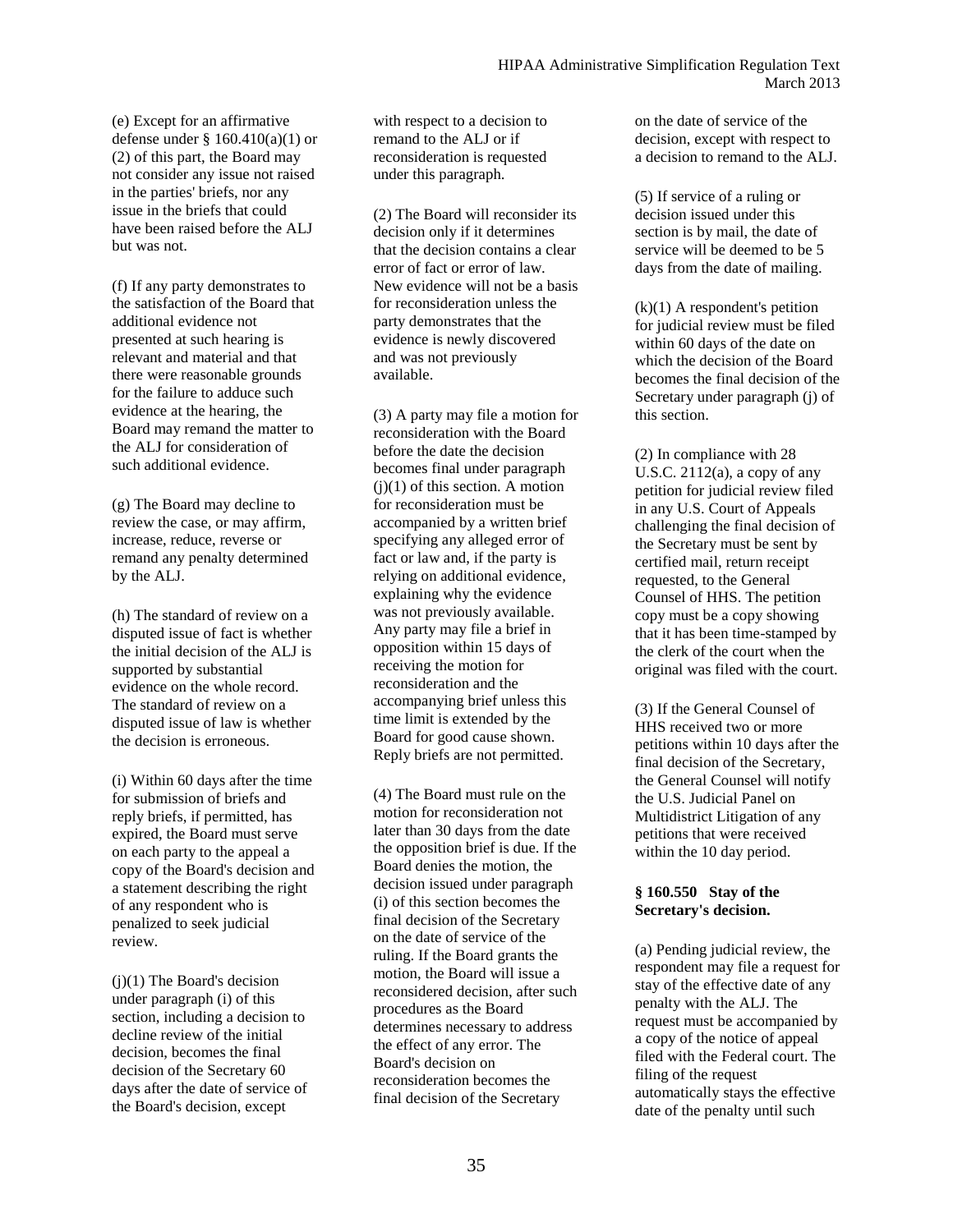time as the ALJ rules upon the request.

(b) The ALJ may not grant a respondent's request for stay of any penalty unless the respondent posts a bond or provides other adequate security.

(c) The ALJ must rule upon a respondent's request for stay within 10 days of receipt.

## <span id="page-35-0"></span>**§ 160.552 Harmless error.**

No error in either the admission or the exclusion of evidence, and no error or defect in any ruling or order or in any act done or omitted by the ALJ or by any of the parties is ground for vacating, modifying or otherwise disturbing an otherwise appropriate ruling or order or act, unless refusal to take such action appears to the ALJ or the Board inconsistent with substantial justice. The ALJ and the Board at every stage of the proceeding must disregard any error or defect in the proceeding that does not affect the substantial rights of the parties.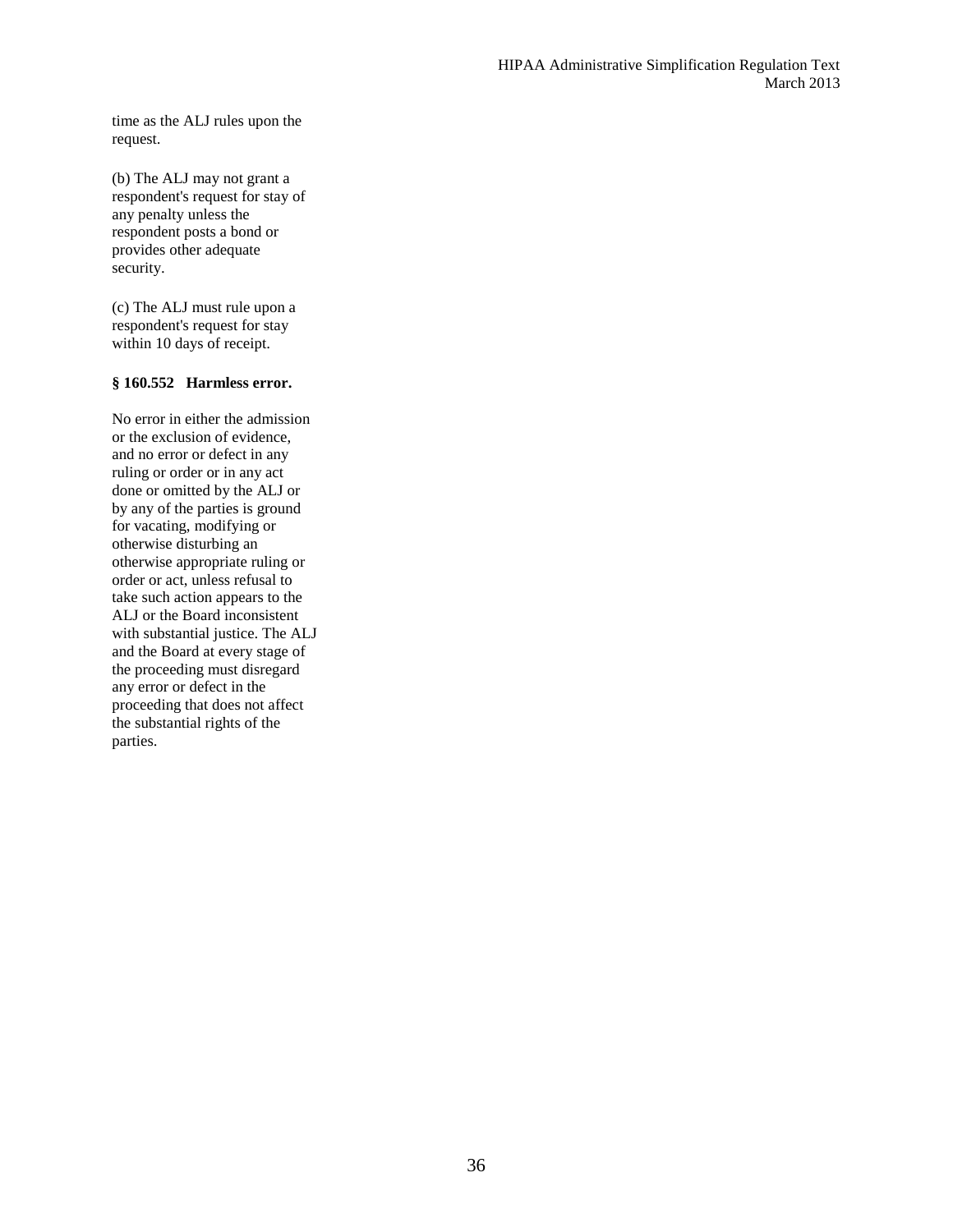**PART 162— ADMINISTRATIVE REQUIREMENTS** 

#### **Contents**

[Subpart A—General Provisions](#page-37-0)

[§ 162.100 Applicability.](#page-37-1) [§ 162.103 Definitions.](#page-37-2)

[Subparts B-C \[Reserved\]](#page-38-0)

[Subpart D—Standard Unique](#page-38-1)  [Health Identifier for Health Care](#page-38-1)  [Providers](#page-38-1)

[§ 162.402 \[Reserved\]](#page-38-2) [§ 162.404 Compliance dates of](#page-38-3)  [the implementation of the](#page-38-3)  [standard unique health identifier](#page-38-3)  [for health care providers.](#page-38-3) [§ 162.406 Standard unique](#page-38-4)  [health identifier for health care](#page-38-4)  [providers.](#page-38-4) [§ 162.408 National Provider](#page-38-5)  [System.](#page-38-5) [§ 162.410 Implementation](#page-39-0)  [specifications: Health care](#page-39-0)  [providers.](#page-39-0) [§ 162.412 Implementation](#page-39-1)  [specifications: Health plans.](#page-39-1) [§ 162.414 Implementation](#page-39-2)  [specifications: Health care](#page-39-2)  [clearinghouses.](#page-39-2)

[Subpart E—Standard Unique](#page-39-3)  [Health Identifier for Health](#page-39-3)  **[Plans](#page-39-3)** 

[§ 162.502 \[Reserved\]](#page-39-4) [§ 162.504 Compliance](#page-39-5)  [requirements for the](#page-39-5)  [implementation of the standard](#page-39-5)  [unique health plan identifier.](#page-39-5) [§ 162.506 Standard unique](#page-40-0)  [health plan identifier.](#page-40-0) [§ 162.508 Enumeration](#page-40-1)  [System.](#page-40-1) § 162.510 Full implementation [requirements: Covered entities.](#page-40-2)

[§ 162.512 Implementation](#page-40-3)  [specifications: Health plans.](#page-40-3) [§ 162.514 Other entity](#page-41-0)  [identifier.](#page-41-0)

[Subpart F—Standard Unique](#page-41-1)  [Employer Identifier](#page-41-1)

[§ 162.600 Compliance dates of](#page-41-2)  [the implementation of the](#page-41-2)  [standard unique employer](#page-41-2)  [identifier.](#page-41-2) [§ 162.605 Standard unique](#page-41-3)  [employer identifier.](#page-41-3) [§ 162.610 Implementation](#page-41-4)  specifications for covered [entities.](#page-41-4)

#### [Subparts G-H \[Reserved\]](#page-41-5)

[Subpart I—General Provisions](#page-41-6)  [for Transactions](#page-41-6)

[§ 162.900 \[Reserved\]](#page-41-7) [§ 162.910 Maintenance of](#page-41-8)  [standards and adoption of](#page-41-8)  [modifications and new](#page-41-8)  [standards.](#page-41-8) [§ 162.915 Trading partner](#page-42-0)  [agreements.](#page-42-0) [§ 162.920 Availability of](#page-42-1)  [implementation specifications](#page-42-1)  [and operating rules.](#page-42-1) [§ 162.923 Requirements for](#page-45-0)  [covered entities.](#page-45-0) § 162.925 Additional [requirements for health plans.](#page-46-0) [§ 162.930 Additional rules for](#page-46-1)  [health care clearinghouses.](#page-46-1) § 162.940 Exceptions from [standards to permit testing of](#page-47-0)  [proposed modifications.](#page-47-0)

[Subpart J—Code Sets](#page-48-0)

[§ 162.1000 General](#page-48-1)  [requirements.](#page-48-1) [§ 162.1002 Medical data code](#page-48-2)  [sets.](#page-48-2) [§ 162.1011 Valid code sets.](#page-49-0)

[Subpart K—Health Care Claims](#page-49-1)  [or Equivalent Encounter](#page-49-1)  **[Information](#page-49-1)** 

[§ 162.1101 Health care claims](#page-49-2)  [or equivalent encounter](#page-49-2)  [information transaction.](#page-49-2) [§ 162.1102 Standards for](#page-49-3)  [health care claims or equivalent](#page-49-3)  [encounter information](#page-49-3)  [transaction.](#page-49-3)

[Subpart L—Eligibility for a](#page-51-0)  [Health Plan](#page-51-0)

[§ 162.1201 Eligibility for a](#page-51-1)  [health plan transaction.](#page-51-1) [§ 162.1202 Standards for](#page-51-2)  [eligibility for a health plan](#page-51-2)  [transaction.](#page-51-2) [§ 162.1203 Operating rules for](#page-51-3)  [eligibility for a health plan](#page-51-3)  [transaction.](#page-51-3)

[Subpart M—Referral](#page-52-0)  [Certification and Authorization](#page-52-0)

[§ 162.1301 Referral](#page-52-1)  [certification and authorization](#page-52-1)  [transaction.](#page-52-1) [§ 162.1302 Standards for](#page-52-2)  [referral certification and](#page-52-2)  [authorization transaction.](#page-52-2)

[Subpart N—Health Care Claim](#page-53-0)  **[Status](#page-53-0)** 

[§ 162.1401 Health care claim](#page-53-1)  [status transaction.](#page-53-1) § 162.1402 Standards for [health care claim status](#page-53-2)  [transaction.](#page-53-2) § 162.1403 Operating rules for [health care claim status](#page-53-3)  [transaction.](#page-53-3)

[Subpart O—Enrollment and](#page-53-4)  [Disenrollment in a Health Plan](#page-53-4)

[§ 162.1501 Enrollment and](#page-53-5)  [disenrollment in a health plan](#page-53-5)  [transaction.](#page-53-5) § 162.150<sup>2</sup> Standards for [enrollment and disenrollment in](#page-53-6)  [a health plan transaction.](#page-53-6)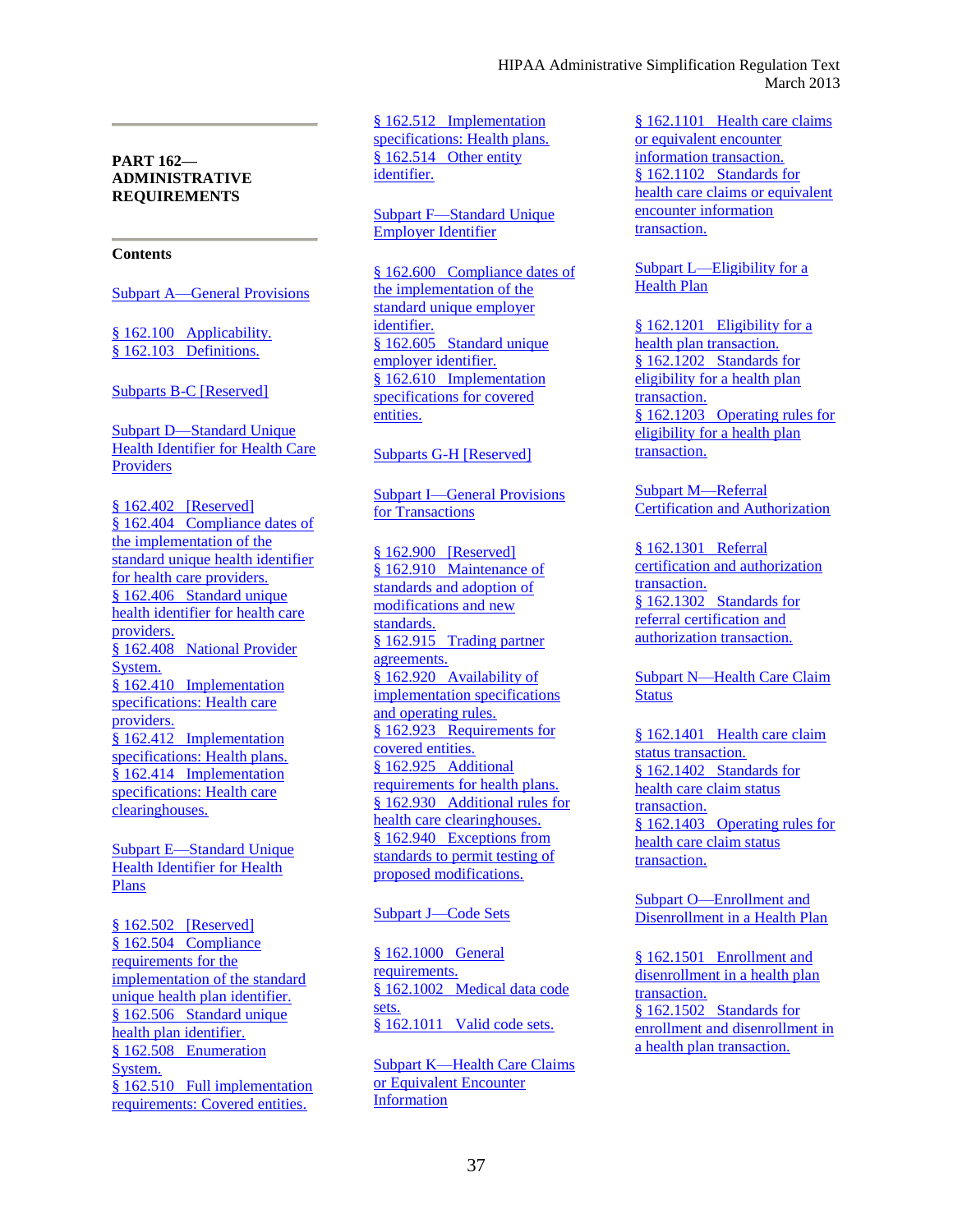[Subpart P—Health Care](#page-54-0)  [Electronic Funds Transfers](#page-54-0)  [\(EFT\) and Remittance Advice](#page-54-0)

[§ 162.1601 Health care](#page-54-1)  [electronic funds transfers \(EFT\)](#page-54-1)  [and remittance advice](#page-54-1)  [transaction.](#page-54-1) [§ 162.1602 Standards for](#page-54-2)  [health care electronic funds](#page-54-2)  [transfers \(EFT\) and remittance](#page-54-2)  [advice transaction.](#page-54-2) § 162.1603 Operating rules for [health care electronic funds](#page-55-0)  [transfers \(EFT\) and remittance](#page-55-0)  [advice transaction.](#page-55-0)

[Subpart Q—Health Plan](#page-55-1)  [Premium Payments](#page-55-1)

[§ 162.1701 Health plan](#page-55-2)  [premium payments transaction.](#page-55-2) [§ 162.1702 Standards for](#page-55-3)  [health plan premium payments](#page-55-3)  [transaction.](#page-55-3)

[Subpart R—Coordination of](#page-56-0)  [Benefits](#page-56-0)

[§ 162.1801 Coordination of](#page-56-1)  [benefits transaction.](#page-56-1) [§ 162.1802 Standards for](#page-56-2)  [coordination of benefits](#page-56-2)  [information transaction.](#page-56-2)

[Subpart S—Medicaid Pharmacy](#page-57-0)  **[Subrogation](#page-57-0)** 

[§ 162.1901 Medicaid](#page-57-1)  [pharmacy subrogation](#page-57-1)  [transaction.](#page-57-1) [§ 162.1902 Standard for](#page-57-2)  [Medicaid pharmacy subrogation](#page-57-2)  [transaction.](#page-57-2)

AUTHORITY: Secs. 1171 through 1180 of the Social Security Act (42 U.S.C. 1320d-1320d-9), as added by sec. 262 of Pub. L. 104-191, 110 Stat. 2021-2031, sec. 105 of Pub. L. 110-233, 122 Stat. 881-922, and sec. 264 of Pub. L. 104-191, 110 Stat. 20332034 (42 U.S.C. 1320d-2(note), and secs. 1104 and 10109 of Pub. L. 111-148, 124 Stat. 146- 154 and 915-917.

SOURCE: 65 FR 50367, Aug. 17, 2000, unless otherwise noted.

### <span id="page-37-0"></span>**Subpart A—General Provisions**

# <span id="page-37-1"></span>**§ 162.100 Applicability.**

Covered entities (as defined in § 160.103 of this subchapter) must comply with the applicable requirements of this part.

# <span id="page-37-2"></span>**§ 162.103 Definitions.**

For purposes of this part, the following definitions apply:

*Code set* means any set of codes used to encode data elements, such as tables of terms, medical concepts, medical diagnostic codes, or medical procedure codes. A code set includes the codes and the descriptors of the codes.

*Code set maintaining organization* means an organization that creates and maintains the code sets adopted by the Secretary for use in the transactions for which standards are adopted in this part.

*Controlling health plan (CHP)* means a health plan that—

(1) Controls its own business activities, actions, or policies; or

(2)(i) Is controlled by an entity that is not a health plan; and

(ii) If it has a subhealth plan(s) (as defined in this section), exercises sufficient control over the subhealth plan(s) to direct

its/their business activities, actions, or policies.

*Covered health care provider* means a health care provider that meets the definition at paragraph (3) of the definition of "covered entity" at § 160.103.

*Data condition* means the rule that describes the circumstances under which a covered entity must use a particular data element or segment.

*Data content* means all the data elements and code sets inherent to a transaction, and not related to the format of the transaction. Data elements that are related to the format are not data content.

*Data element* means the smallest named unit of information in a transaction.

*Data set* means a semantically meaningful unit of information exchanged between two parties to a transaction.

*Descriptor* means the text defining a code.

*Designated standard maintenance organization (DSMO)* means an organization designated by the Secretary under § 162.910(a).

*Direct data entry* means the direct entry of data (for example, using dumb terminals or web browsers) that is immediately transmitted into a health plan's computer.

*Format* refers to those data elements that provide or control the enveloping or hierarchical structure, or assist in identifying data content of, a transaction.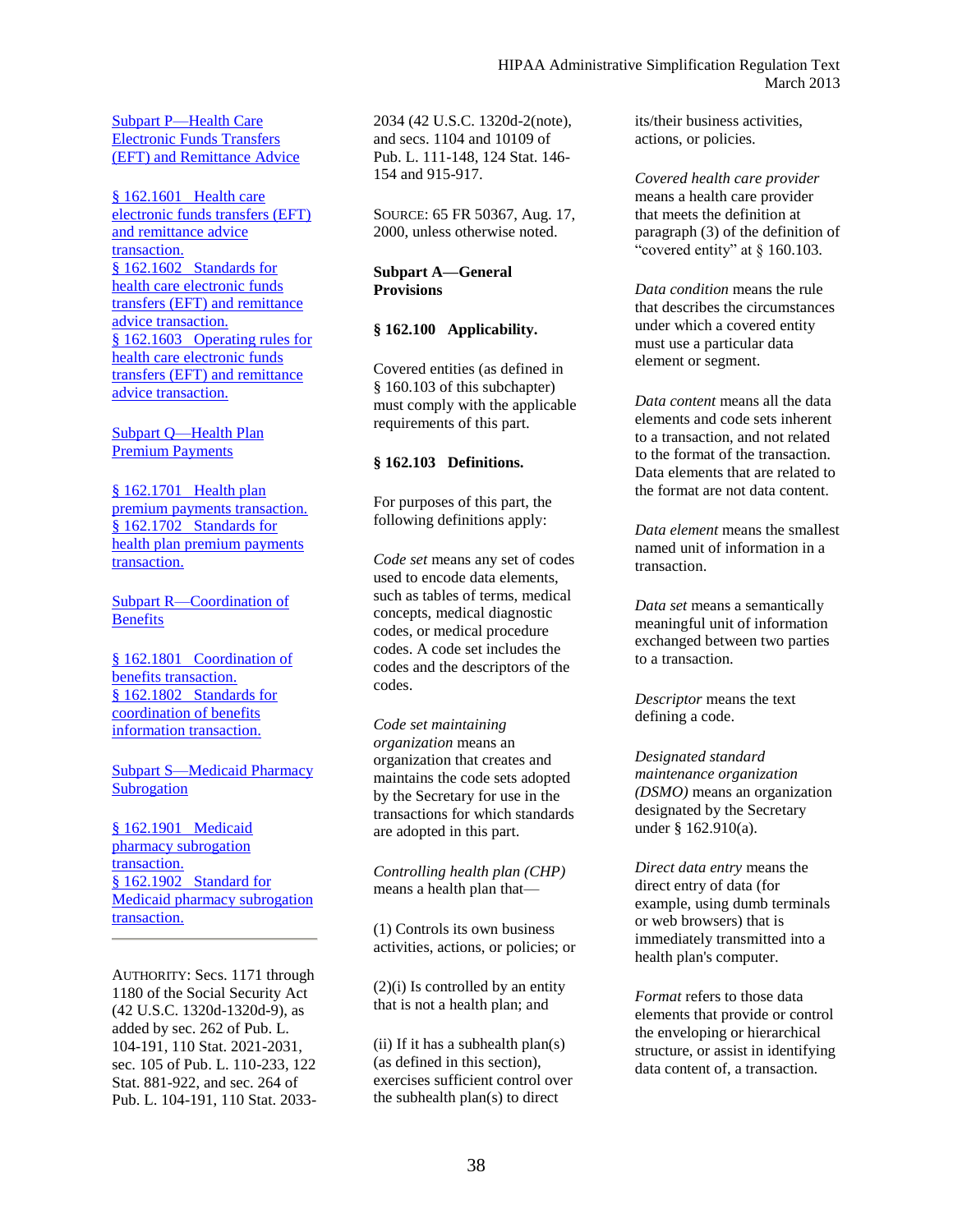*HCPCS* stands for the Health [Care Financing Administration] Common Procedure Coding System.

*Maintain* or *maintenance* refers to activities necessary to support the use of a standard adopted by the Secretary, including technical corrections to an implementation specification, and enhancements or expansion of a code set. This term excludes the activities related to the adoption of a new standard or implementation specification, or modification to an adopted standard or implementation specification.

*Maximum defined data* set means all of the required data elements for a particular standard based on a specific implementation specification.

*Operating rules* means the necessary business rules and guidelines for the electronic exchange of information that are not defined by a standard or its implementation specifications as adopted for purposes of this part.

*Segment* means a group of related data elements in a transaction.

*Stage 1 payment initiation* means a health plan's order, instruction or authorization to its financial institution to make a health care claims payment using an electronic funds transfer (EFT) through the ACH Network.

*Standard transaction* means a transaction that complies with an applicable standard and associated operating rules adopted under this part.

*Subhealth plan (SHP)* means a health plan whose business activities, actions, or policies are directed by a controlling health plan.

[65 FR 50367, Aug. 17, 2000, as amended at 68 FR 8374, Feb. 20, 2003; 74 FR 3324, Jan. 16, 2009; 76 FR 40495, July 8, 2011; 77 FR 1589, Jan. 10, 2012; 77 FR 54719, Sept. 5, 2012]

#### <span id="page-38-0"></span>**Subparts B-C [Reserved]**

#### <span id="page-38-1"></span>**Subpart D—Standard Unique Health Identifier for Health Care Providers**

SOURCE: 69 FR 3468, Jan. 23, 2004, unless otherwise noted.

<span id="page-38-2"></span>**§ 162.402 [Reserved]** 

### <span id="page-38-3"></span>**§ 162.404 Compliance dates of the implementation of the standard unique health identifier for health care providers.**

(a) *Health care providers.* A covered health care provider must comply with the implementation specifications in § 162.410 no later than May 23, 2007.

(b) *Health plans.* A health plan must comply with the implementation specifications in § 162.412 no later than one of the following dates:

(1) A health plan that is not a small health plan—May 23, 2007.

(2) A small health plan—May 23, 2008.

(c) *Health care clearinghouses.* A health care clearinghouse

must comply with the implementation specifications in § 162.414 no later than May 23, 2007.

[69 FR 3468, Jan. 23, 2004, as amended at 77 FR 54719, Sept. 5, 2012]

#### <span id="page-38-4"></span>**§ 162.406 Standard unique health identifier for health care providers.**

(a) *Standard.* The standard unique health identifier for health care providers is the National Provider Identifier (NPI). The NPI is a 10-position numeric identifier, with a check digit in the 10th position, and no intelligence about the health care provider in the number.

(b) *Required and permitted uses for the NPI.* (1) The NPI must be used as stated in § 162.410, § 162.412, and § 162.414.

(2) The NPI may be used for any other lawful purpose.

## <span id="page-38-5"></span>**§ 162.408 National Provider System.**

*National Provider System.* The National Provider System (NPS) shall do the following:

(a) Assign a single, unique NPI to a health care provider, provided that—

(1) The NPS may assign an NPI to a subpart of a health care provider in accordance with paragraph (g); and

(2) The Secretary has sufficient information to permit the assignment to be made.

(b) Collect and maintain information about each health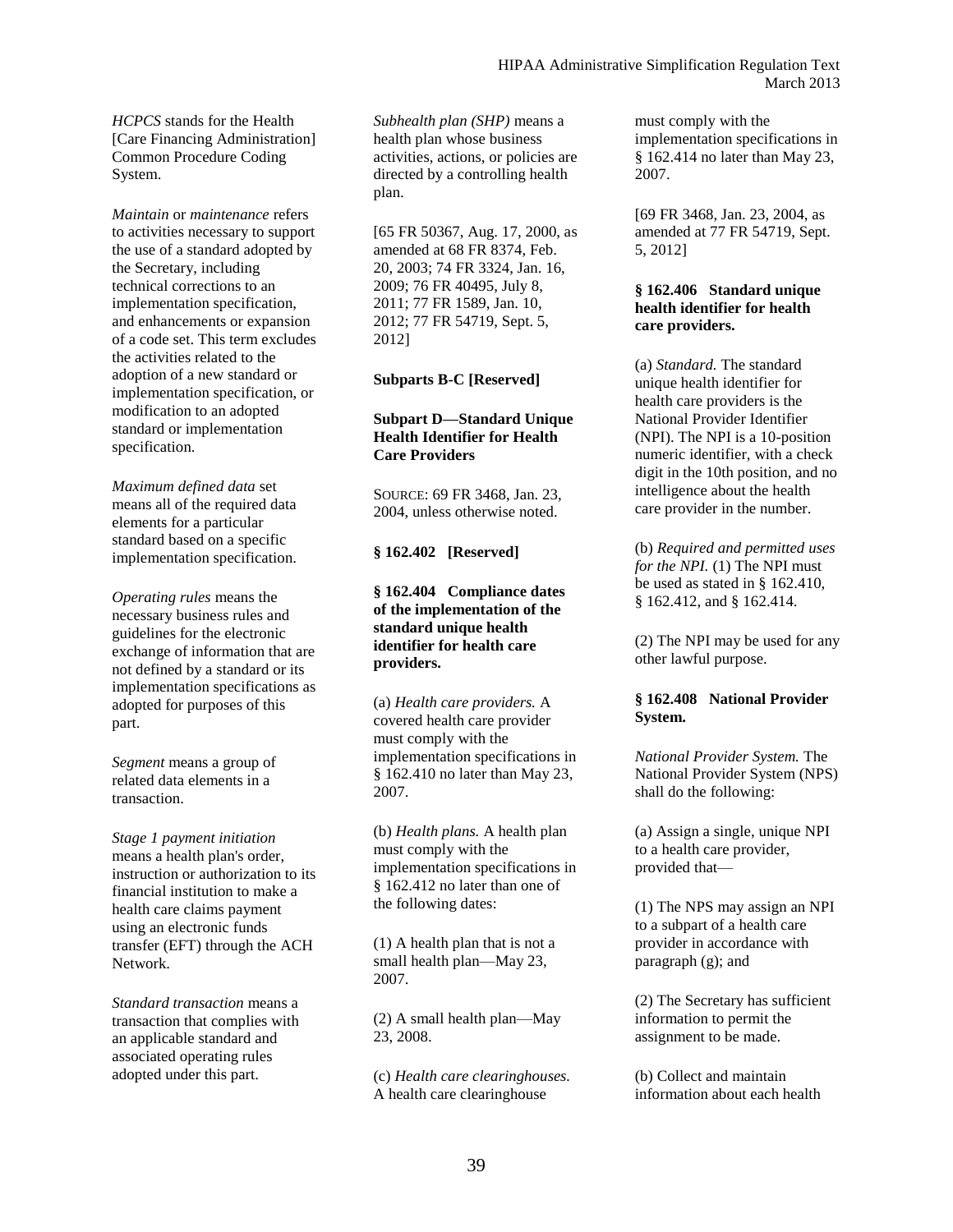care provider that has been assigned an NPI and perform tasks necessary to update that information.

(c) If appropriate, deactivate an NPI upon receipt of appropriate information concerning the dissolution of the health care provider that is an organization, the death of the health care provider who is an individual, or other circumstances justifying deactivation.

(d) If appropriate, reactivate a deactivated NPI upon receipt of appropriate information.

(e) Not assign a deactivated NPI to any other health care provider.

(f) Disseminate NPS information upon approved requests.

(g) Assign an NPI to a subpart of a health care provider on request if the identifying data for the subpart are unique.

### <span id="page-39-0"></span>**§ 162.410 Implementation specifications: Health care providers.**

(a) A covered entity that is a covered health care provider must:

(1) Obtain, by application if necessary, an NPI from the National Provider System (NPS) for itself or for any subpart of the covered entity that would be a covered health care provider if it were a separate legal entity. A covered entity may obtain an NPI for any other subpart that qualifies for the assignment of an NPI.

(2) Use the NPI it obtained from the NPS to identify itself on all

standard transactions that it conducts where its health care provider identifier is required.

(3) Disclose its NPI, when requested, to any entity that needs the NPI to identify that covered health care provider in a standard transaction.

(4) Communicate to the NPS any changes in its required data elements in the NPS within 30 days of the change.

(5) If it uses one or more business associates to conduct standard transactions on its behalf, require its business associate(s) to use its NPI and other NPIs appropriately as required by the transactions that the business associate(s) conducts on its behalf.

(6) If it has been assigned NPIs for one or more subparts, comply with the requirements of paragraphs  $(a)(2)$  through  $(a)(5)$ of this section with respect to each of those NPIs.

(b) An organization covered health care provider that has as a member, employs, or contracts with, an individual health care provider who is not a covered entity and is a prescriber, must require such health care provider to—

(1) Obtain an NPI from the National Plan and Provider Enumeration System (NPPES); and

(2) To the extent the prescriber writes a prescription while acting within the scope of the prescriber's relationship with the organization, disclose the NPI upon request to any entity that needs it to identify the prescriber in a standard transaction.

(c) A health care provider that is not a covered entity may obtain, by application if necessary, an NPI from the NPS.

[69 FR 3468, Jan. 23, 2004, as amended at 77 FR 54719, Sept. 5, 2012]

### <span id="page-39-1"></span>**§ 162.412 Implementation specifications: Health plans.**

(a) A health plan must use the NPI of any health care provider (or subpart(s), if applicable) that has been assigned an NPI to identify that health care provider on all standard transactions where that health care provider's identifier is required.

(b) A health plan may not require a health care provider that has been assigned an NPI to obtain an additional NPI.

### <span id="page-39-2"></span>**§ 162.414 Implementation specifications: Health care clearinghouses.**

A health care clearinghouse must use the NPI of any health care provider (or subpart(s), if applicable) that has been assigned an NPI to identify that health care provider on all standard transactions where that health care provider's identifier is required.

### <span id="page-39-3"></span>**Subpart E—Standard Unique Health Identifier for Health Plans**

SOURCE: 77 FR 54719, Sept. 5, 2012, unless otherwise noted.

<span id="page-39-4"></span>**§ 162.502 [Reserved]** 

<span id="page-39-5"></span>**§ 162.504 Compliance requirements for the implementation of the standard unique health plan identifier.**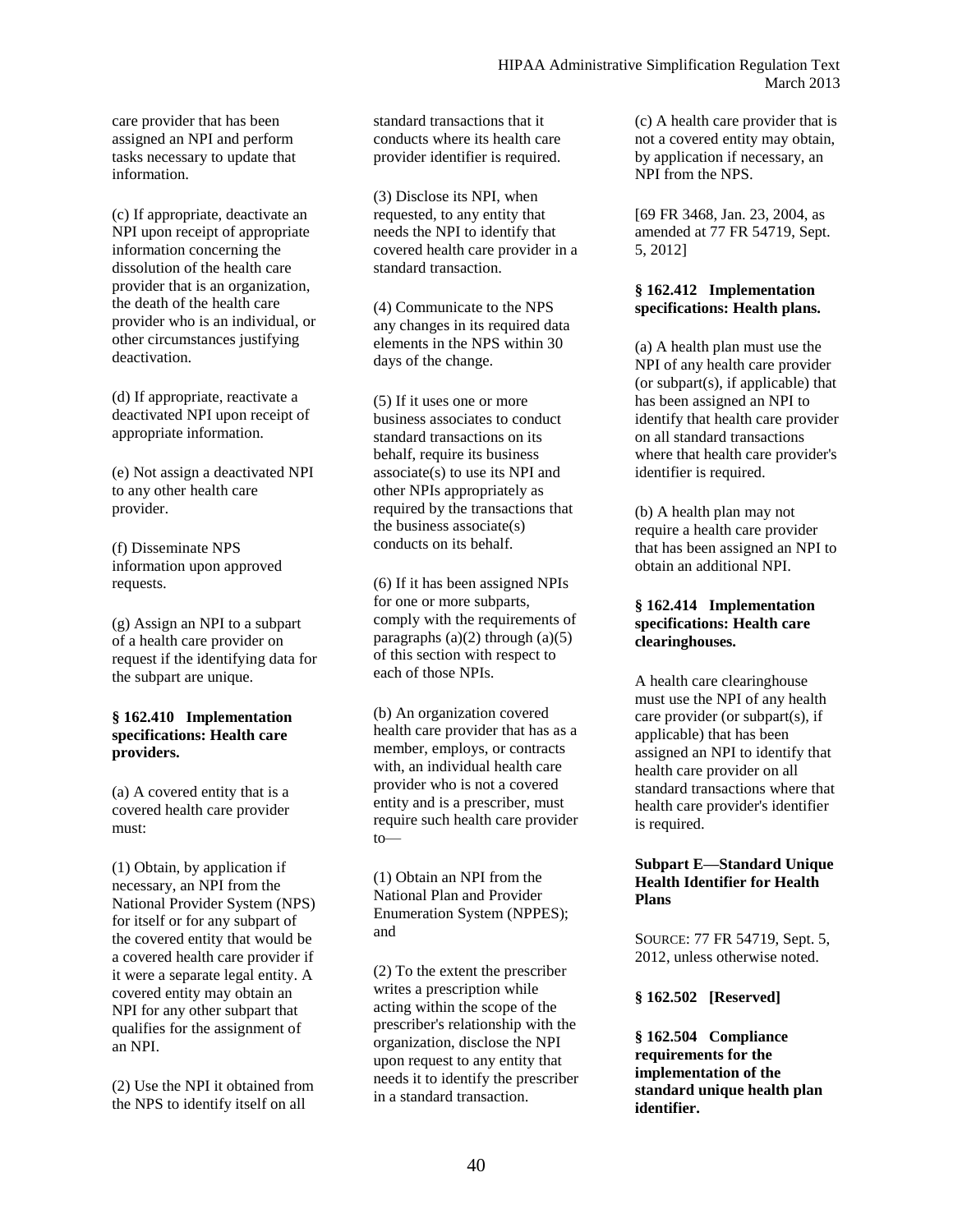(a) *Covered entities.* A covered entity must comply with the implementation requirements in § 162.510 no later than November 7, 2016.

(b) *Health plans.* A health plan must comply with the implementation specifications in § 162.512 no later than one of the following dates:

(1) A health plan that is not a small health plan— November 5, 2014.

(2) A health plan that is a small health plan— November 5, 2015.

[77 FR 54719, Sept. 5, 2012, as amended at 77 FR 60630, Oct. 4, 2012]

#### <span id="page-40-0"></span>**§ 162.506 Standard unique health plan identifier.**

(a) *Standard.* The standard unique health plan identifier is the Health Plan Identifier (HPID) that is assigned by the Enumeration System identified in § 162.508.

(b) *Required and permitted uses for the HPID.* (1) The HPID must be used as specified in § 162.510 and § 162.512.

(2) The HPID may be used for any other lawful purpose.

# <span id="page-40-1"></span>**§ 162.508 Enumeration System.**

The Enumeration System must do all of the following:

(a) Assign a single, unique—

(1) HPID to a health plan, provided that the Secretary has

sufficient information to permit the assignment to be made; or

(2) OEID to an entity eligible to receive one under § 162.514(a), provided that the Secretary has sufficient information to permit the assignment to be made.

(b) Collect and maintain information about each health plan that applies for or has been assigned an HPID and each entity that applies for or has been assigned an OEID, and perform tasks necessary to update that information.

(c) If appropriate, deactivate an HPID or OEID upon receipt of sufficient information concerning circumstances justifying deactivation.

(d) If appropriate, reactivate a deactivated HPID or OEID upon receipt of sufficient information justifying reactivation.

(e) Not assign a deactivated HPID to any other health plan or OEID to any other entity.

(f) Disseminate Enumeration System information upon approved requests.

# <span id="page-40-2"></span>**§ 162.510 Full implementation requirements: Covered entities.**

(a) A covered entity must use an HPID to identify a health plan that has an HPID when a covered entity identifies a health plan in a transaction for which the Secretary has adopted a standard under this part.

(b) If a covered entity uses one or more business associates to conduct standard transactions on its behalf, it must require its business associate(s) to use an

HPID to identify a health plan that has an HPID when the business associate(s) identifies a health plan in a transaction for which the Secretary has adopted a standard under this part.

# <span id="page-40-3"></span>**§ 162.512 Implementation specifications: Health plans.**

(a) A controlling health plan must do all of the following:

(1) Obtain an HPID from the Enumeration System for itself.

(2) Disclose its HPID, when requested, to any entity that needs the HPID to identify the health plan in a standard transaction.

(3) Communicate to the Enumeration System any changes in its required data elements in the Enumeration System within 30 days of the change.

(b) A controlling health plan may do the following:

(1) Obtain an HPID from the Enumeration System for a subhealth plan of the controlling health plan.

(2) Direct a subhealth plan of the controlling health plan to obtain an HPID from the Enumeration System.

(c) A subhealth plan may obtain an HPID from the Enumeration System.

(d) A subhealth plan that is assigned an HPID from the Enumeration System must comply with the requirements that apply to a controlling health plan in paragraphs (a)(2) and (a)(3) of this section.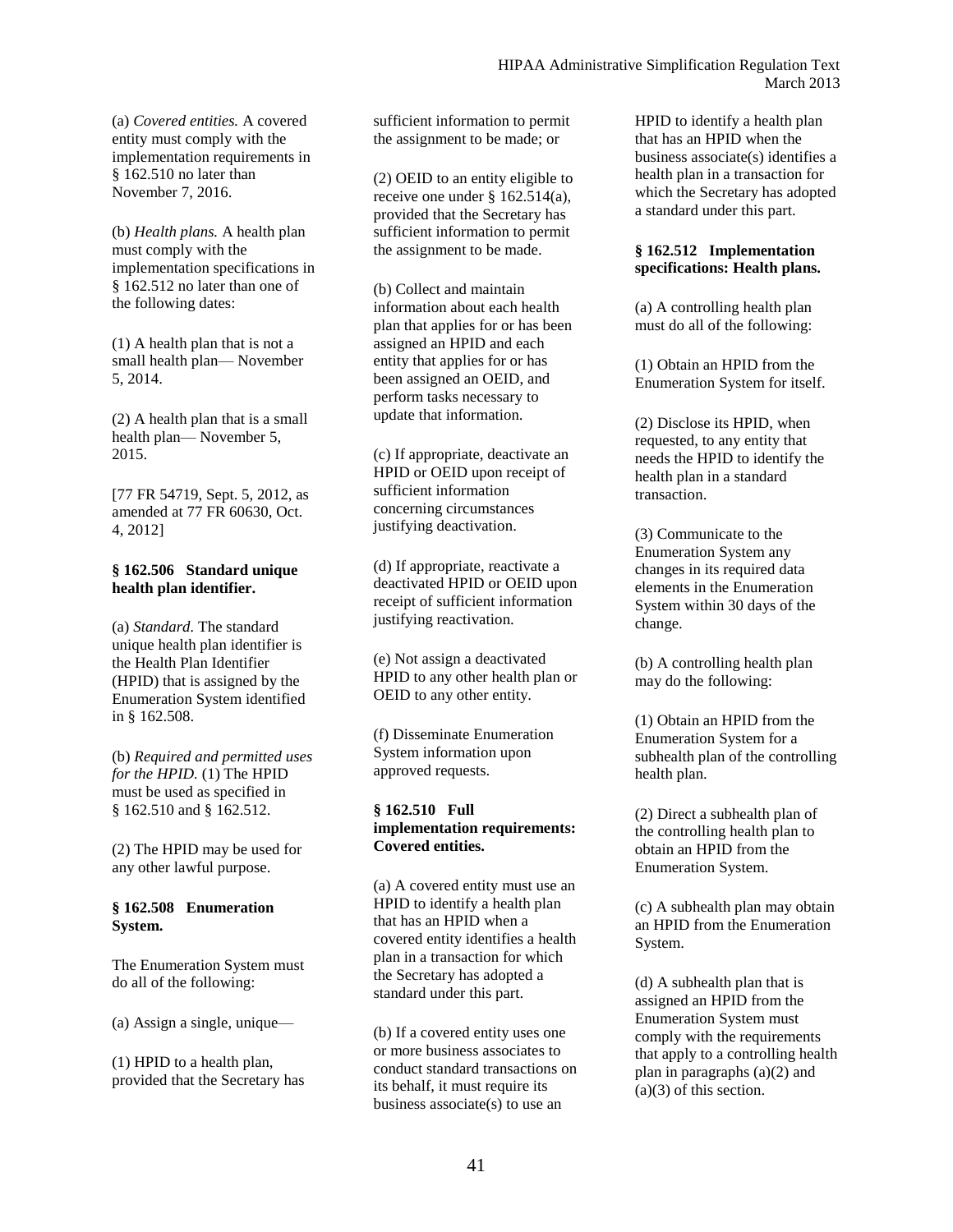### <span id="page-41-0"></span>**§ 162.514 Other entity identifier.**

(a) An entity may obtain an Other Entity Identifier (OEID) to identify itself if the entity meets all of the following:

(1) Needs to be identified in a transaction for which the Secretary has adopted a standard under this part.

(2) Is not eligible to obtain an HPID.

(3) Is not eligible to obtain an NPI.

(4) Is not an individual.

(b) An OEID must be obtained from the Enumeration System identified in § 162.508.

(c) *Uses for the OEID.* (1) An other entity may use the OEID it obtained from the Enumeration System to identify itself or have itself identified on all covered transactions in which it needs to be identified.

(2) The OEID may be used for any other lawful purpose.

# <span id="page-41-1"></span>**Subpart F—Standard Unique Employer Identifier**

SOURCE: 67 FR 38020, May 31, 2002, unless otherwise noted.

### <span id="page-41-2"></span>**§ 162.600 Compliance dates of the implementation of the standard unique employer identifier.**

(a) *Health care providers.* Health care providers must comply with the requirements of this subpart no later than July 30, 2004.

(b) *Health plans.* A health plan must comply with the requirements of this subpart no later than one of the following dates:

(1) *Health plans other than small health plans* —July 30, 2004.

(2) *Small health plans* —August 1, 2005.

(c) *Health care clearinghouses.* Health care clearinghouses must comply with the requirements of this subpart no later than July 30, 2004.

### <span id="page-41-3"></span>**§ 162.605 Standard unique employer identifier.**

The Secretary adopts the EIN as the standard unique employer identifier provided for by 42 U.S.C. 1320d-2(b).

### <span id="page-41-4"></span>**§ 162.610 Implementation specifications for covered entities.**

(a) The standard unique employer identifier of an employer of a particular employee is the EIN that appears on that employee's IRS Form W-2, Wage and Tax Statement, from the employer.

(b) A covered entity must use the standard unique employer identifier (EIN) of the appropriate employer in standard transactions that require an employer identifier to identify a person or entity as an employer, including where situationally required.

(c) Required and permitted uses for the Employer Identifier.

(1) The Employer Identifier must be used as stated in § 162.610(b).

(2) The Employer Identifier may be used for any other lawful purpose.

[67 FR 38020, May 31, 2002, as amended at 69 FR 3469, Jan. 23, 2004]

# <span id="page-41-5"></span>**Subparts G-H [Reserved]**

<span id="page-41-6"></span>**Subpart I—General Provisions for Transactions** 

<span id="page-41-7"></span>**§ 162.900 [Reserved]** 

#### <span id="page-41-8"></span>**§ 162.910 Maintenance of standards and adoption of modifications and new standards.**

(a) *Designation of DSMOs.* (1) The Secretary may designate as a DSMO an organization that agrees to conduct, to the satisfaction of the Secretary, the following functions:

(i) Maintain standards adopted under this subchapter.

(ii) Receive and process requests for adopting a new standard or modifying an adopted standard.

(2) The Secretary designates a DSMO by notice in the FEDERAL REGISTER.

(b) *Maintenance of standards.* Maintenance of a standard by the appropriate DSMO constitutes maintenance of the standard for purposes of this part, if done in accordance with the processes the Secretary may require.

(c) *Process for modification of existing standards and adoption*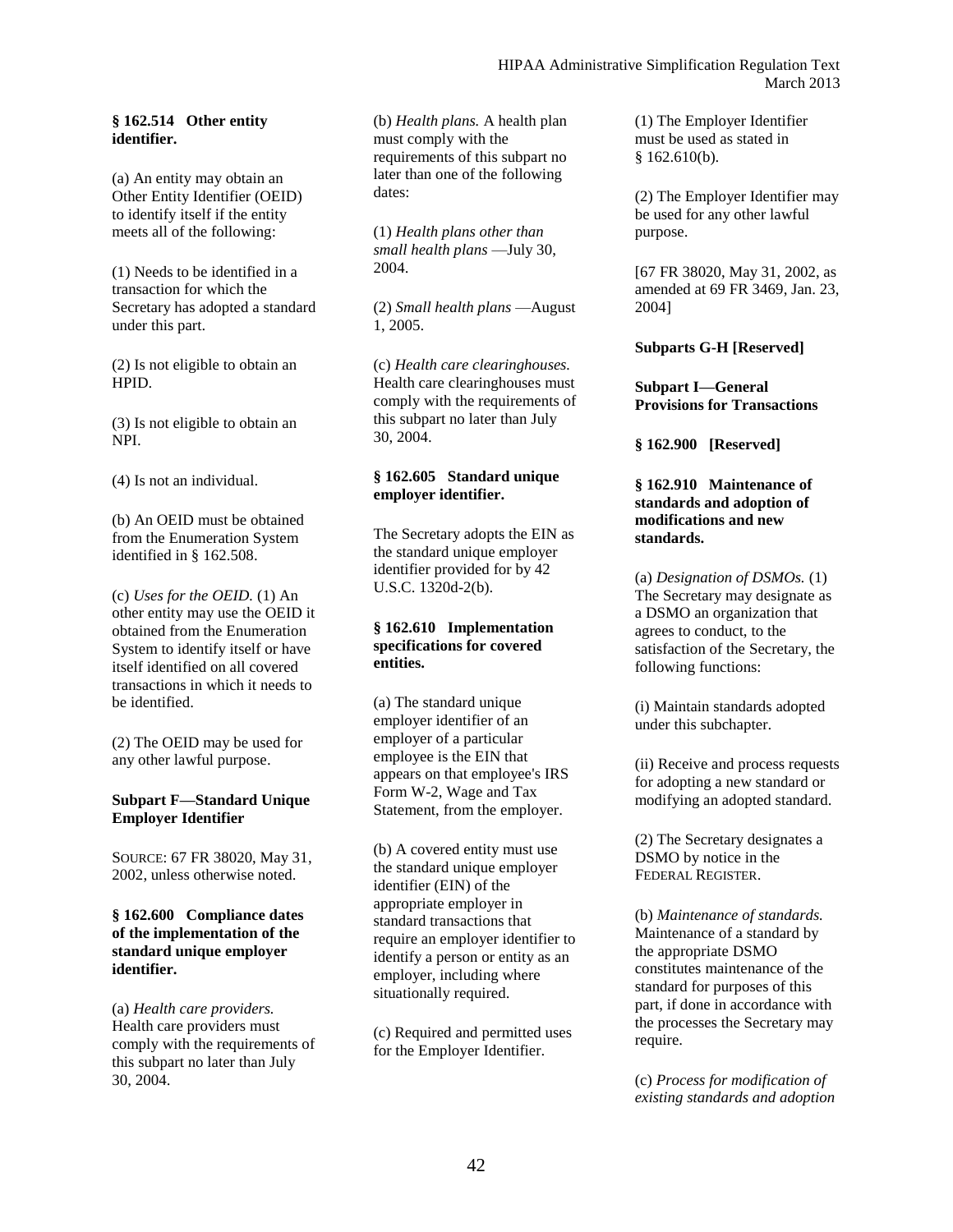*of new standards.* The Secretary considers a recommendation for a proposed modification to an existing standard, or a proposed new standard, only if the recommendation is developed through a process that provides for the following:

(1) Open public access.

(2) Coordination with other DSMOs.

(3) An appeals process for each of the following, if dissatisfied with the decision on the request:

(i) The requestor of the proposed modification.

(ii) A DSMO that participated in the review and analysis of the request for the proposed modification, or the proposed new standard.

(4) Expedited process to address content needs identified within the industry, if appropriate.

(5) Submission of the recommendation to the National Committee on Vital and Health Statistics (NCVHS).

#### <span id="page-42-0"></span>**§ 162.915 Trading partner agreements.**

A covered entity must not enter into a trading partner agreement that would do any of the following:

(a) Change the definition, data condition, or use of a data element or segment in a standard or operating rule, except where necessary to implement State or Federal law, or to protect against fraud and abuse.

(b) Add any data elements or segments to the maximum defined data set.

(c) Use any code or data elements that are either marked "not used" in the standard's implementation specification or are not in the standard's implementation specification(s).

(d) Change the meaning or intent of the standard's implementation specification(s).

[65 FR 50367, Aug. 17, 2000, as amended at 76 FR 40495, July 8, 2011]

# <span id="page-42-1"></span>**§ 162.920 Availability of implementation specifications and operating rules.**

Certain material is incorporated by reference into this subpart with the approval of the Director of the Federal Register under 5 U.S.C. 552(a) and 1 CFR part 51. To enforce any edition other than that specified in this section, the Department of Health and Human Services must publish notice of change in the FEDERAL REGISTER and the material must be available to the public. All approved material is available for inspection at the National Archives and Records Administration (NARA). For information on the availability of this material at NARA, call (202) 714-6030, or go to: *http://www.archives.gov/federal \_register/code\_of\_federal\_regul ations/ibr\_locations.html.* The materials are also available for inspection by the public at the Centers for Medicare & Medicaid Services (CMS), 7500 Security Boulevard, Baltimore, Maryland 21244. For more information on the availability on the materials at CMS, call (410) 786-6597. The materials

are also available from the sources listed below.

(a) *ASC X12N specifications and the ASC X12 Standards for Electronic Data Interchange Technical Report Type 3.* The implementation specifications for the ASC X12N and the ASC X12 Standards for Electronic Data Interchange Technical Report Type 3 (and accompanying Errata or Type 1 Errata) may be obtained from the ASC X12, 7600 Leesburg Pike, Suite 430, Falls Church, VA 22043; Telephone (703) 970-4480; and FAX (703) 970- 4488. They are also available through the internet at *http://www.X12.org*. A fee is charged for all implementation specifications, including Technical Reports Type 3. Charging for such publications is consistent with the policies of other publishers of standards. The transaction implementation specifications are as follows:

(1) The ASC X12N 837— Health Care Claim: Dental, Version 4010, May 2000, Washington Publishing Company, 004010X097 and Addenda to Health Care Claim: Dental, Version 4010, October 2002, Washington Publishing Company, 004010X097A1, as referenced in § 162.1102 and § 162.1802.

(2) The ASC X12N 837— Health Care Claim: Professional, Volumes 1 and 2, Version 4010, May 2000, Washington Publishing Company, 004010X098 and Addenda to Health Care Claim: Professional, Volumes 1 and 2, Version 4010, October 2002, Washington Publishing Company, 004010X098A1, as referenced in § 162.1102 and § 162.1802.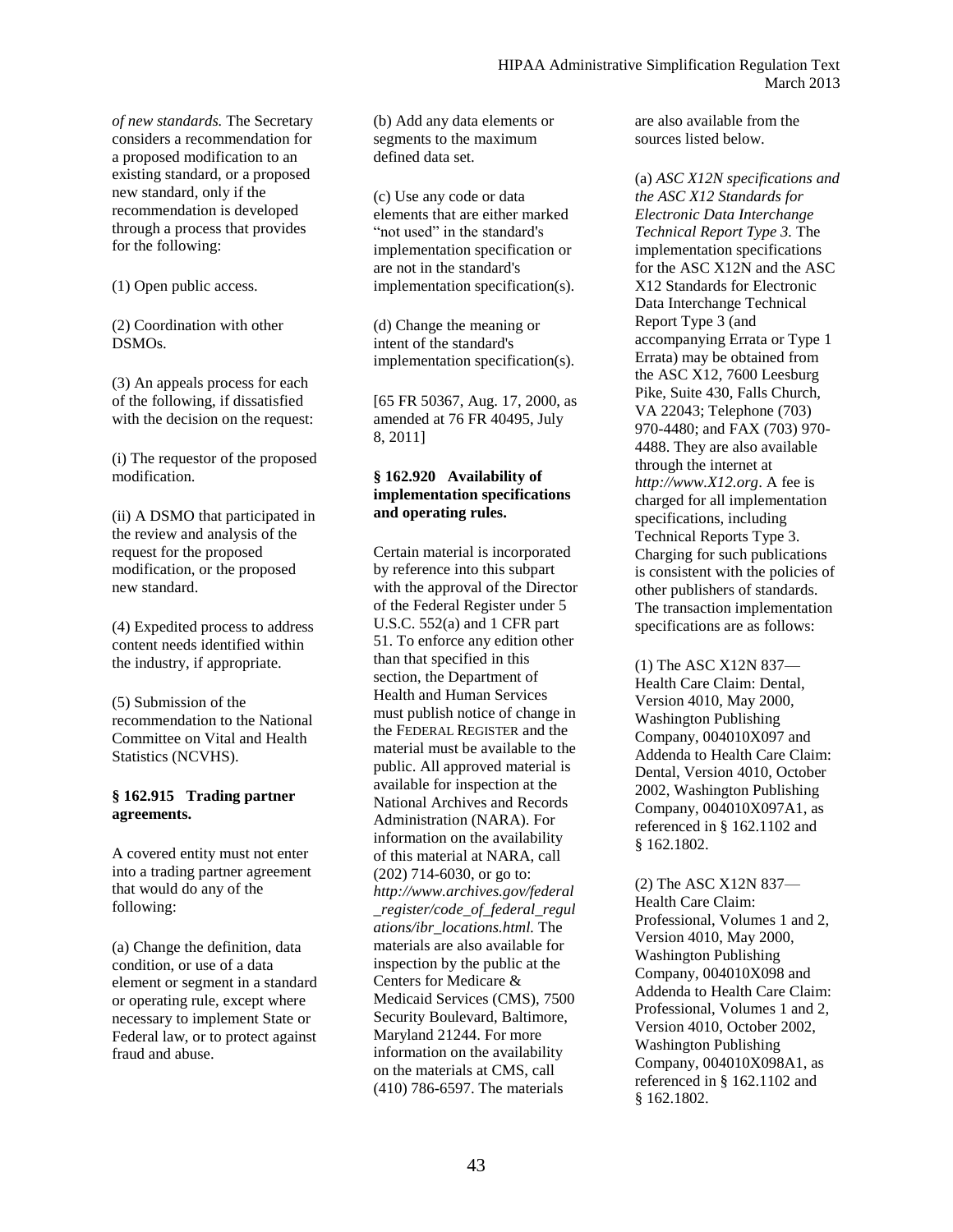(3) The ASC X12N 837— Health Care Claim: Institutional, Volumes 1 and 2, Version 4010, May 2000, Washington Publishing Company, 004010X096 and Addenda to Health Care Claim: Institutional, Volumes 1 and 2, Version 4010, October 2002, Washington Publishing Company, 004010X096A1 as referenced in § 162.1102 and § 162.1802.

(4) The ASC X12N 835— Health Care Claim Payment/Advice, Version 4010, May 2000, Washington Publishing Company, 004010X091, and Addenda to Health Care Claim Payment/Advice, Version 4010, October 2002, Washington Publishing Company, 004010X091A1 as referenced in § 162.1602.

(5) ASC X12N 834—Benefit Enrollment and Maintenance, Version 4010, May 2000, Washington Publishing Company, 004010X095 and Addenda to Benefit Enrollment and Maintenance, Version 4010, October 2002, Washington Publishing Company, 004010X095A1, as referenced in § 162.1502.

(6) The ASC X12N 820— Payroll Deducted and Other Group Premium Payment for Insurance Products, Version 4010, May 2000, Washington Publishing Company, 004010X061, and Addenda to Payroll Deducted and Other Group Premium Payment for Insurance Products, Version 4010, October 2002, Washington Publishing Company, 004010X061A1, as referenced in § 162.1702.

(7) The ASC X12N 278— Health Care Services Review—

Request for Review and Response, Version 4010, May 2000, Washington Publishing Company, 004010X094 and Addenda to Health Care Services Review—Request for Review and Response, Version 4010, October 2002, Washington Publishing Company, 004010X094A1, as referenced in § 162.1302.

(8) The ASC X12N-276/277 Health Care Claim Status Request and Response, Version 4010, May 2000, Washington Publishing Company, 004010X093 and Addenda to Health Care Claim Status Request and Response, Version 4010, October 2002, Washington Publishing Company, 004010X093A1, as referenced in § 162.1402.

(9) The ASC X12N 270/271— Health Care Eligibility Benefit Inquiry and Response, Version 4010, May 2000, Washington Publishing Company, 004010X092 and Addenda to Health Care Eligibility Benefit Inquiry and Response, Version 4010, October 2002, Washington Publishing Company, 004010X092A1, as referenced in § 162.1202.

(10) The ASC X12 Standards for Electronic Data Interchange Technical Report Type 3— Health Care Claim: Dental (837), May 2006, ASC X12N/005010X224, and Type 1 Errata to Health Care Claim Dental (837), ASC X12 Standards for Electronic Data Interchange Technical Report Type 3, October 2007, ASC X12N/005010X224A1, as referenced in § 162.1102 and § 162.1802.

(11) The ASC X12 Standards for Electronic Data Interchange Technical Report Type 3— Health Care Claim: Professional (837), May 2006, ASC X12, 005010X222, as referenced in § 162.1102 and § 162.1802.

(12) The ASC X12 Standards for Electronic Data Interchange Technical Report Type 3— Health Care Claim: Institutional (837), May 2006, ASC X12/N005010X223, and Type 1 Errata to Health Care Claim: Institutional (837), ASC X12 Standards for Electronic Data Interchange Technical Report Type 3, October 2007, ASC X12N/005010X223A1, as referenced in § 162.1102 and § 162.1802.

(13) The ASC X12 Standards for Electronic Data Interchange Technical Report Type 3— Health Care Claim Payment/Advice (835), April 2006, ASC X12N/005010X221, as referenced in § 162.1602.

(14) The ASC X12 Standards for Electronic Data Interchange Technical Report Type 3— Benefit Enrollment and Maintenance (834), August 2006, ASC X12N/005010X220, as referenced in § 162.1502.

(15) The ASC X12 Standards for Electronic Data Interchange Technical Report Type 3— Payroll Deducted and Other Group Premium Payment for Insurance Products (820), February 2007, ASC X12N/005010X218, as referenced in § 162.1702.

(16) The ASC X12 Standards for Electronic Data Interchange Technical Report Type 3— Health Care Services Review— Request for Review and Response (278), May 2006, ASC X12N/005010X217, and Errata to Health Care Services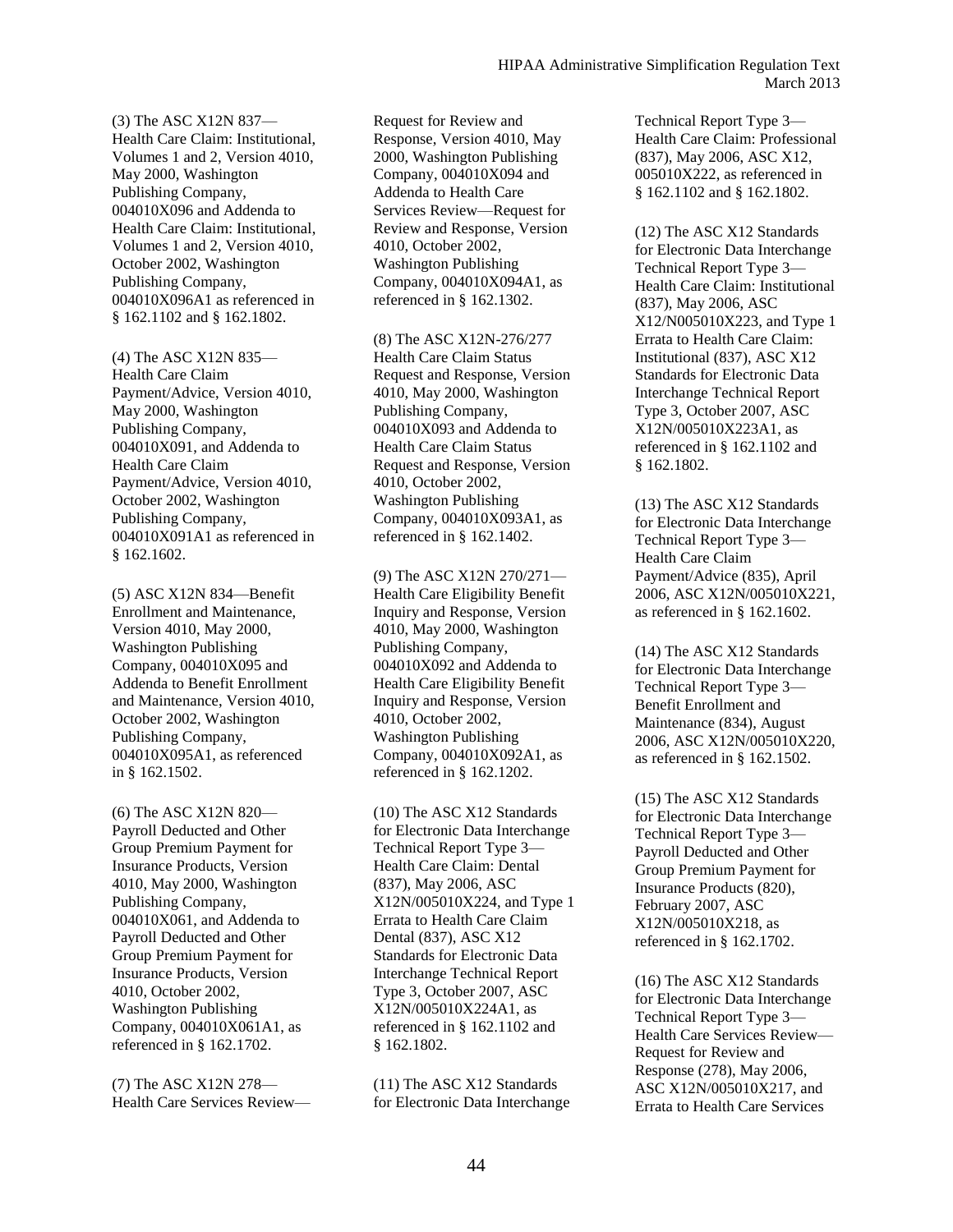Review—Request for Review and Response (278), ASC X12 Standards for Electronic Data Interchange Technical Report Type 3, April 2008, ASC X12N/005010X217E1, as referenced in § 162.1302.

(17) The ASC X12 Standards for Electronic Data Interchange Technical Report Type 3— Health Care Claim Status Request and Response (276/277), August 2006, ASC X12N/005010X212, and Errata to Health Care Claim Status Request and Response (276/277), ASC X12 Standards for Electronic Data Interchange Technical Report Type 3, April 2008, ASC X12N/005010X212E1, as referenced in § 162.1402.

(18) The ASC X12 Standards for Electronic Data Interchange Technical Report Type 3— Health Care Eligibility Benefit Inquiry and Response (270/271), April 2008, ASC X12N/005010X279, as referenced in § 162.1202.

(b) *Retail pharmacy specifications and Medicaid subrogation implementation guides.* The implementation specifications for the retail pharmacy standards and the implementation specifications for the batch standard for the Medicaid pharmacy subrogation transaction may be obtained from the National Council for Prescription Drug Programs, 9240 East Raintree Drive, Scottsdale, AZ 85260. Telephone (480) 477-1000; FAX (480) 767-1042. They are also available through the Internet at *http://www.ncpdp.org*. A fee is charged for all NCPDP Implementation Guides. Charging for such publications

is consistent with the policies of other publishers of standards. The transaction implementation specifications are as follows:

(1) The Telecommunication Standard Implementation Guide Version 5, Release 1 (Version 5.1), September 1999, National Council for Prescription Drug Programs, as referenced in § 162.1102, § 162.1202, § 162.1302, § 162.1602, and § 162.1802.

(2) The Batch Standard Batch Implementation Guide, Version 1, Release 1 (Version 1.1), January 2000, supporting Telecommunication Standard Implementation Guide, Version 5, Release 1 (Version 5.1) for the NCPDP Data Record in the Detail Data Record, National Council for Prescription Drug Programs, as referenced in § 162.1102, § 162.1202, § 162.1302, and § 162.1802.

(3) The National Council for Prescription Drug Programs (NCPDP) equivalent NCPDP Batch Standard Batch Implementation Guide, Version 1, Release 0, February 1, 1996, as referenced in § 162.1102, § 162.1202, § 162.1602, and § 162.1802.

(4) The Telecommunication Standard Implementation Guide, Version D, Release 0 (Version D.0), August 2007, National Council for Prescription Drug Programs, as referenced in § 162.1102, § 162.1202, § 162.1302, and § 162.1802.

(5) The Batch Standard Implementation Guide, Version 1, Release 2 (Version 1.2), January 2006, National Council for Prescription Drug Programs, as referenced in § 162.1102,

§ 162.1202, § 162.1302, and § 162.1802.

(6) The Batch Standard Medicaid Subrogation Implementation Guide, Version 3, Release 0 (Version 3.0), July 2007, National Council for Prescription Drug Programs, as referenced in § 162.1902.

(c) Council for Affordable Quality Healthcare's (CAQH) Committee on Operating Rules for Information Exchange (CORE), 601 Pennsylvania Avenue, NW. South Building, Suite 500 Washington, DC 20004; Telephone (202) 861- 1492; Fax (202) 861- 1454; Email *info@CAQH.org*; and Internet at *http://www.caqh.org/benefits.ph p*.

(1) CAQH, Committee on Operating Rules for Information Exchange, CORE Phase I Policies and Operating Rules, Approved April 2006, v5010 Update March 2011.

(i) Phase I CORE 152: Eligibility and Benefit Real Time Companion Guide Rule, version 1.1.0, March 2011, as referenced in § 162.1203.

(ii) Phase I CORE 153: Eligibility and Benefits Connectivity Rule, version 1.1.0, March 2011, as referenced in § 162.1203.

(iii) Phase I CORE 154: Eligibility and Benefits 270/271 Data Content Rule, version 1.1.0, March 2011, as referenced in § 162.1203.

(iv) Phase I CORE 155: Eligibility and Benefits Batch Response Time Rule, version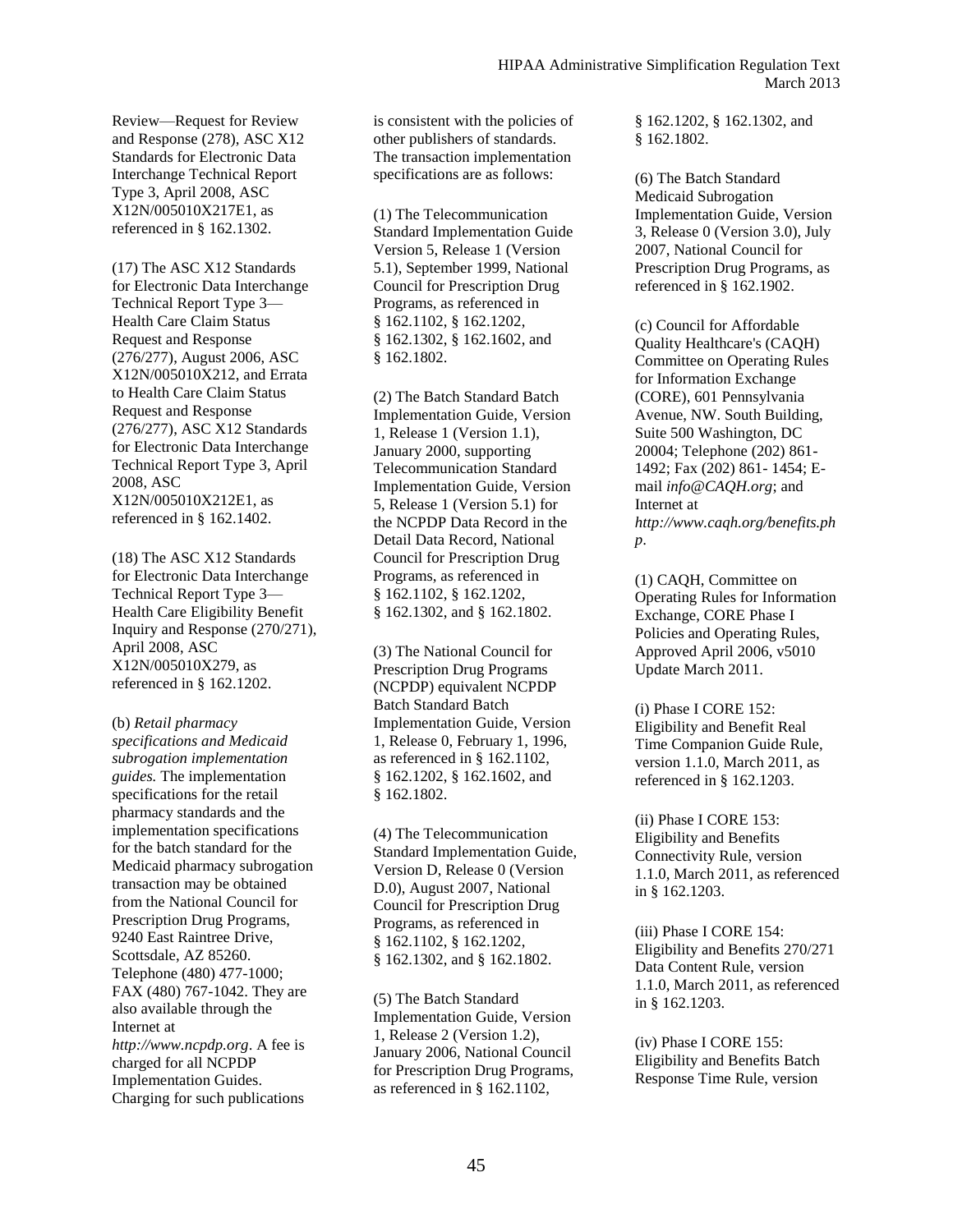1.1.0, March 2011, as referenced in § 162.1203.

(v) Phase I CORE 156: Eligibility and Benefits Real Time Response Time Rule, version 1.1.0, March 2011, as referenced in § 162.1203.

(vi) Phase I CORE 157: Eligibility and Benefits System Availability Rule, version 1.1.0, March 2011, as referenced in § 162.1203.

(2) ACME Health Plan, HIPAA Transaction Standard Companion Guide, Refers to the Implementation Guides Based on ASC X12 version 005010, CORE v5010 Master Companion Guide Template, 005010, 1.2, (CORE v 5010 Master Companion Guide Template, 005010, 1.2), March 2011, as referenced in §§ 162.1203, 162.1403, and 162.1603.

(3) CAQH, Committee on Operating Rules for Information Exchange, CORE Phase II Policies and Operating Rules, Approved July 2008, v5010 Update March 2011.

(i) Phase II CORE 250: Claim Status Rule, version 2.1.0, March 2011, as referenced in § 162.1403.

(ii) Phase II CORE 258: Eligibility and Benefits 270/271 Normalizing Patient Last Name Rule, version 2.1.0, March 2011, as referenced in § 162.1203.

(iii) Phase II CORE 259: Eligibility and Benefits 270/271 AAA Error Code Reporting Rule, version 2.1.0, March 2011, as referenced in § 162.1203.

(iv) Phase II CORE 260: Eligibility & Benefits Data Content (270/271) Rule, version 2.1.0, March 2011, as referenced in § 162.1203.

(v) Phase II CORE 270: Connectivity Rule, version 2.2.0, March 2011, as referenced in § 162.1203 and § 162.1403.

(4) Council for Affordable Quality Healthcare (CAQH) Phase III Committee on Operating Rules for Information Exchange (CORE) EFT & ERA Operating Rule Set, Approved June 2012, as specified in this paragraph and referenced in § 162.1603.

(i) Phase III CORE 380 EFT Enrollment Data Rule, version 3.0.0, June 2012.

(ii) Phase III CORE 382 ERA Enrollment Data Rule, version 3.0.0, June 2012.

(iii) Phase III 360 CORE Uniform Use of CARCs and RARCs (835) Rule, version 3.0.0, June 2012.

(iv) CORE-required Code Combinations for COREdefined Business Scenarios for the Phase III CORE 360 Uniform Use of Claim Adjustment Reason Codes and Remittance Advice Remark Codes (835) Rule, version 3.0.0, June 2012.

(v) Phase III CORE 370 EFT & ERA Reassociation (CCD+/835) Rule, version 3.0.0, June 2012.

(vi) Phase III CORE 350 Health Care Claim Payment/Advice (835) Infrastructure Rule, version 3.0.0, June 2012, except Requirement 4.2 titled "Health Care Claim Payment/Advice

Batch Acknowledgement Requirements".

(d) The National Automated Clearing House Association (NACHA), The Electronic Payments Association, 1350 Sunrise Valle Drive, Suite 100, Herndon, Virginia 20171 (Phone) (703) 561-1100; (Fax) (703) 713-1641; Email: *info@nacha.org;* and Internet at *http://www.nacha.org.* The implementation specifications are as follows:

(1) 2011 NACHA Operating Rules & Guidelines, A Complete Guide to the Rules Governing the ACH Network, NACHA Operating Rules, Appendix One: ACH File Exchange Specifications (Operating Rule 59) as referenced in § 162.1602.

(2) 2011 NACHA Operating Rules & Guidelines, A Complete Guide to the Rules Governing the ACH Network, NACHA Operating Rules Appendix Three: ACH Record Format Specifications (Operating Rule 78), Part 3.1, Subpart 3.1.8 Sequence of Records for CCD Entries as referenced in § 162.1602.

[68 FR 8396, Feb. 20, 2003, as amended at 69 FR 18803, Apr. 9, 2004; 74 FR 3324, Jan. 16, 2009; 76 FR 40495, July 8, 2011; 77 FR 1590, Jan. 10, 2012; 77 FR 48043, Aug. 10, 2012]

### <span id="page-45-0"></span>**§ 162.923 Requirements for covered entities.**

(a) *General rule.* Except as otherwise provided in this part, if a covered entity conducts, with another covered entity that is required to comply with a transaction standard adopted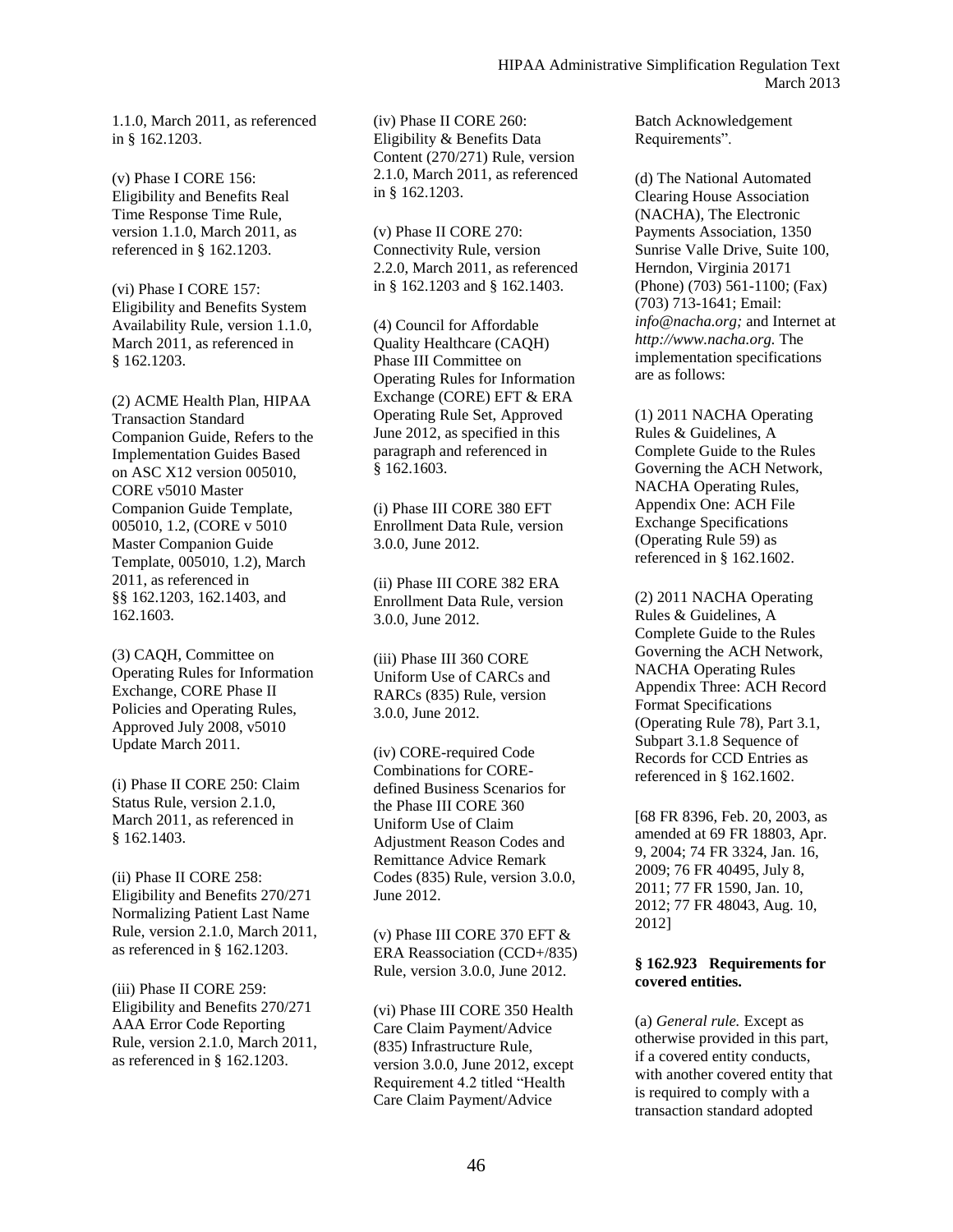under this part (or within the same covered entity), using electronic media, a transaction for which the Secretary has adopted a standard under this part, the covered entity must conduct the transaction as a standard transaction.

(b) *Exception for direct data entry transactions.* A health care provider electing to use direct data entry offered by a health plan to conduct a transaction for which a standard has been adopted under this part must use the applicable data content and data condition requirements of the standard when conducting the transaction. The health care provider is not required to use the format requirements of the standard.

(c) *Use of a business associate.* A covered entity may use a business associate, including a health care clearinghouse, to conduct a transaction covered by this part. If a covered entity chooses to use a business associate to conduct all or part of a transaction on behalf of the covered entity, the covered entity must require the business associate to do the following:

(1) Comply with all applicable requirements of this part.

(2) Require any agent or subcontractor to comply with all applicable requirements of this part.

[65 FR 50367, Aug. 17, 2000, as amended at 74 FR 3325, Jan. 16, 2009]

### <span id="page-46-0"></span>**§ 162.925 Additional requirements for health plans.**

(a) *General rules.* (1) If an entity requests a health plan to conduct

a transaction as a standard transaction, the health plan must do so.

(2) A health plan may not delay or reject a transaction, or attempt to adversely affect the other entity or the transaction, because the transaction is a standard transaction.

(3) A health plan may not reject a standard transaction on the basis that it contains data elements not needed or used by the health plan (for example, coordination of benefits information).

(4) A health plan may not offer an incentive for a health care provider to conduct a transaction covered by this part as a transaction described under the exception provided for in § 162.923(b).

(5) A health plan that operates as a health care clearinghouse, or requires an entity to use a health care clearinghouse to receive, process, or transmit a standard transaction may not charge fees or costs in excess of the fees or costs for normal telecommunications that the entity incurs when it directly transmits, or receives, a standard transaction to, or from, a health plan.

(6) During the period from March 17, 2009 through December 31, 2011, a health plan may not delay or reject a standard transaction, or attempt to adversely affect the other entity or the transaction, on the basis that it does not comply with another adopted standard for the same period.

(b) *Coordination of benefits.* If a health plan receives a standard transaction and coordinates

benefits with another health plan (or another payer), it must store the coordination of benefits data it needs to forward the standard transaction to the other health plan (or other payer).

(c) *Code sets.* A health plan must meet each of the following requirements:

(1) Accept and promptly process any standard transaction that contains codes that are valid, as provided in subpart J of this part.

(2) Keep code sets for the current billing period and appeals periods still open to processing under the terms of the health plan's coverage.

[65 FR 50367, Aug. 17, 2000, as amended at 74 FR 3325, Jan. 16, 2009]

#### <span id="page-46-1"></span>**§ 162.930 Additional rules for health care clearinghouses.**

When acting as a business associate for another covered entity, a health care clearinghouse may perform the following functions:

(a) Receive a standard transaction on behalf of the covered entity and translate it into a nonstandard transaction (for example, nonstandard format and/or nonstandard data content) for transmission to the covered entity.

(b) Receive a nonstandard transaction (for example, nonstandard format and/or nonstandard data content) from the covered entity and translate it into a standard transaction for transmission on behalf of the covered entity.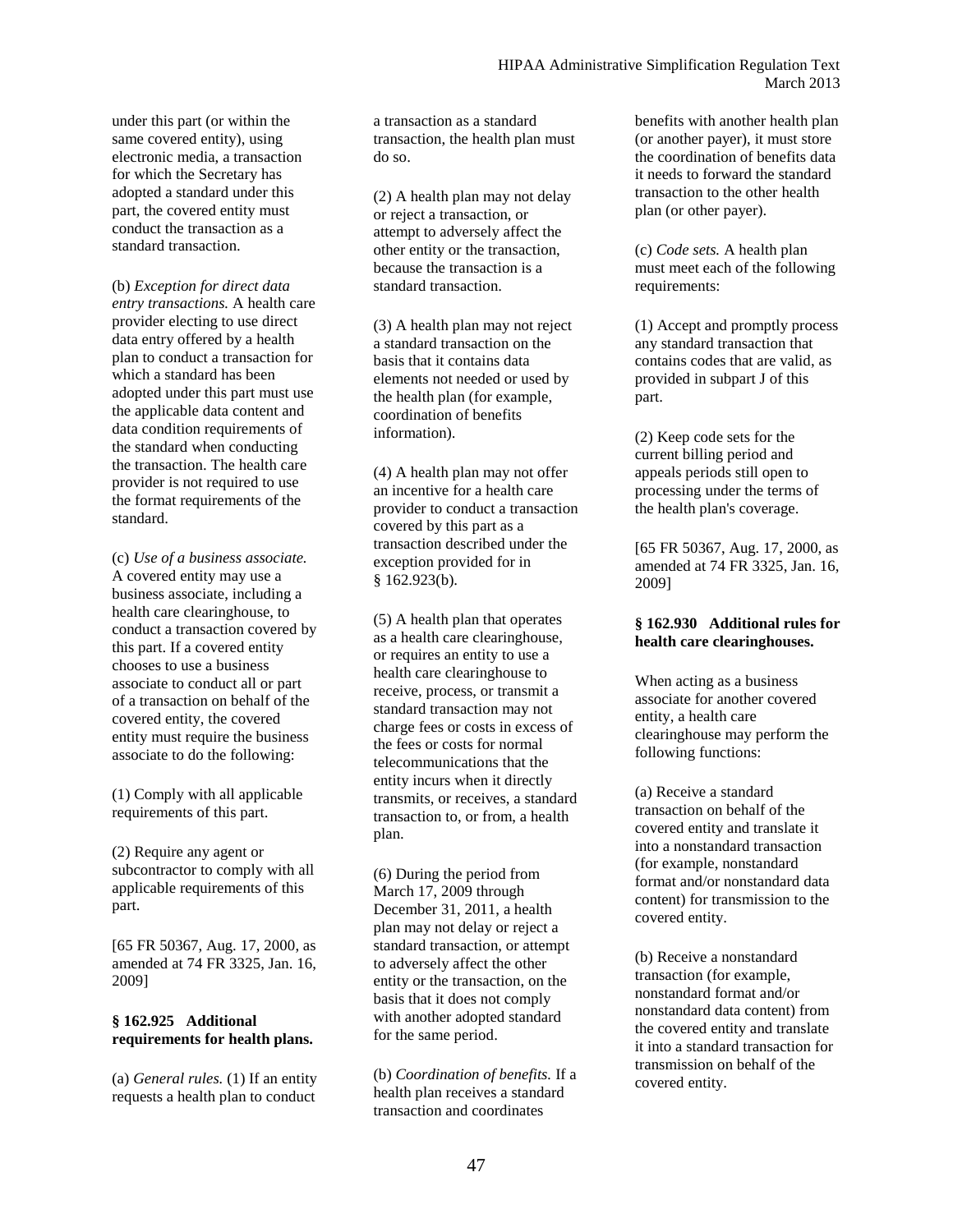## <span id="page-47-0"></span>**§ 162.940 Exceptions from standards to permit testing of proposed modifications.**

(a) *Requests for an exception.* An organization may request an exception from the use of a standard from the Secretary to test a proposed modification to that standard. For each proposed modification, the organization must meet the following requirements:

(1) *Comparison to a current standard.* Provide a detailed explanation, no more than 10 pages in length, of how the proposed modification would be a significant improvement to the current standard in terms of the following principles:

(i) Improve the efficiency and effectiveness of the health care system by leading to cost reductions for, or improvements in benefits from, electronic health care transactions.

(ii) Meet the needs of the health data standards user community, particularly health care providers, health plans, and health care clearinghouses.

(iii) Be uniform and consistent with the other standards adopted under this part and, as appropriate, with other private and public sector health data standards.

(iv) Have low additional development and implementation costs relative to the benefits of using the standard.

(v) Be supported by an ANSIaccredited SSO or other private or public organization that would maintain the standard over time.

(vi) Have timely development, testing, implementation, and updating procedures to achieve administrative simplification benefits faster.

(vii) Be technologically independent of the computer platforms and transmission protocols used in electronic health transactions, unless they are explicitly part of the standard.

(viii) Be precise, unambiguous, and as simple as possible.

(ix) Result in minimum data collection and paperwork burdens on users.

(x) Incorporate flexibility to adapt more easily to changes in the health care infrastructure (such as new services, organizations, and provider types) and information technology.

(2) *Specifications for the proposed modification.* Provide specifications for the proposed modification, including any additional system requirements.

(3) *Testing of the proposed modification.* Provide an explanation, no more than 5 pages in length, of how the organization intends to test the standard, including the number and types of health plans and health care providers expected to be involved in the test, geographical areas, and beginning and ending dates of the test.

(4) *Trading partner concurrences.* Provide written concurrences from trading partners who would agree to participate in the test.

(b) *Basis for granting an exception.* The Secretary may grant an initial exception, for a period not to exceed 3 years, based on, but not limited to, the following criteria:

(1) An assessment of whether the proposed modification demonstrates a significant improvement to the current standard.

(2) The extent and length of time of the exception.

(3) Consultations with DSMOs.

(c) *Secretary's decision on exception.* The Secretary makes a decision and notifies the organization requesting the exception whether the request is granted or denied.

(1) *Exception granted.* If the Secretary grants an exception, the notification includes the following information:

(i) The length of time for which the exception applies.

(ii) The trading partners and geographical areas the Secretary approves for testing.

(iii) Any other conditions for approving the exception.

(2) *Exception denied.* If the Secretary does not grant an exception, the notification explains the reasons the Secretary considers the proposed modification would not be a significant improvement to the current standard and any other rationale for the denial.

(d) *Organization's report on test results.* Within 90 days after the test is completed, an organization that receives an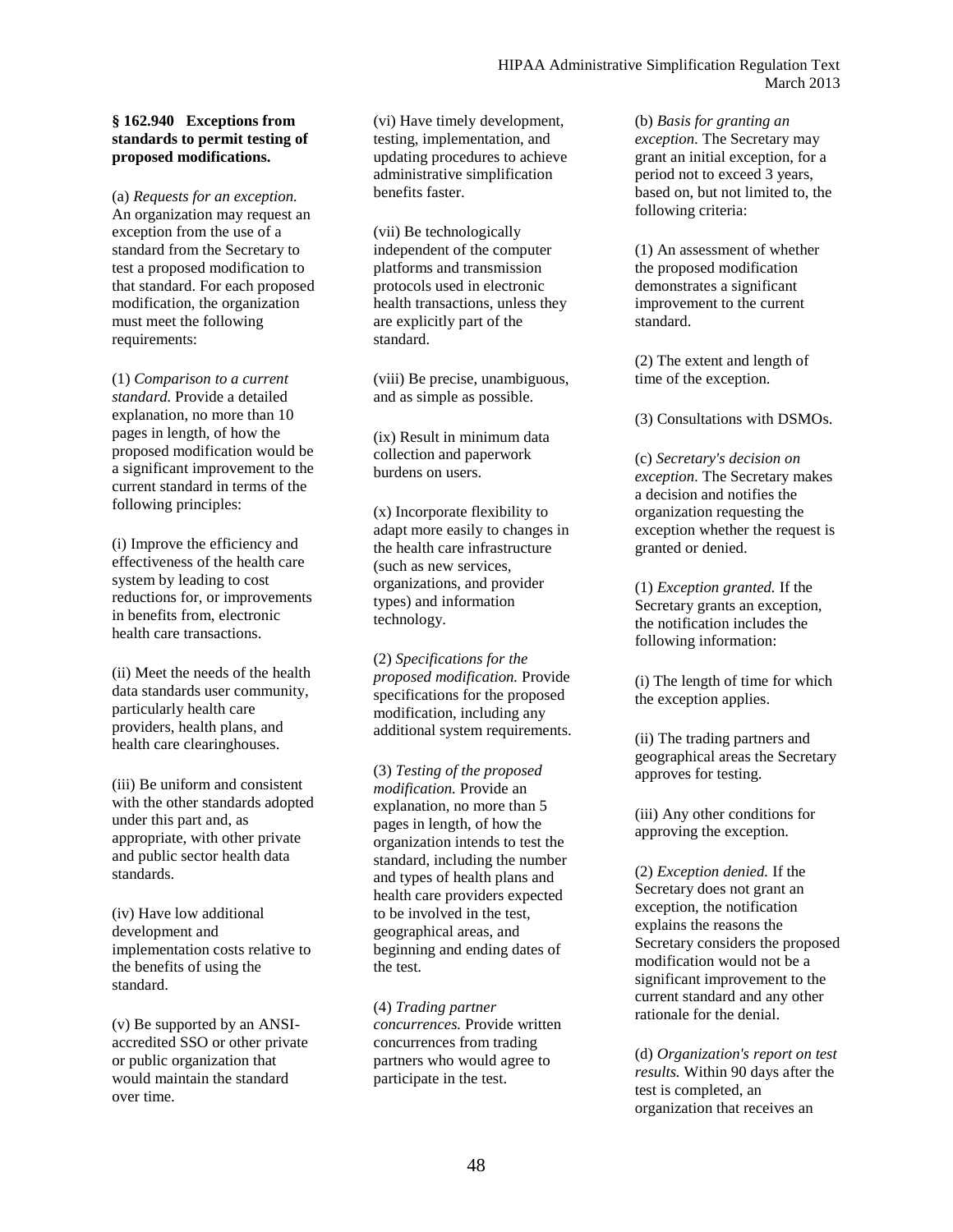exception must submit a report on the results of the test, including a cost-benefit analysis, to a location specified by the Secretary by notice in the FEDERAL REGISTER.

(e) *Extension allowed.* If the report submitted in accordance with paragraph (d) of this section recommends a modification to the standard, the Secretary, on request, may grant an extension to the period granted for the exception.

#### <span id="page-48-0"></span>**Subpart J—Code Sets**

## <span id="page-48-1"></span>**§ 162.1000 General requirements.**

When conducting a transaction covered by this part, a covered entity must meet the following requirements:

(a) *Medical data code sets.* Use the applicable medical data code sets described in § 162.1002 as specified in the implementation specification adopted under this part that are valid at the time the health care is furnished.

(b) *Nonmedical data code sets.* Use the nonmedical data code sets as described in the implementation specifications adopted under this part that are valid at the time the transaction is initiated.

#### <span id="page-48-2"></span>**§ 162.1002 Medical data code sets.**

The Secretary adopts the following maintaining organization's code sets as the standard medical data code sets:

(a) For the period from October 16, 2002 through October 15, 2003:

(1) *International Classification of Diseases, 9th Edition, Clinical Modification, (ICD-9- CM), Volumes 1 and 2* (including The Official ICD-9- CM Guidelines for Coding and Reporting), as maintained and distributed by HHS, for the following conditions:

(i) Diseases.

(ii) Injuries.

(iii) Impairments.

(iv) Other health problems and their manifestations.

(v) Causes of injury, disease, impairment, or other health problems.

(2) *International Classification of Diseases, 9th Edition, Clinical Modification, Volume 3 Procedures* (including The Official ICD-9-CM Guidelines for Coding and Reporting), as maintained and distributed by HHS, for the following procedures or other actions taken for diseases, injuries, and impairments on hospital inpatients reported by hospitals:

(i) Prevention.

(ii) Diagnosis.

(iii) Treatment.

(iv) Management.

(3) *National Drug Codes* (NDC), as maintained and distributed by HHS, in collaboration with drug manufacturers, for the following:

(i) Drugs

(ii) Biologics.

(4) *Code on Dental Procedures and Nomenclature,* as maintained and distributed by the American Dental Association, for dental services.

(5) The combination of *Health Care Financing Administration Common Procedure Coding System (HCPCS),* as maintained and distributed by HHS, and *Current Procedural Terminology, Fourth Edition (CPT-4),* as maintained and distributed by the American Medical Association, for physician services and other health care services. These services include, but are not limited to, the following:

(i) Physician services.

(ii) Physical and occupational therapy services.

(iii) Radiologic procedures.

(iv) Clinical laboratory tests.

(v) Other medical diagnostic procedures.

(vi) Hearing and vision services.

(vii) Transportation services including ambulance.

(6) The *Health Care Financing Administration Common Procedure Coding System (HCPCS),* as maintained and distributed by HHS, for all other substances, equipment, supplies, or other items used in health care services. These items include, but are not limited to, the following:

(i) Medical supplies.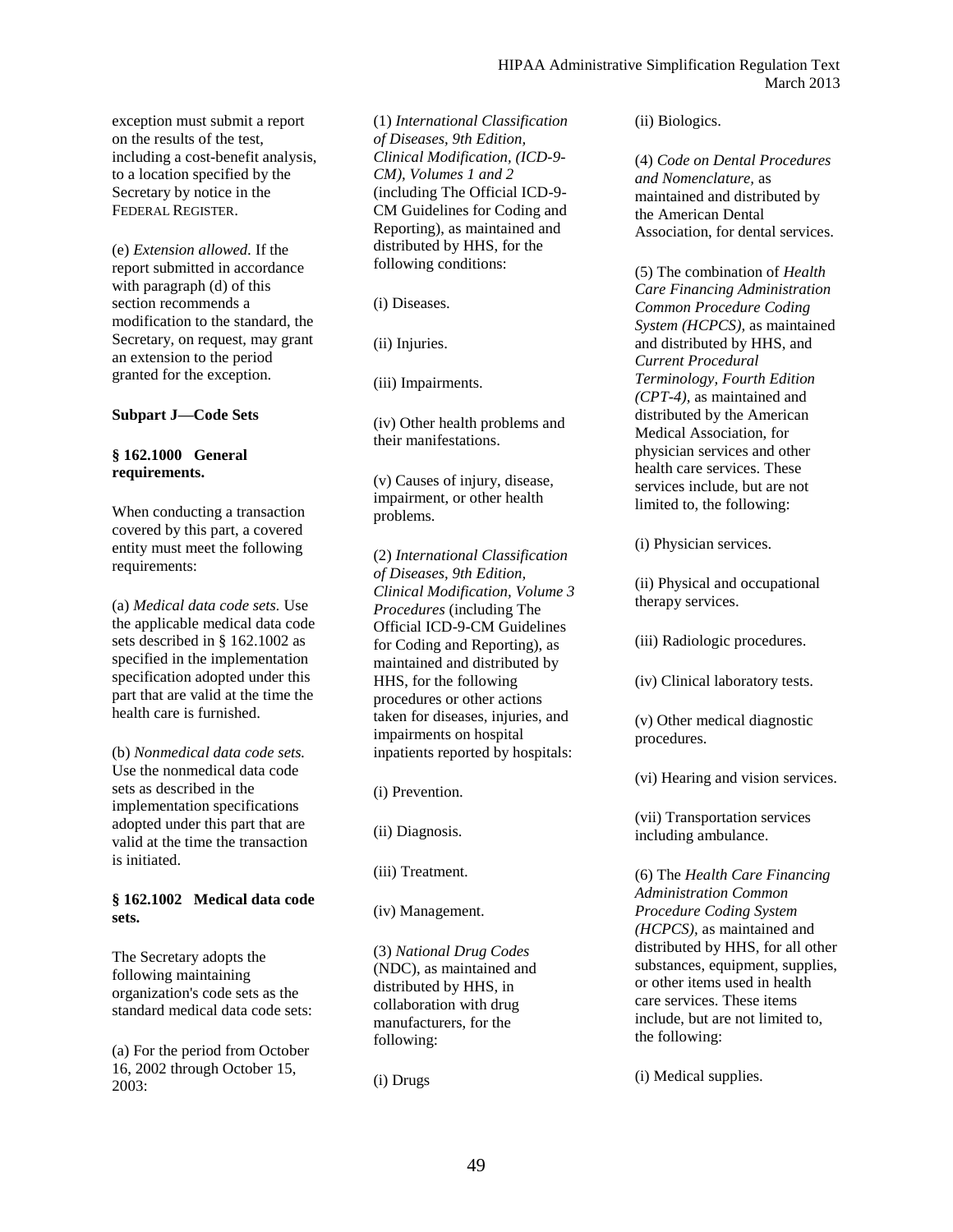(ii) Orthotic and prosthetic devices.

(iii) Durable medical equipment.

(b) For the period on and after October 16, 2003 through September 30, 2014:

(1) The code sets specified in paragraphs (a)(1), (a)(2),(a)(4), and (a)(5) of this section.

(2) *National Drug Codes (NDC),* as maintained and distributed by HHS, for reporting the following by retail pharmacies:

(i) Drugs.

(ii) Biologics.

(3) *The Healthcare Common Procedure Coding System (HCPCS),* as maintained and distributed by HHS, for all other substances, equipment, supplies, or other items used in health care services, with the exception of drugs and biologics. These items include, but are not limited to, the following:

(i) Medical supplies.

(ii) Orthotic and prosthetic devices.

(iii) Durable medical equipment.

(c) For the period on and after October 1, 2014:

(1) The code sets specified in paragraphs (a)(4), (a)(5), (b)(2), and (b)(3) of this section.

(2) International Classification of Diseases, 10th Revision, Clinical Modification (ICD-10- CM) (including The Official ICD-10-CM Guidelines for

Coding and Reporting), as maintained and distributed by HHS, for the following conditions:

(i) Diseases.

(ii) Injuries.

(iii) Impairments.

(iv) Other health problems and their manifestations.

(v) Causes of injury, disease, impairment, or other health problems.

(3) International Classification of Diseases, 10th Revision, Procedure Coding System (ICD-10-PCS) (including The Official ICD-10-PCS Guidelines for Coding and Reporting), as maintained and distributed by HHS, for the following procedures or other actions taken for diseases, injuries, and impairments on hospital inpatients reported by hospitals:

(i) Prevention.

(ii) Diagnosis.

(iii) Treatment.

(iv) Management.

[65 FR 50367, Aug. 17, 2000, as amended at 68 FR 8397, Feb. 20, 2003; 74 FR 3362, Jan. 16, 2009; 77 FR 54720, Sept. 5, 2012]

#### <span id="page-49-0"></span>**§ 162.1011 Valid code sets.**

Each code set is valid within the dates specified by the organization responsible for maintaining that code set.

<span id="page-49-1"></span>**Subpart K—Health Care Claims or Equivalent Encounter Information** 

<span id="page-49-2"></span>**§ 162.1101 Health care claims or equivalent encounter information transaction.** 

The health care claims or equivalent encounter information transaction is the transmission of either of the following:

(a) A request to obtain payment, and the necessary accompanying information from a health care provider to a health plan, for health care.

(b) If there is no direct claim, because the reimbursement contract is based on a mechanism other than charges or reimbursement rates for specific services, the transaction is the transmission of encounter information for the purpose of reporting health care.

### <span id="page-49-3"></span>**§ 162.1102 Standards for health care claims or equivalent encounter information transaction.**

The Secretary adopts the following standards for the health care claims or equivalent encounter information transaction:

(a) For the period from October 16, 2003 through March 16, 2009:

(1) *Retail pharmacy drugs claims.* The National Council for Prescription Drug Programs (NCPDP) Telecommunication Standards Implementation Guide, Version 5, Release 1, September 1999, and equivalent NCPDP Batch Standards Batch Implementation Guide, Version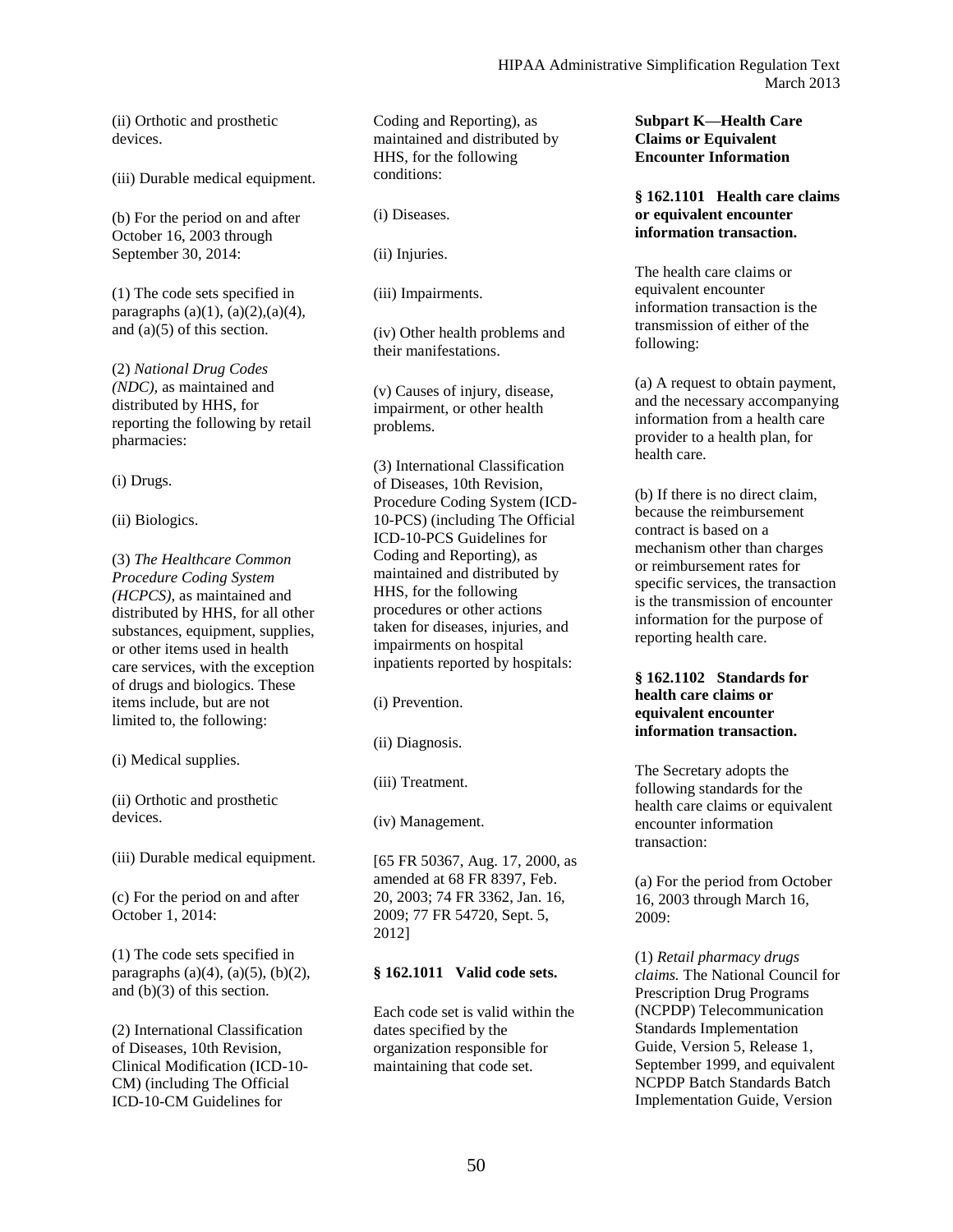1, Release 1, (Version 1.1), January 2000, supporting Telecomunication Version 5.1 for the NCPDP Data Record in the Detail Data Record. (Incorporated by reference in § 162.920).

(2) *Dental, health care claims.* The ASC X12N 837—Health Care Claim: Dental, Version 4010, May 2000, Washington Publishing Company, 004010X097. and Addenda to Health Care Claim: Dental, Version 4010, October 2002, Washington Publishing Company, 004010X097A1. (Incorporated by reference in § 162.920).

(3) *Professional health care claims.* The ASC X12N 837— Health Care Claims: Professional, Volumes 1 and 2, Version 4010, may 2000, Washington Publishing Company, 004010X098 and Addenda to Health Care Claims: Professional, Volumes 1 and 2, Version 4010, October 2002, Washington Publishing Company, 004010x098A1. (Incorporated by reference in § 162.920).

(4) *Institutional health care claims.* The ASC X12N 837— Health Care Claim: Institutional, Volumes 1 and 2, Version 4010, May 2000, Washington Publishing Company, 004010X096 and Addenda to Health Care Claim: Institutional, Volumes 1 and 2, Version 4010, October 2002, Washington Publishing Company, 004010X096A1. (Incorporated by reference in § 162.920).

(b) For the period from March 17, 2009 through December 31, 2011, both:

(1)(i) The standards identified in paragraph (a) of this section; and

(ii) For retail pharmacy supplies and professional services claims, the following: The ASC X12N 837—Health Care Claim: Professional, Volumes 1 and 2, Version 4010, May 2000, Washington Publishing Company, 004010X096, October 2002 (Incorporated by reference in § 162.920); and

(2)(i) *Retail pharmacy drug claims.* The Telecommunication Standard Implementation Guide, Version D, Release 0 (Version D.0), August 2007 and equivalent Batch Standard Implementation Guide, Version 1, Release 2 (Version 1.2), National Council for Prescription Drug Programs. (Incorporated by reference in § 162.920.)

(ii) *Dental health care claims.* The ASC X12 Standards for Electronic Data Interchange Technical Report Type 3— Health Care Claim: Dental (837), May 2006, ASC X12N/005010X224, and Type 1 Errata to Health Care Claim: Dental (837) ASC X12 Standards for Electronic Date Interchange Technical Report Type 3, October 2007, ASC X12N/005010X224A1. (Incorporated by reference in § 162.920.)

(iii) *Professional health care claims.* The ASC X12 Standards for Electronic Data Interchange Technical Report Type 3— Health Care Claim: Professional (837), May 2006, ASC X12N/005010X222. (Incorporated by reference in § 162.920.)

(iv) *Institutional health care claims.* The ASC X12 Standards for Electronic Data Interchange Technical Report Type 3— Health Care Claim: Institutional (837), May 2006, ASC X12N/005010X223, and Type 1 Errata to Health Care Claim: Institutional (837) ASC X12 Standards for Electronic Data Interchange Technical Report Type 3, October 2007, ASC X12N/005010X223A1. (Incorporated by reference in § 162.920.)

(v) *Retail pharmacy supplies and professional services claims.* (A) The Telecommunication Standard, Implementation Guide Version 5, Release 1, September 1999. (Incorporated by reference in § 162.920.)

(B) The Telecommunication Standard Implementation Guide, Version D, Release 0 (Version D.0), August 2007, and equivalent Batch Standard Implementation Guide, Version 1, Release 2 (Version 1.2), National Council for Prescription Drug Programs (Incorporated by reference in § 162.920); and

(C) The ASC X12 Standards for Electronic Data Interchange Technical Report Type 3— Health Care Claim: Professional (837), May 2006, ASC X12N/005010X222. (Incorporated by reference in § 162.920.)

(c) For the period on and after the January 1, 2012, the standards identified in paragraph (b)(2) of this section, except the standard identified in paragraph  $(b)(2)(v)(A)$  of this section.

[68 FR 8397, Feb. 20, 2003; 68 FR 11445, Mar. 10, 2003, as amended at 74 FR 3325, Jan. 16, 2009]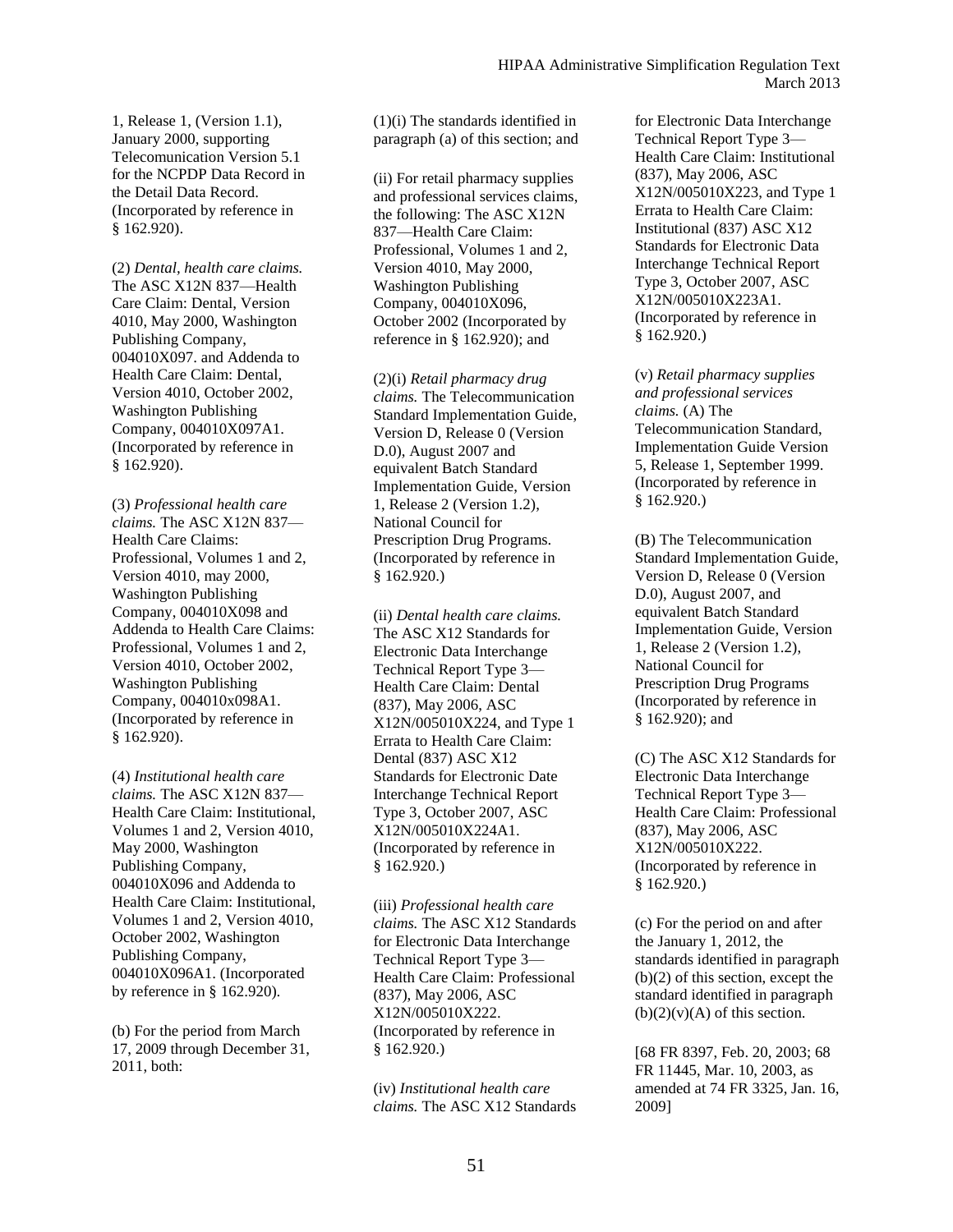#### <span id="page-51-0"></span>**Subpart L—Eligibility for a Health Plan**

### <span id="page-51-1"></span>**§ 162.1201 Eligibility for a health plan transaction.**

The eligibility for a health plan transaction is the transmission of either of the following:

(a) An inquiry from a health care provider to a health plan, or from one health plan to another health plan, to obtain any of the following information about a benefit plan for an enrollee:

(1) Eligibility to receive health care under the health plan.

(2) Coverage of health care under the health plan.

(3) Benefits associated with the benefit plan.

(b) A response from a health plan to a health care provider's (or another health plan's) inquiry described in paragraph (a) of this section.

#### <span id="page-51-2"></span>**§ 162.1202 Standards for eligibility for a health plan transaction.**

The Secretary adopts the following standards for the eligibility for a health plan transaction:

(a) For the period from October 16, 2003 through March 16, 2009:

(1) *Retail pharmacy drugs.* The National Council for Prescription Drug Programs Telecommunication Standard Implementation Guide, Version 5, Release 1 (Version 5.1), September 1999, and equivalent NCPDP Batch Standard Batch

Implementation Guide, Version 1, Release 1 (Version 1.1), January 2000 supporting Telecommunications Standard Implementation Guide, Version 5, Release 1 (Version 5.1) for the NCPDP Data Record in the Detail Data Record. (Incorporated by reference in § 162.920).

(2) *Dental, professional, and institutional health care eligibility benefit inquiry and response.* The ASC X12N 270/271—Health Care Eligibility Benefit Inquiry and Response, Version 4010, May 2000, Washington Publishing Company, 004010X092 and Addenda to Health Care Eligibility Benefit Inquiry and Response, Version 4010, October 2002, Washington Publishing Company, 004010X092A1. (Incorporated by reference in § 162.920).

(b) For the period from March 17, 2009 through December 31, 2011 both:

(1) The standards identified in paragraph (a) of this section; and

(2)(i) *Retail pharmacy drugs.* The Telecommunication Standard Implementation Guide Version D, Release 0 (Version D.0), August 2007, and equivalent Batch Standard Implementation Guide, Version 1, Release 2 (Version 1.2), National Council for Prescription Drug Programs. (Incorporated by reference in § 162.920.)

(ii) *Dental, professional, and institutional health care eligibility benefit inquiry and response.* The ASC X12 Standards for Electronic Data Interchange Technical Report Type 3—Health Care Eligibility Benefit Inquiry and Response (270/271), April 2008, ASC X12N/005010X279. (Incorporated by reference in § 162.920.)

(c) For the period on and after January 1, 2012, the standards identified in paragraph (b)(2) of this section.

[68 FR 8398, Feb. 20, 2003; 68 FR 11445, Mar. 10, 2003, as amended at 74 FR 3326, Jan. 16, 2009]

### <span id="page-51-3"></span>**§ 162.1203 Operating rules for eligibility for a health plan transaction.**

On and after January 1, 2013, the Secretary adopts the following:

(a) Except as specified in paragraph (b) of this section, the following CAQH CORE Phase I and Phase II operating rules (updated for Version 5010) for the eligibility for a health plan transaction:

(1) Phase I CORE 152: Eligibility and Benefit Real Time Companion Guide Rule, version 1.1.0, March 2011, and CORE v5010 Master Companion Guide Template. (Incorporated by reference in § 162.920).

(2) Phase I CORE 153: Eligibility and Benefits Connectivity Rule, version 1.1.0, March 2011. (Incorporated by reference in § 162.920).

(3) Phase I CORE 154: Eligibility and Benefits 270/271 Data Content Rule, version 1.1.0, March 2011. (Incorporated by reference in § 162.920).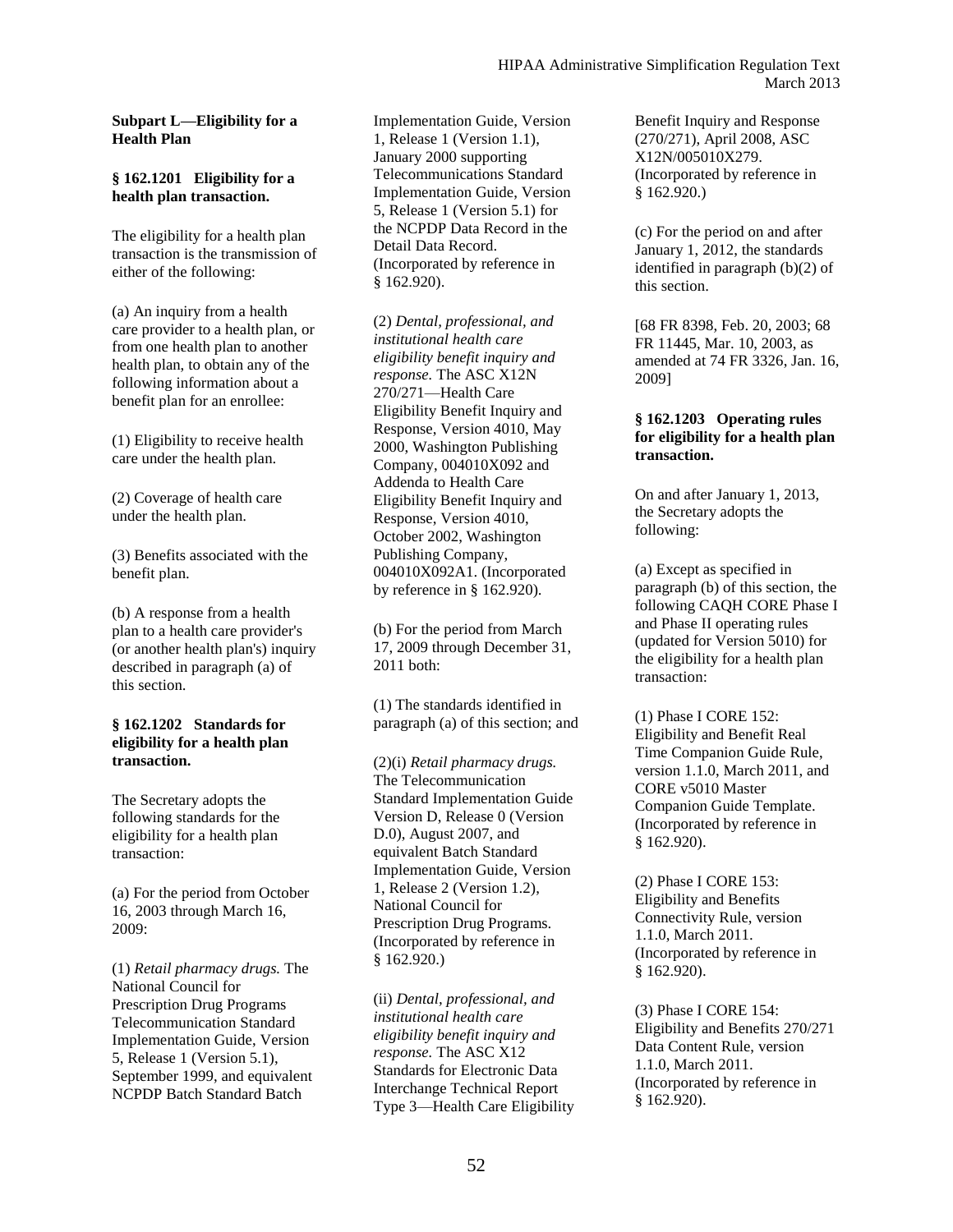(4) Phase I CORE 155: Eligibility and Benefits Batch Response Time Rule, version 1.1.0, March 2011. (Incorporated by reference in § 162.920).

(5) Phase I CORE 156: Eligibility and Benefits Real Time Response Rule, version 1.1.0, March 2011. (Incorporated by reference in § 162.920).

(6) Phase I CORE 157: Eligibility and Benefits System Availability Rule, version 1.1.0, March 2011. (Incorporated by reference in § 162.920).

(7) Phase II CORE 258: Eligibility and Benefits 270/271 Normalizing Patient Last Name Rule, version 2.1.0, March 2011. (Incorporated by reference in § 162.920).

(8) Phase II CORE 259: Eligibility and Benefits 270/271 AAA Error Code Reporting Rule, version 2.1.0. (Incorporated by reference in § 162.920).

(9) Phase II CORE 260: Eligibility & Benefits Data Content (270/271) Rule, version 2.1.0, March 2011. (Incorporated by reference in § 162.920).

(10) Phase II CORE 270: Connectivity Rule, version 2.2.0, March 2011. (Incorporated by reference in § 162.920).

(b) Excluding where the CAQH CORE rules reference and pertain to acknowledgements and CORE certification.

[76 FR 40496, July 8, 2011]

<span id="page-52-0"></span>**Subpart M—Referral Certification and Authorization** 

### <span id="page-52-1"></span>**§ 162.1301 Referral certification and authorization transaction.**

The referral certification and authorization transaction is any of the following transmissions:

(a) A request from a health care provider to a health plan for the review of health care to obtain an authorization for the health care.

(b) A request from a health care provider to a health plan to obtain authorization for referring an individual to another health care provider.

(c) A response from a health plan to a health care provider to a request described in paragraph (a) or paragraph (b) of this section.

[74 FR 3326, Jan. 16, 2009]

# <span id="page-52-2"></span>**§ 162.1302 Standards for referral certification and authorization transaction.**

The Secretary adopts the following standards for the referral certification and authorization transaction:

(a) For the period from October 16, 2003 through March 16, 2009:

(1) *Retail pharmacy drug referral certification and authorization.* The NCPDP Telecommunication Standard Implementation Guide, Version 5, Release 1 (Version 5.1), September 1999, and equivalent NCPDP Batch Standard Batch Implementation Guide, Version

1, Release 1 (Version 1.1), January 2000, supporting Telecommunications Standard Implementation Guide, Version 5, Release 1 (Version 5.1) for the NCPDP Data Record in the Detail Data Record. (Incorporated by reference in § 162.920).

(2) *Dental, professional, and institutional referral certification and authorization.* The ASC X12N 278—Health Care Services Review—Request for Review and Response, Version 4010, May 2000, Washington Publishing Company, 004010X094 and Addenda to Health Care Services Review—Request for Review and Response, Version 4010, October 2002, Washington Publishing Company, 004010X094A1. (Incorporated by reference in § 162.920).

(b) For the period from March 17, 2009 through December 31, 2011 both—

(1) The standards identified in paragraph (a) of this section; and

(2)(i) *Retail pharmacy drugs.* The Telecommunication Standard Implementation Guide Version D, Release 0 (Version D.0), August 2007, and equivalent Batch Standard Implementation Guide, Version 1, Release 2 (Version 1.2), National Council for Prescription Drug Programs. (Incorporated by reference in § 162.920.)

(ii) *Dental, professional, and institutional request for review and response.* The ASC X12 Standards for Electronic Data Interchange Technical Report Type 3—Health Care Services Review—Request for Review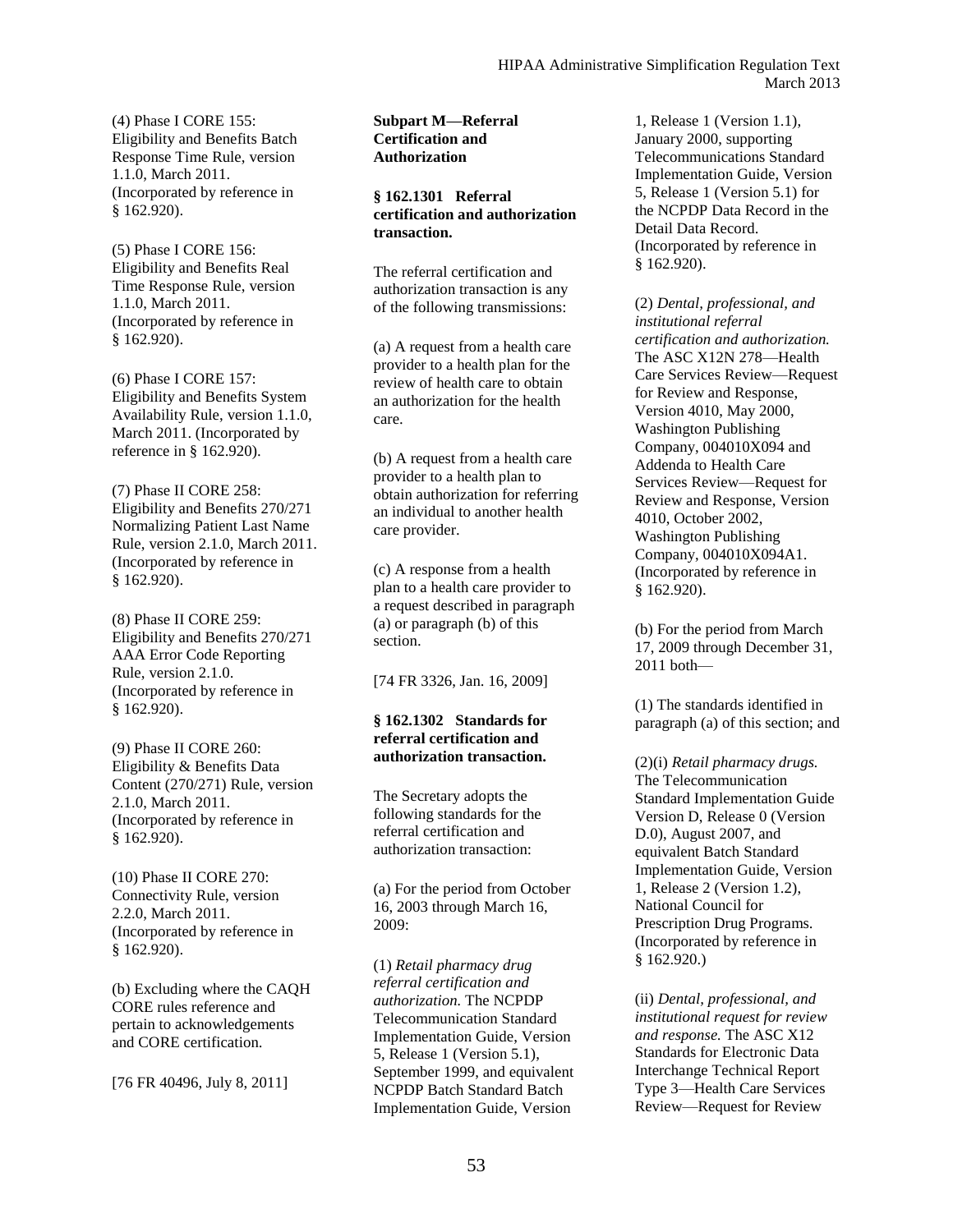and Response (278), May 2006, ASC X12N/005010X217, and Errata to Health Care Services Review-—Request for Review and Response (278), ASC X12 Standards for Electronic Data Interchange Technical Report Type 3, April 2008, ASC X12N/005010X217E1. (Incorporated by reference in § 162.920.)

(c) For the period on and after January 1, 2012, the standards identified in paragraph (b)(2) of this section.

[68 FR 8398, Feb. 20, 2003, as amended at 74 FR 3326, Jan. 16, 2009]

## <span id="page-53-0"></span>**Subpart N—Health Care Claim Status**

### <span id="page-53-1"></span>**§ 162.1401 Health care claim status transaction.**

The health care claim status transaction is the transmission of either of the following:

(a) An inquiry from a health care provider to a health plan to determine the status of a health care claim.

(b) A response from a health plan to a health care provider about the status of a health care claim.

[74 FR 3326, Jan. 16, 2009]

### <span id="page-53-2"></span>**§ 162.1402 Standards for health care claim status transaction.**

The Secretary adopts the following standards for the health care claim status transaction:

(a) For the period from October 16, 2003 through March 16, 2009: The ASC X12N-276/277 Health Care Claim Status Request and Response, Version 4010, May 2000, Washington Publishing Company, 004010X093 and Addenda to Health Care Claim Status Request and Response, Version 4010, October 2002, Washington Publishing Company, 004010X093A1. (Incorporated by reference in § 162.920.)

(b) For the period from March 17, 2009 through December 31, 2011, both:

(1) The standard identified in paragraph (a) of this section; and

(2) The ASC X12 Standards for Electronic Data Interchange Technical Report Type 3— Health Care Claim Status Request and Response (276/277), August 2006, ASC X12N/005010X212, and Errata to Health Care Claim Status Request and Response (276/277), ASC X12 Standards for Electronic Data Interchange Technical Report Type 3, April 2008, ASC X12N/005010X212E1. (Incorporated by reference in § 162.920.)

(c) For the period on and after January 1, 2012, the standard identified in paragraph (b)(2) of this section.

[74 FR 3326, Jan. 16, 2009]

### <span id="page-53-3"></span>**§ 162.1403 Operating rules for health care claim status transaction.**

On and after January 1, 2013, the Secretary adopts the following:

(a) Except as specified in paragraph (b) of this section, the following CAQH CORE Phase II operating rules (updated for Version 5010) for the health care claim status transaction:

(1) Phase II CORE 250: Claim Status Rule, version 2.1.0, March 2011, and CORE v5010 Master Companion Guide, 00510, 1.2, March 2011. (Incorporated by reference in § 162.920).

(2) Phase II CORE 270: Connectivity Rule, version 2.2.0, March 2011. (Incorporated by reference in § 162.920).

(b) Excluding where the CAQH CORE rules reference and pertain to acknowledgements and CORE certification.

[76 FR 40496, July 8, 2011]

### <span id="page-53-4"></span>**Subpart O—Enrollment and Disenrollment in a Health Plan**

### <span id="page-53-5"></span>**§ 162.1501 Enrollment and disenrollment in a health plan transaction.**

The enrollment and disenrollment in a health plan transaction is the transmission of subscriber enrollment information from the sponsor of the insurance coverage, benefits, or policy, to a health plan to establish or terminate insurance coverage.

[74 FR 3327, Jan. 16, 2009]

#### <span id="page-53-6"></span>**§ 162.1502 Standards for enrollment and disenrollment in a health plan transaction.**

The Secretary adopts the following standards for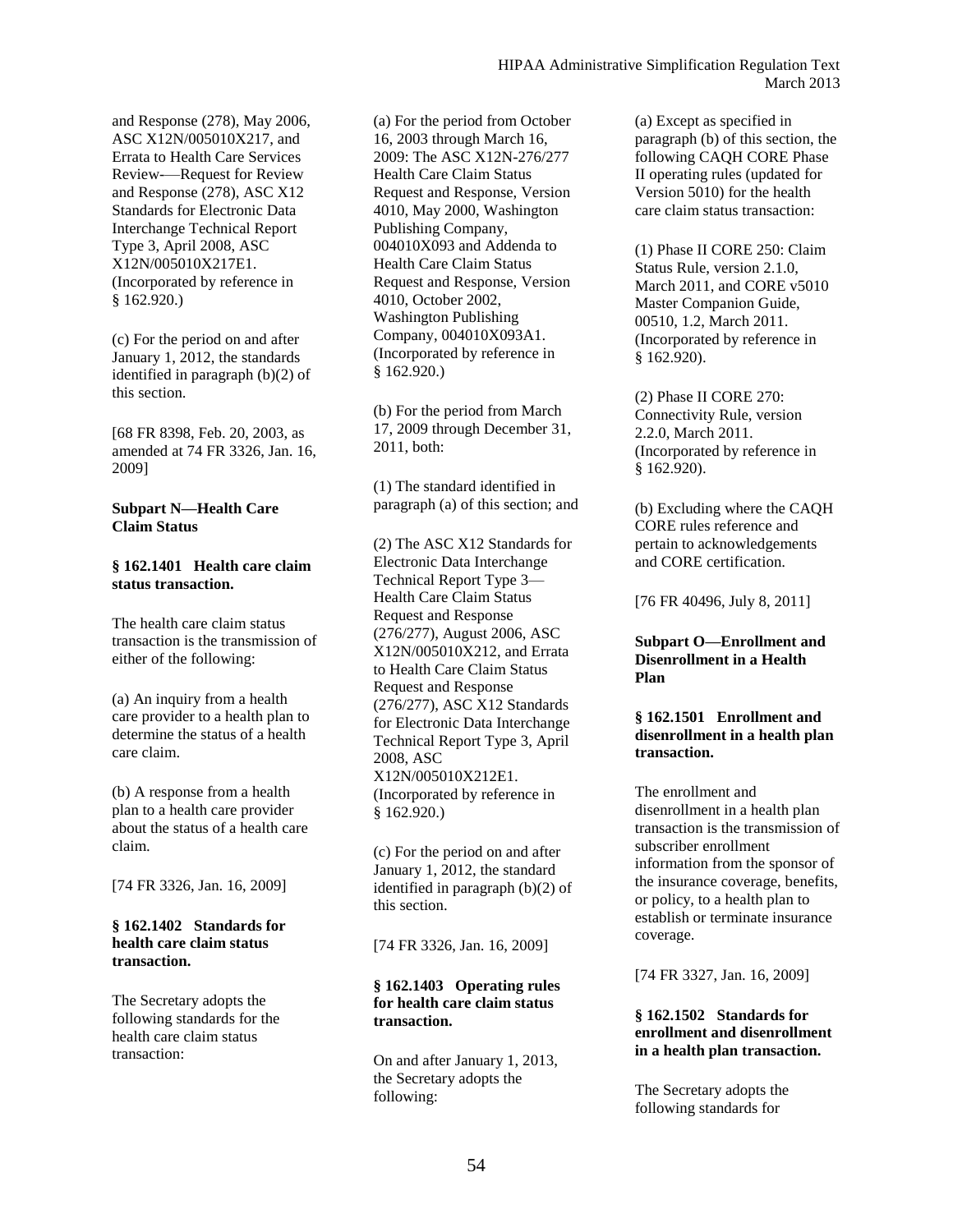enrollment and disenrollment in a health plan transaction.

(a) For the period from October 16, 2003 through March 16, 2009: ASC X12N 834—Benefit Enrollment and Maintenance, Version 4010, May 2000, Washington Publishing Company, 004010X095 and Addenda to Benefit Enrollment and Maintenance, Version 4010, October 2002, Washington Publishing Company, 004010X095A1. (Incorporated by reference in § 162.920.)

(b) For the period from March 17, 2009 through December 31, 2011, both:

(1) The standard identified in paragraph (a) of this section; and

(2) The ASC X12 Standards for Electronic Data Interchange Technical Report Type 3— Benefit Enrollment and Maintenance (834), August 2006, ASC X12N/005010X220 (Incorporated by reference in § 162.920)

(c) For the period on and after January 1, 2012, the standard identified in paragraph (b)(2) of this section.

[74 FR 3327, Jan. 16, 2009]

### <span id="page-54-0"></span>**Subpart P—Health Care Electronic Funds Transfers (EFT) and Remittance Advice**

<span id="page-54-1"></span>**§ 162.1601 Health care electronic funds transfers (EFT) and remittance advice transaction.** 

The health care electronic funds transfers (EFT) and remittance advice transaction is the transmission of either of the following for health care:

(a) The transmission of any of the following from a health plan to a health care provider:

(1) Payment.

(2) Information about the transfer of funds.

(3) Payment processing information.

(b) The transmission of either of the following from a health plan to a health care provider:

(1) Explanation of benefits.

(2) Remittance advice.

[65 FR 50367, Aug. 17, 2000, as amended at 77 FR 1590, Jan. 10, 2012; 77 FR 48043, Aug. 10, 2012]

### <span id="page-54-2"></span>**§ 162.1602 Standards for health care electronic funds transfers (EFT) and remittance advice transaction.**

The Secretary adopts the following standards:

(a) For the period from October 16, 2003 through March 16, 2009: Health care claims and remittance advice. The ASC X12N 835—Health Care Claim Payment/Advice, Version 4010, May 2000, Washington Publishing Company, 004010X091, and Addenda to Health Care Claim Payment/Advice, Version 4010, October 2002, Washington Publishing Company, 004010X091A1. (Incorporated by reference in § 162.920.)

(b) For the period from March 17, 2009 through December 31, 2011, both of the following standards:

(1) The standard identified in paragraph (a) of this section.

(2) The ASC X12 Standards for Electronic Data Interchange Technical Report Type 3— Health Care Claim Payment/Advice (835), April 2006, ASC X12N/005010X221. (Incorporated by reference in § 162.920.)

(c) For the period from January 1, 2012 through December 31, 2013, the standard identified in paragraph (b)(2) of this section.

(d) For the period on and after January 1, 2014, the following standards:

(1) Except when transmissions as described in  $§$  162.1601(a) and (b) are contained within the same transmission, for Stage 1 Payment Initiation transmissions described in § 162.1601(a), all of the following standards:

(i) The National Automated Clearing House Association (NACHA) Corporate Credit or Deposit Entry with Addenda Record (CCD+) implementation specifications as contained in the 2011 NACHA Operating Rules & Guidelines, A Complete Guide to the Rules Governing the ACH Network as follows (incorporated by reference in § 162.920)—

(A) NACHA Operating Rules, Appendix One: ACH File Exchange Specifications; and

(B) NACHA Operating Rules, Appendix Three: ACH Record Format Specifications, Subpart 3.1.8 Sequence of Records for CCD Entries.

(ii) For the CCD Addenda Record ("7"), field 3, of the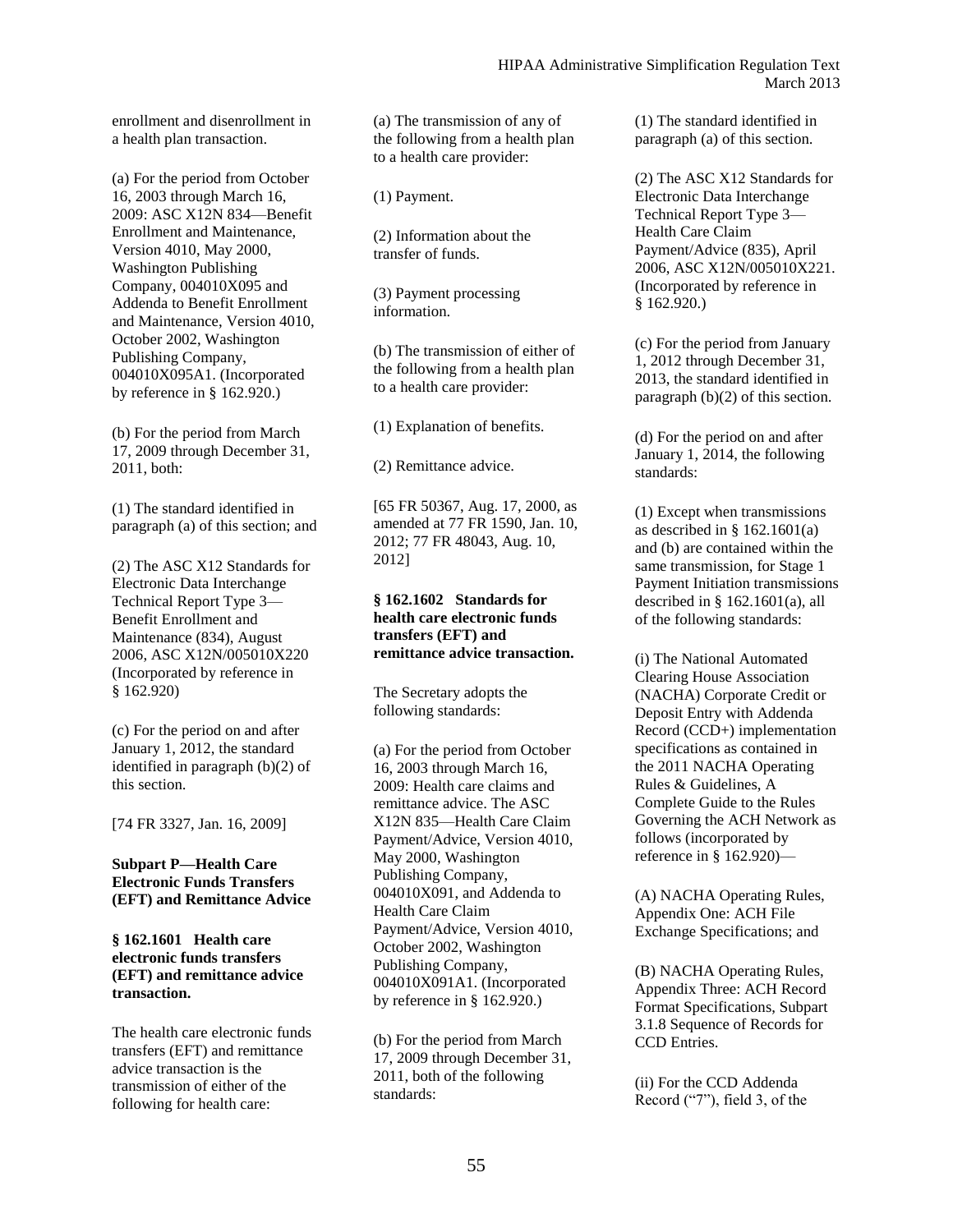standard identified in  $1602(d)(1)(i)$ , the Accredited Standards Committee (ASC) X12 Standards for Electronic Data Interchange Technical Report Type 3, "Health Care Claim Payment/Advice (835), April 2006: Section 2.4: 835 Segment Detail: "TRN Reassociation Trace Number," Washington Publishing Company, 005010X221 (Incorporated by reference in § 162.920).

(2) For transmissions described in § 162.1601(b), including when transmissions as described in § 162.1601(a) and (b) are contained within the same transmission, the ASC X12 Standards for Electronic Data Interchange Technical Report Type 3, "Health Care Claim Payment/Advice (835), April 2006, ASC X12N/005010X221. (Incorporated by reference in § 162.920).

[77 FR 1590, Jan. 10, 2012]

## <span id="page-55-0"></span>**§ 162.1603 Operating rules for health care electronic funds transfers (EFT) and remittance advice transaction.**

On and after January 1, 2014, the Secretary adopts the following for the health care electronic funds transfers (EFT) and remittance advice transaction:

(a) The Phase III CORE EFT & ERA Operating Rule Set, Approved June 2012 (Incorporated by reference in § 162.920) which includes the following rules:

(1) Phase III CORE 380 EFT Enrollment Data Rule, version 3.0.0, June 2012.

(2) Phase III CORE 382 ERA Enrollment Data Rule, version 3.0.0, June 2012.

(3) Phase III 360 CORE Uniform Use of CARCs and RARCs (835) Rule, version 3.0.0, June 2012.

(4) CORE-required Code Combinations for COREdefined Business Scenarios for the Phase III CORE 360 Uniform Use of Claim Adjustment Reason Codes and Remittance Advice Remark Codes (835) Rule, version 3.0.0, June 2012.

(5) Phase III CORE 370 EFT & ERA Reassociation (CCD+/835) Rule, version 3.0.0, June 2012.

(6) Phase III CORE 350 Health Care Claim Payment/Advice (835) Infrastructure Rule, version 3.0.0, June 2012, except Requirement 4.2 titled "Health Care Claim Payment/Advice Batch Acknowledgement Requirements".

(b) ACME Health Plan, CORE v5010 Master Companion Guide Template, 005010, 1.2, March 2011 (incorporated by reference in § 162.920), as required by the Phase III CORE 350 Health Care Claim Payment/Advice (835) Infrastructure Rule, version 3.0.0, June 2012.

[77 FR 48043, Aug. 10, 2012]

# <span id="page-55-1"></span>**Subpart Q—Health Plan Premium Payments**

### <span id="page-55-2"></span>**§ 162.1701 Health plan premium payments transaction.**

The health plan premium payment transaction is the transmission of any of the

following from the entity that is arranging for the provision of health care or is providing health care coverage payments for an individual to a health plan:

(a) Payment.

(b) Information about the transfer of funds.

(c) Detailed remittance information about individuals for whom premiums are being paid.

(d) Payment processing information to transmit health care premium payments including any of the following:

(1) Payroll deductions.

(2) Other group premium payments.

(3) Associated group premium payment information.

### <span id="page-55-3"></span>**§ 162.1702 Standards for health plan premium payments transaction.**

The Secretary adopts the following standards for the health plan premium payments transaction:

(a) For the period from October 16, 2003 through March 16, 2009: The ASC X12N 820— Payroll Deducted and Other Group Premium Payment for Insurance Products, Version 4010, May 2000, Washington Publishing Company, 004010X061, and Addenda to Payroll Deducted and Other Group Premium Payment for Insurance Products, Version 4010, October 2002, Washington Publishing Company, 004010X061A1.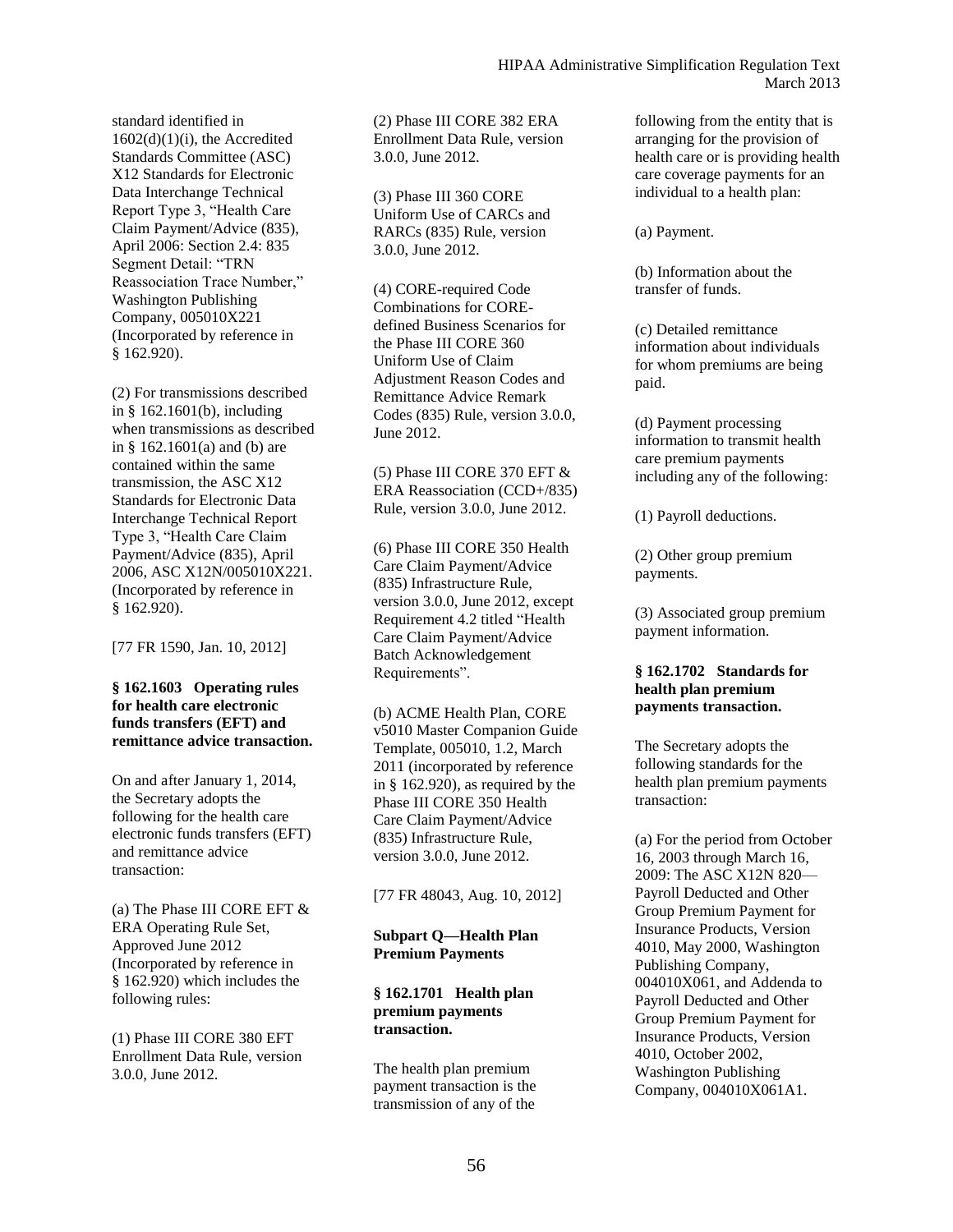(Incorporated by reference in § 162.920.)

(b) For the period from March 17, 2009 through December 31, 2011, both:

(1) The standard identified in paragraph (a) of this section, and

(2) The ASC X12 Standards for Electronic Data Interchange Technical Report Type 3— Payroll Deducted and Other Group Premium Payment for Insurance Products (820), February 2007, ASC X12N/005010X218. (Incorporated by reference in § 162.920.)

(c) For the period on and after January 1, 2012, the standard identified in paragraph (b)(2) of this section.

[74 FR 3327, Jan. 16, 2009]

### <span id="page-56-0"></span>**Subpart R—Coordination of Benefits**

#### <span id="page-56-1"></span>**§ 162.1801 Coordination of benefits transaction.**

The coordination of benefits transaction is the transmission from any entity to a health plan for the purpose of determining the relative payment responsibilities of the health plan, of either of the following for health care:

(a) Claims.

(b) Payment information.

#### <span id="page-56-2"></span>**§ 162.1802 Standards for coordination of benefits information transaction.**

The Secretary adopts the following standards for the coordination of benefits information transaction.

(a) For the period from October 16, 2003 through March 16, 2009:

(1) *Retail pharmacy drug claims.* The National Council for Prescription Drug Programs Telecommunication Standard Implementation Guide, Version 5, Release 1 (Version 5.1), September 1999, and equivalent NCPDP Batch Standard Batch Implementation Guide, Version 1, Release 1 (Version 1.1), January 2000, supporting Telecommunications Standard Implementation Guide, Version 5, Release 1 (Version 5.1) for the NCPDP Data Record in the Detail Data Record. (Incorporated by reference in § 162.920).

(2) *Dental health care claims.* The ASC X12N 837—Health Care Claim: Dental, Version 4010, May 2000, Washington Publishing Company, 004010X097 and Addenda to Health Care Claim: Dental, Version 4010, October 2002, Washington Publishing Company, 004010X097A1. (Incorporated by reference in § 162.920).

(3) *Professional health care claims.* The ASC X12N 837— Health Care Claim: Professional, Volumes 1 and 2, Version 4010, May 2000, Washington Publishing Company, 004010X098 and Addenda to Health Care Claim: Professional, Volumes 1 and 2, Version 4010, October 2002, Washington Publishing Company, 004010X098A1. (Incorporated by reference in § 162.920).

(4) *Institutional health care claims.* The ASC X12N 837— Health Care Claim: Institutional, Volumes 1 and 2, Version 4010, May 2000, Washington Publishing Company, 004010X096 and Addenda to Health Care Claim: Institutional, Volumes 1 and 2, Version 4010, October 2002, Washington Publishing Company, 004010X096A1. (Incorporated by reference in § 162.920).

(b) For the period from March 17, 2009 through December 31, 2011, both:

(1) The standards identified in paragraph (a) of this section; and

(2)(i) *Retail pharmacy drug claims.* The Telecommunication Standard Implementation Guide, Version D, Release 0 (Version D.0), August 2007, and equivalent Batch Standard Implementation Guide, Version 1, Release 2 (Version 1.2), National Council for Prescription Drug Programs. (Incorporated by reference in § 162.920.)

(ii) The ASC X12 Standards for Electronic Data Interchange Technical Report Type 3— Health Care Claim: Dental (837), May 2006, ASC X12N/005010X224, and Type 1 Errata to Health Care Claim: Dental (837), ASC X12 Standards for Electronic Date Interchange Technical Report Type 3, October 2007, ASC X12N/005010X224A1. (Incorporated by reference in § 162.920.)

(iii) The ASC X12 Standards for Electronic Data Interchange Technical Report Type 3— Health Care Claim: Professional (837), May 2006, ASC X12N/005010X222.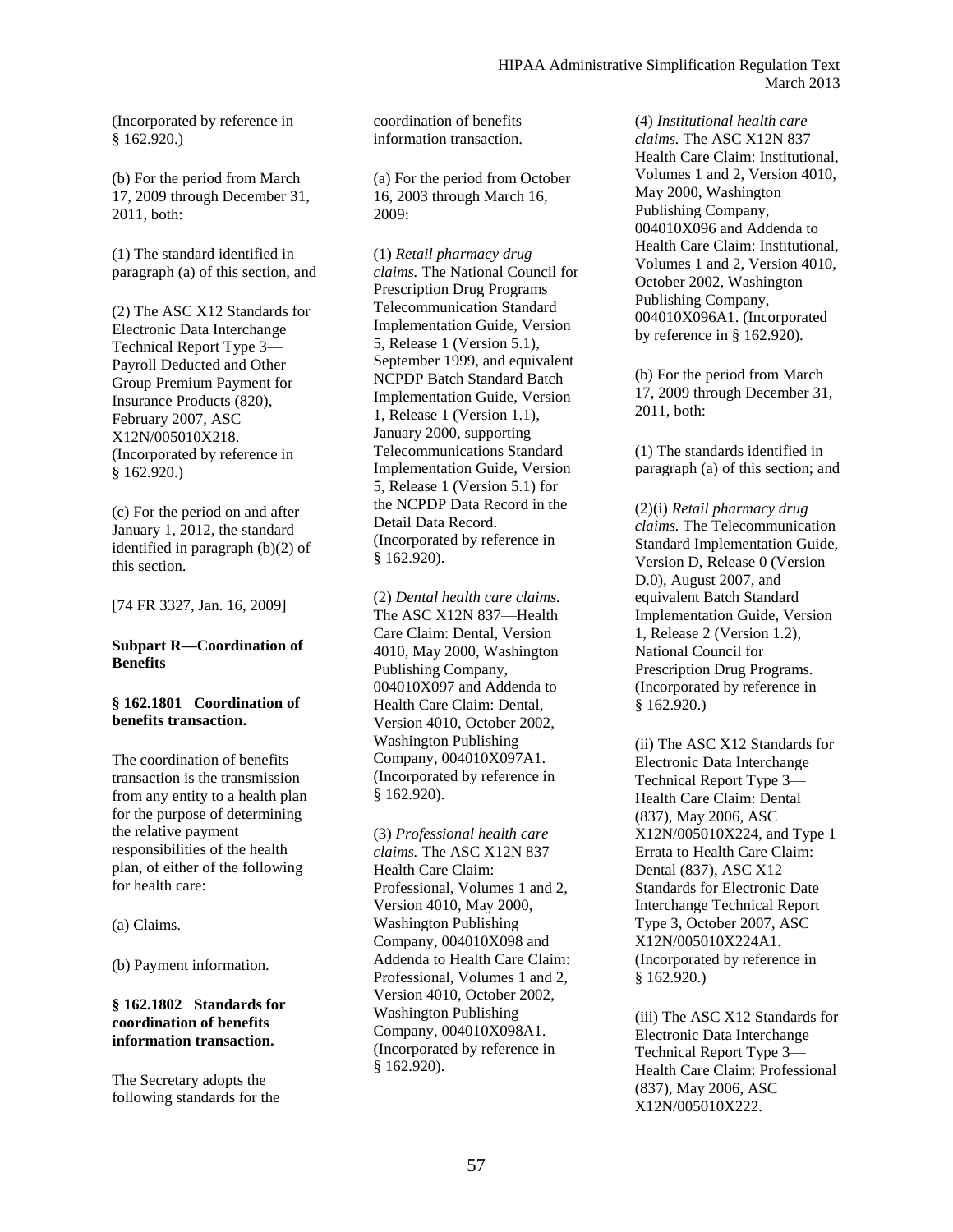(Incorporated by reference in § 162.920.)

(iv) The ASC X12 Standards for Electronic Data Interchange Technical Report Type 3— Health Care Claim: Institutional (837), May 2006, ASC X12N/005010X223, and Type 1 Errata to Health Care Claim: Institutional (837), ASC X12 Standards for Electronic Data Interchange Technical Report Type 3, October 2007, ASC X12N/005010X223A1. (Incorporated by reference in § 162.920.)

(c) For the period on and after January 1, 2012, the standards identified in paragraph (b)(2) of this section.

[68 FR 8399, Feb. 20, 2003, as amended at 74 FR 3327, Jan. 16, 2009]

### <span id="page-57-0"></span>**Subpart S—Medicaid Pharmacy Subrogation**

SOURCE: 74 FR 3328, Jan. 16, 2009, unless otherwise noted.

### <span id="page-57-1"></span>**§ 162.1901 Medicaid pharmacy subrogation transaction.**

The Medicaid pharmacy subrogation transaction is the transmission of a claim from a Medicaid agency to a payer for the purpose of seeking reimbursement from the responsible health plan for a pharmacy claim the State has paid on behalf of a Medicaid recipient.

### <span id="page-57-2"></span>**§ 162.1902 Standard for Medicaid pharmacy subrogation transaction.**

The Secretary adopts the Batch Standard Medicaid Subrogation Implementation Guide, Version 3, Release 0 (Version 3.0), July 2007, National Council for Prescription Drug Programs, as referenced in § 162.1902 (Incorporated by reference at § 162.920):

(a) For the period on and after January 1, 2012, for covered entities that are not small health plans;

(b) For the period on and after January 1, 2013 for small health plans.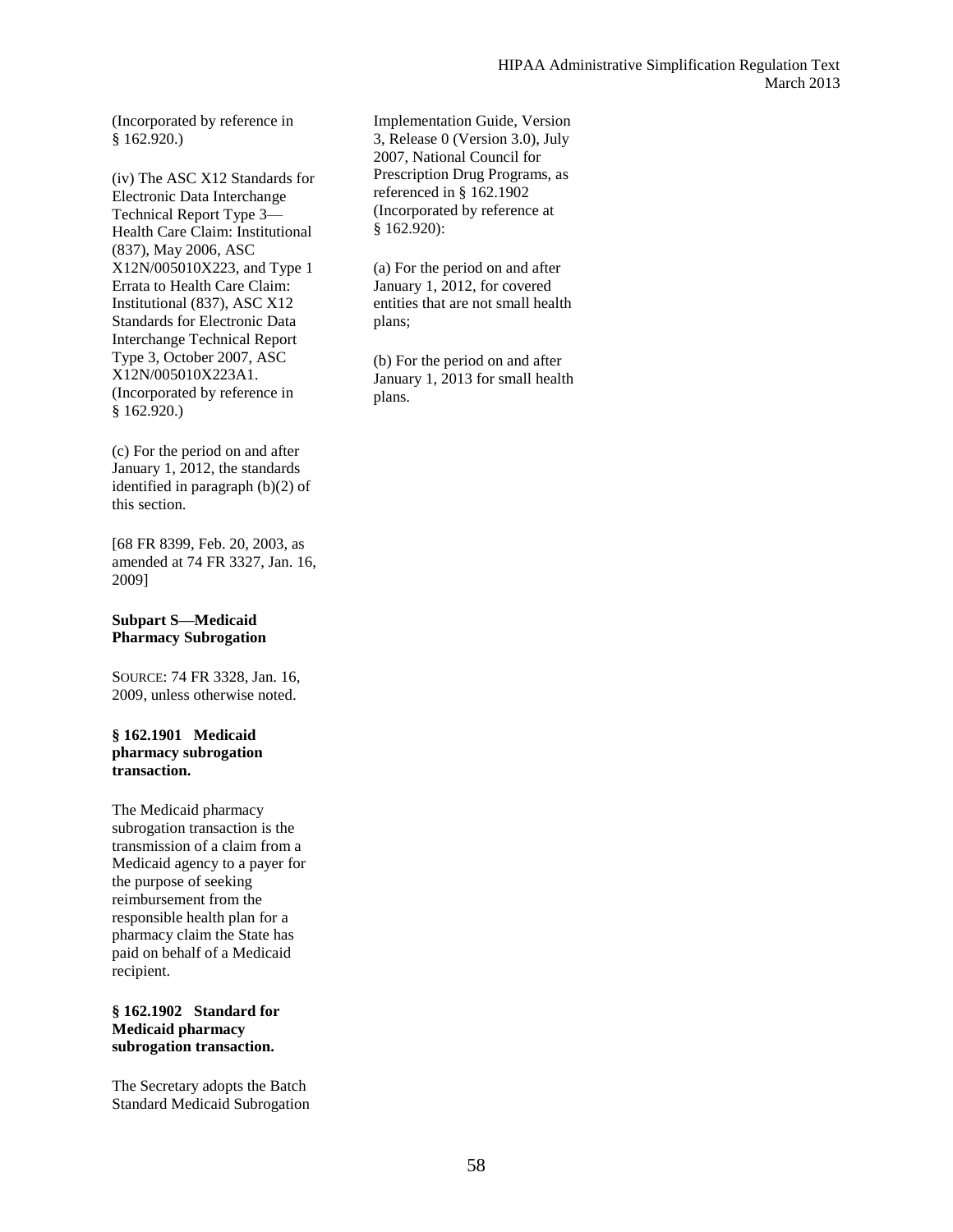# **PART 164—SECURITY AND PRIVACY**

#### **Contents**

[Subpart A—General Provisions](#page-58-0)

[§ 164.102 Statutory basis.](#page-58-1) [§ 164.103 Definitions.](#page-58-2) [§ 164.104 Applicability.](#page-59-0) [§ 164.105 Organizational](#page-59-1)  [requirements.](#page-59-1) § 164.106 Relationship to other [parts.](#page-61-0)

### [Subpart B \[Reserved\]](#page-61-1)

[Subpart C—Security Standards](#page-61-2)  [for the Protection of Electronic](#page-61-2)  [Protected Health Information](#page-61-2)

[§ 164.302 Applicability.](#page-61-3) [§ 164.304 Definitions.](#page-61-4) [§ 164.306 Security standards:](#page-62-0)  [General rules.](#page-62-0) [§ 164.308 Administrative](#page-63-0)  [safeguards.](#page-63-0) [§ 164.310 Physical safeguards.](#page-65-0) [§ 164.312 Technical](#page-65-1)  [safeguards.](#page-65-1) § 164.314 Organizational [requirements.](#page-66-0) [§ 164.316 Policies and](#page-67-0)  [procedures and documentation](#page-67-0)  [requirements.](#page-67-0) [§ 164.318 Compliance dates](#page-67-1)  [for the initial implementation of](#page-67-1)  [the security standards.](#page-67-1) Appendix A to Subpart C of Part 164—Security Standards: **Matrix** 

Subpart D—Notification in the Case of Breach of Unsecured Protected Health Information

[§ 164.400 Applicability.](#page-70-0) [§ 164.402 Definitions.](#page-70-1) § 164.404 Notification to [individuals.](#page-70-2) [§ 164.406 Notification to the](#page-71-0) 

[media.](#page-71-0) § 164.408 Notification to the [Secretary.](#page-71-1) § 164.410 Notification by a [business associate.](#page-72-0) [§ 164.412 Law enforcement](#page-72-1)  [delay.](#page-72-1) [§ 164.414 Administrative](#page-72-2)  [requirements and burden of](#page-72-2)  [proof.](#page-72-2)

Subpart E-Privacy of [Individually Identifiable Health](#page-72-3)  [Information](#page-72-3)

[§ 164.500 Applicability.](#page-72-4) [§ 164.501 Definitions.](#page-73-0) [§ 164.502 Uses and disclosures](#page-76-0)  [of protected health information:](#page-76-0)  [general rules.](#page-76-0) § 164.504 Uses and [disclosures: Organizational](#page-80-0)  [requirements.](#page-80-0) § 164.506 Uses and disclosures [to carry out treatment, payment,](#page-83-0)  [or health care operations.](#page-83-0) [§ 164.508 Uses and disclosures](#page-84-0)  [for which an authorization is](#page-84-0)  [required.](#page-84-0) [§ 164.510 Uses and disclosures](#page-86-0)  [requiring an opportunity for the](#page-86-0)  [individual to agree or to object.](#page-86-0) § 164.512 Uses and disclosures [for which an authorization or](#page-87-0)  [opportunity to agree or object is](#page-87-0)  [not required.](#page-87-0) [§ 164.514 Other requirements](#page-95-0)  [relating to uses and disclosures](#page-95-0)  [of protected health information.](#page-95-0) [§ 164.520 Notice of privacy](#page-100-0)  [practices for protected health](#page-100-0)  [information.](#page-100-0) [§ 164.522 Rights to request](#page-103-0)  [privacy protection for protected](#page-103-0)  [health information.](#page-103-0) § 164.524 Access of [individuals to protected health](#page-104-0)  [information.](#page-104-0) [§ 164.526 Amendment of](#page-107-0)  [protected health information.](#page-107-0) [§ 164.528 Accounting of](#page-109-0)  [disclosures of protected health](#page-109-0)  [information.](#page-109-0) § 164.530 Administrative [requirements.](#page-110-0)

§ 164.532 Transition [provisions.](#page-113-0) [§ 164.534 Compliance dates](#page-114-0)  [for initial implementation of the](#page-114-0)  [privacy standards.](#page-114-0)

AUTHORITY: 42 U.S.C. 1302(a); 42 U.S.C. 1320d-1320d-9; sec. 264, Pub. L. 104-191, 110 Stat. 2033-2034 (42 U.S.C. 1320d-2(note)); and secs. 13400-13424, Pub. L. 111-5, 123 Stat. 258- 279.

SOURCE: 65 FR 82802, Dec. 28, 2000, unless otherwise noted.

### <span id="page-58-0"></span>**Subpart A—General Provisions**

#### <span id="page-58-1"></span>**§ 164.102 Statutory basis.**

The provisions of this part are adopted pursuant to the Secretary's authority to prescribe standards, requirements, and implementation specifications under part C of title XI of the Act, section 264 of Public Law 104-191, and sections 13400- 13424 of Public Law 111-5.

[78 FR 5692, Jan. 25, 2013]

# <span id="page-58-2"></span>**§ 164.103 Definitions.**

As used in this part, the following terms have the following meanings:

*Common control* exists if an entity has the power, directly or indirectly, significantly to influence or direct the actions or policies of another entity.

*Common ownership* exists if an entity or entities possess an ownership or equity interest of 5 percent or more in another entity.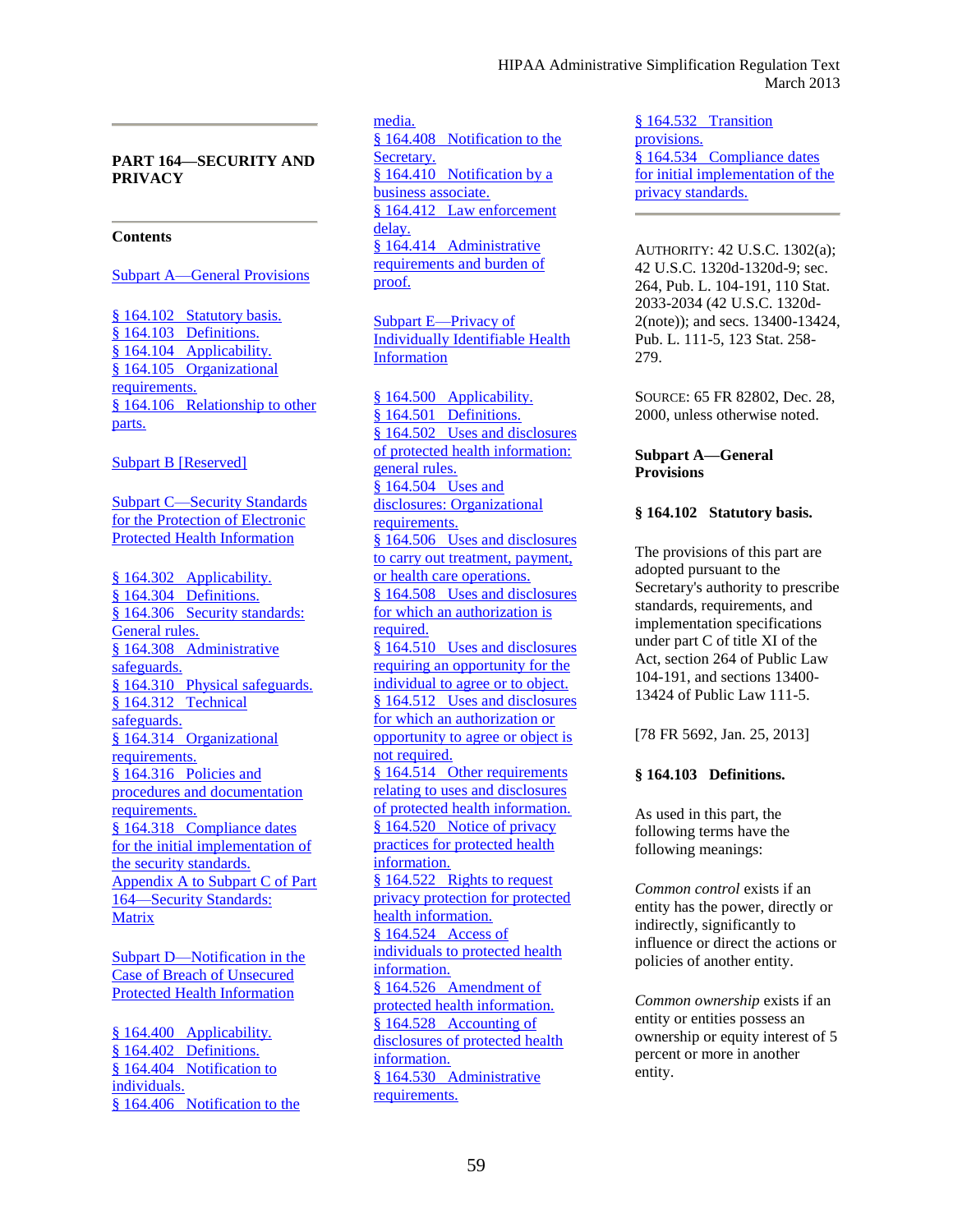*Covered functions* means those functions of a covered entity the performance of which makes the entity a health plan, health care provider, or health care clearinghouse.

*Health care component* means a component or combination of components of a hybrid entity designated by the hybrid entity in accordance with  $§ 164.105(a)(2)(iii)(D).$ 

*Hybrid entity* means a single legal entity:

(1) That is a covered entity;

(2) Whose business activities include both covered and noncovered functions; and

(3) That designates health care components in accordance with paragraph  $§ 164.105(a)(2)(iii)(D).$ 

*Law enforcement official* means an officer or employee of any agency or authority of the United States, a State, a territory, a political subdivision of a State or territory, or an Indian tribe, who is empowered by law to:

(1) Investigate or conduct an official inquiry into a potential violation of law; or

(2) Prosecute or otherwise conduct a criminal, civil, or administrative proceeding arising from an alleged violation of law.

*Plan sponsor* is defined as defined at section 3(16)(B) of ERISA, 29 U.S.C. 1002(16)(B).

*Required by law* means a mandate contained in law that compels an entity to make a use or disclosure of protected health information and that is enforceable in a court of law. *Required by law* includes, but is not limited to, court orders and court-ordered warrants; subpoenas or summons issued by a court, grand jury, a governmental or tribal inspector general, or an administrative body authorized to require the production of information; a civil or an authorized investigative demand; Medicare conditions of participation with respect to health care providers participating in the program; and statutes or regulations that require the production of information, including statutes or regulations that require such information if payment is sought under a government program providing public benefits.

[68 FR 8374, Feb. 20, 2003, as amended at 74 FR 42767, Aug. 24, 2009]

#### <span id="page-59-0"></span>**§ 164.104 Applicability.**

(a) Except as otherwise provided, the standards, requirements, and implementation specifications adopted under this part apply to the following entities:

(1) A health plan.

(2) A health care clearinghouse.

(3) A health care provider who transmits any health information in electronic form in connection with a transaction covered by this subchapter.

(b) Where provided, the standards, requirements, and implementation specifications adopted under this part apply to a business associate.

[68 FR 8375, Feb. 20, 2003, as amended at 78 FR 5692, Jan. 25, 2013]

### <span id="page-59-1"></span>**§ 164.105 Organizational requirements.**

(a)(1) *Standard: Health care component.* If a covered entity is a hybrid entity, the requirements of this part, other than the requirements of this section, § 164.314, and § 164.504, apply only to the health care  $component(s)$  of the entity, as specified in this section.

(2) *Implementation specifications:*

(i) *Application of other provisions.* In applying a provision of this part, other than the requirements of this section, § 164.314, and § 164.504, to a hybrid entity:

(A) A reference in such provision to a "covered entity" refers to a health care component of the covered entity;

(B) A reference in such provision to a "health plan," "covered health care provider," or "health care clearinghouse," refers to a health care component of the covered entity if such health care component performs the functions of a health plan, health care provider, or health care clearinghouse, as applicable;

(C) A reference in such provision to "protected health information" refers to protected health information that is created or received by or on behalf of the health care component of the covered entity; and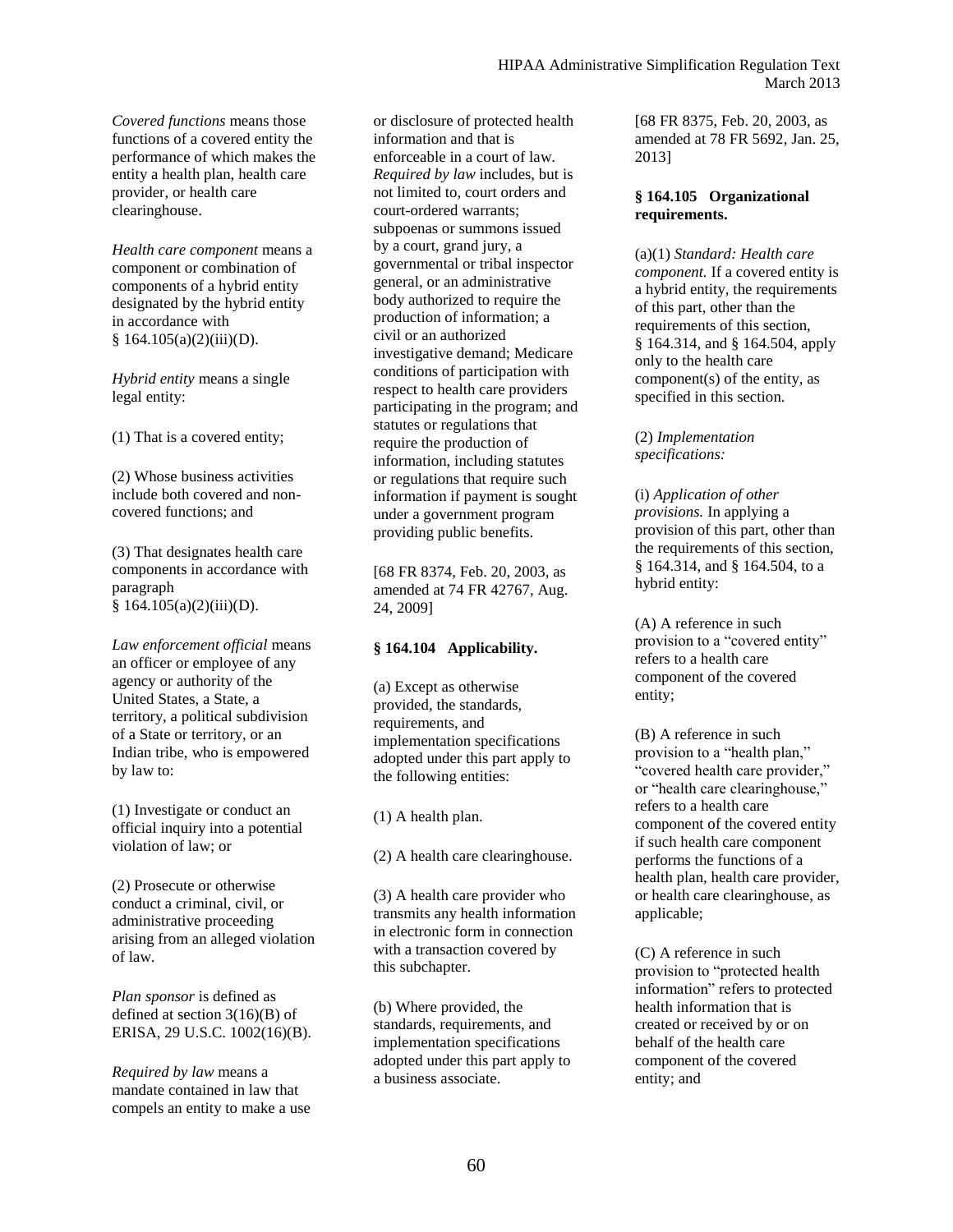(D) A reference in such provision to "electronic protected health information" refers to electronic protected health information that is created, received, maintained, or transmitted by or on behalf of the health care component of the covered entity.

(ii) *Safeguard requirements.* The covered entity that is a hybrid entity must ensure that a health care component of the entity complies with the applicable requirements of this part. In particular, and without limiting this requirement, such covered entity must ensure that:

(A) Its health care component does not disclose protected health information to another component of the covered entity in circumstances in which subpart E of this part would prohibit such disclosure if the health care component and the other component were separate and distinct legal entities;

(B) Its health care component protects electronic protected health information with respect to another component of the covered entity to the same extent that it would be required under subpart C of this part to protect such information if the health care component and the other component were separate and distinct legal entities;

(C) If a person performs duties for both the health care component in the capacity of a member of the workforce of such component and for another component of the entity in the same capacity with respect to that component, such workforce member must not use or disclose protected health information created or received in the course of or incident to the member's

work for the health care component in a way prohibited by subpart E of this part.

(iii) *Responsibilities of the covered entity.* A covered entity that is a hybrid entity has the following responsibilities:

(A) For purposes of subpart C of part 160 of this subchapter, pertaining to compliance and enforcement, the covered entity has the responsibility of complying with this part.

(B) The covered entity is responsible for complying with § 164.316(a) and § 164.530(i), pertaining to the implementation of policies and procedures to ensure compliance with applicable requirements of this part, including the safeguard requirements in paragraph  $(a)(2)(ii)$  of this section.

(C) The covered entity is responsible for complying with § 164.314 and § 164.504 regarding business associate arrangements and other organizational requirements.

(D) The covered entity is responsible for designating the components that are part of one or more health care components of the covered entity and documenting the designation in accordance with paragraph (c) of this section, provided that, if the covered entity designates one or more health care components, it must include any component that would meet the definition of a covered entity or business associate if it were a separate legal entity. Health care component(s) also may include a component only to the extent that it performs covered functions.

(b)(1) *Standard: Affiliated covered entities.* Legally separate covered entities that are affiliated may designate themselves as a single covered entity for purposes of this part.

(2) *Implementation specifications.*

(i) *Requirements for designation of an affiliated covered entity.*

(A) Legally separate covered entities may designate themselves (including any health care component of such covered entity) as a single affiliated covered entity, for purposes of this part, if all of the covered entities designated are under common ownership or control.

(B) The designation of an affiliated covered entity must be documented and the documentation maintained as required by paragraph (c) of this section.

(ii) *Safeguard requirements.* An affiliated covered entity must ensure that it complies with the applicable requirements of this part, including, if the affiliated covered entity combines the functions of a health plan, health care provider, or health care clearinghouse,  $§ 164.308(a)(4)(ii)(A)$  and § 164.504(g), as applicable.

(c)(1) *Standard: Documentation.* A covered entity must maintain a written or electronic record of a designation as required by paragraphs (a) or (b) of this section.

(2) *Implementation* 

*specification: Retention period* . A covered entity must retain the documentation as required by paragraph  $(c)(1)$  of this section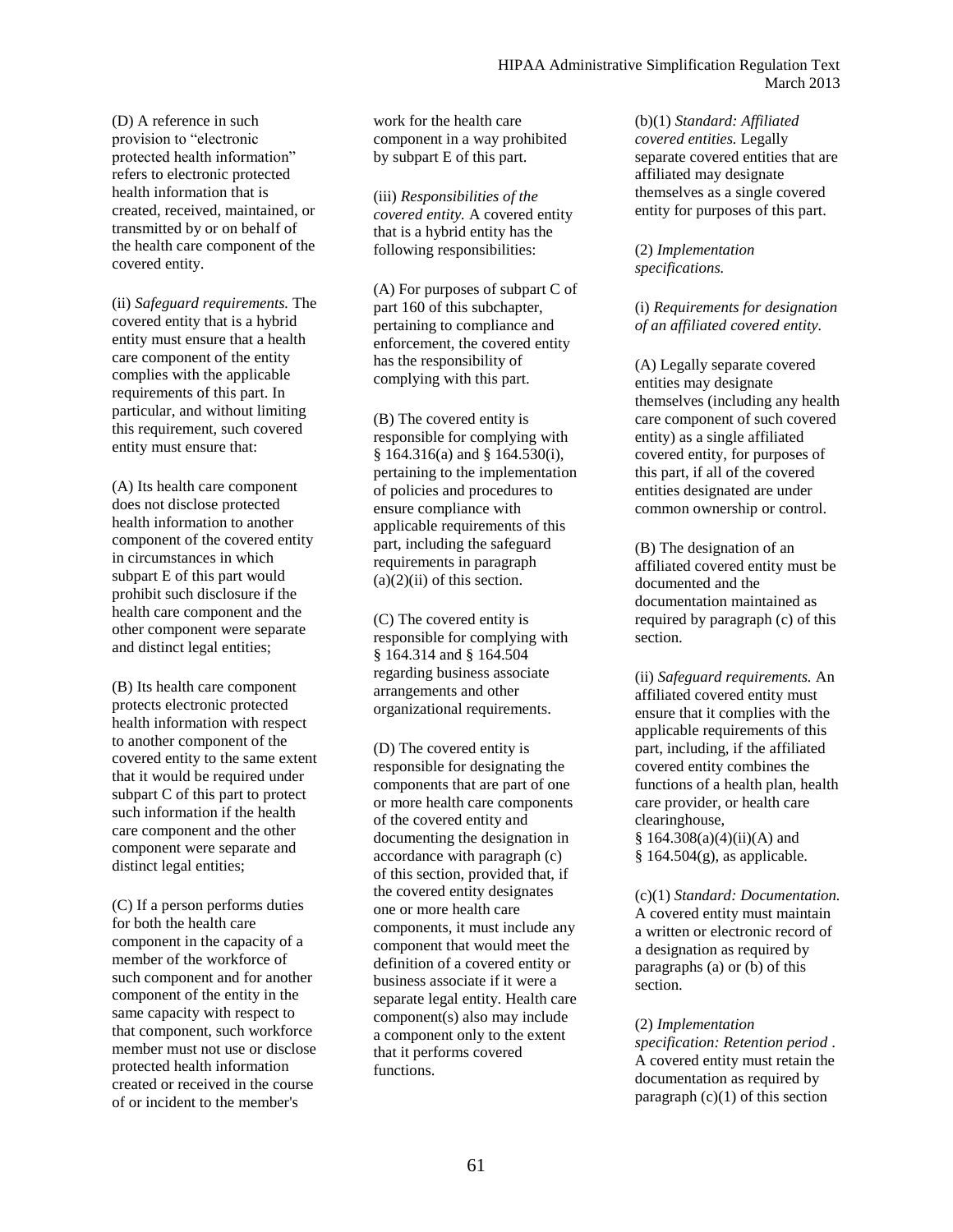for 6 years from the date of its creation or the date when it last was in effect, whichever is later.

[68 FR 8375, Feb. 20, 2003, as amended at 78 FR 5692, Jan. 25, 2013]

### <span id="page-61-0"></span>**§ 164.106 Relationship to other parts.**

In complying with the requirements of this part, covered entities and, where provided, business associates, are required to comply with the applicable provisions of parts 160 and 162 of this subchapter.

[78 FR 5693, Jan. 25, 2013]

#### <span id="page-61-1"></span>**Subpart B [Reserved]**

### <span id="page-61-2"></span>**Subpart C—Security Standards for the Protection of Electronic Protected Health Information**

AUTHORITY: 42 U.S.C. 1320d-2 and 1320d-4; sec. 13401, Pub. L. 111-5, 123 Stat. 260.

SOURCE: 68 FR 8376, Feb. 20, 2003, unless otherwise noted.

#### <span id="page-61-3"></span>**§ 164.302 Applicability.**

A covered entity or business associate must comply with the applicable standards, implementation specifications, and requirements of this subpart with respect to electronic protected health information of a covered entity.

[78 FR 5693, Jan. 25, 2013]

#### <span id="page-61-4"></span>**§ 164.304 Definitions.**

As used in this subpart, the following terms have the following meanings:

*Access* means the ability or the means necessary to read, write, modify, or communicate data/information or otherwise use any system resource. (This definition applies to "access" as used in this subpart, not as used in subparts D or E of this part.)

*Administrative safeguards* are administrative actions, and policies and procedures, to manage the selection, development, implementation, and maintenance of security measures to protect electronic protected health information and to manage the conduct of the covered entity's or business associate's workforce in relation to the protection of that information.

*Authentication* means the corroboration that a person is the one claimed.

*Availability* means the property that data or information is accessible and useable upon demand by an authorized person.

*Confidentiality* means the property that data or information is not made available or disclosed to unauthorized persons or processes.

*Encryption* means the use of an algorithmic process to transform data into a form in which there is a low probability of assigning meaning without use of a confidential process or key.

*Facility* means the physical premises and the interior and exterior of a building(s).

*Information system* means an interconnected set of information resources under the same direct management control that shares common functionality. A system normally includes hardware, software, information, data, applications, communications, and people.

*Integrity* means the property that data or information have not been altered or destroyed in an unauthorized manner.

*Malicious software* means software, for example, a virus, designed to damage or disrupt a system.

*Password* means confidential authentication information composed of a string of characters.

*Physical safeguards* are physical measures, policies, and procedures to protect a covered entity's or business associate's electronic information systems and related buildings and equipment, from natural and environmental hazards, and unauthorized intrusion.

*Security or Security measures* encompass all of the administrative, physical, and technical safeguards in an information system.

*Security incident* means the attempted or successful unauthorized access, use, disclosure, modification, or destruction of information or interference with system operations in an information system.

*Technical safeguards* means the technology and the policy and procedures for its use that protect electronic protected health information and control access to it.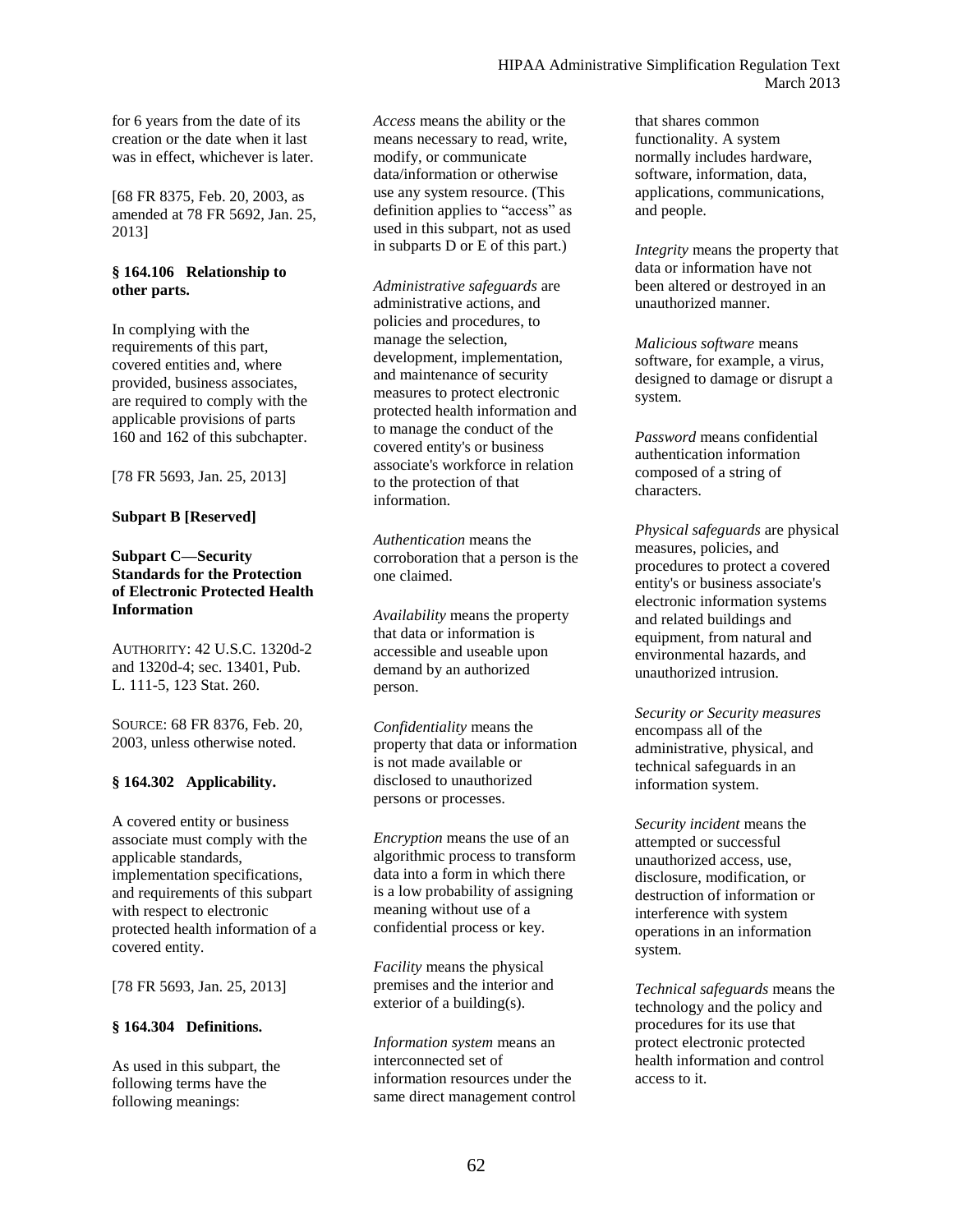*User* means a person or entity with authorized access.

*Workstation* means an electronic computing device, for example, a laptop or desktop computer, or any other device that performs similar functions, and electronic media stored in its immediate environment.

[68 FR 8376, Feb. 20, 2003, as amended at 74 FR 42767, Aug. 24, 2009; 78 FR 5693, Jan. 25, 2013]

#### <span id="page-62-0"></span>**§ 164.306 Security standards: General rules.**

(a) *General requirements.* Covered entities and business associates must do the following:

(1) Ensure the confidentiality, integrity, and availability of all electronic protected health information the covered entity or business associate creates, receives, maintains, or transmits.

(2) Protect against any reasonably anticipated threats or hazards to the security or integrity of such information.

(3) Protect against any reasonably anticipated uses or disclosures of such information that are not permitted or required under subpart E of this part.

(4) Ensure compliance with this subpart by its workforce.

(b) *Flexibility of approach.* (1) Covered entities and business associates may use any security measures that allow the covered entity or business associate to reasonably and appropriately implement the standards and implementation

specifications as specified in this subpart.

(2) In deciding which security measures to use, a covered entity or business associate must take into account the following factors:

(i) The size, complexity, and capabilities of the covered entity or business associate.

(ii) The covered entity's or the business associate's technical infrastructure, hardware, and software security capabilities.

(iii) The costs of security measures.

(iv) The probability and criticality of potential risks to electronic protected health information.

(c) *Standards.* A covered entity or business associate must comply with the applicable standards as provided in this section and in § 164.308, § 164.310, § 164.312, § 164.314 and § 164.316 with respect to all electronic protected health information.

(d) *Implementation specifications.* In this subpart:

(1) Implementation specifications are required or addressable. If an implementation specification is required, the word "Required" appears in parentheses after the title of the implementation specification. If an implementation specification is addressable, the word "Addressable" appears in parentheses after the title of the implementation specification.

(2) When a standard adopted in § 164.308, § 164.310, § 164.312, § 164.314, or § 164.316 includes required implementation specifications, a covered entity or business associate must implement the implementation specifications.

(3) When a standard adopted in § 164.308, § 164.310, § 164.312, § 164.314, or § 164.316 includes addressable implementation specifications, a covered entity or business associate must—

(i) Assess whether each implementation specification is a reasonable and appropriate safeguard in its environment, when analyzed with reference to the likely contribution to protecting electronic protected health information; and

(ii) As applicable to the covered entity or business associate—

(A) Implement the implementation specification if reasonable and appropriate; or

(B) If implementing the implementation specification is not reasonable and appropriate—

(*1*) Document why it would not be reasonable and appropriate to implement the implementation specification; and

(*2*) Implement an equivalent alternative measure if reasonable and appropriate.

(e) *Maintenance.* A covered entity or business associate must review and modify the security measures implemented under this subpart as needed to continue provision of reasonable and appropriate protection of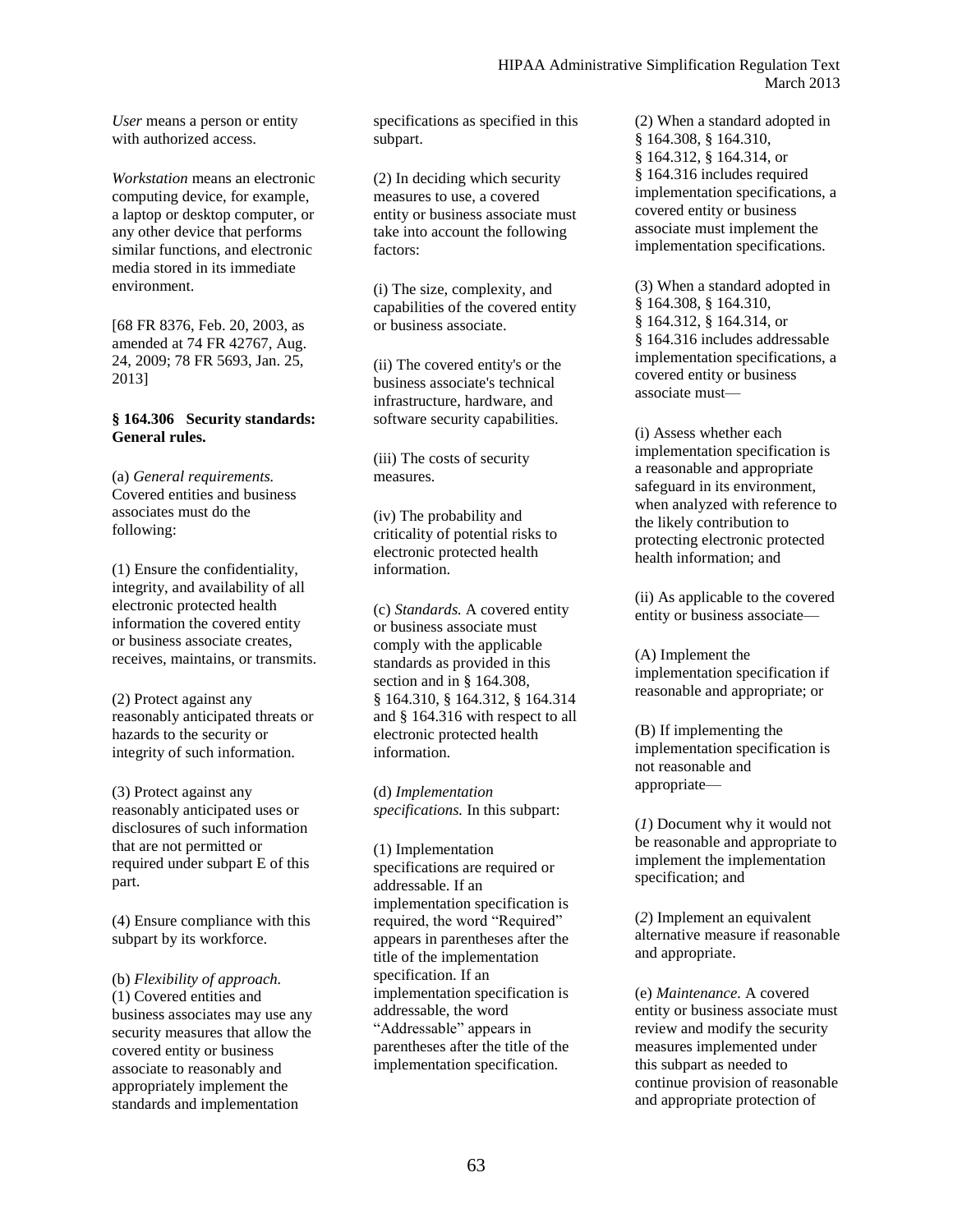[68 FR 8376, Feb. 20, 2003; 68 FR 17153, Apr. 8, 2003; 78 FR 5693, Jan. 25, 2013]

## <span id="page-63-0"></span>**§ 164.308 Administrative safeguards.**

(a) A covered entity or business associate must, in accordance with § 164.306:

(1)(i) *Standard: Security management process.* Implement policies and procedures to prevent, detect, contain, and correct security violations.

(ii) *Implementation specifications:*

(A) *Risk analysis (Required).* Conduct an accurate and thorough assessment of the potential risks and vulnerabilities to the confidentiality, integrity, and availability of electronic protected health information held by the covered entity or business associate.

(B) *Risk management (Required).* Implement security measures sufficient to reduce risks and vulnerabilities to a reasonable and appropriate level to comply with  $§$  164.306(a).

(C) *Sanction policy (Required).* Apply appropriate sanctions against workforce members who fail to comply with the security policies and procedures of the covered entity or business associate.

(D) *Information system activity review (Required).* Implement procedures to regularly review records of information system activity, such as audit logs, access reports, and security incident tracking reports.

(2) *Standard: Assigned security responsibility.* Identify the security official who is responsible for the development and implementation of the policies and procedures required by this subpart for the covered entity or business associate.

(3)(i) *Standard: Workforce security.* Implement policies and procedures to ensure that all members of its workforce have appropriate access to electronic protected health information, as provided under paragraph (a)(4) of this section, and to prevent those workforce members who do not have access under paragraph  $(a)(4)$  of this section from obtaining access to electronic protected health information.

(ii) *Implementation specifications:*

(A) *Authorization and/or supervision (Addressable).* Implement procedures for the authorization and/or supervision of workforce members who work with electronic protected health information or in locations where it might be accessed.

(B) *Workforce clearance procedure (Addressable).* Implement procedures to determine that the access of a workforce member to electronic protected health information is appropriate.

HIPAA Administrative Simplification Regulation Text March 2013

> (C) *Termination procedures (Addressable).* Implement procedures for terminating access to electronic protected health information when the employment of, or other arrangement with, a workforce member ends or as required by determinations made as specified in paragraph  $(a)(3)(ii)(B)$  of this section.

(4)(i) *Standard: Information access management.* Implement policies and procedures for authorizing access to electronic protected health information that are consistent with the applicable requirements of subpart E of this part.

(ii) *Implementation specifications:*

(A) *Isolating health care clearinghouse functions (Required).* If a health care clearinghouse is part of a larger organization, the clearinghouse must implement policies and procedures that protect the electronic protected health information of the clearinghouse from unauthorized access by the larger organization.

(B) *Access authorization (Addressable).* Implement policies and procedures for granting access to electronic protected health information, for example, through access to a workstation, transaction, program, process, or other mechanism.

(C) *Access establishment and modification (Addressable).* Implement policies and procedures that, based upon the covered entity's or the business associate's access authorization policies, establish, document, review, and modify a user's right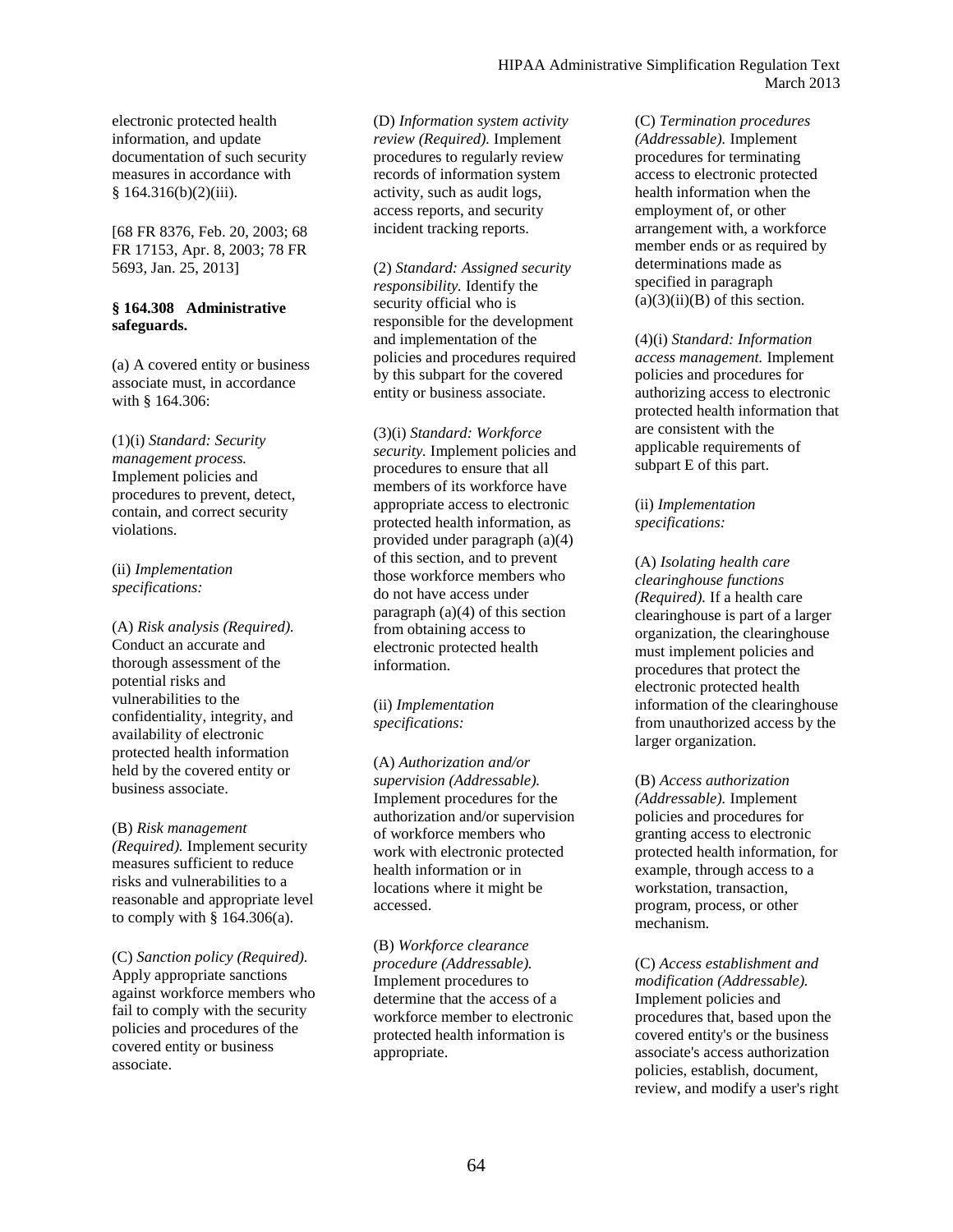of access to a workstation, transaction, program, or process.

(5)(i) *Standard: Security awareness and training.* Implement a security awareness and training program for all members of its workforce (including management).

(ii) *Implementation specifications.* Implement:

(A) *Security reminders (Addressable).* Periodic security updates.

(B) *Protection from malicious software (Addressable).* Procedures for guarding against, detecting, and reporting malicious software.

(C) *Log-in monitoring (Addressable).* Procedures for monitoring log-in attempts and reporting discrepancies.

(D) *Password management (Addressable).* Procedures for creating, changing, and safeguarding passwords.

(6)(i) *Standard: Security incident procedures.* Implement policies and procedures to address security incidents.

(ii) *Implementation specification: Response and reporting (Required).* Identify and respond to suspected or known security incidents; mitigate, to the extent practicable, harmful effects of security incidents that are known to the covered entity or business associate; and document security incidents and their outcomes.

(7)(i) *Standard: Contingency plan.* Establish (and implement as needed) policies and procedures for responding to an emergency or other occurrence (for example, fire, vandalism, system failure, and natural disaster) that damages systems that contain electronic protected health information.

(ii) *Implementation specifications:*

(A) *Data backup plan (Required).* Establish and implement procedures to create and maintain retrievable exact copies of electronic protected health information.

(B) *Disaster recovery plan (Required).* Establish (and implement as needed) procedures to restore any loss of data.

(C) *Emergency mode operation plan (Required).* Establish (and implement as needed) procedures to enable continuation of critical business processes for protection of the security of electronic protected health information while operating in emergency mode.

(D) *Testing and revision procedures (Addressable).* Implement procedures for periodic testing and revision of contingency plans.

(E) *Applications and data criticality analysis (Addressable).* Assess the relative criticality of specific applications and data in support of other contingency plan components.

(8) *Standard: Evaluation.* Perform a periodic technical and nontechnical evaluation, based

initially upon the standards implemented under this rule and, subsequently, in response to environmental or operational changes affecting the security of electronic protected health information, that establishes the extent to which a covered entity's or business associate's security policies and procedures meet the requirements of this subpart.

(b)(1) *Business associate contracts and other arrangements.* A covered entity may permit a business associate to create, receive, maintain, or transmit electronic protected health information on the covered entity's behalf only if the covered entity obtains satisfactory assurances, in accordance with § 164.314(a), that the business associate will appropriately safeguard the information. A covered entity is not required to obtain such satisfactory assurances from a business associate that is a subcontractor.

(2) A business associate may permit a business associate that is a subcontractor to create, receive, maintain, or transmit electronic protected health information on its behalf only if the business associate obtains satisfactory assurances, in accordance with § 164.314(a), that the subcontractor will appropriately safeguard the information.

(3) *Implementation specifications: Written contract or other arrangement (Required).* Document the satisfactory assurances required by paragraph  $(b)(1)$  or  $(b)(2)$  of this section through a written contract or other arrangement with the business associate that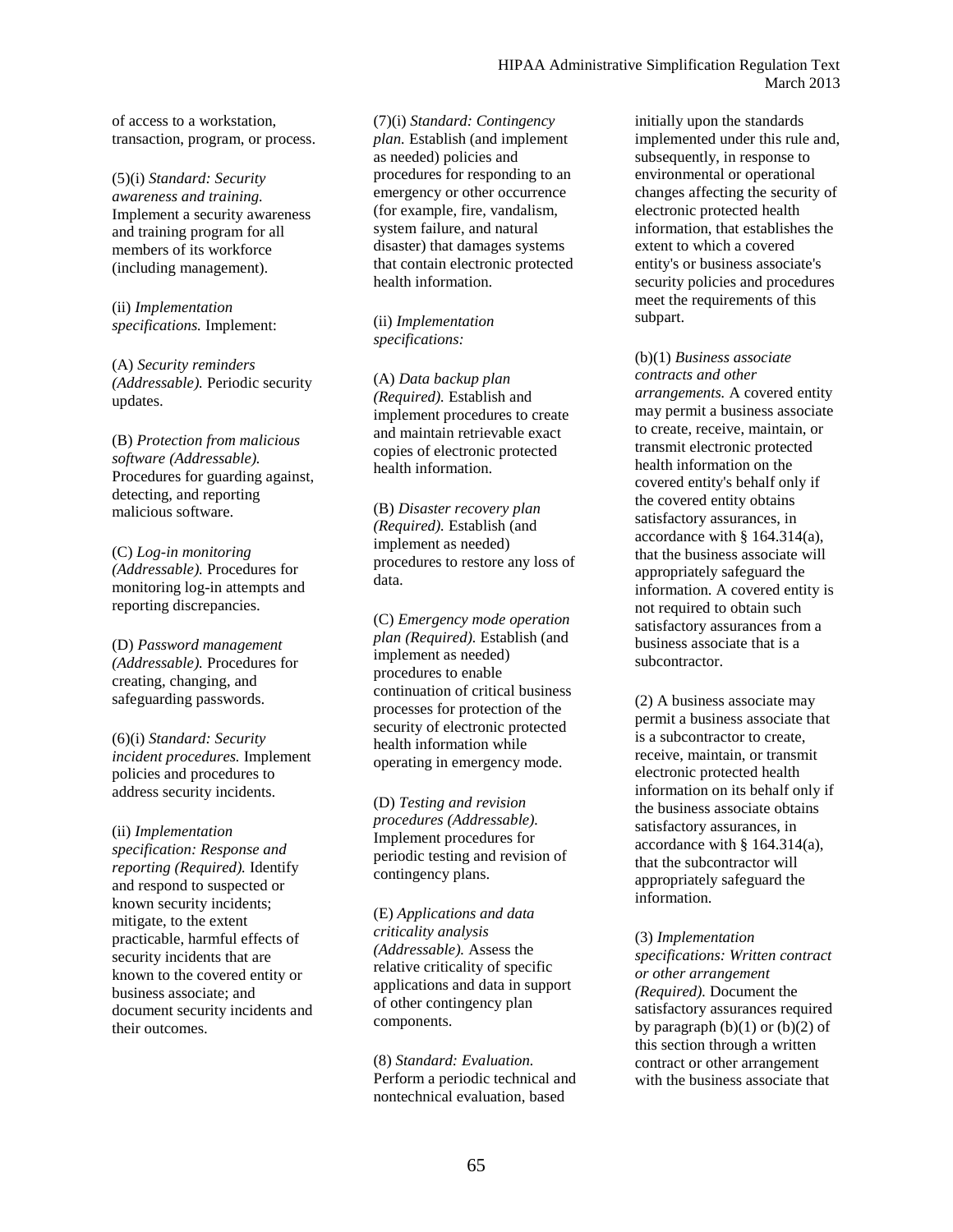meets the applicable requirements of § 164.314(a).

[68 FR 8376, Feb. 20, 2003, as amended at 78 FR 5694, Jan. 25, 2013]

### <span id="page-65-0"></span>**§ 164.310 Physical safeguards.**

A covered entity or business associate must, in accordance with § 164.306:

(a)(1) *Standard: Facility access controls.* Implement policies and procedures to limit physical access to its electronic information systems and the facility or facilities in which they are housed, while ensuring that properly authorized access is allowed.

(2) *Implementation specifications:*

(i) *Contingency operations (Addressable).* Establish (and implement as needed) procedures that allow facility access in support of restoration of lost data under the disaster recovery plan and emergency mode operations plan in the event of an emergency.

(ii) *Facility security plan (Addressable).* Implement policies and procedures to safeguard the facility and the equipment therein from unauthorized physical access, tampering, and theft.

(iii) *Access control and validation procedures (Addressable).* Implement procedures to control and validate a person's access to facilities based on their role or function, including visitor control, and control of access to

software programs for testing and revision.

(iv) *Maintenance records (Addressable).* Implement policies and procedures to document repairs and modifications to the physical components of a facility which are related to security (for example, hardware, walls, doors, and locks).

(b) *Standard: Workstation use.* Implement policies and procedures that specify the proper functions to be performed, the manner in which those functions are to be performed, and the physical attributes of the surroundings of a specific workstation or class of workstation that can access electronic protected health information.

(c) *Standard: Workstation security.* Implement physical safeguards for all workstations that access electronic protected health information, to restrict access to authorized users.

(d)(1) *Standard: Device and media controls.* Implement policies and procedures that govern the receipt and removal of hardware and electronic media that contain electronic protected health information into and out of a facility, and the movement of these items within the facility.

(2) *Implementation specifications:*

(i) *Disposal (Required).* Implement policies and procedures to address the final disposition of electronic protected health information, and/or the hardware or electronic media on which it is stored.

(ii) *Media re-use (Required).* Implement procedures for removal of electronic protected health information from electronic media before the media are made available for reuse.

(iii) *Accountability (Addressable).* Maintain a record of the movements of hardware and electronic media and any person responsible therefore.

(iv) *Data backup and storage (Addressable).* Create a retrievable, exact copy of electronic protected health information, when needed, before movement of equipment.

[68 FR 8376, Feb. 20, 2003, as amended at 78 FR 5694, Jan. 25, 2013]

# <span id="page-65-1"></span>**§ 164.312 Technical safeguards.**

A covered entity or business associate must, in accordance with § 164.306:

(a)(1) *Standard: Access control.* Implement technical policies and procedures for electronic information systems that maintain electronic protected health information to allow access only to those persons or software programs that have been granted access rights as specified in § 164.308(a)(4).

(2) *Implementation specifications:*

(i) *Unique user identification (Required).* Assign a unique name and/or number for identifying and tracking user identity.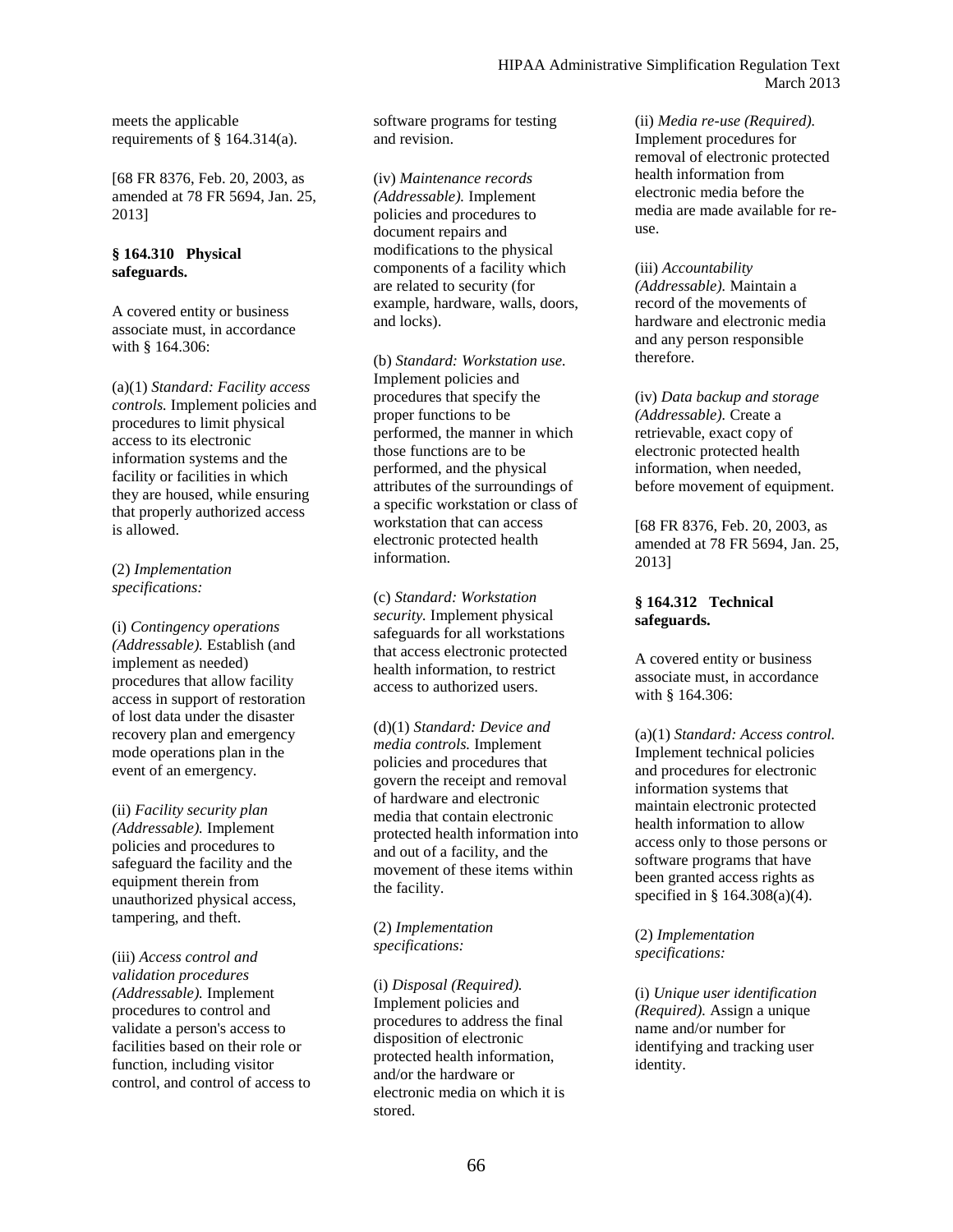(ii) *Emergency access procedure (Required).* Establish (and implement as needed) procedures for obtaining necessary electronic protected health information during an emergency.

(iii) *Automatic logoff (Addressable).* Implement electronic procedures that terminate an electronic session after a predetermined time of inactivity.

(iv) *Encryption and decryption (Addressable).* Implement a mechanism to encrypt and decrypt electronic protected health information.

(b) *Standard: Audit controls.* Implement hardware, software, and/or procedural mechanisms that record and examine activity in information systems that contain or use electronic protected health information.

(c)(1) *Standard: Integrity.* Implement policies and procedures to protect electronic protected health information from improper alteration or destruction.

(2) *Implementation specification: Mechanism to authenticate electronic protected health information (Addressable).* Implement electronic mechanisms to corroborate that electronic protected health information has not been altered or destroyed in an unauthorized manner.

(d) *Standard: Person or entity authentication.* Implement procedures to verify that a person or entity seeking access to electronic protected health information is the one claimed. (e)(1) *Standard: Transmission security.* Implement technical security measures to guard against unauthorized access to electronic protected health information that is being transmitted over an electronic communications network.

(2) *Implementation specifications:*

(i) *Integrity controls (Addressable).* Implement security measures to ensure that electronically transmitted electronic protected health information is not improperly modified without detection until disposed of.

(ii) *Encryption (Addressable).*  Implement a mechanism to encrypt electronic protected health information whenever deemed appropriate.

[68 FR 8376, Feb. 20, 2003, as amended at 78 FR 5694, Jan. 25, 2013]

# <span id="page-66-0"></span>**§ 164.314 Organizational requirements.**

(a)(1) *Standard: Business associate contracts or other arrangements.* The contract or other arrangement required by § 164.308(b)(3) must meet the requirements of paragraph  $(a)(2)(i)$ ,  $(a)(2)(ii)$ , or  $(a)(2)(iii)$ of this section, as applicable.

(2) *Implementation specifications (Required).*

(i) *Business associate contracts.* The contract must provide that the business associate will—

(A) Comply with the applicable requirements of this subpart;

(B) In accordance with § 164.308(b)(2), ensure that any subcontractors that create, receive, maintain, or transmit electronic protected health information on behalf of the business associate agree to comply with the applicable requirements of this subpart by entering into a contract or other arrangement that complies with this section; and

(C) Report to the covered entity any security incident of which it becomes aware, including breaches of unsecured protected health information as required by § 164.410.

(ii) *Other arrangements.* The covered entity is in compliance with paragraph  $(a)(1)$  of this section if it has another arrangement in place that meets the requirements of  $§$  164.504(e)(3).

(iii) *Business associate contracts with subcontractors.* The requirements of paragraphs  $(a)(2)(i)$  and  $(a)(2)(ii)$  of this section apply to the contract or other arrangement between a business associate and a subcontractor required by § 164.308(b)(4) in the same manner as such requirements apply to contracts or other arrangements between a covered entity and business associate.

(b)(1) *Standard: Requirements for group health plans.* Except when the only electronic protected health information disclosed to a plan sponsor is disclosed pursuant to  $§ 164.504(f)(1)(ii)$  or (iii), or as authorized under § 164.508, a group health plan must ensure that its plan documents provide that the plan sponsor will reasonably and appropriately safeguard electronic protected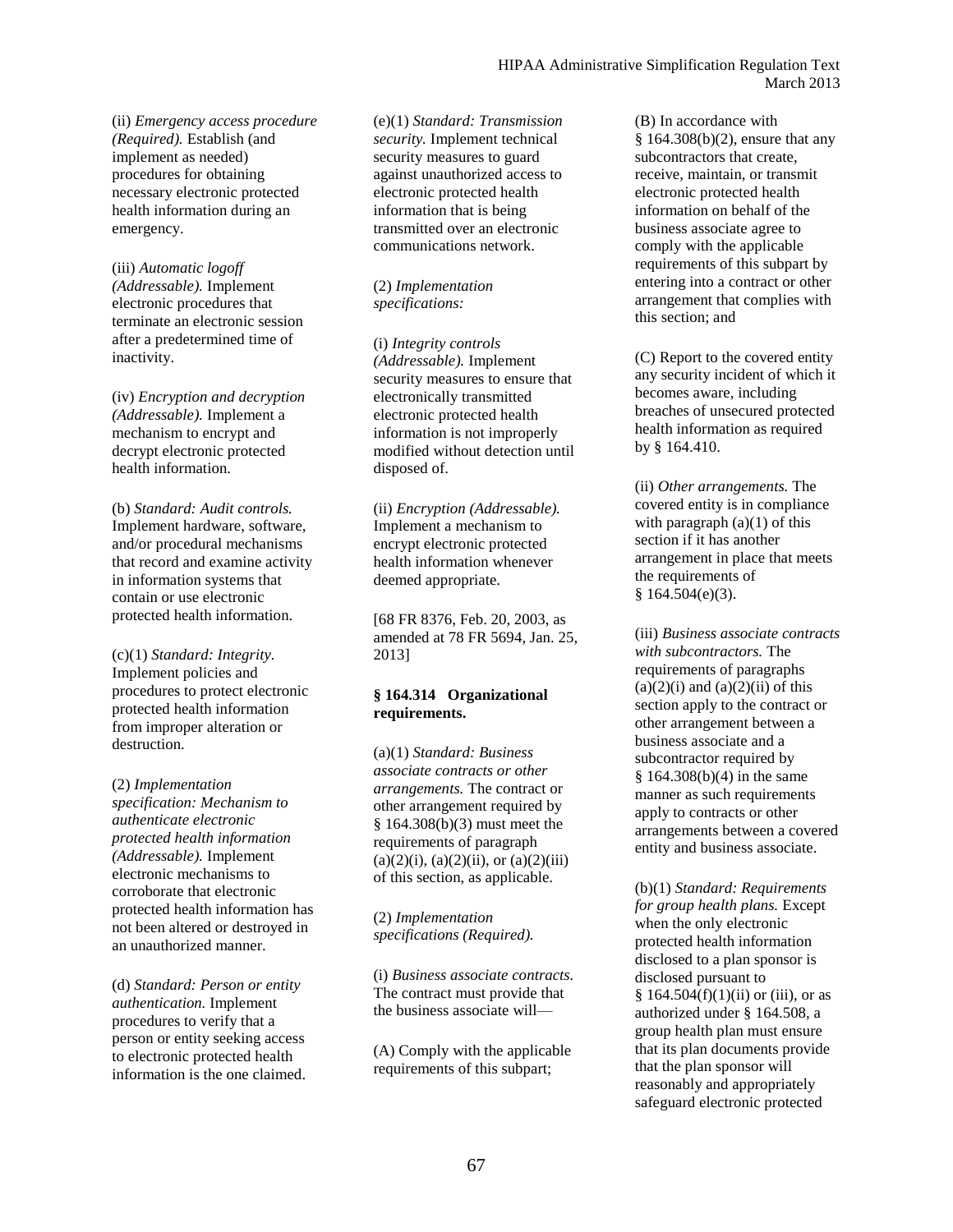health information created, received, maintained, or transmitted to or by the plan sponsor on behalf of the group health plan.

(2) *Implementation specifications (Required).* The plan documents of the group health plan must be amended to incorporate provisions to require the plan sponsor to—

(i) Implement administrative, physical, and technical safeguards that reasonably and appropriately protect the confidentiality, integrity, and availability of the electronic protected health information that it creates, receives, maintains, or transmits on behalf of the group health plan;

(ii) Ensure that the adequate separation required by  $§ 164.504(f)(2)(iii)$  is supported by reasonable and appropriate security measures;

(iii) Ensure that any agent to whom it provides this information agrees to implement reasonable and appropriate security measures to protect the information; and

(iv) Report to the group health plan any security incident of which it becomes aware.

[68 FR 8376, Feb. 20, 2003, as amended at 78 FR 5694, Jan. 25, 2013]

#### <span id="page-67-0"></span>**§ 164.316 Policies and procedures and documentation requirements.**

A covered entity or business associate must, in accordance with § 164.306:

(a) *Standard: Policies and procedures.* Implement reasonable and appropriate policies and procedures to comply with the standards, implementation specifications, or other requirements of this subpart, taking into account those factors specified in §  $164.306(b)(2)(i)$ , (ii), (iii), and (iv). This standard is not to be construed to permit or excuse an action that violates any other standard, implementation specification, or other requirements of this subpart. A covered entity or business associate may change its policies and procedures at any time, provided that the changes are documented and are implemented in accordance with this subpart.

(b)(1) *Standard:* 

*Documentation.* (i) Maintain the policies and procedures implemented to comply with this subpart in written (which may be electronic) form; and

(ii) If an action, activity or assessment is required by this subpart to be documented, maintain a written (which may be electronic) record of the action, activity, or assessment.

(2) *Implementation specifications:*

(i) *Time limit (Required).* Retain the documentation required by paragraph (b)(1) of this section for 6 years from the date of its creation or the date when it last was in effect, whichever is later.

(ii) *Availability (Required).*  Make documentation available to those persons responsible for implementing the procedures to

which the documentation pertains.

(iii) *Updates (Required).* Review documentation periodically, and update as needed, in response to environmental or operational changes affecting the security of the electronic protected health information.

[68 FR 8376, Feb. 20, 2003, as amended at 78 FR 5695, Jan. 25, 2013]

### <span id="page-67-1"></span>**§ 164.318 Compliance dates for the initial implementation of the security standards.**

(a) *Health plan.* (1) A health plan that is not a small health plan must comply with the applicable requirements of this subpart no later than April 20, 2005.

(2) A small health plan must comply with the applicable requirements of this subpart no later than April 20, 2006.

(b) *Health care clearinghouse.* A health care clearinghouse must comply with the applicable requirements of this subpart no later than April 20, 2005.

(c) *Health care provider.* A covered health care provider must comply with the applicable requirements of this subpart no later than April 20, 2005.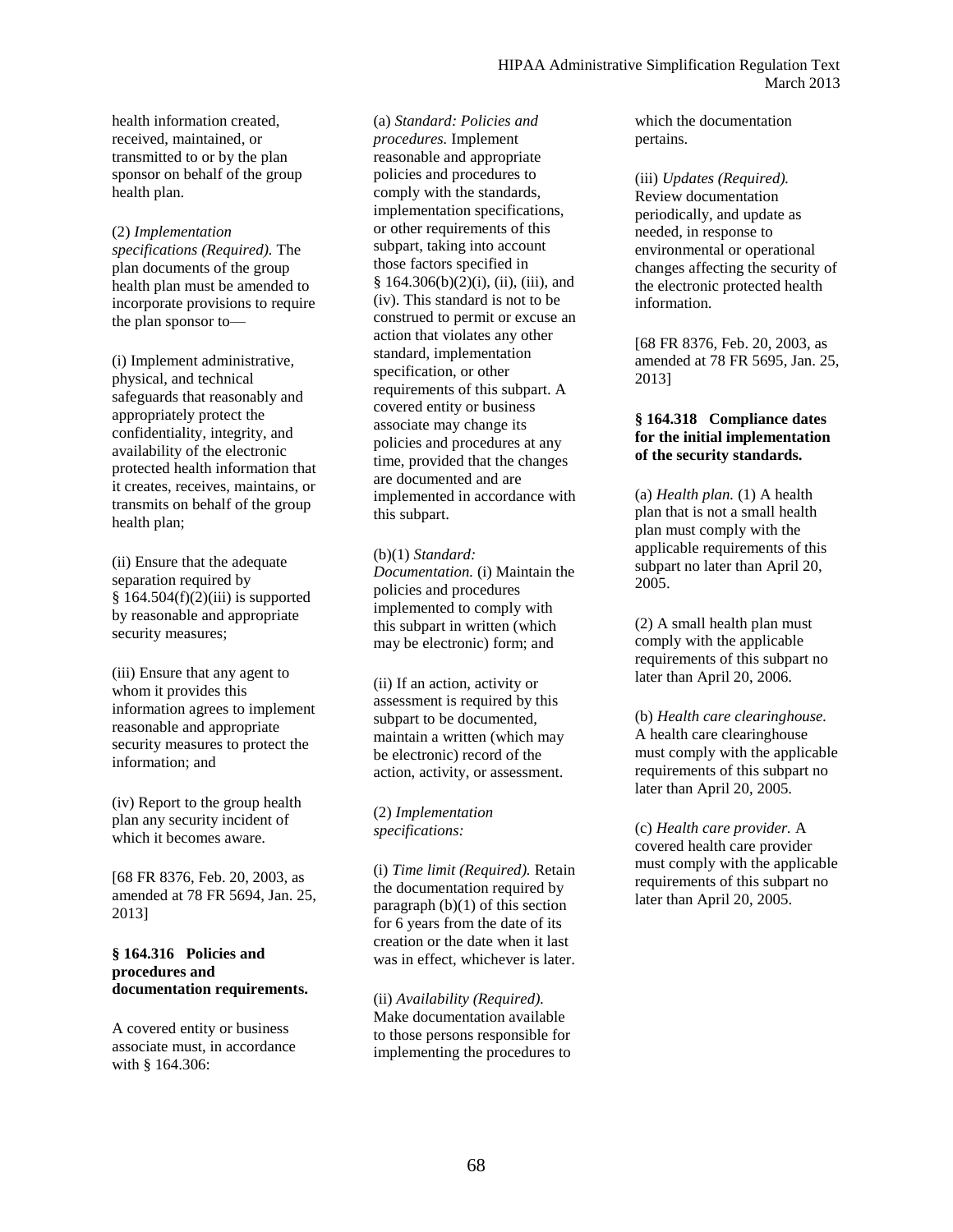### **Appendix A to Subpart C of Part 164—Security Standards: Matrix**

| <b>Standards</b>                                             | <b>Sections</b>                | <b>Implementation Specifications (R)=Required,</b><br>$(A)=$ Addressable |  |
|--------------------------------------------------------------|--------------------------------|--------------------------------------------------------------------------|--|
| <b>Administrative Safeguards</b>                             |                                |                                                                          |  |
| <b>Security Management Process</b>                           |                                | $164.308(a)(1)$ Risk Analysis (R)                                        |  |
|                                                              |                                | Risk Management (R)                                                      |  |
|                                                              |                                | Sanction Policy (R)                                                      |  |
|                                                              |                                | Information System Activity Review (R)                                   |  |
| <b>Assigned Security Responsibility</b>                      | $164.308(a)(2)$ <sub>(R)</sub> |                                                                          |  |
| <b>Workforce Security</b>                                    |                                | 164.308(a)(3) Authorization and/or Supervision (A)                       |  |
|                                                              |                                | Workforce Clearance Procedure (A)                                        |  |
|                                                              |                                | Termination Procedures (A)                                               |  |
| <b>Information Access Management</b>                         |                                | $164.308(a)(4)$ Isolating Health care Clearinghouse Function (R)         |  |
|                                                              |                                | Access Authorization (A)                                                 |  |
|                                                              |                                | Access Establishment and Modification (A)                                |  |
| <b>Security Awareness and Training</b>                       |                                | $164.308(a)(5)$ Security Reminders (A)                                   |  |
|                                                              |                                | Protection from Malicious Software (A)                                   |  |
|                                                              |                                | Log-in Monitoring (A)                                                    |  |
|                                                              |                                | Password Management (A)                                                  |  |
| <b>Security Incident Procedures</b>                          |                                | 164.308(a)(6) Response and Reporting (R)                                 |  |
| Contingency Plan                                             |                                | $164.308(a)(7)$ Data Backup Plan (R)                                     |  |
|                                                              |                                | Disaster Recovery Plan (R)                                               |  |
|                                                              |                                | Emergency Mode Operation Plan (R)                                        |  |
|                                                              |                                | Testing and Revision Procedure (A)                                       |  |
|                                                              |                                | Applications and Data Criticality Analysis (A)                           |  |
| Evaluation                                                   | $164.308(a)(8)$ <sub>(R)</sub> |                                                                          |  |
| <b>Business Associate Contracts and Other</b><br>Arrangement |                                | 164.308(b)(1) Written Contract or Other Arrangement (R)                  |  |
| <b>Physical Safeguards</b>                                   |                                |                                                                          |  |
| <b>Facility Access Controls</b>                              |                                | $164.310(a)(1)$ Contingency Operations (A)                               |  |
|                                                              |                                | Facility Security Plan (A)                                               |  |
|                                                              |                                | Access Control and Validation Procedures (A)                             |  |
|                                                              |                                | Maintenance Records (A)                                                  |  |
| <b>Workstation Use</b>                                       | 164.310(b)                     | (R)                                                                      |  |
| <b>Workstation Security</b>                                  | 164.310(c)                     | (R)                                                                      |  |
| Device and Media Controls                                    | $164.310(d)(1)$ Disposal (R)   |                                                                          |  |
|                                                              |                                | Media Re-use (R)                                                         |  |
|                                                              |                                | Accountability (A)                                                       |  |
|                                                              |                                | Data Backup and Storage (A)                                              |  |
| Technical Safeguards(see § 164.312)                          |                                |                                                                          |  |
| <b>Access Control</b>                                        |                                | $164.312(a)(1)$ Unique User Identification (R)                           |  |
|                                                              |                                | Emergency Access Procedure (R)                                           |  |
|                                                              |                                | Automatic Logoff (A)                                                     |  |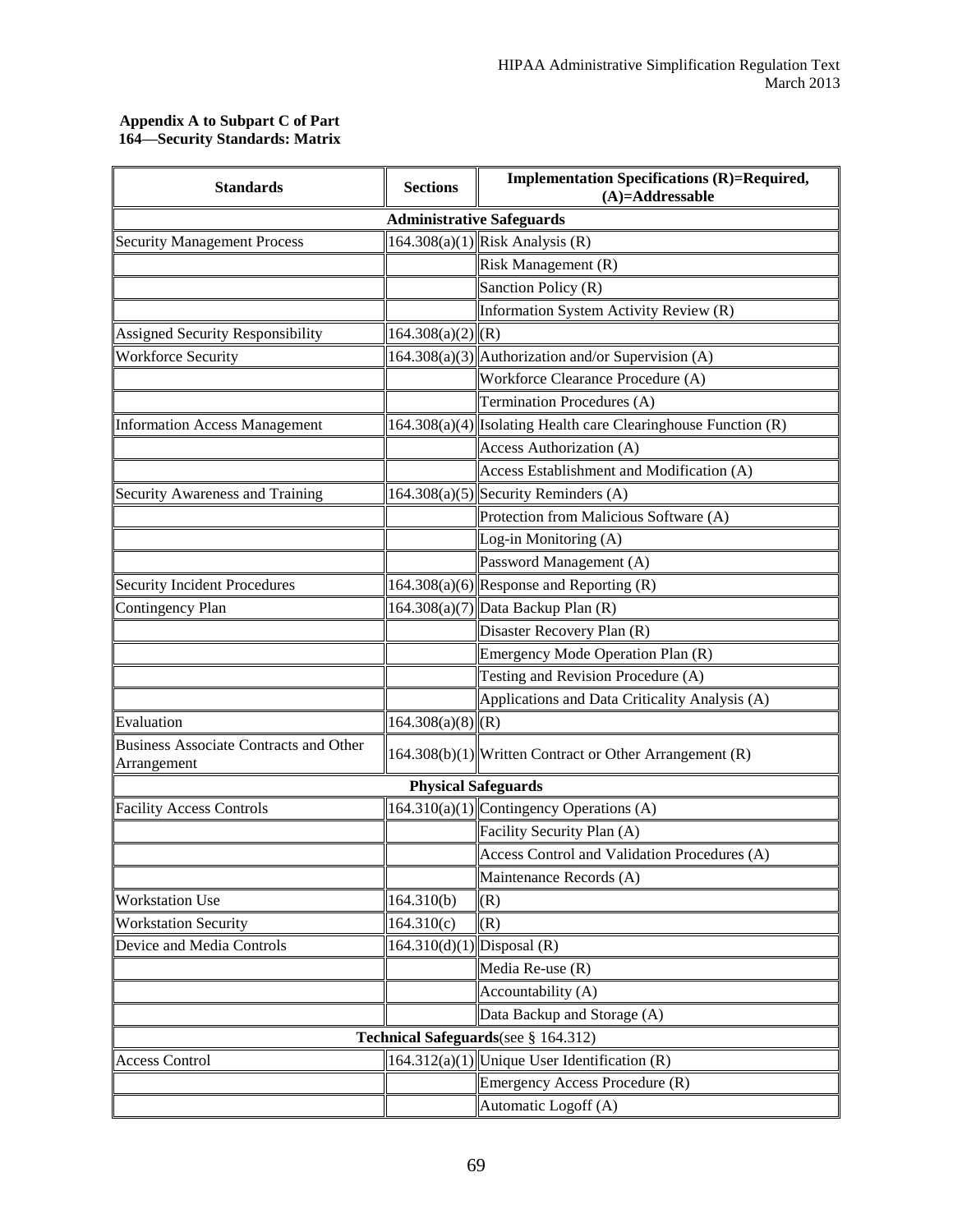| <b>Standards</b>                | <b>Sections</b> | <b>Implementation Specifications (R)=Required,</b><br>$(A)=$ Addressable               |
|---------------------------------|-----------------|----------------------------------------------------------------------------------------|
|                                 |                 | Encryption and Decryption (A)                                                          |
| <b>Audit Controls</b>           | 164.312(b)      | (R)                                                                                    |
| Integrity                       |                 | 164.312(c)(1) Mechanism to Authenticate Electronic Protected Health<br>Information (A) |
| Person or Entity Authentication | 164.312(d)      | (R)                                                                                    |
| <b>Transmission Security</b>    |                 | $164.312(e)(1)$ Integrity Controls (A)                                                 |
|                                 |                 | Encryption $(A)$                                                                       |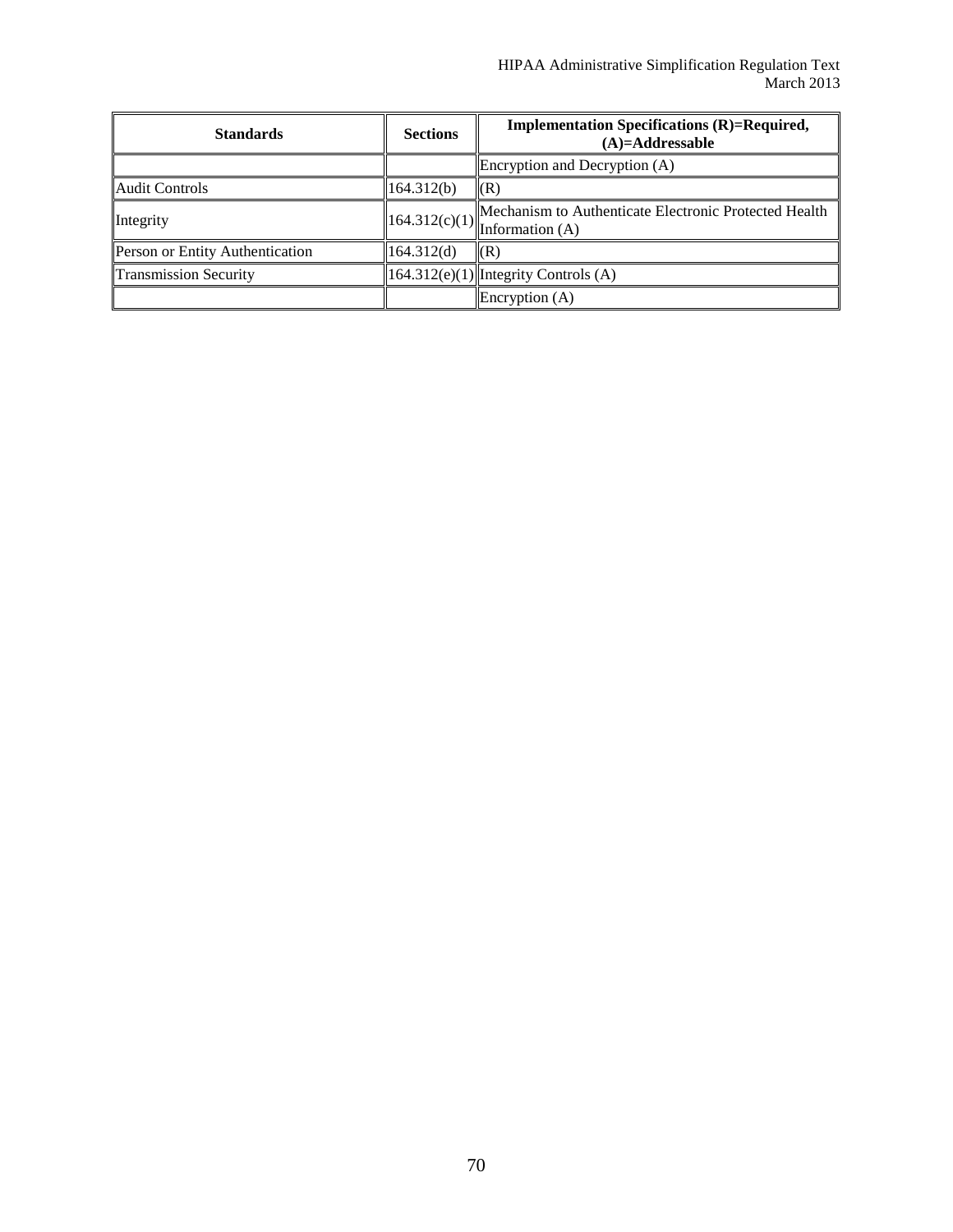### **Subpart D—Notification in the Case of Breach of Unsecured Protected Health Information**

SOURCE: 74 FR 42767, Aug. 24, 2009, unless otherwise noted.

### <span id="page-70-0"></span>**§ 164.400 Applicability.**

The requirements of this subpart shall apply with respect to breaches of protected health information occurring on or after September 23, 2009.

#### <span id="page-70-1"></span>**§ 164.402 Definitions.**

As used in this subpart, the following terms have the following meanings:

*Breach* means the acquisition, access , use, or disclosure of protected health information in a manner not permitted under subpart E of this part which compromises the security or privacy of the protected health information.

(1) Breach excludes:

(i) Any unintentional acquisition, access, or use of protected health information by a workforce member or person acting under the authority of a covered entity or a business associate, if such acquisition, access, or use was made in good faith and within the scope of authority and does not result in further use or disclosure in a manner not permitted under subpart E of this part.

(ii) Any inadvertent disclosure by a person who is authorized to access protected health information at a covered entity or business associate to another person authorized to access protected health information at the same covered entity or business associate, or organized health care arrangement in which the covered entity participates, and the information received as a result of such disclosure is not further used or disclosed in a manner not permitted under subpart E of this part.

(iii) A disclosure of protected health information where a covered entity or business associate has a good faith belief that an unauthorized person to whom the disclosure was made would not reasonably have been able to retain such information.

(2) Except as provided in paragraph (1) of this definition, an acquisition, access, use, or disclosure of protected health information in a manner not permitted under subpart E is presumed to be a breach unless the covered entity or business associate, as applicable, demonstrates that there is a low probability that the protected health information has been compromised based on a risk assessment of at least the following factors:

(i) The nature and extent of the protected health information involved, including the types of identifiers and the likelihood of reidentification;

(ii) The unauthorized person who used the protected health information or to whom the disclosure was made;

(iii) Whether the protected health information was actually acquired or viewed; and

(iv) The extent to which the risk to the protected health information has been mitigated.

*Unsecured protected health information* means protected health information that is not rendered unusable, unreadable, or indecipherable to unauthorized persons through the use of a technology or methodology specified by the Secretary in the guidance issued under section 13402(h)(2) of Public Law 111-5.

[78 FR 5695, Jan. 25, 2013]

#### <span id="page-70-2"></span>**§ 164.404 Notification to individuals.**

(a) *Standard* —(1) *General rule.* A covered entity shall, following the discovery of a breach of unsecured protected health information, notify each individual whose unsecured protected health information has been, or is reasonably believed by the covered entity to have been, accessed, acquired, used, or disclosed as a result of such breach.

(2) *Breaches treated as discovered.* For purposes of paragraph (a)(1) of this section, §§ 164.406(a), and 164.408(a), a breach shall be treated as discovered by a covered entity as of the first day on which such breach is known to the covered entity, or, by exercising reasonable diligence would have been known to the covered entity. A covered entity shall be deemed to have knowledge of a breach if such breach is known, or by exercising reasonable diligence would have been known, to any person, other than the person committing the breach, who is a workforce member or agent of the covered entity (determined in accordance with the federal common law of agency).

(b) *Implementation specification: Timeliness of notification.* Except as provided in § 164.412, a covered entity shall provide the notification required by paragraph (a) of this section without unreasonable delay and in no case later than 60 calendar days after discovery of a breach.

(c) *Implementation specifications: Content of notification* —(1) *Elements.* The notification required by paragraph (a) of this section shall include, to the extent possible:

(A) A brief description of what happened, including the date of the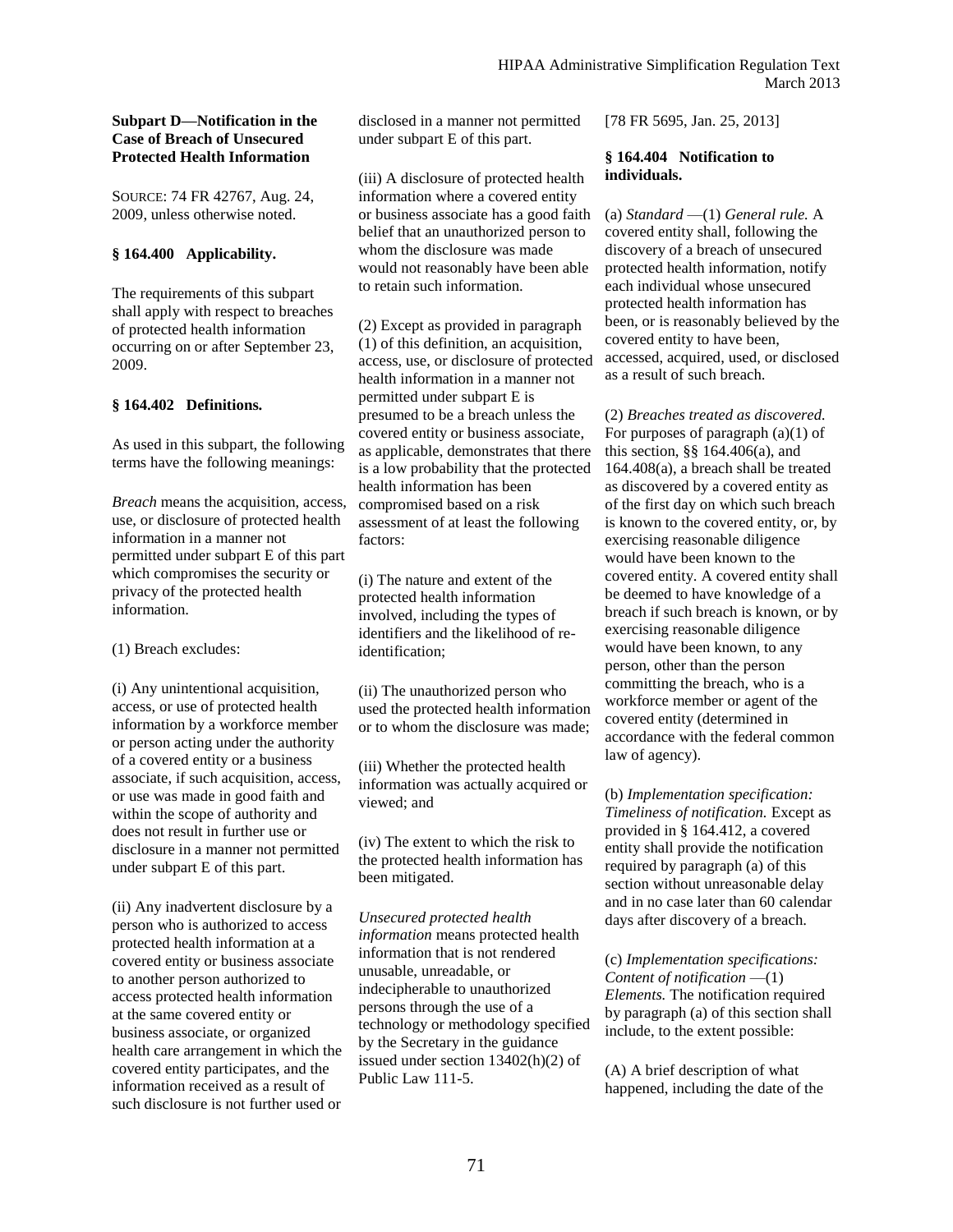breach and the date of the discovery of the breach, if known;

(B) A description of the types of unsecured protected health information that were involved in the breach (such as whether full name, social security number, date of birth, home address, account number, diagnosis, disability code, or other types of information were involved);

(C) Any steps individuals should tak e to protect themselves from potential harm resulting from the breach;

(D) A brief description of what the covered entity involved is doing to investigate the breach, to mitigate harm to individuals, and to protect against any further breaches; and

(E) Contact procedures for individuals to ask questions or learn additional information, which shall include a toll-free telephone number, an e-mail address, Web site, or postal address.

(2) *Plain language requirement.* The notification required by paragraph (a) of this section shall be written in plain language.

(d) *Implementation specifications: Methods of individual notification.* The notification required by paragraph (a) of this section shall be provided in the following form:

(1) *Written notice.* (i) Written notification by first-class mail to the individual at the last known address of the individual or, if the individual agrees to electronic notice and such agreement has not been withdrawn, by electronic mail. The notification may be provided in one or more mailings as information is available.

(ii) If the covered entity knows the individual is deceased and has the address of the next of kin or personal representative of the individual (as

specified under §  $164.502(g)(4)$  of subpart E), written notification by first-class mail to either the next of kin or personal representative of the individual. The notification may be provided in one or more mailings as information is available.

(2) *Substitute notice.* In the case in which there is insufficient or out-ofdate contact information that precludes written notification to the individual under paragraph (d)(1)(i) of this section, a substitute form of notice reasonably calculated to reach the individual shall be provided. Substitute notice need not be provided in the case in which there is insufficient or out-of-date contact information that precludes written notification to the next of kin or personal representative of the individual under paragraph (d)(1)(ii).

(i) In the case in which there is insufficient or out-of-date contact information for fewer than 10 individuals, then such substitute notice may be provided by an alternative form of written notice, telephone, or other means.

(ii) In the case in which there is insufficient or out-of-date contact information for 10 or more individuals, then such substitute notice shall:

(A) Be in the form of either a conspicuous posting for a period of 90 days on the home page of the Web site of the covered entity involved, or conspicuous notice in major print or broadcast media in geographic areas where the individuals affected by the breach likely reside; and

(B) Include a toll-free phone number that remains active for at least 90 days where an individual can learn whether the individual's unsecured protected health information may be included in the breach.

(3) *Additional notice in urgent situations.* In any case deemed by the covered entity to require urgency because of possible imminent misuse of unsecured protected health information, the covered entity may provide information to individuals by telephone or other means, as appropriate, in addition to notice provided under paragraph (d)(1) of this section.

### <span id="page-71-0"></span>**§ 164.406 Notification to the media.**

(a) *Standard.* For a breach of unsecured protected health information involving more than 500 residents of a State or jurisdiction, a covered entity shall, following the discovery of the breach as provided in § 164.404(a)(2), notify prominent media outlets serving the State or jurisdiction.

(b) *Implementation specification: Timeliness of notification.* Except as provided in § 164.412, a covered entity shall provide the notification required by paragraph (a) of this section without unreasonable delay and in no case later than 60 calendar days after discovery of a breach.

(c) *Implementation specifications: Content of notification.* The notification required by paragraph (a) of this section shall meet the requirements of  $\S$  164.404(c).

[74 FR 42740, Aug. 24, 2009, as amended at 78 FR 5695, Jan. 25, 2013]

### <span id="page-71-1"></span>**§ 164.408 Notification to the Secretary.**

(a) *Standard.* A covered entity shall, following the discovery of a breach of unsecured protected health information as provided in §  $164.404(a)(2)$ , notify the Secretary.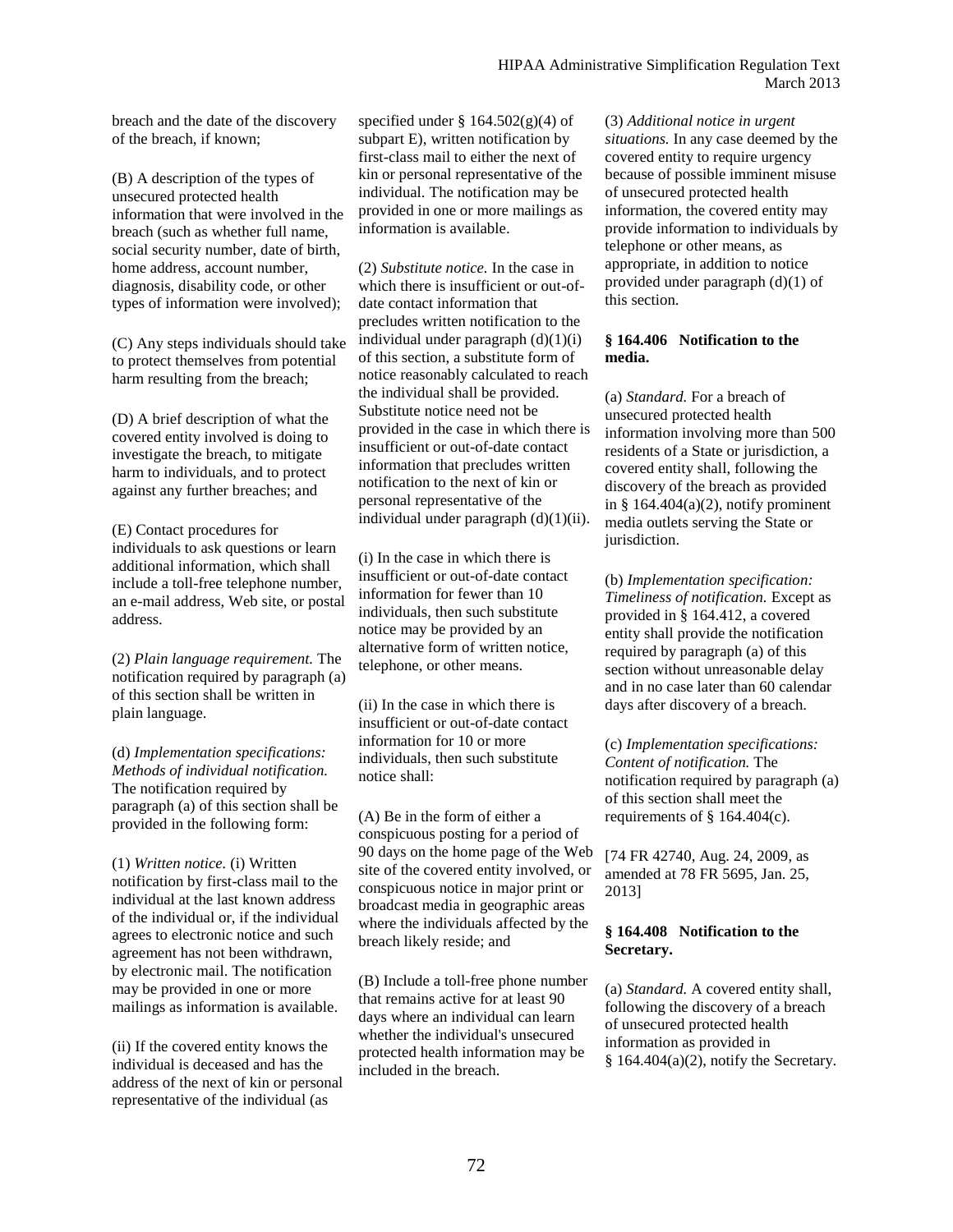(b) *Implementation specifications: Breaches involving 500 or more individuals.* For breaches of unsecured protected health information involving 500 or more individuals, a covered entity shall, except as provided in § 164.412, provide the notification required by paragraph (a) of this section contemporaneously with the notice required by  $\S$  164.404(a) and in the manner specified on the HHS Web site.

(c) *Implementation specifications: Breaches involving less than 500 individuals.* For breaches of unsecured protected health information involving less than 500 individuals, a covered entity shall maintain a log or other documentation of such breaches and, not later than 60 days after the end of each calendar year, provide the notification required by paragraph (a) of this section for breaches discovered during the preceding calendar year, in the manner specified on the HHS web site.

[74 FR 42740, Aug. 24, 2009, as amended at 78 FR 5695, Jan. 25, 2013]

### **§ 164.410 Notification by a business associate.**

(a) *Standard* —(1) *General rule.* A business associate shall, following the discovery of a breach of unsecured protected health information, notify the covered entity of such breach.

(2) *Breaches treated as discovered.* For purposes of paragraph  $(a)(1)$  of this section, a breach shall be treated as discovered by a business associate as of the first day on which such breach is known to the business associate or, by exercising reasonable diligence, would have been known to the business associate. A business associate shall be deemed to have knowledge of a breach if the breach

is known, or by exercising reasonable (a) If the statement is in writing and diligence would have been known, to any person, other than the person committing the breach, who is an employee, officer, or other agent of the business associate (determined in accordance with the Federal common law of agency).

(b) *Implementation specifications: Timeliness of notification.* Except as provided in § 164.412, a business associate shall provide the notification required by paragraph (a) of this section without unreasonable delay and in no case later than 60 calendar days after discovery of a breach.

(c) *Implementation specifications: Content of notification.* (1) The notification required by paragraph (a) of this section shall include, to the extent possible, the identification of each individual whose unsecured protected health information has been, or is reasonably believed by the business associate to have been, accessed, acquired, used, or disclosed during the breach.

(2) A business associate shall provide the covered entity with any other available information that the covered entity is required to include in notification to the individual under  $§ 164.404(c)$  at the time of the notification required by paragraph (a) of this section or promptly thereafter as information becomes available.

[74 FR 42740, Aug. 24, 2009, as amended at 78 FR 5695, Jan. 25, 2013]

# **§ 164.412 Law enforcement delay.**

If a law enforcement official states to a covered entity or business associate that a notification, notice, or posting required under this subpart would impede a criminal investigation or cause damage to national security, a covered entity or business associate shall:

specifies the time for which a delay is required, delay such notification, notice, or posting for the time period specified by the official; or

(b) If the statement is made orally, document the statement, including the identity of the official making the statement, and delay the notification, notice, or posting temporarily and no longer than 30 days from the date of the oral statement, unless a written statement as described in paragraph (a) of this section is submitted during that time.

### **§ 164.414 Administrative requirements and burden of proof.**

(a) *Administrative requirements.* A covered entity is required to comply with the administrative requirements of § 164.530(b), (d), (e), (g), (h), (i), and (j) with respect to the requirements of this subpart.

(b) *Burden of proof.* In the event of a use or disclosure in violation of subpart E, the covered entity or business associate, as applicable, shall have the burden of demonstrating that all notifications were made as required by this subpart or that the use or disclosure did not constitute a breach, as defined at § 164.402.

# **Subpart E—Privacy of Individually Identifiable Health Information**

AUTHORITY: 42 U.S.C. 1320d-2, 1320d-4, and 1320d-9; sec. 264 of Pub. L. 104-191, 110 Stat. 2033- 2034 (42 U.S.C. 1320d-2 (note)); and secs. 13400-13424, Pub. L. 111-5, 123 Stat. 258-279.

# **§ 164.500 Applicability.**

(a) Except as otherwise provided herein, the standards, requirements, and implementation specifications of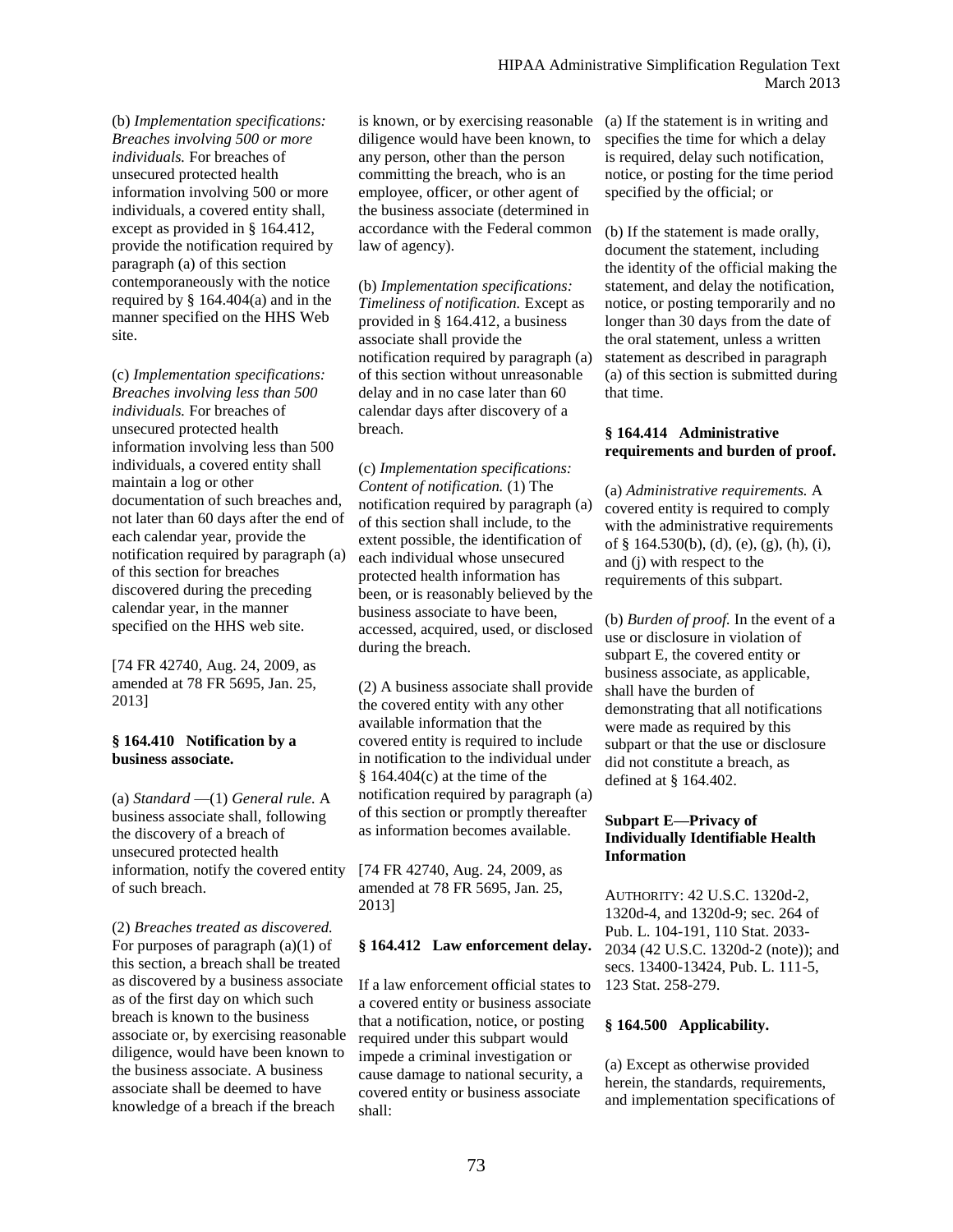this subpart apply to covered entities with respect to protected health information.

(b) Health care clearinghouses must comply with the standards, requirements, and implementation specifications as follows:

(1) When a health care clearinghouse creates or receives protected health information as a business associate of another covered entity, the clearinghouse must comply with:

(i) Section 164.500 relating to applicability;

(ii) Section 164.501 relating to definitions;

(iii) Section 164.502 relating to uses and disclosures of protected health information, except that a clearinghouse is prohibited from using or disclosing protected health information other than as permitted in the business associate contract under which it created or received the protected health information;

(iv) Section 164.504 relating to the organizational requirements for covered entities;

(v) Section 164.512 relating to uses and disclosures for which individual authorization or an opportunity to agree or object is not required, except that a clearinghouse is prohibited from using or disclosing protected health information other than as permitted in the business associate contract under which it created or received the protected health information;

(vi) Section 164.532 relating to transition requirements; and

(vii) Section 164.534 relating to compliance dates for initial implementation of the privacy standards.

(2) When a health care clearinghouse creates or receives protected health information other than as a business associate of a covered entity, the clearinghouse must comply with all of the standards, requirements, and implementation specifications of this subpart.

(c) Where provided, the standards, requirements, and implementation specifications adopted under this subpart apply to a business associate with respect to the protected health information of a covered entity.

(d) The standards, requirements, and implementation specifications of this subpart do not apply to the Department of Defense or to any other federal agency, or nongovernmental organization acting on its behalf, when providing health care to overseas foreign national beneficiaries.

[65 FR 82802, Dec. 28, 2000, as amended at 67 FR 53266, Aug. 14, 2002; 68 FR 8381, Feb. 20, 2003; 78 FR 5695, Jan. 25, 2013]

# **§ 164.501 Definitions.**

As used in this subpart, the following terms have the following meanings:

*Correctional institution* means any penal or correctional facility, jail, reformatory, detention center, work farm, halfway house, or residential community program center operated by, or under contract to, the United States, a State, a territory, a political subdivision of a State or territory, or an Indian tribe, for the confinement or rehabilitation of persons charged with or convicted of a criminal offense or other persons held in lawful custody. *Other persons held in lawful custody* includes juvenile offenders adjudicated delinquent, aliens detained awaiting deportation, persons committed to mental institutions through the criminal

justice system, witnesses, or others awaiting charges or trial.

*Data aggregation* means, with respect to protected health information created or received by a business associate in its capacity as the business associate of a covered entity, the combining of such protected health information by the business associate with the protected health information received by the business associate in its capacity as a business associate of another covered entity, to permit data analyses that relate to the health care operations of the respective covered entities.

*Designated record set* means:

(1) A group of records maintained by or for a covered entity that is:

(i) The medical records and billing records about individuals maintained by or for a covered health care provider;

(ii) The enrollment, payment, claims adjudication, and case or medical management record systems maintained by or for a health plan; or

(iii) Used, in whole or in part, by or for the covered entity to make decisions about individuals.

(2) For purposes of this paragraph, the term *record* means any item, collection, or grouping of information that includes protected health information and is maintained, collected, used, or disseminated by or for a covered entity.

*Direct treatment relationship* means a treatment relationship between an individual and a health care provider that is not an indirect treatment relationship.

*Health care operations* means any of the following activities of the covered entity to the extent that the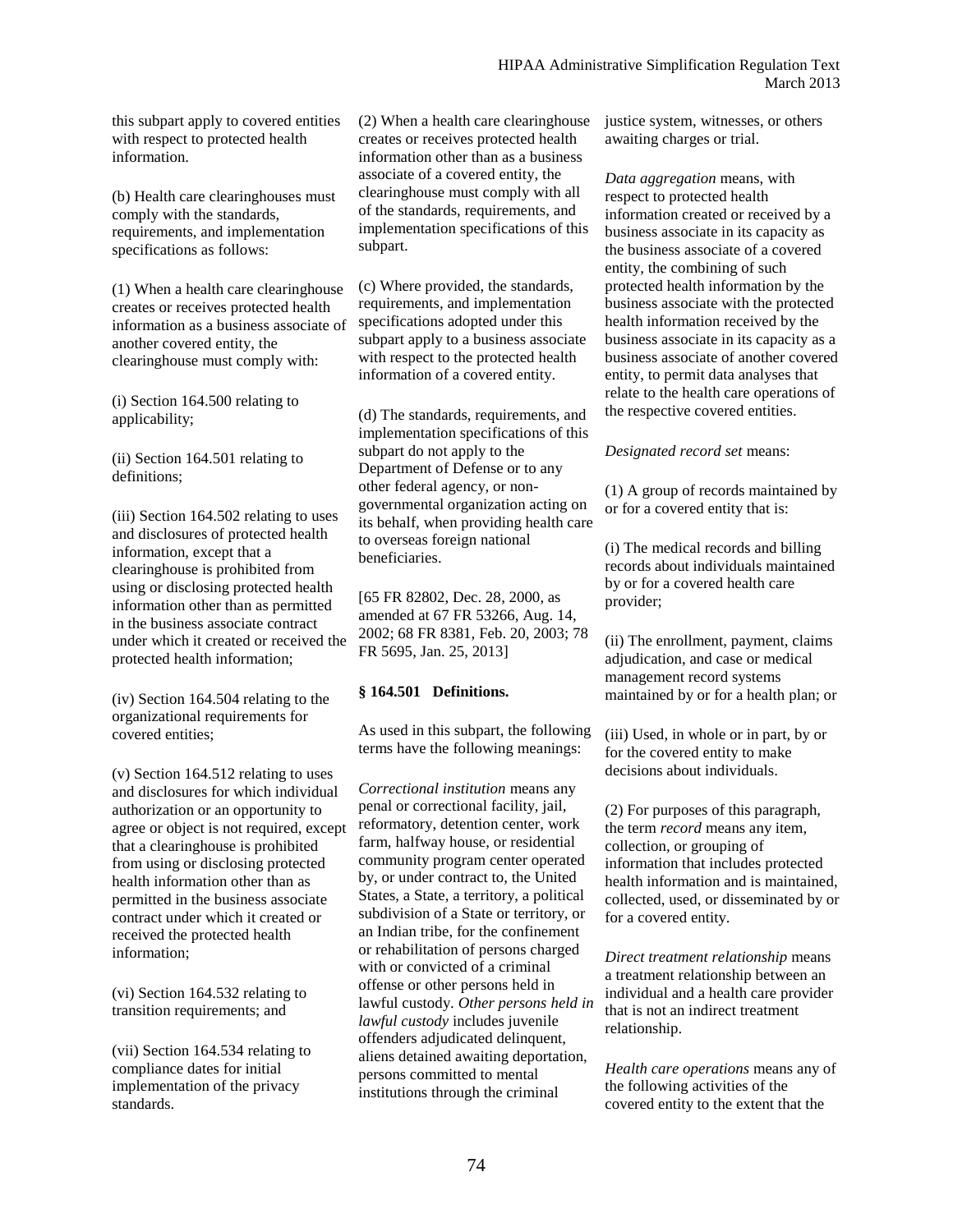activities are related to covered functions:

(1) Conducting quality assessment and improvement activities, including outcomes evaluation and development of clinical guidelines, provided that the obtaining of generalizable knowledge is not the primary purpose of any studies resulting from such activities; patient safety activities (as defined in 42 CFR 3.20); population-based activities relating to improving health or reducing health care costs, protocol development, case management and care coordination, contacting of health care providers and patients with information about treatment alternatives; and related functions that do not include treatment;

(2) Reviewing the competence or qualifications of health care professionals, evaluating practitioner and provider performance, health plan performance, conducting training programs in which students, trainees, or practitioners in areas of health care learn under supervision to practice or improve their skills as health care providers, training of non-health care professionals, accreditation, certification, licensing, or credentialing activities;

(3) Except as prohibited under § 164.502(a)(5)(i), underwriting, enrollment, premium rating, and other activities related to the creation, renewal, or replacement of a contract of health insurance or health benefits, and ceding, securing, or placing a contract for reinsurance of risk relating to claims for health care (including stop-loss insurance and excess of loss insurance), provided that the requirements of  $\S$  164.514(g) are met, if applicable;

(4) Conducting or arranging for medical review, legal services, and auditing functions, including fraud

and abuse detection and compliance programs;

(5) Business planning and development, such as conducting cost-management and planningrelated analyses related to managing and operating the entity, including formulary development and administration, development or improvement of methods of payment or coverage policies; and

(6) Business management and general administrative activities of the entity, including, but not limited to:

(i) Management activities relating to implementation of and compliance with the requirements of this subchapter;

(ii) Customer service, including the provision of data analyses for policy holders, plan sponsors, or other customers, provided that protected health information is not disclosed to such policy holder, plan sponsor, or customer.

(iii) Resolution of internal grievances;

(iv) The sale, transfer, merger, or consolidation of all or part of the covered entity with another covered entity, or an entity that following such activity will become a covered entity and due diligence related to such activity; and

(v) Consistent with the applicable requirements of § 164.514, creating de-identified health information or a limited data set, and fundraising for the benefit of the covered entity.

*Health oversight agency* means an agency or authority of the United States, a State, a territory, a political subdivision of a State or territory, or an Indian tribe, or a person or entity acting under a grant of authority from or contract with such public agency, including the employees or agents of such public agency or its contractors or persons or entities to whom it has granted authority, that is authorized by law to oversee the health care system (whether public or private) or government programs in which health information is necessary to determine eligibility or compliance, or to enforce civil rights laws for which health information is relevant.

*Indirect treatment relationship* means a relationship between an individual and a health care provider in which:

(1) The health care provider delivers health care to the individual based on the orders of another health care provider; and

(2) The health care provider typically provides services or products, or reports the diagnosis or results associated with the health care, directly to another health care provider, who provides the services or products or reports to the individual.

*Inmate* means a person incarcerated in or otherwise confined to a correctional institution.

*Marketing:* (1) Except as provided in paragraph (2) of this definition, marketing means to make a communication about a product or service that encourages recipients of the communication to purchase or use the product or service.

(2) Marketing does not include a communication made:

(i) To provide refill reminders or otherwise communicate about a drug or biologic that is currently being prescribed for the individual, only if any financial remuneration received by the covered entity in exchange for making the communication is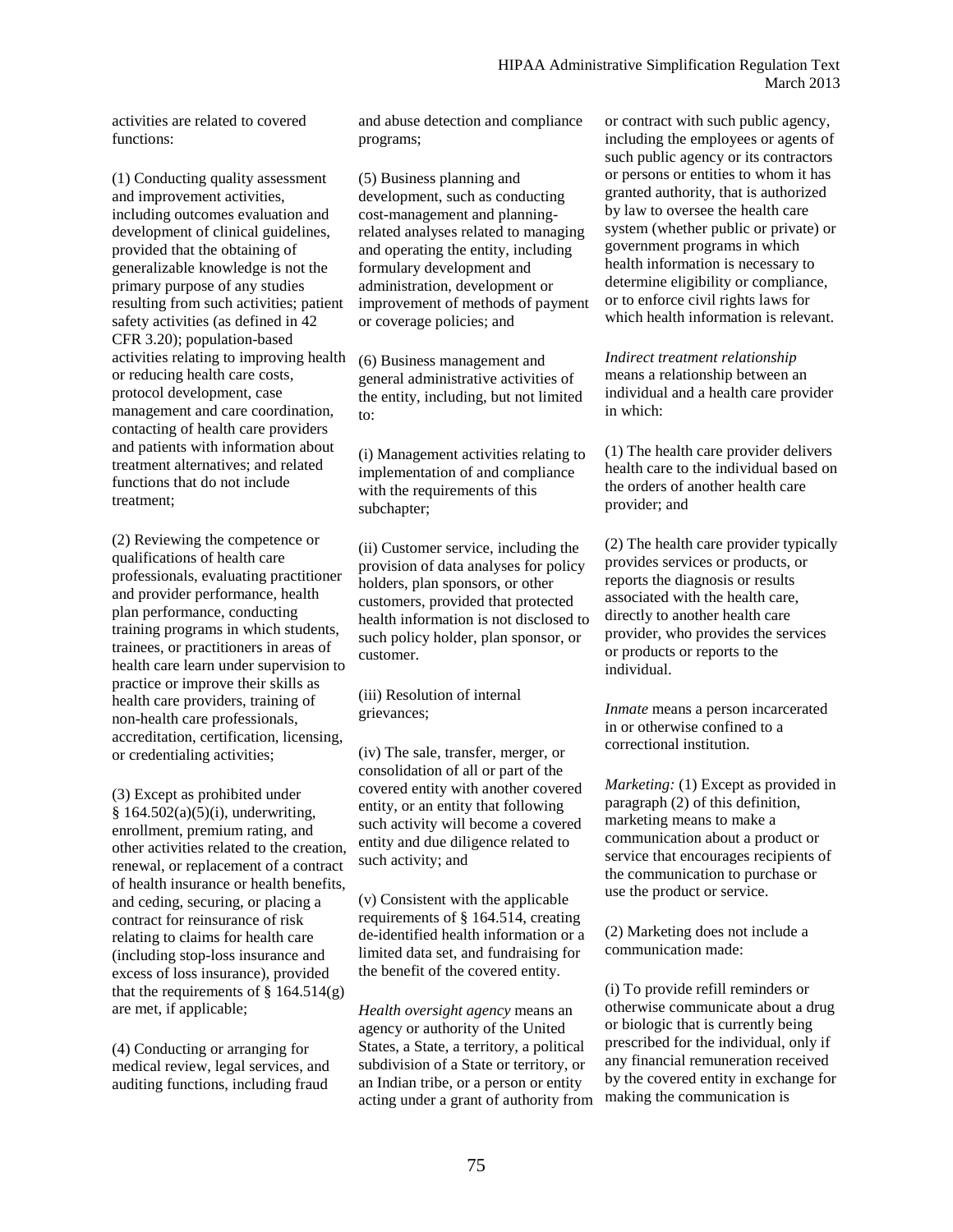reasonably related to the covered entity's cost of making the communication.

(ii) For the following treatment and health care operations purposes, except where the covered entity receives financial remuneration in exchange for making the communication:

(A) For treatment of an individual by a health care provider, including case management or care coordination for the individual, or to direct or recommend alternative treatments, therapies, health care providers, or settings of care to the individual;

(B) To describe a health-related product or service (or payment for such product or service) that is provided by, or included in a plan of benefits of, the covered entity making the communication, including communications about: the entities participating in a health care provider network or health plan network; replacement of, or enhancements to, a health plan; and health-related products or services available only to a health plan enrollee that add value to, but are not part of, a plan of benefits; or

(C) For case management or care coordination, contacting of individuals with information about treatment alternatives, and related functions to the extent these activities do not fall within the definition of treatment.

(3) *Financial remuneration* means direct or indirect payment from or on behalf of a third party whose product or service is being described. Direct or indirect payment does not include any payment for treatment of an individual.

*Payment* means:

(1) The activities undertaken by:

(i) Except as prohibited under §  $164.502(a)(5)(i)$ , a health plan to obtain premiums or to determine or fulfill its responsibility for coverage and provision of benefits under the health plan; or

(ii) A health care provider or health plan to obtain or provide reimbursement for the provision of health care; and

(2) The activities in paragraph (1) of this definition relate to the individual to whom health care is provided and include, but are not limited to:

(i) Determinations of eligibility or coverage (including coordination of benefits or the determination of cost sharing amounts), and adjudication or subrogation of health benefit claims;

(ii) Risk adjusting amounts due based on enrollee health status and demographic characteristics;

(iii) Billing, claims management, collection activities, obtaining payment under a contract for reinsurance (including stop-loss insurance and excess of loss insurance), and related health care data processing;

(iv) Review of health care services with respect to medical necessity, coverage under a health plan, appropriateness of care, or justification of charges;

(v) Utilization review activities, including precertification and preauthorization of services, concurrent and retrospective review of services; and

(vi) Disclosure to consumer reporting agencies of any of the following protected health information relating to collection of premiums or reimbursement:

(A) Name and address;

(B) Date of birth;

(C) Social security number;

(D) Payment history;

(E) Account number; and

(F) Name and address of the health care provider and/or health plan.

*Psychotherapy notes* means notes recorded (in any medium) by a health care provider who is a mental health professional documenting or analyzing the contents of conversation during a private counseling session or a group, joint, or family counseling session and that are separated from the rest of the individual's medical record. *Psychotherapy notes* excludes medication prescription and monitoring, counseling session start and stop times, the modalities and frequencies of treatment furnished, results of clinical tests, and any summary of the following items: Diagnosis, functional status, the treatment plan, symptoms, prognosis, and progress to date.

*Public health authority* means an agency or authority of the United States, a State, a territory, a political subdivision of a State or territory, or an Indian tribe, or a person or entity acting under a grant of authority from or contract with such public agency, including the employees or agents of such public agency or its contractors or persons or entities to whom it has granted authority, that is responsible for public health matters as part of its official mandate.

*Research* means a systematic investigation, including research development, testing, and evaluation, designed to develop or contribute to generalizable knowledge.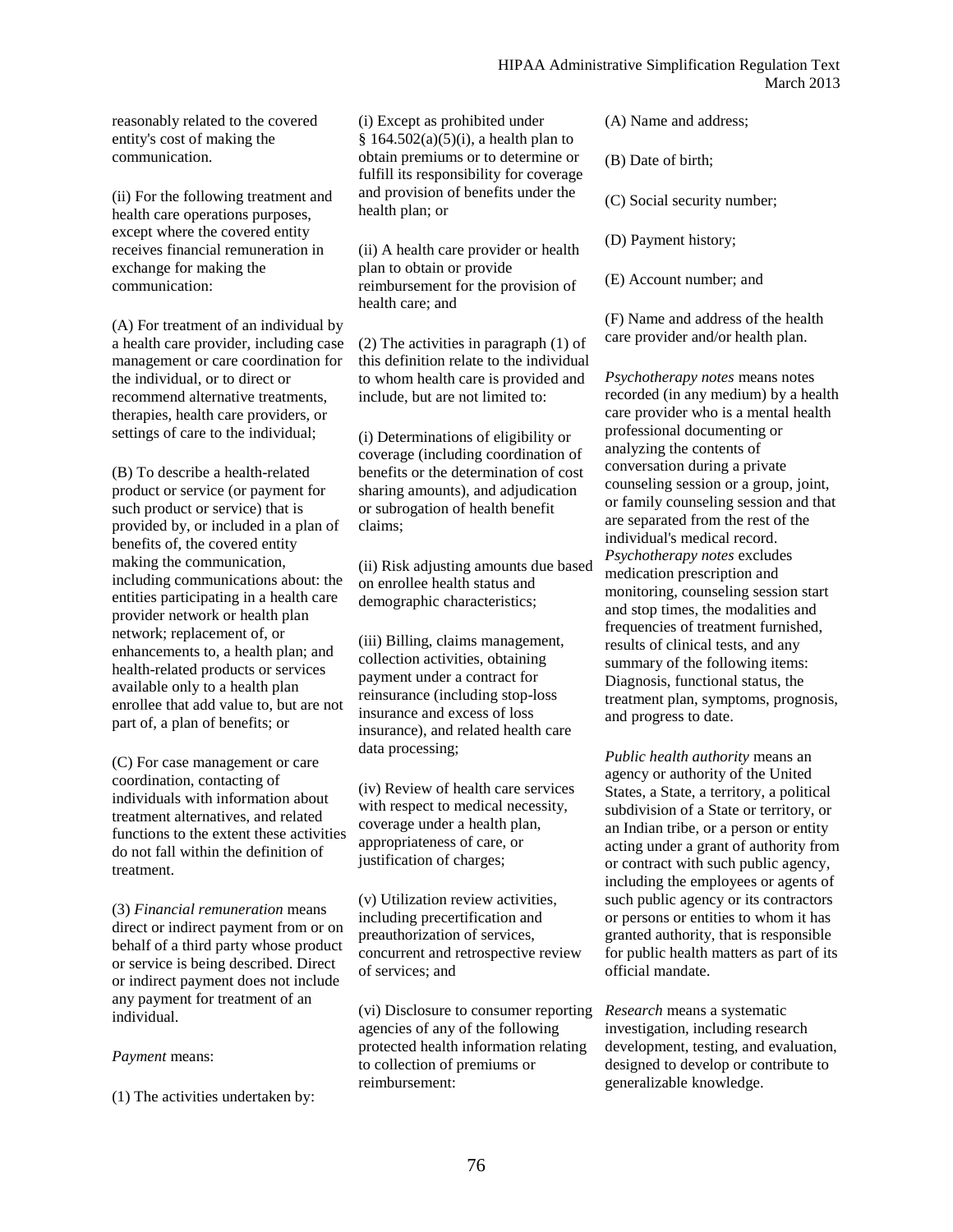*Treatment* means the provision, coordination, or management of health care and related services by one or more health care providers, including the coordination or management of health care by a health care provider with a third party; consultation between health care providers relating to a patient; or the referral of a patient for health care from one health care provider to another.

[65 FR 82802, Dec. 28, 2000, as amended at 67 FR 53266, Aug. 14, 2002; 68 FR 8381, Feb. 20, 2003; 74 FR 42769, Aug. 24, 2009; 78 FR 5695, Jan. 25, 2013]

## **§ 164.502 Uses and disclosures of protected health information: General rules.**

(a) *Standard.* A covered entity or business associate may not use or disclose protected health information , except as permitted or required by this subpart or by subpart C of part 160 of this subchapter.

(1) *Covered entities: Permitted uses and disclosures.* A covered entity is permitted to use or disclose protected health information as follows:

(i) To the individual;

(ii) For treatment, payment, or health care operations, as permitted by and in compliance with § 164.506;

(iii) Incident to a use or disclosure otherwise permitted or required by this subpart, provided that the covered entity has complied with the applicable requirements of §§ 164.502(b), 164.514(d), and 164.530(c) with respect to such otherwise permitted or required use or disclosure;

(iv) Except for uses and disclosures prohibited under  $§$  164.502(a)(5)(i), pursuant to and in compliance with a valid authorization under § 164.508;

(v) Pursuant to an agreement under, or as otherwise permitted by, § 164.510; and

(vi) As permitted by and in compliance with this section, § 164.512, § 164.514(e), (f), or (g).

(2) *Covered entities: Required disclosures.* A covered entity is required to disclose protected health information:

(i) To an individual, when requested under, and required by § 164.524 or § 164.528; and

(ii) When required by the Secretary under subpart C of part 160 of this subchapter to investigate or determine the covered entity's compliance with this subchapter.

(3) *Business associates: Permitted uses and disclosures.* A business associate may use or disclose protected health information only as permitted or required by its business associate contract or other arrangement pursuant to § 164.504( e) or as required by law. The business associate may not use or disclose protected health information in a manner that would violate the requirements of this subpart, if done by the covered entity, except for the purposes specified under  $§ 164.504(e)(2)(i)(A)$  or (B) if such uses or disclosures are permitted by its contract or other arrangement.

(4) *Business associates: Required uses and disclosures.* A business associate is required to disclose protected health information:

(i) When required by the Secretary under subpart C of part 160 of this subchapter to investigate or determine the business associate's compliance with this subchapter.

(ii) To the covered entity, individual, or individual's designee, as necessary to satisfy a covered entity's obligations under  $§$  164.524(c)(2)(ii) and  $(3)(ii)$  with respect to an individual's request for an electronic copy of protected health information.

## (5) *Prohibited uses and disclosures.*

(i) *Use and disclosure of genetic information for underwriting purposes:* Notwithstanding any other provision of this subpart, a health plan, excluding an issuer of a longterm care policy falling within paragraph (1)(viii) of the definition of *health plan,* shall not use or disclose protected health information that is genetic information for underwriting purposes. For purposes of paragraph  $(a)(5)(i)$  of this section, underwriting purposes means, with respect to a health plan:

(A) Except as provided in paragraph  $(a)(5)(i)(B)$  of this section:

(*1*) Rules for, or determination of, eligibility (including enrollment and continued eligibility) for, or determination of, benefits under the plan, coverage, or policy (including changes in deductibles or other costsharing mechanisms in return for activities such as completing a health risk assessment or participating in a wellness program);

(*2*) The computation of premium or contribution amounts under the plan, coverage, or policy (including discounts, rebates, payments in kind, or other premium differential mechanisms in return for activities such as completing a health risk assessment or participating in a wellness program);

(*3*) The application of any preexisting condition exclusion under the plan, coverage, or policy; and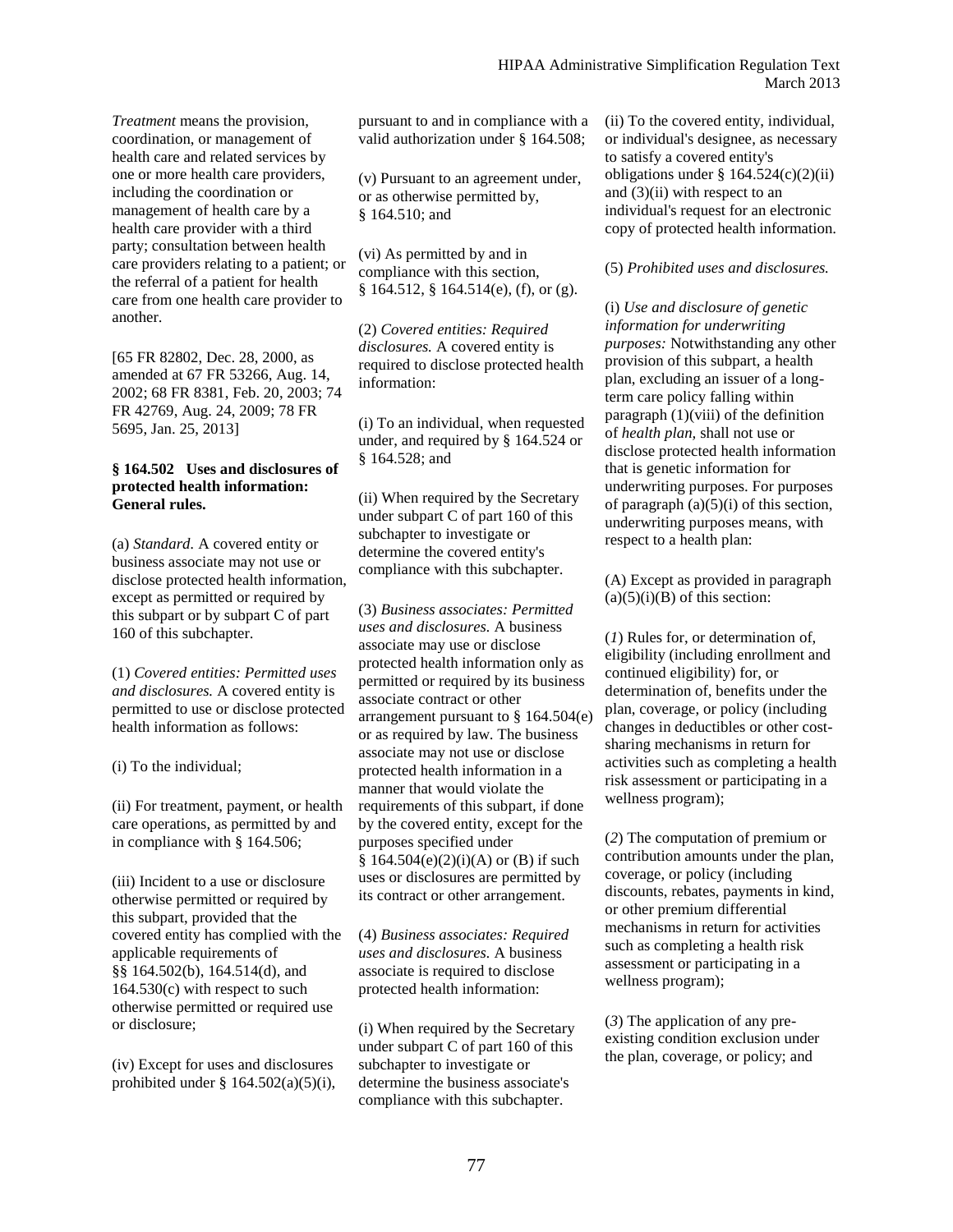(*4*) Other activities related to the creation, renewal, or replacement of a contract of health insurance or health benefits.

(B) Underwriting purposes does not include determinations of medical appropriateness where an individual seeks a benefit under the plan, coverage, or policy.

(ii) *Sale of protected health information:*

(A) Except pursuant to and in compliance with  $§ 164.508(a)(4)$ , a covered entity or business associate may not sell protected health information.

(B) For purposes of this paragraph, sale of protected health information means:

(*1*) Except as provided in paragraph  $(a)(5)(ii)(B)(2)$  of this section, a disclosure of protected health information by a covered entity or business associate, if applicable, where the covered entity or business associate directly or indirectly receives remuneration from or on behalf of the recipient of the protected health information in exchange for the protected health information.

(*2*) Sale of protected health information does not include a disclosure of protected health information:

(*i*) For public health purposes pursuant to § 164.512(b) or § 164.514(e);

(*ii*) For research purposes pursuant t o  $§ 164.512(i)$  or  $§ 164.514(e)$ , where the only remuneration received by the covered entity or business associate is a reasonable cost-based fee to cover the cost to prepare and transmit the protected health information for such purposes;

(*iii*) For treatment and payment purposes pursuant to  $§$  164.506(a);

(*iv*) For the sale, transfer, merger, or consolidation of all or part of the covered entity and for related due diligence as described in paragraph (6)(iv) of the definition of health care operations and pursuant to  $§$  164.506(a);

(*v*) To or by a business associate for activities that the business associate undertakes on behalf of a covered entity, or on behalf of a business associate in the case of a subcontractor, pursuant to §§ 164.502(e) and 164.504(e), and the only remuneration provided is by the covered entity to the business associate, or by the business associate to the subcontractor, if applicable, for the performance of such activities;

(*vi*) To an individual, when requested under § 164.524 or § 164.528;

(*vii*) Required by law as permitted under § 164.512(a); and

(*viii*) For any other purpose permitted by and in accordance with the applicable requirements of this subpart, where the only remuneration received by the covered entity or business associate is a reasonable, cost-based fee to cover the cost to prepare and transmit the protected health information for such purpose or a fee otherwise expressly permitted by other law.

(b) *Standard: Minimum necessary* 

(1) *Minimum necessary applies.* When using or disclosing protected health information or when requesting protected health information from another covered entity or business associate, a covered entity or business associate must make reasonable efforts to limit protected health information to the

minimum necessary to accomplish the intended purpose of the use, disclosure, or request.

(2) *Minimum necessary does not apply.* This requirement does not apply to:

(i) Disclosures to or requests by a health care provider for treatment;

(ii) Uses or disclosures made to the individual, as permitted under paragraph  $(a)(1)(i)$  of this section or as required by paragraph  $(a)(2)(i)$  of this section;

(iii) Uses or disclosures made pursuant to an authorization under § 164.508;

(iv) Disclosures made to the Secretary in accordance with subpart C of part 160 of this subchapter;

(v) Uses or disclosures that are required by law, as described by § 164.512(a); and

(vi) Uses or disclosures that are required for compliance with applicable requirements of this subchapter.

(c) *Standard: Uses and disclosures of protected health information subject to an agreed upon restriction.* A covered entity that has agreed to a restriction pursuant to § 164.522(a)(1) may not use or disclose the protected health information covered by the restriction in violation of such restriction, except as otherwise provided in § 164.522(a).

(d) *Standard: Uses and disclosures of de-identified protected health information.*

(1) *Uses and disclosures to create de-identified information.* A covered entity may use protected health information to create information that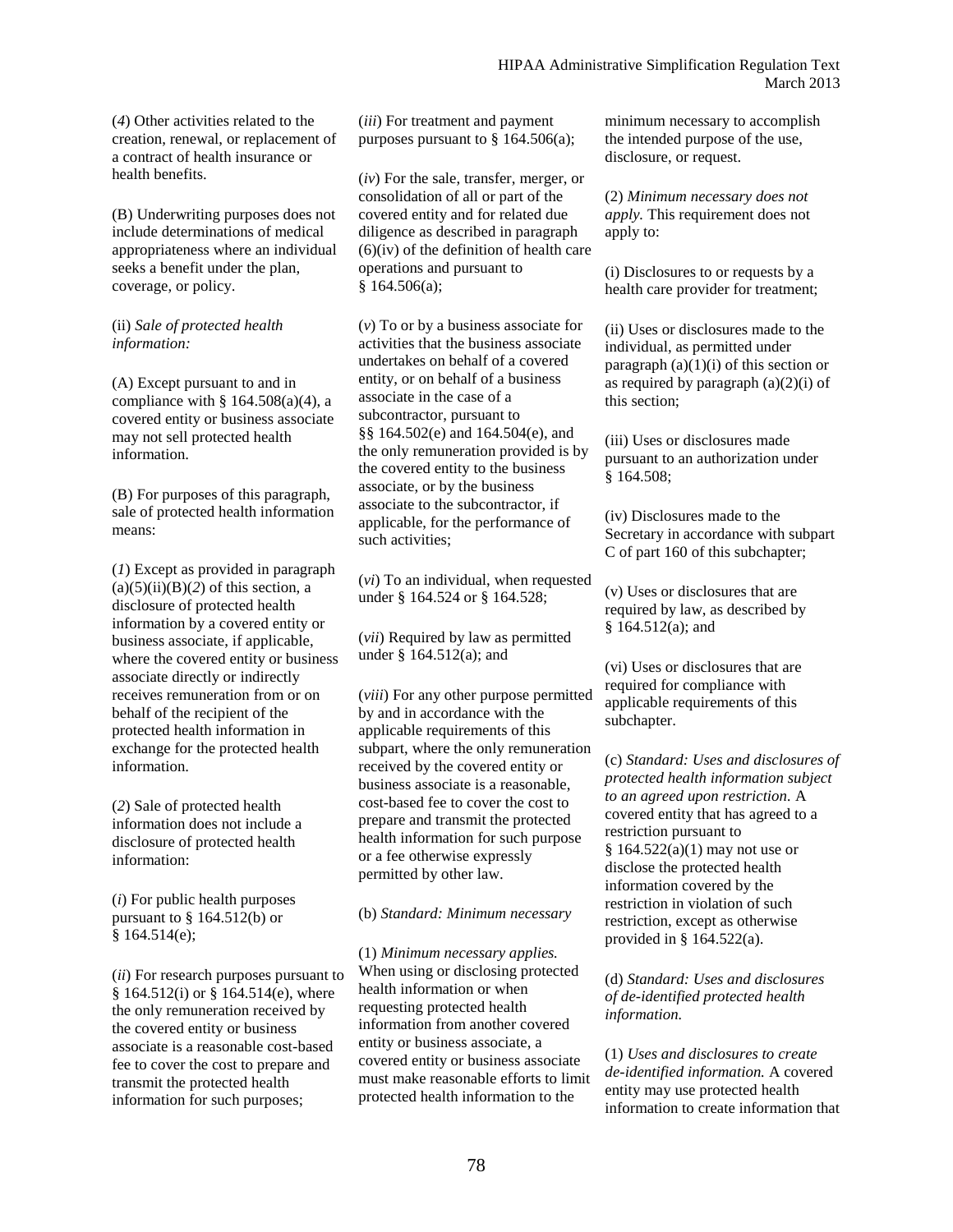is not individually identifiable health information or disclose protected health information only to a business associate for such purpose, whether or not the de-identified information is to be used by the covered entity.

(2) *Uses and disclosures of deidentified information.* Health information that meets the standard and implementation specifications for de-identification under § 164.514(a) and (b) is considered not to be individually identifiable health information, *i.e.,* de-identified. The requirements of this subpart do not apply to information that has been de-identified in accordance with the applicable requirements of § 164.514, provided that:

(i) Disclosure of a code or other means of record identification designed to enable coded or otherwise de-identified information to be re-identified constitutes disclosure of protected health information; and

(ii) If de-identified information is reidentified, a covered entity may use or disclose such re-identified information only as permitted or required by this subpart.

(e)(1) *Standard: Disclosures to business associates.* (i) A covered entity may disclose protected health information to a business associate and may allow a business associate to create, receive, maintain, or transmit protected health information on its behalf, if the covered entity obtains satisfactory assurance that the business associate will appropriately safeguard the information. A covered entity is not required to obtain such satisfactory assurances from a business associate that is a subcontractor.

(ii) A business associate may disclose protected health information to a business associate that is a subcontractor and may allow the

subcontractor to create, receive, maintain, or transmit protected health information on its behalf, if the business associate obtains satisfactory assurances, in accordance with §  $164.504(e)(1)(i)$ , that the subcontractor will appropriately safeguard the information.

(2) *Implementation specification: Documentation.* The satisfactory assurances required by paragraph  $(e)(1)$  of this section must be documented through a written contract or other written agreement or arrangement with the business associate that meets the applicable requirements of § 164.504(e).

(f) *Standard: Deceased individuals.* A covered entity must comply with the requirements of this subpart with respect to the protected health information of a deceased individual for a period of 50 years following the death of the individual.

(g)(1) *Standard: Personal representatives.* As specified in this paragraph, a covered entity must, except as provided in paragraphs  $(g)(3)$  and  $(g)(5)$  of this section, treat a personal representative as the individual for purposes of this subchapter.

(2) *Implementation specification: adults and emancipated minors.* If under applicable law a person has authority to act on behalf of an individual who is an adult or an emancipated minor in making decisions related to health care, a covered entity must treat such person as a personal representative under this subchapter, with respect to protected health information relevant to such personal representation.

(3)(i) *Implementation specification: unemancipated minors.* If under applicable law a parent, guardian, or other person acting *in loco parentis* has authority to act on behalf of an

individual who is an unemancipated minor in making decisions related to health care, a covered entity must treat such person as a personal representative under this subchapter, with respect to protected health information relevant to such personal representation, except that such person may not be a personal representative of an unemancipated minor, and the minor has the authority to act as an individual, with respect to protected health information pertaining to a health care service, if:

(A) The minor consents to such health care service; no other consent to such health care service is required by law, regardless of whether the consent of another person has also been obtained; and the minor has not requested that such person be treated as the personal representative;

 (B) The minor may lawfully obtain such health care service without the consent of a parent, guardian, or other person acting *in loco parentis,* and the minor, a court, or another person authorized by law consents to such health care service; or

(C) A parent, guardian, or other person acting *in loco parentis* assents to an agreement of confidentiality between a covered health care provider and the minor with respect to such health care service.

(ii) Notwithstanding the provisions of paragraph  $(g)(3)(i)$  of this section:

(A) If, and to the extent, permitted or required by an applicable provision of State or other law, including applicable case law, a covered entity may disclose, or provide access in accordance with § 164.524 to, protected health information about an unemancipated minor to a parent, guardian, or other person acting *in loco parentis*;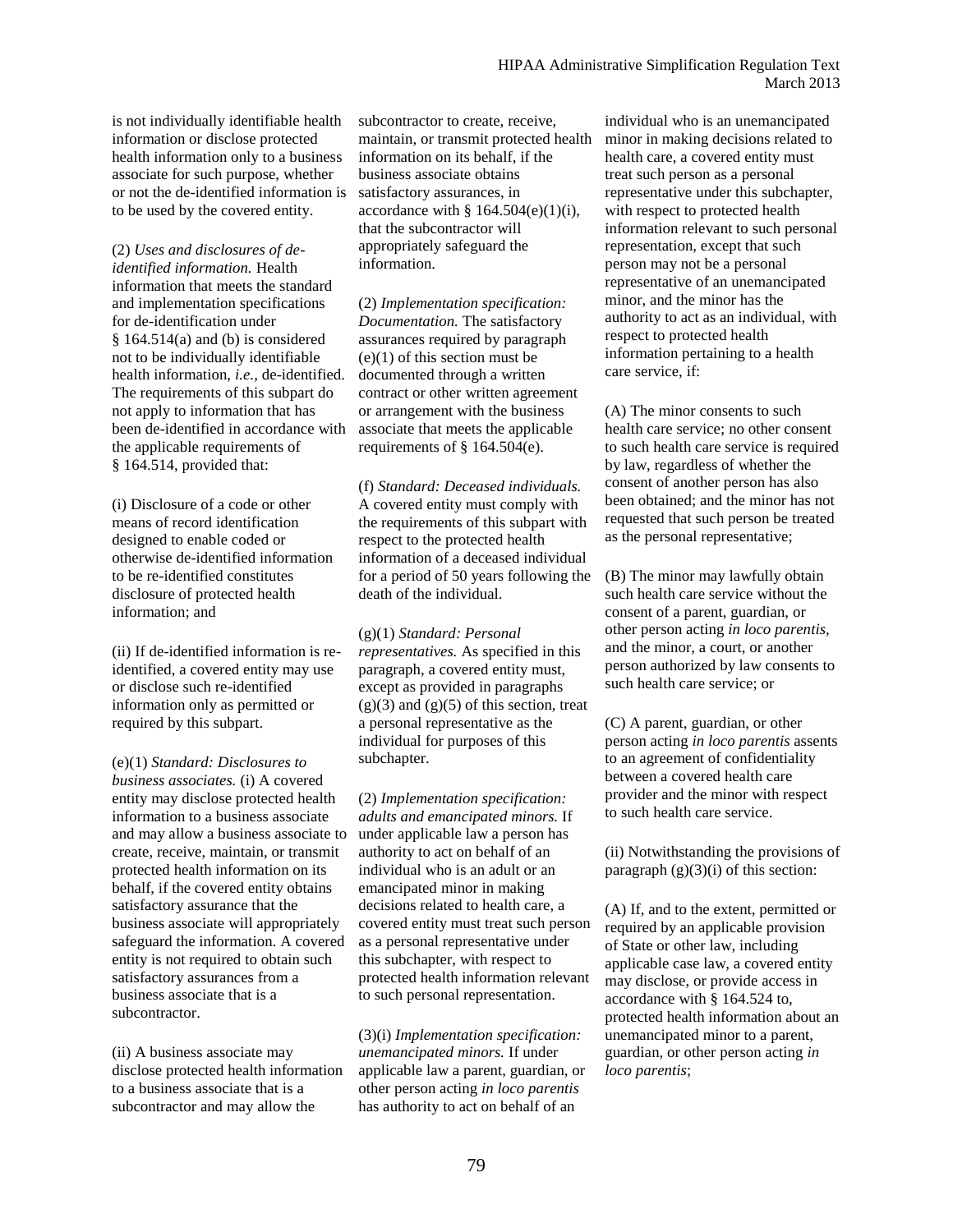(B) If, and to the extent, prohibited by an applicable provision of State or other law, including applicable case law, a covered entity may not disclose, or provide access in accordance with § 164.524 to, protected health information about an unemancipated minor to a parent, guardian, or other person acting *in loco parentis*; and

(C) Where the parent, guardian, or other person acting *in loco parentis,* is not the personal representative under paragraphs  $(g)(3)(i)(A)$ ,  $(B)$ , or (C) of this section and where there is no applicable access provision under State or other law, including case law, a covered entity may provide or deny access under § 164.524 to a parent, guardian, or other person acting *in loco parentis,* if such action is consistent with State or other applicable law, provided that such decision must be made by a licensed health care professional, in the exercise of professional judgment.

(4) *Implementation specification: Deceased individuals.* If under applicable law an executor, administrator, or other person has authority to act on behalf of a deceased individual or of the individual's estate, a covered entity must treat such person as a personal representative under this subchapter, with respect to protected health information relevant to such personal representation.

(5) *Implementation specification: Abuse, neglect, endangerment situations.* Notwithstanding a State law or any requirement of this paragraph to the contrary, a covered entity may elect not to treat a person as the personal representative of an individual if:

(i) The covered entity has a reasonable belief that:

(A) The individual has been or may be subjected to domestic violence, abuse, or neglect by such person; or

(B) Treating such person as the personal representative could endanger the individual; and

(ii) The covered entity, in the exercise of professional judgment, decides that it is not in the best interest of the individual to treat the person as the individual's personal representative.

(h) *Standard: Confidential communications.* A covered health care provider or health plan must comply with the applicable requirements of § 164.522(b) in communicating protected health information.

(i) *Standard: Uses and disclosures consistent with notice.* A covered entity that is required by § 164.520 to have a notice may not use or disclose protected health information in a manner inconsistent with such notice. A covered entity that is required by § 164.520(b)(1)(iii) to include a specific statement in its notice if it intends to engage in an activity listed in § 164.520(b)(1)(iii)(A)-(C), may not use or disclose protected health information for such activities, unless the required statement is included in the notice.

(j) *Standard: Disclosures by whistleblowers and workforce member crime victims*

(1) *Disclosures by whistleblowers.* A covered entity is not considered to have violated the requirements of this subpart if a member of its workforce or a business associate discloses protected health information, provided that:

(i) The workforce member or business associate believes in good faith that the covered entity has

engaged in conduct that is unlawful or otherwise violates professional or clinical standards, or that the care, services, or conditions provided by the covered entity potentially endangers one or more patients, workers, or the public; and

(ii) The disclosure is to:

(A) A health oversight agency or public health authority authorized by law to investigate or otherwise oversee the relevant conduct or conditions of the covered entity or to an appropriate health care accreditation organization for the purpose of reporting the allegation of failure to meet professional standards or misconduct by the covered entity; or

(B) An attorney retained by or on behalf of the workforce member or business associate for the purpose of determining the legal options of the workforce member or business associate with regard to the conduct described in paragraph  $(j)(1)(i)$  of this section.

(2) *Disclosures by workforce members who are victims of a crime.* A covered entity is not considered to have violated the requirements of this subpart if a member of its workforce who is the victim of a criminal act discloses protected health information to a law enforcement official, provided that:

(i) The protected health information disclosed is about the suspected perpetrator of the criminal act; and

(ii) The protected health information disclosed is limited to the information listed in  $§ 164.512(f)(2)(i).$ 

[65 FR 82802, Dec. 28, 2000, as amended at 67 FR 53267, Aug. 14, 2002; 78 FR 5696, Jan. 25, 2013]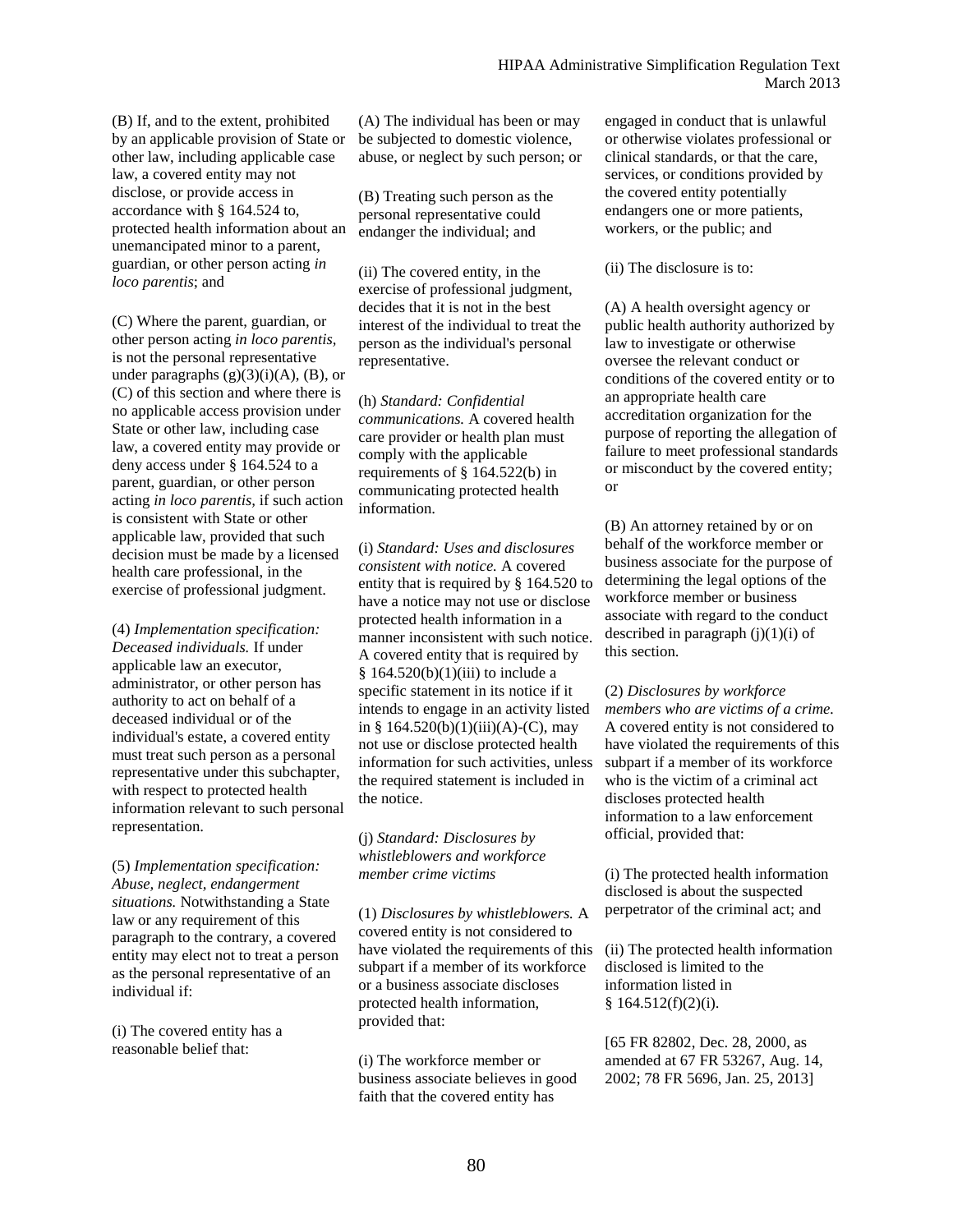# **§ 164.504 Uses and disclosures: Organizational requirements.**

(a) *Definitions.* As used in this section:

*Plan administration functions* means administration functions performed by the plan sponsor of a group health plan on behalf of the group health plan and excludes functions performed by the plan sponsor in connection with any other benefit or benefit plan of the plan sponsor.

*Summary health information* means information, that may be individually identifiable health information, and:

(1) That summarizes the claims history, claims expenses, or type of claims experienced by individuals for whom a plan sponsor has provided health benefits under a group health plan; and

(2) From which the information described at  $§$  164.514(b)(2)(i) has been deleted, except that the geographic information described in § 164.514(b)(2)(i)(B) need only be aggregated to the level of a five digit zip code.

(b)-(d) [Reserved]

(e)(1) *Standard: Business associate contracts.* (i) The contract or other arrangement required by § 164.502(e)(2) must meet the requirements of paragraph (e)(2),  $(e)(3)$ , or  $(e)(5)$  of this section, as applicable.

(ii) A covered entity is not in compliance with the standards in § 164.502(e) and this paragraph, if the covered entity knew of a pattern of activity or practice of the business associate that constituted a material breach or violation of the business associate's obligation under the contract or other arrangement, unless the covered entity took reasonable

steps to cure the breach or end the violation, as applicable, and, if such steps were unsuccessful, terminated the contract or arrangement, if feasible.

(iii) A business associate is not in compliance with the standards in § 164.502(e) and this paragraph, if the business associate knew of a pattern of activity or practice of a subcontractor that constituted a material breach or violation of the subcontractor's obligation under the contract or other arrangement, unless the business associate took reasonable steps to cure the breach or end the violation, as applicable, and, if such steps were unsuccessful, terminated the contract or arrangement, if feasible.

(2) *Implementation specifications: Business associate contracts.* A contract between the covered entity and a business associate must:

(i) Establish the permitted and required uses and disclosures of protected health information by the business associate. The contract may not authorize the business associate to use or further disclose the information in a manner that would violate the requirements of this subpart, if done by the covered entity, except that:

(A) The contract may permit the business associate to use and disclose protected health information for the proper management and administration of the business associate, as provided in paragraph (e)(4) of this section; and

(B) The contract may permit the business associate to provide data aggregation services relating to the health care operations of the covered entity.

(ii) Provide that the business associate will:

(A) Not use or further disclose the information other than as permitted or required by the contract or as required by law;

(B) Use appropriate safeguards and comply, where applicable, with subpart C of this part with respect to electronic protected health information, to prevent use or disclosure of the information other than as provided for by its contract;

(C) Report to the covered entity any use or disclosure of the information not provided for by its contract of which it becomes aware, including breaches of unsecured protected health information as required by § 164.410;

(D) In accordance with  $§ 164.502(e)(1)(ii)$ , ensure that any subcontractors that create, receive, maintain, or transmit protected health information on behalf of the business associate agree to the same restrictions and conditions that apply to the business associate with respect to such information;

(E) Make available protected health information in accordance with § 164.524;

(F) Make available protected health information for amendment and incorporate any amendments to protected health information in accordance with § 164.526;

(G) Make available the information required to provide an accounting of disclosures in accordance with § 164.528;

(H) To the extent the business associate is to carry out a covered entity's obligation under this subpart, comply with the requirements of this subpart that apply to the covered entity in the performance of such obligation.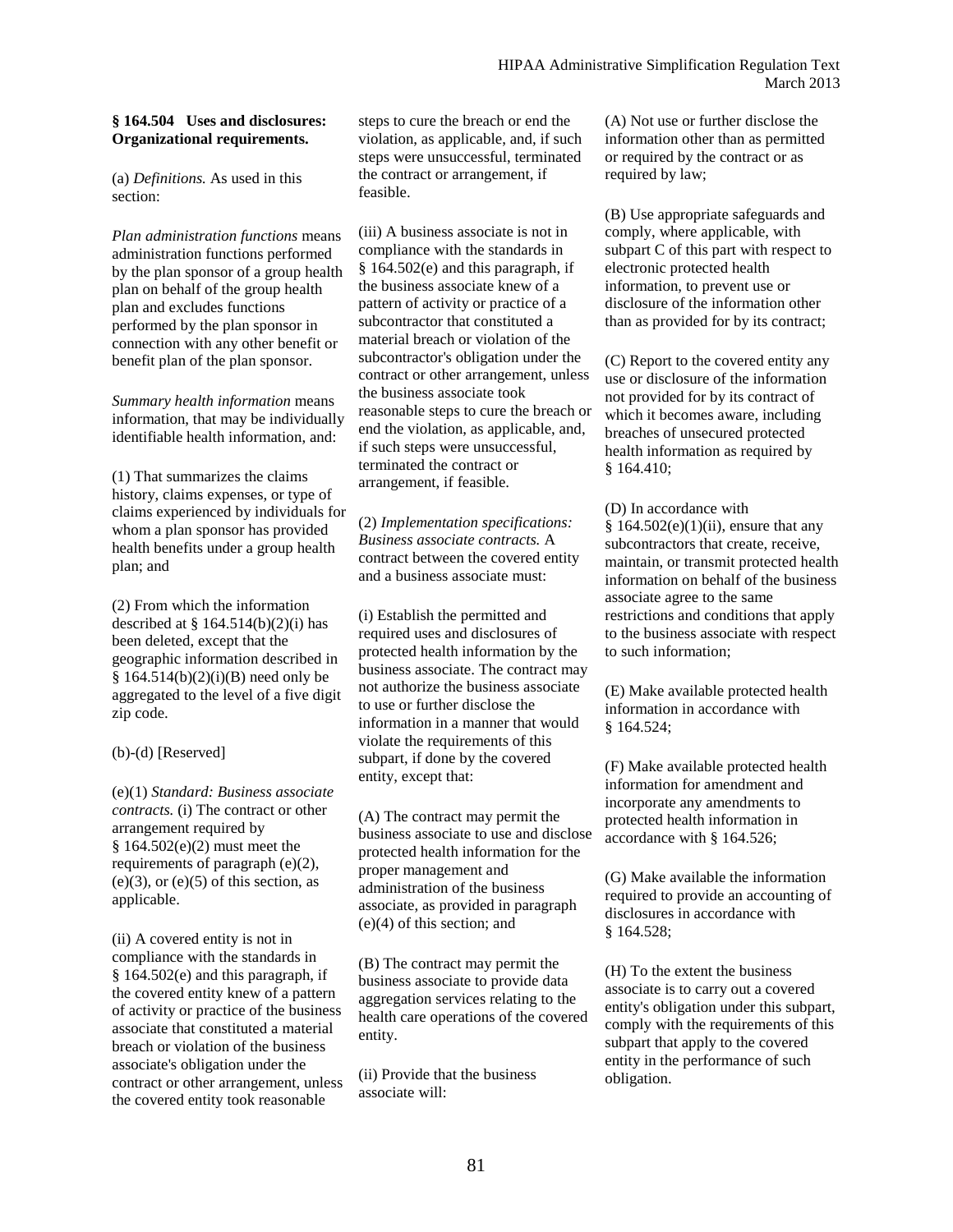(I) Make its internal practices, books, and records relating to the use and disclosure of protected health information received from, or created or received by the business associate on behalf of, the covered entity available to the Secretary for purposes of determining the covered entity's compliance with this subpart; and

(J) At termination of the contract, if feasible, return or destroy all protected health information received from, or created or received by the business associate on behalf of, the covered entity that the business associate still maintains in any form and retain no copies of such information or, if such return or destruction is not feasible, extend the protections of the contract to the information and limit further uses and disclosures to those purposes that make the return or destruction of the information infeasible.

(iii) Authorize termination of the contract by the covered entity, if the covered entity determines that the business associate has violated a material term of the contract.

(3) *Implementation specifications: Other arrangements.* (i) If a covered entity and its business associate are both governmental entities:

(A) The covered entity may comply with this paragraph and  $§ 164.314(a)(1)$ , if applicable, by entering into a memorandum of understanding with the business associate that contains terms that accomplish the objectives of paragraph (e)(2) of this section and § 164.314(a)(2), if applicable.

(B) The covered entity may comply with this paragraph and  $§ 164.314(a)(1)$ , if applicable, if other law (including regulations adopted by the covered entity or its business associate) contains requirements applicable to the

business associate that accomplish the objectives of paragraph  $(e)(2)$  of this section and  $§$  164.314(a)(2), if applicable.

(ii) If a business associate is required by law to perform a function or activity on behalf of a covered entity or to provide a service described in the definition of business associate in § 160.103 of this subchapter to a covered entity, such covered entity may disclose protected health information to the business associate to the extent necessary to comply with the legal mandate without meeting the requirements of this paragraph and  $\S$  164.314(a)(1), if applicable, provided that the covered entity attempts in good faith to obtain satisfactory assurances as required by paragraph (e)(2) of this section and  $§ 164.314(a)(1)$ , if applicable, and, if such attempt fails, documents the attempt and the reasons that such assurances cannot be obtained.

(iii) The covered entity may omit from its other arrangements the termination authorization required by paragraph  $(e)(2)(iii)$  of this section, if such authorization is inconsistent with the statutory obligations of the covered entity or its business associate.

(iv) A covered entity may comply with this paragraph and  $§ 164.314(a)(1)$  if the covered entity discloses only a limited data set to a business associate for the business associate to carry out a health care operations function and the covered entity has a data use agreement with the business associate that complies with  $§$  164.514(e)(4) and § 164.314(a)(1), if applicable.

(4) *Implementation specifications: Other requirements for contracts and other arrangements.* (i) The contract or other arrangement between the covered entity and the business associate may permit the business associate to use the protected health

information received by the business associate in its capacity as a business associate to the covered entity, if necessary:

(A) For the proper management and administration of the business associate; or

(B) To carry out the legal responsibilities of the business associate.

(ii) The contract or other arrangement between the covered entity and the business associate may permit the business associate to disclose the protected health information received by the business associate in its capacity as a business associate for the purposes described in paragraph  $(e)(4)(i)$  of this section, if:

(A) The disclosure is required by law; or

(B)(*1*) The business associate obtains reasonable assurances from the person to whom the information is disclosed that it will be held confidentially and used or further disclosed only as required by law or for the purposes for which it was disclosed to the person; and

(*2*) The person notifies the business associate of any instances of which it is aware in which the confidentiality of the information has been breached.

(5) *Implementation specifications: Business associate contracts with subcontractors.* The requirements of  $§ 164.504(e)(2)$  through  $(e)(4)$  apply to the contract or other arrangement required by  $§$  164.502(e)(1)(ii) between a business associate and a business associate that is a subcontractor in the same manner as such requirements apply to contracts or other arrangements between a covered entity and business associate.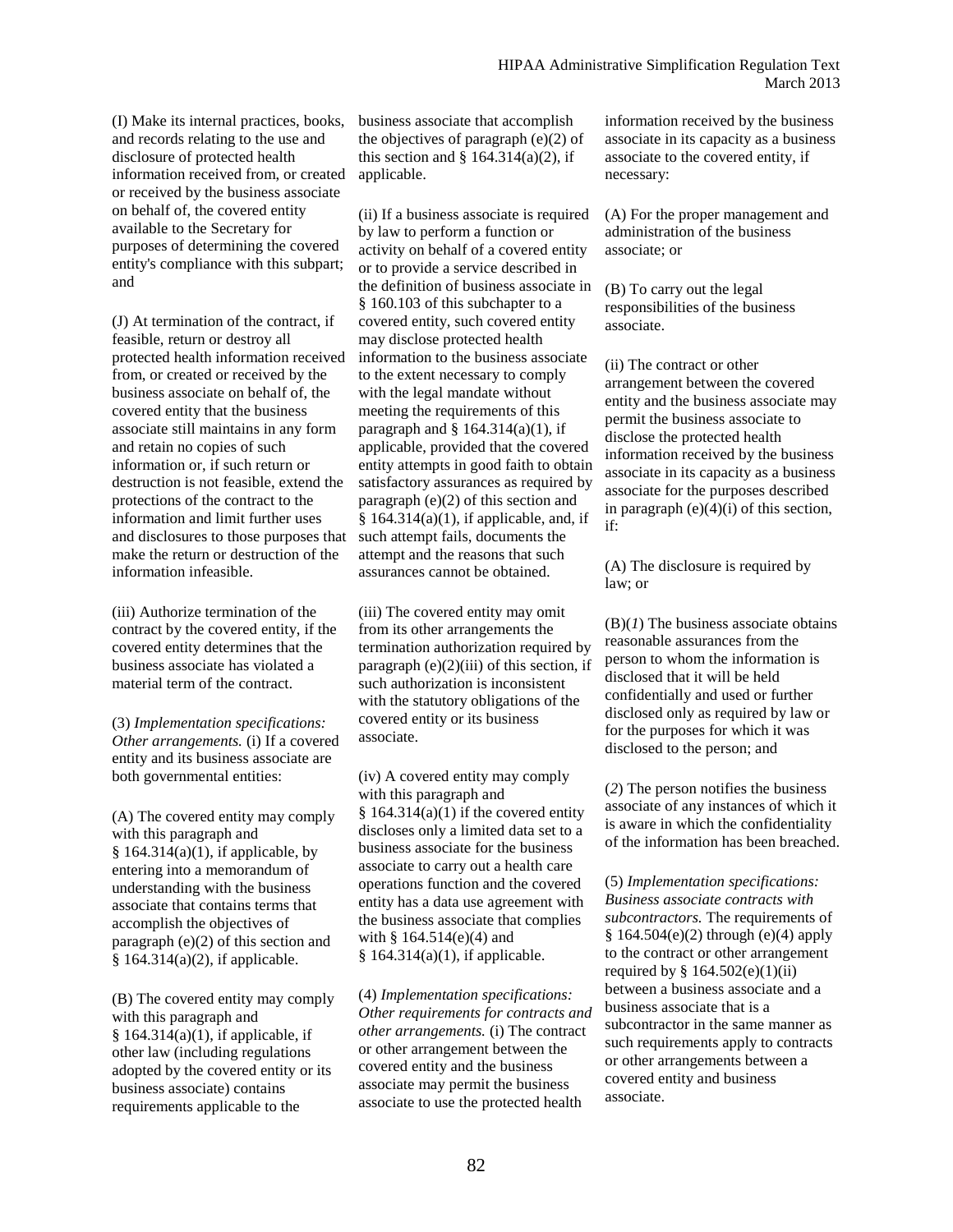(f)(1) *Standard: Requirements for group health plans.* (i) Except as provided under paragraph  $(f)(1)(ii)$  or (iii) of this section or as otherwise authorized under § 164.508, a group health plan, in order to disclose protected health information to the plan sponsor or to provide for or permit the disclosure of protected health information to the plan sponsor by a health insurance issuer or HMO with respect to the group health plan, must ensure that the plan documents restrict uses and disclosures of such information by the plan sponsor consistent with the requirements of this subpart.

(ii) Except as prohibited by  $§ 164.502(a)(5)(i)$ , the group health plan, or a health insurance issuer or HMO with respect to the group health plan, may disclose summary health information to the plan sponsor, if the plan sponsor requests the summary health information for purposes of:

(A) Obtaining premium bids from health plans for providing health insurance coverage under the group health plan; or

(B) Modifying, amending, or terminating the group health plan.

(iii) The group health plan, or a health insurance issuer or HMO with respect to the group health plan, may disclose to the plan sponsor information on whether the individual is participating in the group health plan, or is enrolled in or has disenrolled from a health insurance issuer or HMO offered by the plan.

(2) *Implementation specifications: Requirements for plan documents.* The plan documents of the group health plan must be amended to incorporate provisions to:

(i) Establish the permitted and required uses and disclosures of such

information by the plan sponsor, provided that such permitted and required uses and disclosures may not be inconsistent with this subpart.

(ii) Provide that the group health plan will disclose protected health information to the plan sponsor only upon receipt of a certification by the plan sponsor that the plan documents have been amended to incorporate the following provisions and that the plan sponsor agrees to:

(A) Not use or further disclose the information other than as permitted or required by the plan documents or as required by law;

(B) Ensure that any agents to whom it provides protected health information received from the group health plan agree to the same restrictions and conditions that apply to the plan sponsor with respect to such information;

(C) Not use or disclose the information for employment-related actions and decisions or in connection with any other benefit or employee benefit plan of the plan sponsor;

(D) Report to the group health plan any use or disclosure of the information that is inconsistent with the uses or disclosures provided for of which it becomes aware;

(E) Make available protected health information in accordance with § 164.524;

(F) Make available protected health information for amendment and incorporate any amendments to protected health information in accordance with § 164.526;

(G) Make available the information required to provide an accounting of disclosures in accordance with § 164.528;

(H) Make its internal practices, books, and records relating to the use and disclosure of protected health information received from the group health plan available to the Secretary for purposes of determining compliance by the group health plan with this subpart;

(I) If feasible, return or destroy all protected health information received from the group health plan that the sponsor still maintains in any form and retain no copies of such information when no longer needed for the purpose for which disclosure was made, except that, if such return or destruction is not feasible, limit further uses and disclosures to those purposes that make the return or destruction of the information infeasible; and

(J) Ensure that the adequate separation required in paragraph  $(f)(2)(iii)$  of this section is established.

(iii) Provide for adequate separation between the group health plan and the plan sponsor. The plan documents must:

(A) Describe those employees or classes of employees or other persons under the control of the plan sponsor to be given access to the protected health information to be disclosed, provided that any employee or person who receives protected health information relating to payment under, health care operations of, or other matters pertaining to the group health plan in the ordinary course of business must be included in such description;

(B) Restrict the access to and use by such employees and other persons described in paragraph  $(f)(2)(iii)(A)$ of this section to the plan administration functions that the plan sponsor performs for the group health plan; and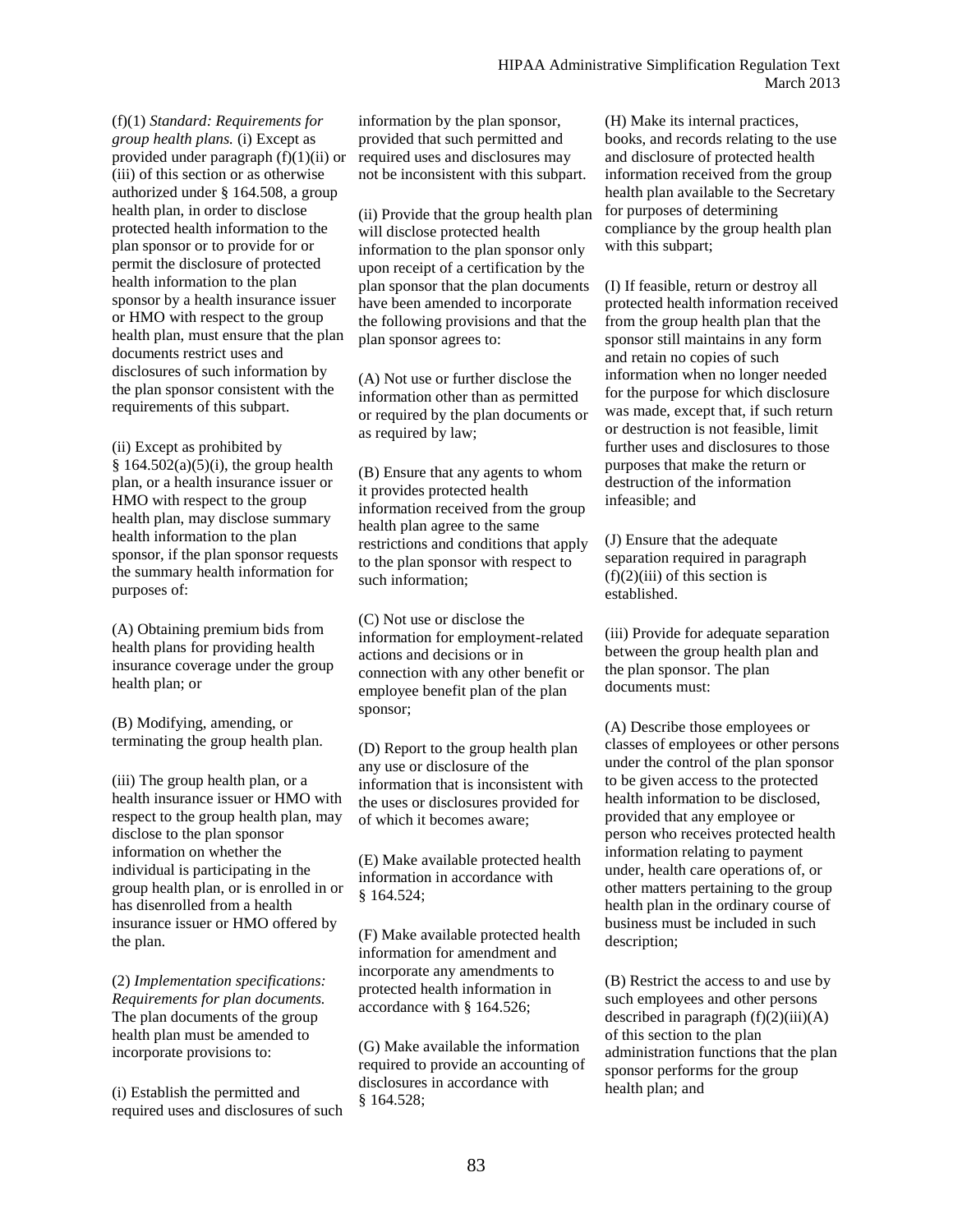(C) Provide an effective mechanism for resolving any issues of noncompliance by persons described in paragraph  $(f)(2)(iii)(A)$  of this section with the plan document provisions required by this paragraph.

(3) *Implementation specifications: Uses and disclosures.* A group health plan may:

(i) Disclose protected health information to a plan sponsor to carr y out plan administration functions that the plan sponsor performs only consistent with the provisions of paragraph (f)(2) of this section;

(ii) Not permit a health insurance issuer or HMO with respect to the group health plan to disclose protected health information to the plan sponsor except as permitted by this paragraph;

(iii) Not disclose and may not permit a health insurance issuer or HMO to disclose protected health information to a plan sponsor as otherwise permitted by this paragraph unless a statement required by §  $164.520(b)(1)(iii)(C)$  is included in the appropriate notice; and

(iv) Not disclose protected health information to the plan sponsor for the purpose of employment-related actions or decisions or in connection with any other benefit or employee benefit plan of the plan sponsor.

(g) *Standard: Requirements for a covered entity with multiple covered functions.*

(1) A covered entity that performs multiple covered functions that would make the entity any combination of a health plan, a covered health care provider, and a health care clearinghouse, must comply with the standards, requirements, and implementation

specifications of this subpart, as applicable to the health plan, health care provider, or health care clearinghouse covered functions performed.

(2) A covered entity that performs multiple covered functions may use or disclose the protected health information of individuals who receive the covered entity's health plan or health care provider services, but not both, only for purposes related to the appropriate function being performed.

[65 FR 82802, Dec. 28, 2000, as amended at 67 FR 53267, Aug. 14, 2002; 68 FR 8381, Feb. 20, 2003; 78 FR 5697, Jan. 25, 2013]

# **§ 164.506 Uses and disclosures to carry out treatment, payment, or health care operations.**

(a) *Standard: Permitted uses and disclosures.* Except with respect to uses or disclosures that require an authorization under § 164.508(a)(2) through (4) or that are prohibited under § 164.502(a)(5)(i), a covered entity may use or disclose protected health information for treatment, payment, or health care operations as set forth in paragraph (c) of this section, provided that such use or disclosure is consistent with other applicable requirements of this subpart.

(b) *Standard: Consent for uses and disclosures permitted.*

(1) A covered entity may obtain consent of the individual to use or disclose protected health information to carry out treatment, payment, or health care operations.

(2) Consent, under paragraph (b) of this section, shall not be effective to permit a use or disclosure of protected health information when an authorization, under § 164.508, is

required or when another condition must be met for such use or disclosure to be permissible under this subpart.

(c) *Implementation specifications: Treatment, payment, or health care operations.* (1) A covered entity may use or disclose protected health information for its own treatment, payment, or health care operations.

(2) A covered entity may disclose protected health information for treatment activities of a health care provider.

(3) A covered entity may disclose protected health information to another covered entity or a health care provider for the payment activities of the entity that receives the information.

(4) A covered entity may disclose protected health information to another covered entity for health care operations activities of the entity that receives the information, if each entity either has or had a relationship with the individual who is the subject of the protected health information being requested, the protected health information pertains to such relationship, and the disclosure is:

(i) For a purpose listed in paragraph (1) or (2) of the definition of health care operations; or

(ii) For the purpose of health care fraud and abuse detection or compliance.

(5) A covered entity that participates in an organized health care arrangement may disclose protected health information about an individual to other participants in the organized health care arrangement for any health care operations activities of the organized health care arrangement.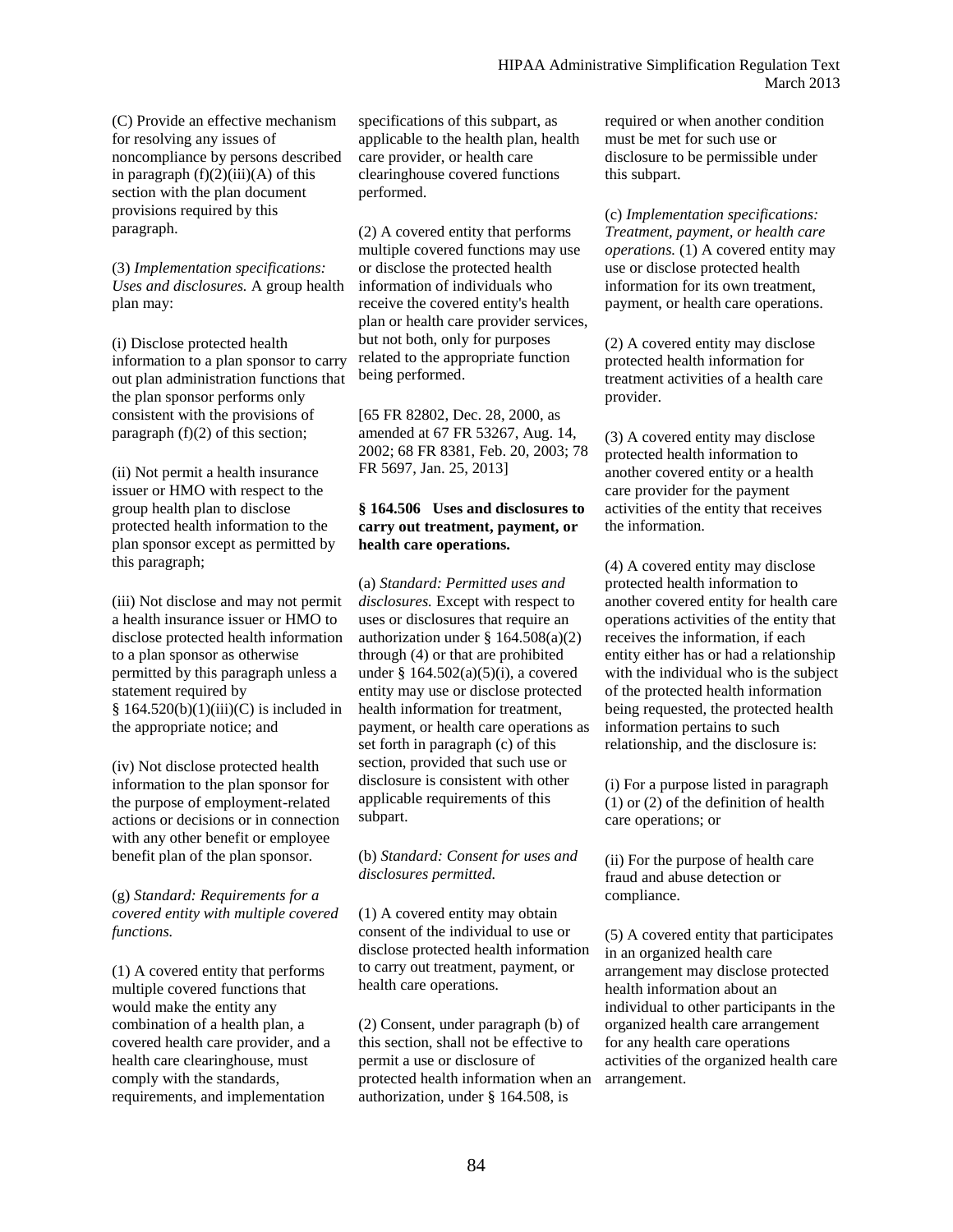[67 FR 53268, Aug. 14, 2002, as amended at 78 FR 5698, Jan. 25, 2013]

#### **§ 164.508 Uses and disclosures for which an authorization is required.**

(a) *Standard: Authorizations for use s and disclosures* —(1) *Authorization required: General rule.* Except as otherwise permitted or required by this subchapter, a covered entity ma y not use or disclose protected health information without an authorization that is valid under this section. When a covered entity obtains or receives a valid authorization for its use or disclosure of protected health information, such use or disclosure must be consistent with such authorization.

# (2) *Authorization required: Psychotherapy notes.*

Notwithstanding any provision of this subpart, other than the transition provisions in § 164.532, a covered entity must obtain an authorization for any use or disclosure of psychotherapy notes, except:

(i) To carry out the following treatment, payment, or health care operations:

(A) Use by the originator of the psychotherapy notes for treatment;

(B) Use or disclosure by the covered entity for its own training programs in which students, trainees, or practitioners in mental health learn under supervision to practice or improve their skills in group, joint, family, or individual counseling; or

(C) Use or disclosure by the covered entity to defend itself in a legal action or other proceeding brought by the individual; and

(ii) A use or disclosure that is required by  $§ 164.502(a)(2)(ii)$  or permitted by  $§$  164.512(a);

§ 164.512(d) with respect to the oversight of the originator of the sychotherapy notes; p  $§ 164.512(g)(1);$  or  $§ 164.512(j)(1)(i).$ 

3) *Authorization required:*  ( *Marketing.* 

i) Notwithstanding any provision of ( this subpart, other than the transition provisions in  $\S$  164.532, a covered entity must obtain an authorization for any use or disclosure of protected health information for marketing, xcept if the communication is in the e form of:

A) A face-to-face communication ( made by a covered entity to an ndividual; or i

B) A promotional gift of nominal ( value provided by the covered entity.

(ii) If the marketing involves financial remuneration, as defined in paragraph (3) of the definition of marketing at  $\S$  164.501, to the overed entity from a third party, the c authorization must state that such remuneration is involved.

4) *Authorization required: Sale of*  ( *rotected health information. p*

i) Notwithstanding any provision of ( this subpart, other than the transition provisions in  $§$  164.532, a covered entity must obtain an authorization for any disclosure of protected health information which is a sale of protected health information, as defined in  $\S$  164.501 of this subpart. (ii) Such authorization must state that the disclosure will result in remuneration to the covered entity.

b) *Implementation specifications:*  ( General requirements

1) *Valid authorizations.* (

(i) A valid authorization is a document that meets the requirements in paragraphs (a)(3)(ii),  $(a)(4)(ii)$ ,  $(c)(1)$ , and  $(c)(2)$  of this section, as applicable.

(ii) A valid authorization may contain elements or information in addition to the elements required by this section, provided that such additional elements or information are not inconsistent with the elements required by this section.

(2) *Defective authorizations.* An authorization is not valid, if the document submitted has any of the following defects:

(i) The expiration date has passed or the expiration event is known by the covered entity to have occurred;

(ii) The authorization has not been filled out completely, with respect to an element described by paragraph (c) of this section, if applicable;

(iii) The authorization is known by the covered entity to have been revoked;

(iv) The authorization violates paragraph  $(b)(3)$  or  $(4)$  of this section, if applicable;

(v) Any material information in the authorization is known by the covered entity to be false.

(3) *Compound authorizations.* An authorization for use or disclosure of protected health information may not be combined with any other document to create a compound authorization, except as follows:

(i) An authorization for the use or disclosure of protected health information for a research study may be combined with any other type of written permission for the same or another research study. This exception includes combining an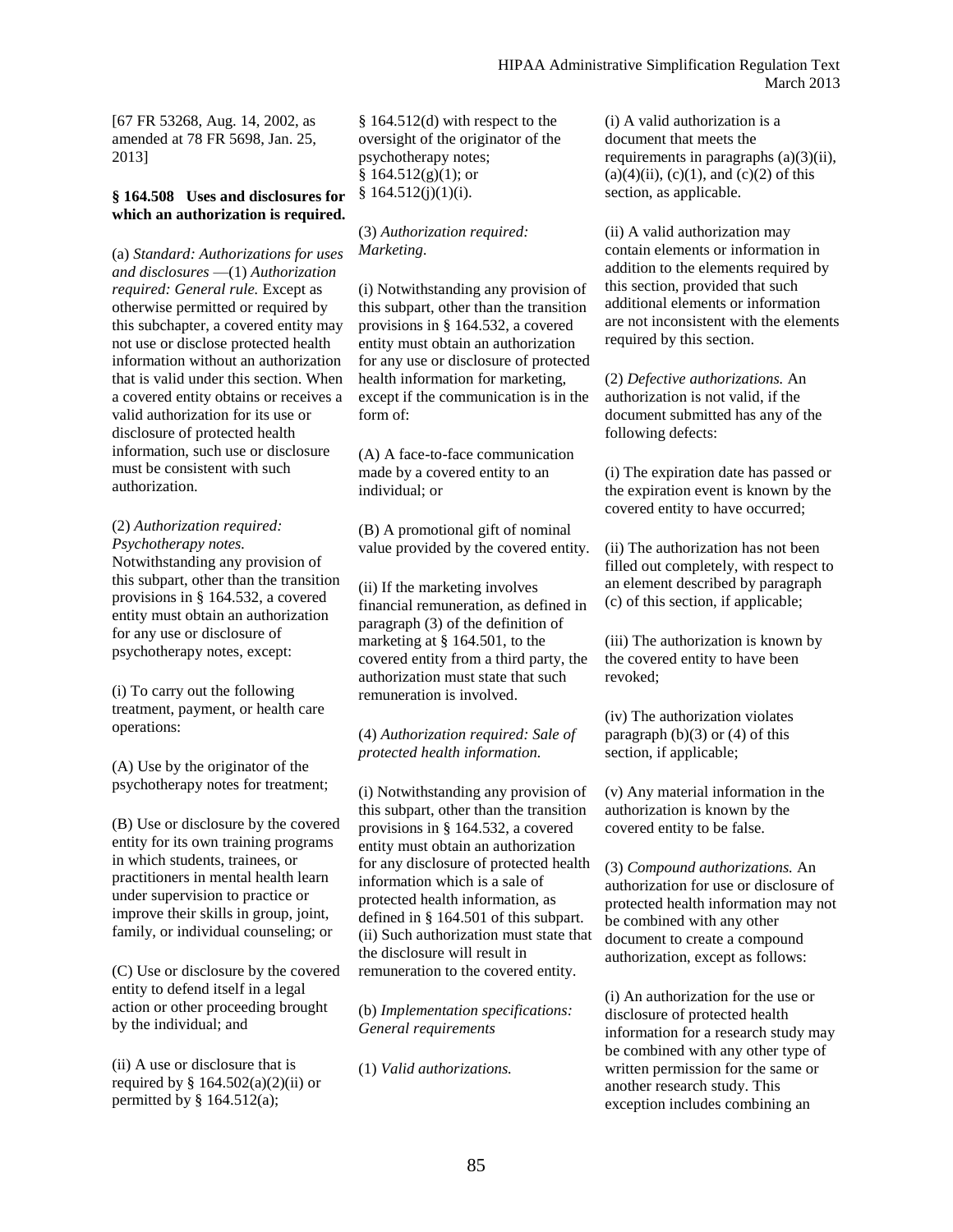authorization for the use or disclosure of protected health information for a research study with another authorization for the same research study, with an authorization for the creation or maintenance of a research database or repository, or with a consent to participate in research. Where a covered health care provider has conditioned the provision of research-related treatment on the provision of one of the authorizations, as permitted under paragraph  $(b)(4)(i)$  of this section, any compound authorization created under this paragraph must clearly differentiate between the conditioned and unconditioned components and provide the individual with an opportunity to opt in to the research activities described in the unconditioned authorization.

(ii) An authorization for a use or disclosure of psychotherapy notes may only be combined with another authorization for a use or disclosure of psychotherapy notes.

(iii) An authorization under this section, other than an authorization for a use or disclosure of psychotherapy notes, may be combined with any other such authorization under this section, except when a covered entity has conditioned the provision of treatment, payment, enrollment in the health plan, or eligibility for benefits under paragraph (b)(4) of this section on the provision of one of the authorizations. The prohibition in this paragraph on combining authorizations where one authorization conditions the provision of treatment, payment, enrollment in a health plan, or eligibility for benefits under paragraph (b)(4) of this section does not apply to a compound authorization created in accordance with paragraph  $(b)(3)(i)$  of this section.

(4) *Prohibition on conditioning of*  authorizations. A covered entity may not condition the provision to an individual of treatment, payment, enrollment in the health plan, or eligibility for benefits on the provision of an authorization, excep t:

(i) A covered health care provider may condition the provision of research-related treatment on provision of an authorization for the use or disclosure of protected health information for such research under this section;

(ii) A health plan may condition enrollment in the health plan or eligibility for benefits on provision of an authorization requested by the health plan prior to an individual's enrollment in the health plan, if:

(A) The authorization sought is for the health plan's eligibility or enrollment determinations relating t o the individual or for its underwritin g or risk rating determinations; and

(B) The authorization is not for a us e or disclosure of psychotherapy note s under paragraph (a)(2) of this section; and

(iii) A covered entity may condition the provision of health care that is solely for the purpose of creating protected health information for disclosure to a third party on provision of an authorization for the disclosure of the protected health information to such third party.

(5) *Revocation of authorizations.* A n individual may revoke an authorization provided under this section at any time, provided that th e revocation is in writing, except to th e extent that:

(i) The covered entity has taken action in reliance thereon; or

(ii) If the authorization was obtained as a condition of obtaining insurance coverage, other law provides the insurer with the right to contest a claim under the policy or the policy itself.

(6) *Documentation.* A covered entity must document and retain any signed authorization under this section as required by § 164.530(j).

(c) *Implementation specifications: Core elements and requirements*

(1) Core elements. A valid authorization under this section must contain at least the following elements:

(i) A description of the information to be used or disclosed that identifies the information in a specific and meaningful fashion.

(ii) The name or other specific identification of the person(s), or class of persons, authorized to make the requested use or disclosure.

(iii) The name or other specific identification of the person(s), or class of persons, to whom the covered entity may make the requested use or disclosure.

(iv) A description of each purpose of the requested use or disclosure. The statement "at the request of the individual" is a sufficient description of the purpose when an individual initiates the authorization and does not, or elects not to, provide a statement of the purpose.

(v) An expiration date or an expiration event that relates to the individual or the purpose of the use or disclosure. The statement "end of the research study," "none," or similar language is sufficient if the authorization is for a use or disclosure of protected health information for research, including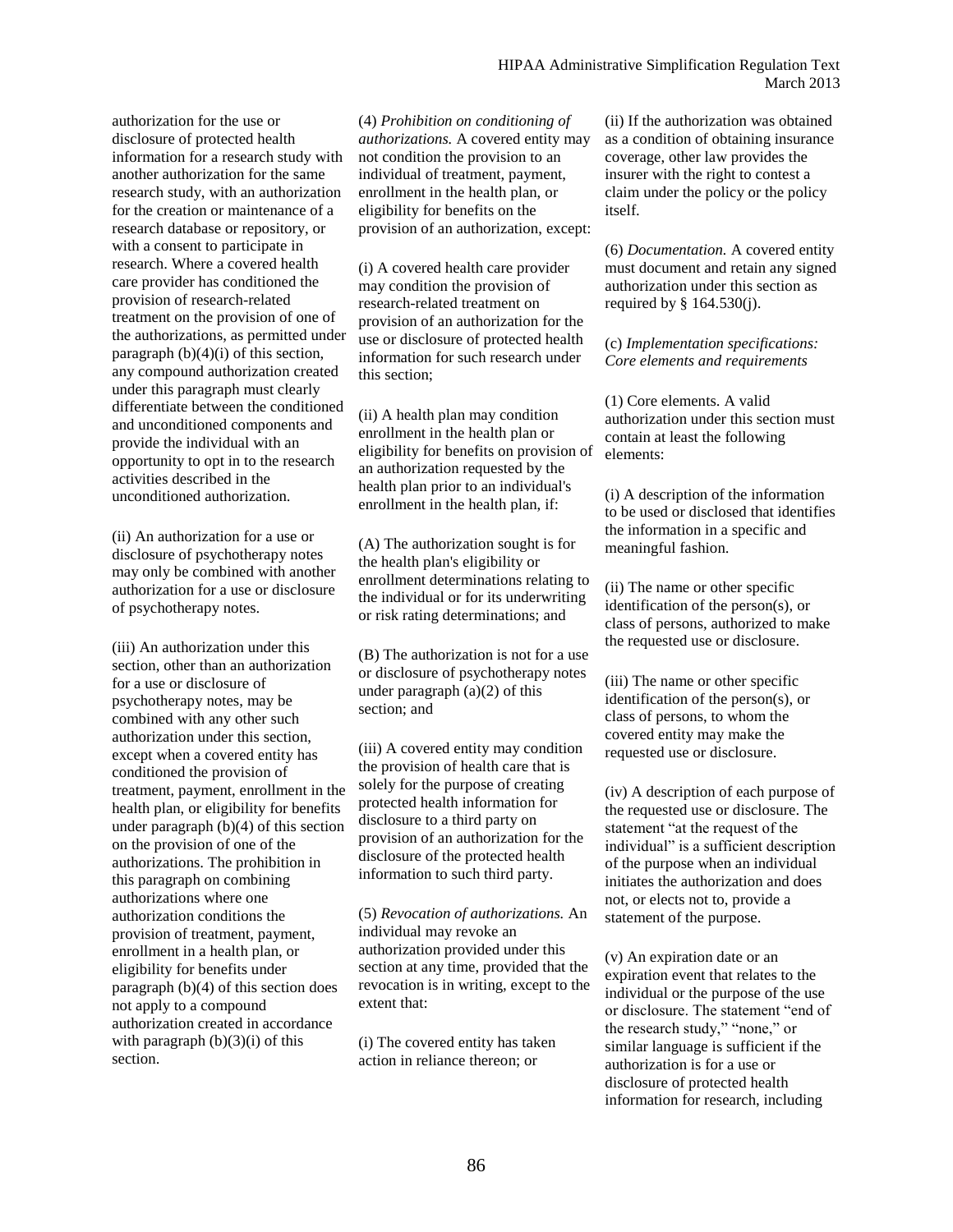for the creation and maintenance of a plan, or eligibility for benefits on research database or research repository.

(vi) Signature of the individual and date. If the authorization is signed by a personal representative of the individual, a description of such representative's authority to act for the individual must also be provided.

(2) *Required statements.* In addition to the core elements, the authorization must contain statements adequate to place the individual on notice of all of the following:

(i) The individual's right to revoke the authorization in writing, and either:

(A) The exceptions to the right to revoke and a description of how the individual may revoke the authorization; or

(B) To the extent that the information in paragraph  $(c)(2)(i)(A)$  of this section is included in the notice required by § 164.520, a reference to the covered entity's notice.

(ii) The ability or inability to condition treatment, payment, enrollment or eligibility for benefits on the authorization, by stating either:

(A) The covered entity may not condition treatment, payment, enrollment or eligibility for benefits on whether the individual signs the conditioning of authorizations in paragraph (b)(4) of this section applies; or

(B) The consequences to the individual of a refusal to sign the authorization when, in accordance with paragraph (b)(4) of this section, the covered entity can condition treatment, enrollment in the health

failure to obtain such authorization.

(iii) The potential for information disclosed pursuant to the authorization to be subject to redisclosure by the recipient and no longer be protected by this subpart.

(3) *Plain language requirement.* The authorization must be written in plain language.

(4) *Copy to the individual.* If a covered entity seeks an authorization from an individual for a use or disclosure of protected health information, the covered entity must provide the individual with a copy of the signed authorization.

[67 FR 53268, Aug. 14, 2002, as amended at 78 FR 5699, Jan. 25, 2013]

# **§ 164.510 Uses and disclosures requiring an opportunity for the individual to agree or to object.**

A covered entity may use or disclose protected health information, provided that the individual is informed in advance of the use or disclosure and has the opportunity to agree to or prohibit or restrict the use or disclosure, in accordance with the applicable requirements of this section. The covered entity may orally inform the individual of and obtain the individual's oral agreement or objection to a use or disclosure permitted by this section.

authorization when the prohibition on (a) *Standard: Use and disclosure for facility directories*

> (1) *Permitted uses and disclosure.* Except when an objection is expressed in accordance with paragraphs  $(a)(2)$  or  $(3)$  of this section, a covered health care provider may:

(i) Use the following protected health information to maintain a directory of individuals in its facility:

(A) The individual's name;

(B) The individual's location in the covered health care provider's facility;

(C) The individual's condition described in general terms that does not communicate specific medical information about the individual; and

(D) The individual's religious affiliation; and

(ii) Use or disclose for directory purposes such information:

(A) To members of the clergy; or

(B) Except for religious affiliation, to other persons who ask for the individual by name.

(2) *Opportunity to object.* A covered health care provider must inform an individual of the protected health information that it may include in a directory and the persons to whom it may disclose such information (including disclosures to clergy of information regarding religious affiliation) and provide the individual with the opportunity to restrict or prohibit some or all of the uses or disclosures permitted by paragraph  $(a)(1)$  of this section.

(3) *Emergency circumstances.* (i) If the opportunity to object to uses or disclosures required by paragraph (a)(2) of this section cannot practicably be provided because of the individual's incapacity or an emergency treatment circumstance, a covered health care provider may use or disclose some or all of the protected health information permitted by paragraph  $(a)(1)$  of this section for the facility's directory, if such disclosure is: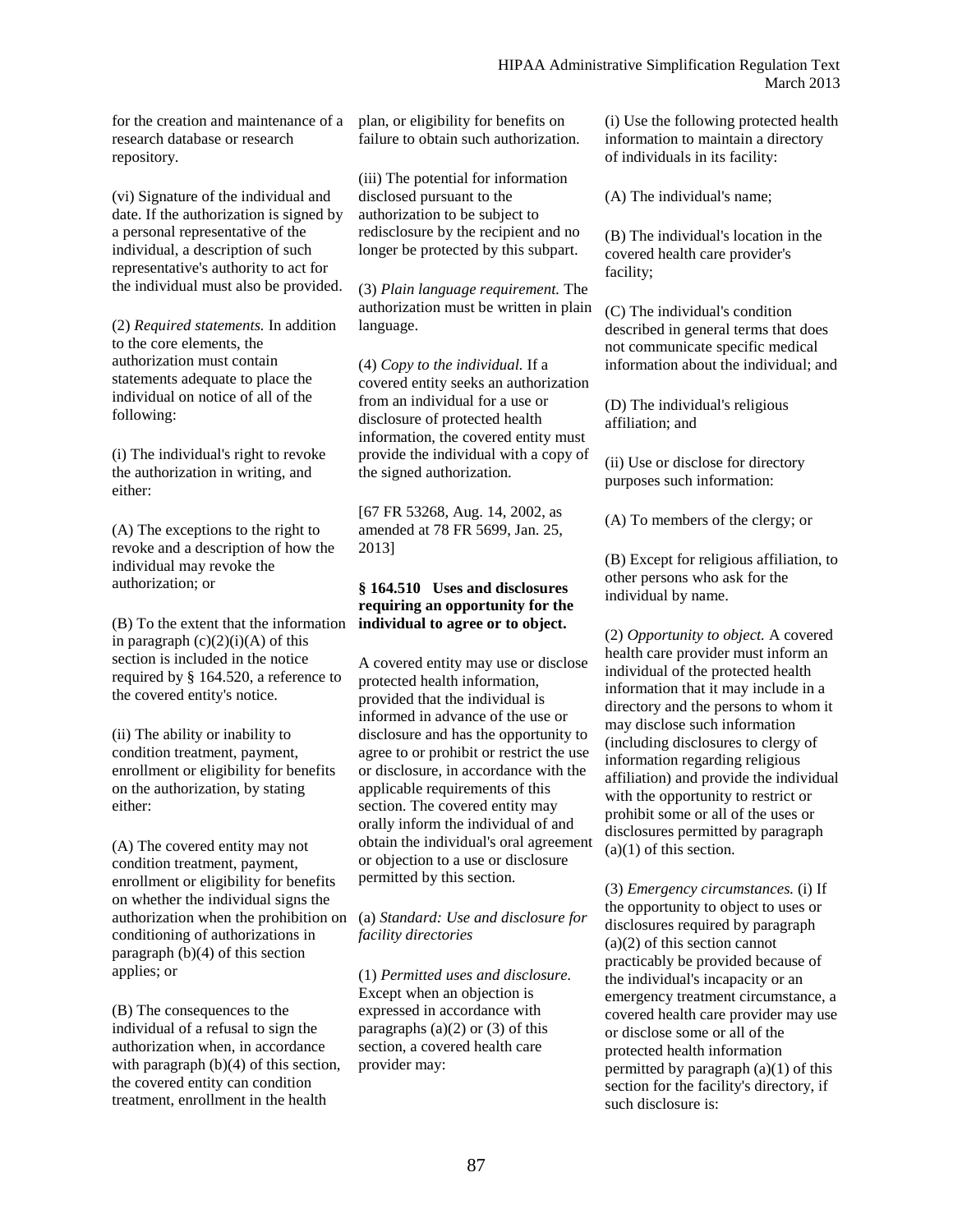(A) Consistent with a prior expressed (2) *Uses and disclosures with the*  preference of the individual, if any, that is known to the covered health care provider; and

(B) In the individual's best interest as determined by the covered health care provider, in the exercise of professional judgment.

(ii) The covered health care provider must inform the individual and provide an opportunity to object to uses or disclosures for directory purposes as required by paragraph (a)(2) of this section when it become s practicable to do so.

(b) *Standard: Uses and disclosures for involvement in the individual's care and notification purposes*

(1) *Permitted uses and disclosures.*

(i) A covered entity may, in accordance with paragraphs (b)(2),  $(b)(3)$ , or  $(b)(5)$  of this section, disclose to a family member, other relative, or a close personal friend of the individual, or any other person identified by the individual, the protected health information directly relevant to such person's involvement with the individual's health care or payment related to the individual's health care.

(ii) A covered entity may use or disclose protected health information to notify, or assist in the notification of (including identifying or locating), a family member, a personal representative of the individual, or another person responsible for the care of the individual of the individual's location, general condition, or death. Any such use or disclosure of protected health information for such notification purposes must be in accordance with paragraphs  $(b)(2)$ ,  $(b)(3)$ ,  $(b)(4)$ , or (b)(5) of this section, as applicable.

*individual present.* If the individual is present for, or otherwise available prior to, a use or disclosure permitted by paragraph  $(b)(1)$  of this section and has the capacity to make health care decisions, the covered entity may use or disclose the protected health information if it:

(i) Obtains the individual's agreement;

(ii) Provides the individual with the opportunity to object to the disclosure, and the individual does not express an objection; or

(iii) Reasonably infers from the circumstances, based on the exercise of professional judgment, that the individual does not object to the disclosure.

(3) *Limited uses and disclosures when the individual is not present.* If the individual is not present, or the opportunity to agree or object to the use or disclosure cannot practicably be provided because of the individual's incapacity or an emergency circumstance, the covered entity may, in the exercise of professional judgment, determine whether the disclosure is in the best interests of the individual and, if so, disclose only the protected health information that is directly relevant to the person's involvement with the individual's care or payment related to the individual's health care or needed for notification purposes. A covered entity may use professional judgment and its experience with common practice to make reasonable inferences of the individual's best interest in allowing a person to act on behalf of the individual to pick up filled prescriptions, medical supplies, X-rays, or other similar forms of protected health information.

(4) *Uses and disclosures for disaster relief purposes.* A covered entity may use or disclose protected health

information to a public or private entity authorized by law or by its charter to assist in disaster relief efforts, for the purpose of coordinating with such entities the uses or disclosures permitted by paragraph  $(b)(1)(ii)$  of this section. The requirements in paragraphs  $(b)(2)$ ,  $(b)(3)$ , or  $(b)(5)$  of this section apply to such uses and disclosures to the extent that the covered entity, in the exercise of professional judgment, determines that the requirements do not interfere with the ability to respond to the emergency circumstances.

(5) *Uses and disclosures when the individual is deceased.* If the individual is deceased, a covered entity may disclose to a family member, or other persons identified in paragraph (b)(1) of this section who were involved in the individual's care or payment for health care prior to the individual's death, protected health information of the individual that is relevant to such person's involvement, unless doing so is inconsistent with any prior expressed preference of the individual that is known to the covered entity.

[65 FR 82802, Dec. 28, 2000, as amended at 67 FR 53270, Aug. 14, 2002; 78 FR 5699, Jan. 25, 2013]

# **§ 164.512 Uses and disclosures for which an authorization or opportunity to agree or object is not required.**

A covered entity may use or disclose protected health information without the written authorization of the individual, as described in § 164.508, or the opportunity for the individual to agree or object as described in § 164.510, in the situations covered by this section, subject to the applicable requirements of this section. When the covered entity is required by this section to inform the individual of, or when the individual may agree to, a use or disclosure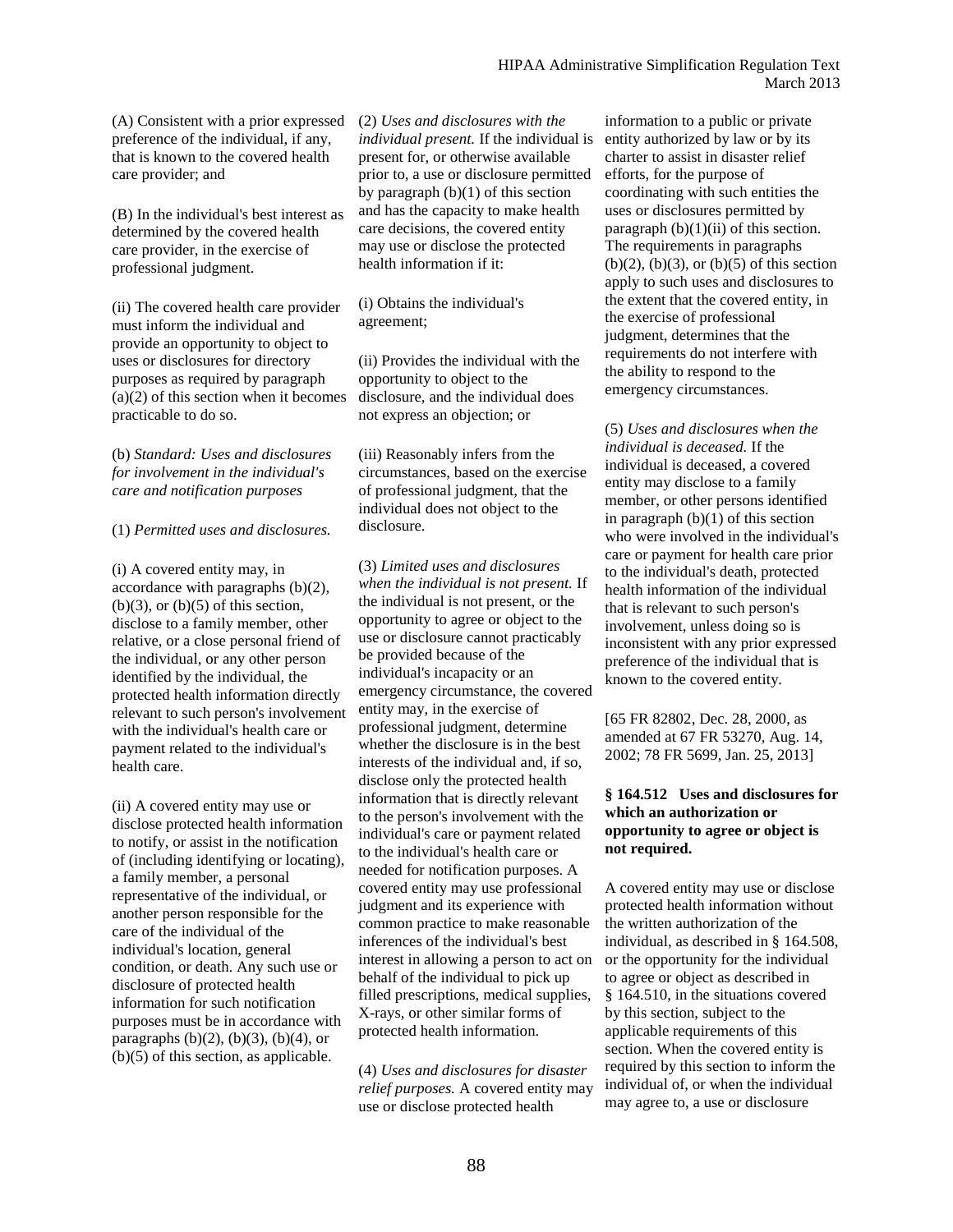permitted by this section, the covered for which that person has entity's information and the individual's agreement may be given orally.

#### (a) *Standard: Uses and disclosures required by law.*

(1) A covered entity may use or disclose protected health information to the extent that such use or disclosure is required by law and the use or disclosure complies with and is limited to the relevant requirements of such law.

(2) A covered entity must meet the requirements described in paragraph (c), (e), or (f) of this section for uses or disclosures required by law.

(b) *Standard: Uses and disclosures for public health activities.* (1) *Permitted uses and disclosures.* A covered entity may use or disclose protected health information for the public health activities and purposes described in this paragraph to:

(i) A public health authority that is authorized by law to collect or receive such information for the purpose of preventing or controlling disease, injury, or disability, including, but not limited to, the reporting of disease, injury, vital events such as birth or death, and the conduct of public health surveillance, public health investigations, and public health interventions; or, at the direction of a public health authority, to an official of a foreign government agency that is acting in collaboration with a public health authority;

(ii) A public health authority or other appropriate government authority authorized by law to receive reports of child abuse or neglect;

(iii) A person subject to the jurisdiction of the Food and Drug Administration (FDA) with respect to an FDA-regulated product or activity

responsibility, for the purpose of activities related to the quality, safety or effectiveness of such FDAregulated product or activity. Such purposes include:

(A) To collect or report adverse events (or similar activities with respect to food or dietary supplements), product defects or problems (including problems with the use or labeling of a product), or biological product deviations;

(B) To track FDA-regulated products;

(C) To enable product recalls, repairs, or replacement, or lookback (including locating and notifying individuals who have received products that have been recalled, withdrawn, or are the subject of lookback); or

(D) To conduct post marketing surveillance;

(iv) A person who may have been exposed to a communicable disease or may otherwise be at risk of contracting or spreading a disease or condition, if the covered entity or public health authority is authorized by law to notify such person as necessary in the conduct of a public health intervention or investigation; or

(v) An employer, about an individual who is a member of the workforce of the employer, if:

(A) The covered entity is a covered health care provider who provides health care to the individual at the request of the employer:

(*1*) To conduct an evaluation relating to medical surveillance of the workplace; or

(*2*) To evaluate whether the individual has a work-related illness or injury;

(B) The protected health information that is disclosed consists of findings concerning a work-related illness or injury or a workplace-related medical surveillance;

(C) The employer needs such findings in order to comply with its obligations, under 29 CFR parts 1904 through 1928, 30 CFR parts 50 through 90, or under state law having a similar purpose, to record such illness or injury or to carry out responsibilities for workplace medical surveillance; and

(D) The covered health care provider provides written notice to the individual that protected health information relating to the medical surveillance of the workplace and work-related illnesses and injuries is disclosed to the employer:

(*1*) By giving a copy of the notice to the individual at the time the health care is provided; or

(*2*) If the health care is provided on the work site of the employer, by posting the notice in a prominent place at the location where the health care is provided.

(vi) A school, about an individual who is a student or prospective student of the school, if:

(A) The protected health information that is disclosed is limited to proof of immunization;

(B) The school is required by State or other law to have such proof of immunization prior to admitting the individual; and

(C) The covered entity obtains and documents the agreement to the disclosure from either: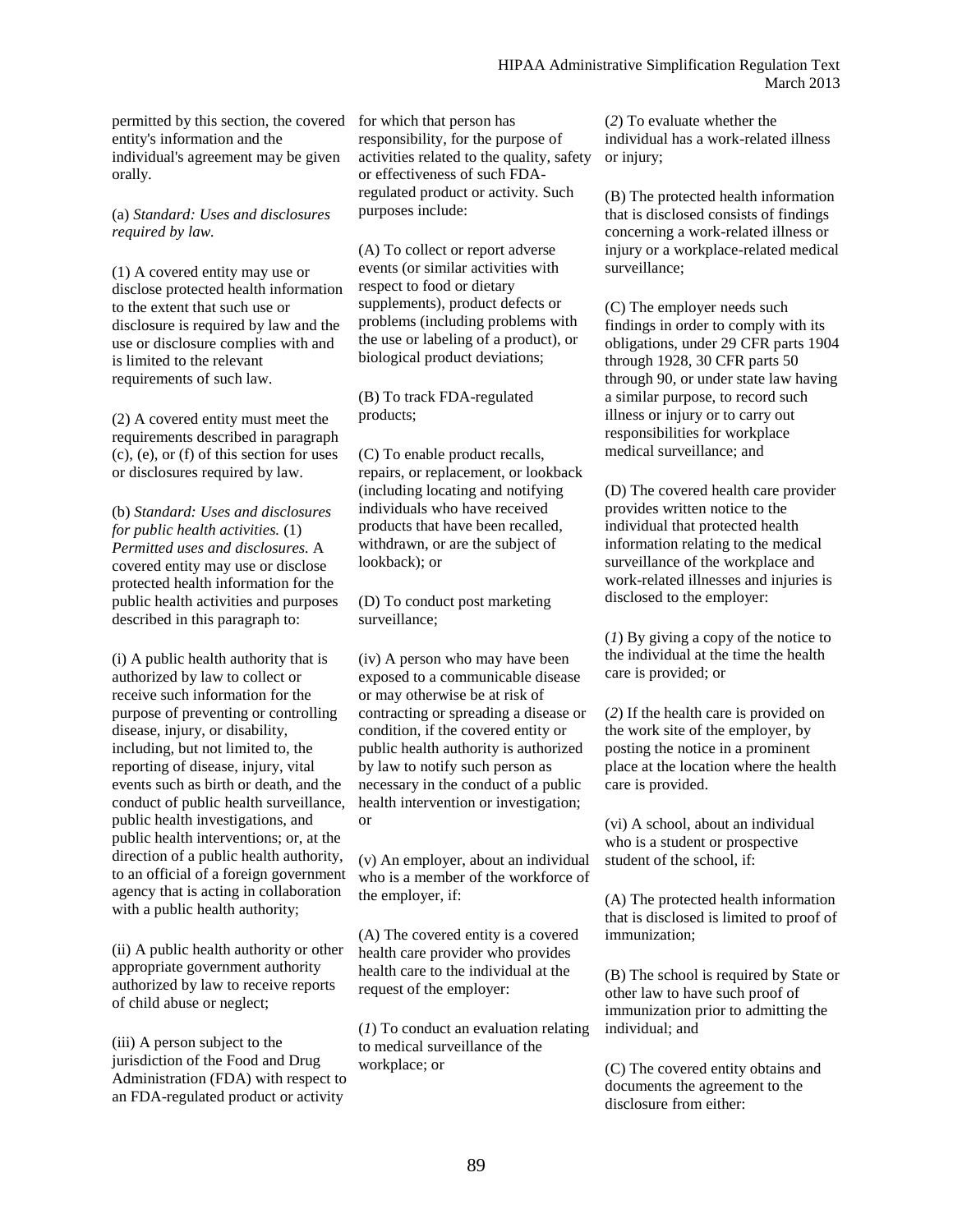(1) A parent, guardian, or other person acting *in loco parentis* of the individual, if the individual is an unemancipated minor; or

(2) The individual, if the individual is an adult or emancipated minor.

(2) *Permitted uses.* If the covered entity also is a public health authority, the covered entity is permitted to use protected health information in all cases in which it is permitted to disclose such information for public health activities under paragraph (b)(1) of this section.

(c) *Standard: Disclosures about victims of abuse, neglect or domestic violence*

(1) *Permitted disclosures.* Except for reports of child abuse or neglect permitted by paragraph  $(b)(1)(ii)$  of this section, a covered entity may disclose protected health information about an individual whom the covered entity reasonably believes to be a victim of abuse, neglect, or domestic violence to a government authority, including a social service or protective services agency, authorized by law to receive reports of such abuse, neglect, or domestic violence:

(i) To the extent the disclosure is required by law and the disclosure complies with and is limited to the relevant requirements of such law;

(ii) If the individual agrees to the disclosure; or

(iii) To the extent the disclosure is expressly authorized by statute or regulation and:

(A) The covered entity, in the exercise of professional judgment, believes the disclosure is necessary to prevent serious harm to the

individual or other potential victims; or

(B) If the individual is unable to agree because of incapacity, a law enforcement or other public official authorized to receive the report represents that the protected health information for which disclosure is sought is not intended to be used against the individual and that an immediate enforcement activity that depends upon the disclosure would be materially and adversely affected by waiting until the individual is able to agree to the disclosure.

(2) *Informing the individual.* A covered entity that makes a disclosure permitted by paragraph  $(c)(1)$  of this section must promptly inform the individual that such a report has been or will be made, except if:

(i) The covered entity, in the exercise of professional judgment, believes informing the individual would place the individual at risk of serious harm; or

(ii) The covered entity would be informing a personal representative, and the covered entity reasonably believes the personal representative is responsible for the abuse, neglect, or other injury, and that informing such person would not be in the best interests of the individual as determined by the covered entity, in the exercise of professional judgment.

(d) *Standard: Uses and disclosures for health oversight activities*

(1) *Permitted disclosures.* A covered entity may disclose protected health information to a health oversight agency for oversight activities authorized by law, including audits; civil, administrative, or criminal investigations; inspections; licensure or disciplinary actions; civil, administrative, or criminal

proceedings or actions; or other activities necessary for appropriate oversight of:

(i) The health care system;

(ii) Government benefit programs for which health information is relevant to beneficiary eligibility;

(iii) Entities subject to government regulatory programs for which health information is necessary for determining compliance with program standards; or

(iv) Entities subject to civil rights laws for which health information is necessary for determining compliance.

(2) *Exception to health oversight activities.* For the purpose of the disclosures permitted by paragraph  $(d)(1)$  of this section, a health oversight activity does not include an investigation or other activity in which the individual is the subject of the investigation or activity and such investigation or other activity does not arise out of and is not directly related to:

(i) The receipt of health care;

(ii) A claim for public benefits related to health; or

(iii) Qualification for, or receipt of, public benefits or services when a patient's health is integral to the claim for public benefits or services.

(3) *Joint activities or investigations.* Nothwithstanding paragraph (d)(2) of this section, if a health oversight activity or investigation is conducted in conjunction with an oversight activity or investigation relating to a claim for public benefits not related to health, the joint activity or investigation is considered a health oversight activity for purposes of paragraph (d) of this section.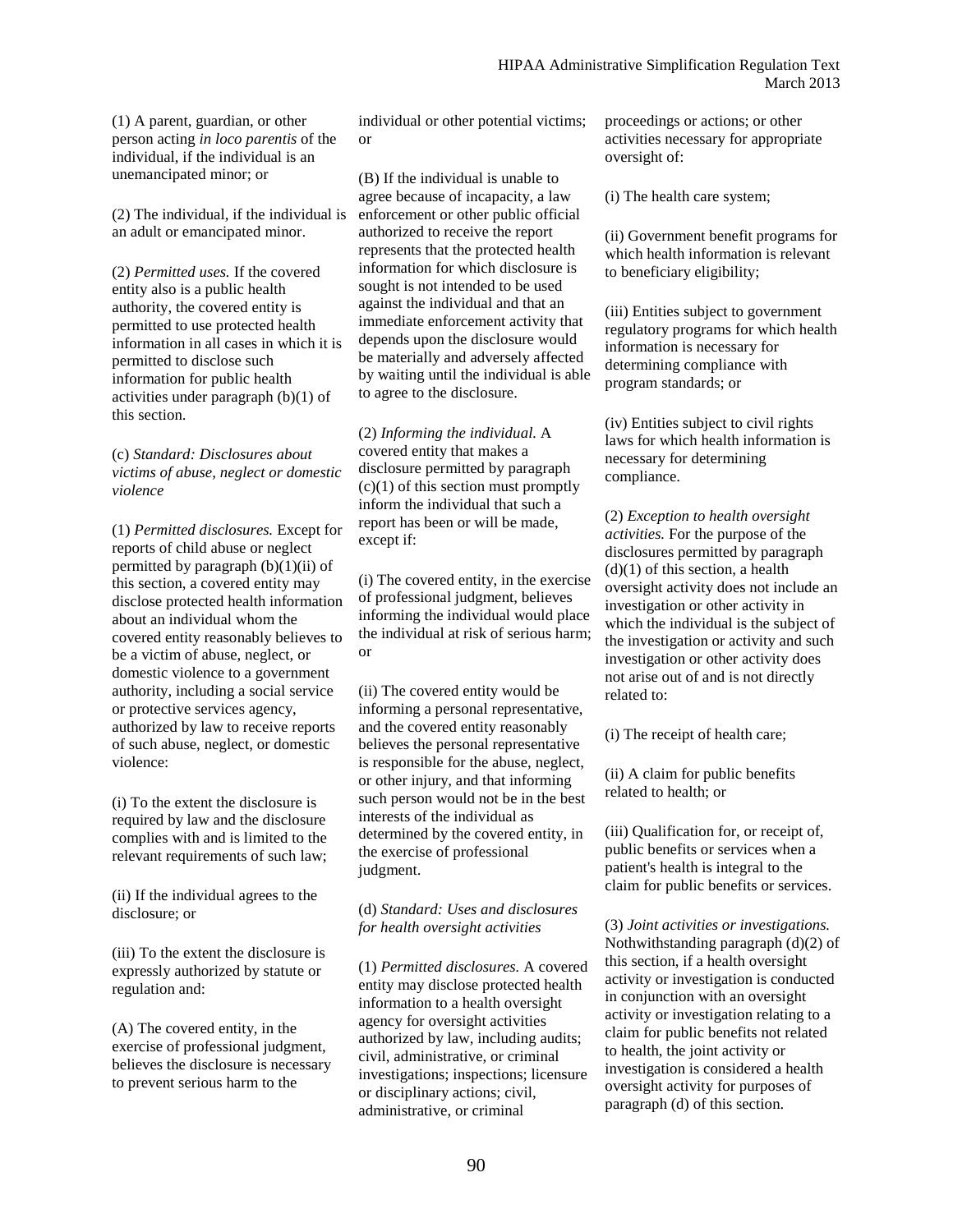(4) *Permitted uses.* If a covered entity also is a health oversight agency, the covered entity may use protected health information for health oversight activities as permitted by paragraph (d) of this section.

(e) *Standard: Disclosures for judicial and administrative proceedings*

(1) *Permitted disclosures.* A covered entity may disclose protected health information in the course of any judicial or administrative proceeding:

(i) In response to an order of a court or administrative tribunal, provided that the covered entity discloses only the protected health information expressly authorized by such order; or

(ii) In response to a subpoena, discovery request, or other lawful process, that is not accompanied by an order of a court or administrative tribunal, if:

(A) The covered entity receives satisfactory assurance, as described in paragraph  $(e)(1)(iii)$  of this section, from the party seeking the information that reasonable efforts have been made by such party to ensure that the individual who is the subject of the protected health information that has been requested has been given notice of the request; or

(B) The covered entity receives satisfactory assurance, as described in paragraph  $(e)(1)(iv)$  of this section, from the party seeking the information that reasonable efforts have been made by such party to secure a qualified protective order that meets the requirements of paragraph  $(e)(1)(v)$  of this section.

(iii) For the purposes of paragraph  $(e)(1)(ii)(A)$  of this section, a covered entity receives satisfactory

assurances from a party seeking protected health information if the covered entity receives from such party a written statement and accompanying documentation demonstrating that:

(A) The party requesting such information has made a good faith attempt to provide written notice to the individual (or, if the individual's location is unknown, to mail a notice to the individual's last known address);

(B) The notice included sufficient information about the litigation or proceeding in which the protected health information is requested to permit the individual to raise an objection to the court or administrative tribunal; and

(C) The time for the individual to raise objections to the court or administrative tribunal has elapsed, and:

(*1*) No objections were filed; or

(*2*) All objections filed by the individual have been resolved by the court or the administrative tribunal and the disclosures being sought are consistent with such resolution.

(iv) For the purposes of paragraph  $(e)(1)(ii)(B)$  of this section, a covered entity receives satisfactory assurances from a party seeking protected health information , if the covered entity receives from such party a written statement and accompanying documentation demonstrating that:

(A) The parties to the dispute giving rise to the request for information have agreed to a qualified protective order and have presented it to the court or administrative tribunal with jurisdiction over the dispute; or

(B) The party seeking the protected health information has requested a qualified protective order from such court or administrative tribunal.

(v) For purposes of paragraph  $(e)(1)$ of this section, a *qualified protective order* means, with respect to protected health information requested under paragraph  $(e)(1)(ii)$ of this section, an order of a court or of an administrative tribunal or a stipulation by the parties to the litigation or administrative proceeding that:

(A) Prohibits the parties from using or disclosing the protected health information for any purpose other than the litigation or proceeding for which such information was requested; and

(B) Requires the return to the covered entity or destruction of the protected health information (including all copies made) at the end of the litigation or proceeding.

(vi) Nothwithstanding paragraph  $(e)(1)(ii)$  of this section, a covered entity may disclose protected health information in response to lawful process described in paragraph  $(e)(1)(ii)$  of this section without receiving satisfactory assurance under paragraph  $(e)(1)(ii)(A)$  or  $(B)$ of this section, if the covered entity makes reasonable efforts to provide notice to the individual sufficient to meet the requirements of paragraph  $(e)(1)(iii)$  of this section or to seek a qualified protective order sufficient to meet the requirements of paragraph  $(e)(1)(iv)$  of this section.

(2) *Other uses and disclosures under this section.* The provisions of this paragraph do not supersede other provisions of this section that otherwise permit or restrict uses or disclosures of protected health information.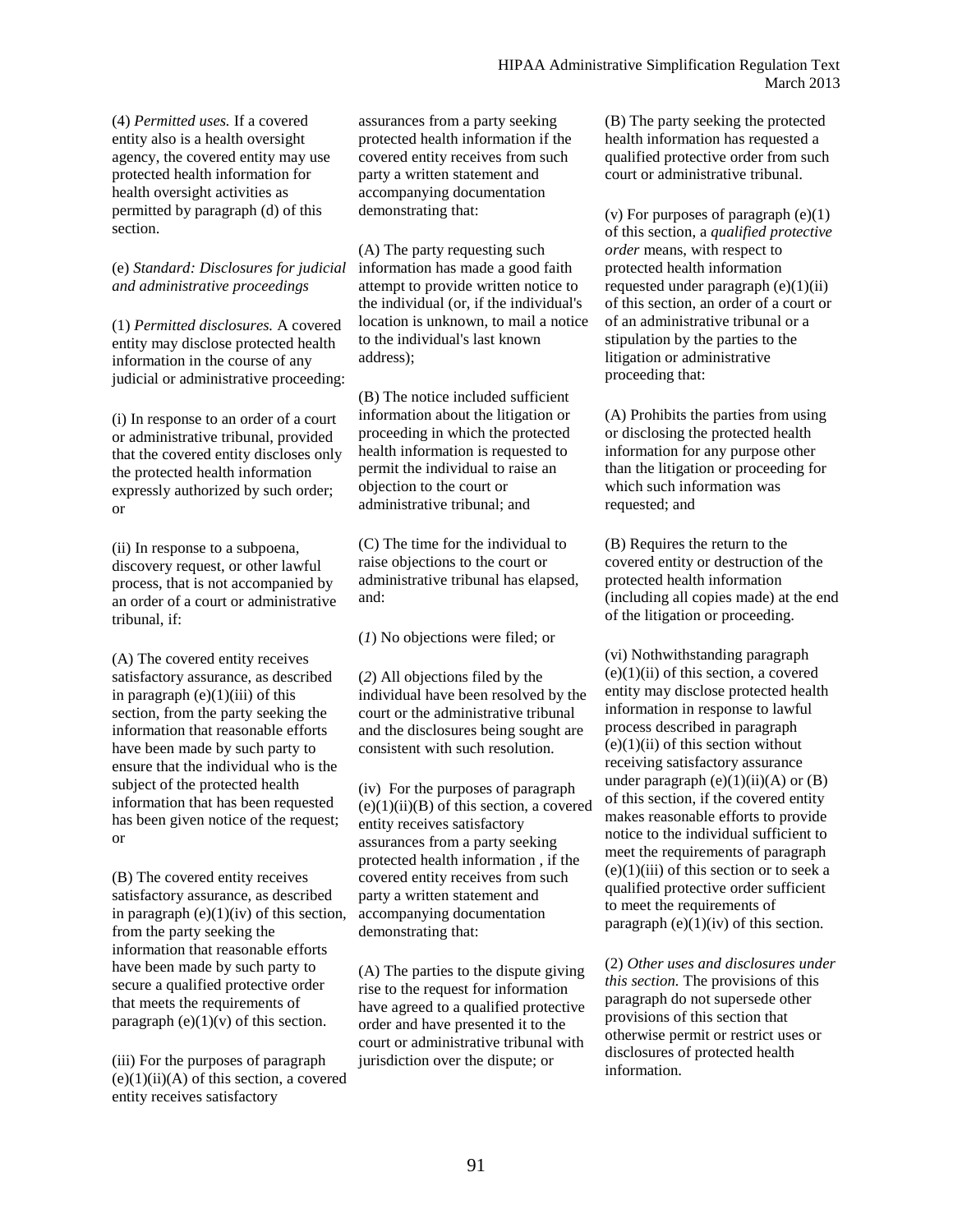(f) *Standard: Disclosures for law enforcement purposes.* A covered entity may disclose protected health information for a law enforcement purpose to a law enforcement official if the conditions in paragraphs  $(f)(1)$ through (f)(6) of this section are met, as applicable.

(1) *Permitted disclosures: Pursuant to process and as otherwise required by law.* A covered entity may disclose protected health information:

(i) As required by law including laws that require the reporting of certain types of wounds or other physical injuries, except for laws subject to paragraph  $(b)(1)(ii)$  or  $(c)(1)(i)$  of this section; or

(ii) In compliance with and as limited by the relevant requirements of:

(A) A court order or court-ordered warrant, or a subpoena or summons issued by a judicial officer;

(B) A grand jury subpoena; or

(C) An administrative request, including an administrative subpoena or summons, a civil or an authorized investigative demand, or similar process authorized under law, provided that:

(*1*) The information sought is relevant and material to a legitimate law enforcement inquiry;

(*2*) The request is specific and limited in scope to the extent reasonably practicable in light of the purpose for which the information is sought; and

(*3*) De-identified information could not reasonably be used.

(2) *Permitted disclosures: Limited information for identification and location purposes.* Except for

disclosures required by law as permitted by paragraph  $(f)(1)$  of this section, a covered entity may disclose protected health information in response to a law enforcement official's request for such information for the purpose of identifying or locating a suspect, fugitive, material witness, or missing person, provided that:

(i) The covered entity may disclose only the following information:

(A) Name and address;

(B) Date and place of birth;

(C) Social security number;

(D) ABO blood type and rh factor;

(E) Type of injury;

(F) Date and time of treatment;

(G) Date and time of death, if applicable; and

(H) A description of distinguishing physical characteristics, including height, weight, gender, race, hair and eye color, presence or absence of facial hair (beard or moustache), scars, and tattoos.

(ii) Except as permitted by paragraph  $(f)(2)(i)$  of this section, the covered entity may not disclose for the purposes of identification or location under paragraph  $(f)(2)$  of this section any protected health information related to the individual's DNA or DNA analysis, dental records, or typing, samples or analysis of body fluids or tissue.

(3) *Permitted disclosure: Victims of a crime.* Except for disclosures required by law as permitted by paragraph  $(f)(1)$  of this section, a covered entity may disclose protected health information in response to a

law enforcement official's request for such information about an individual who is or is suspected to be a victim of a crime, other than disclosures that are subject to paragraph (b) or (c) of this section, if:

(i) The individual agrees to the disclosure; or

(ii) The covered entity is unable to obtain the individual's agreement because of incapacity or other emergency circumstance, provided that:

(A) The law enforcement official represents that such information is needed to determine whether a violation of law by a person other than the victim has occurred, and such information is not intended to be used against the victim;

(B) The law enforcement official represents that immediate law enforcement activity that depends upon the disclosure would be materially and adversely affected by waiting until the individual is able to agree to the disclosure; and

(C) The disclosure is in the best interests of the individual as determined by the covered entity, in the exercise of professional judgment.

(4) *Permitted disclosure: Decedents.* A covered entity may disclose protected health information about an individual who has died to a law enforcement official for the purpose of alerting law enforcement of the death of the individual if the covered entity has a suspicion that such death may have resulted from criminal conduct.

(5) *Permitted disclosure: Crime on premises.* A covered entity may disclose to a law enforcement official protected health information that the covered entity believes in good faith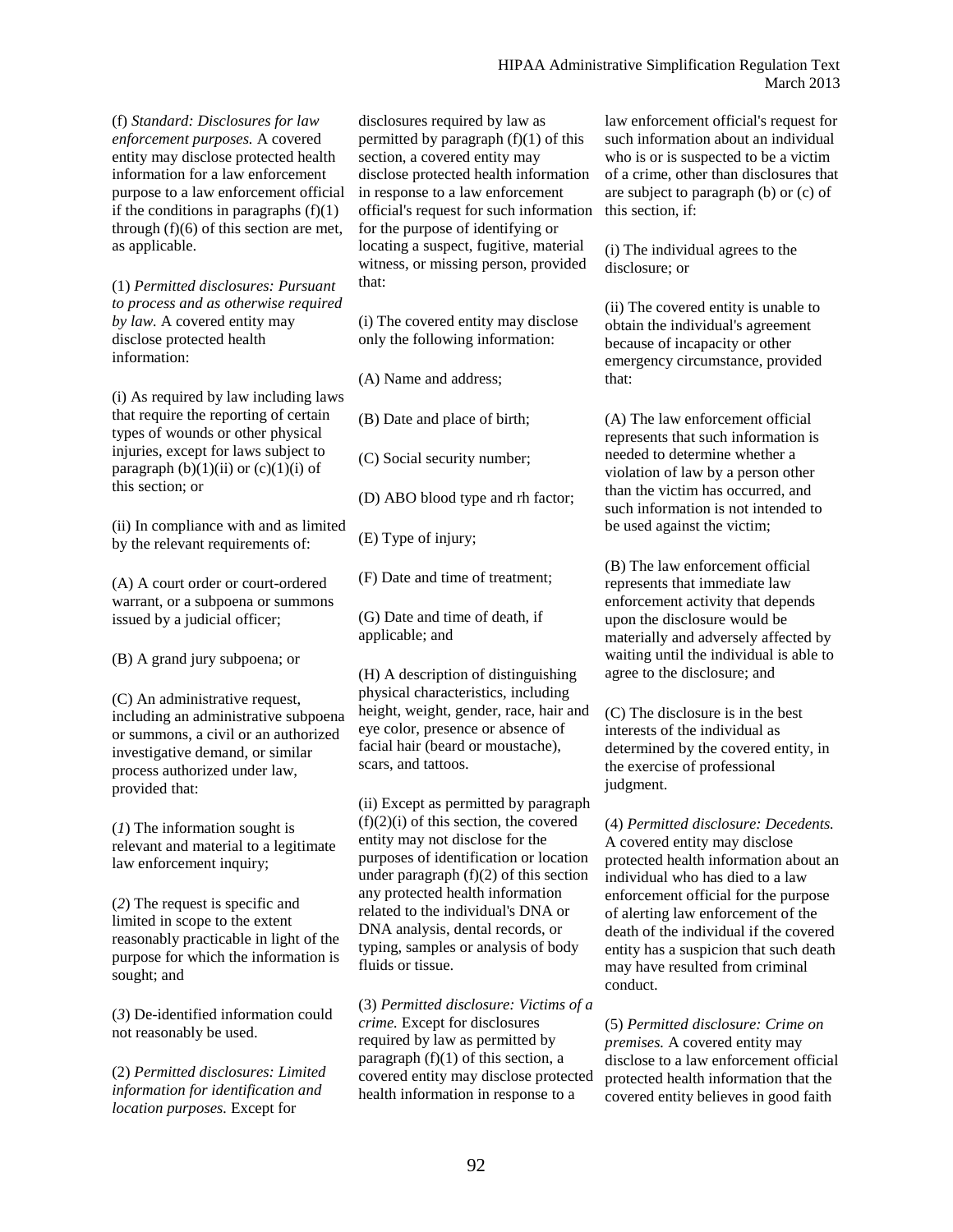constitutes evidence of criminal conduct that occurred on the premises of the covered entity.

(6) *Permitted disclosure: Reporting crime in emergencies.*

(i) A covered health care provider providing emergency health care in response to a medical emergency, other than such emergency on the premises of the covered health care provider, may disclose protected health information to a law enforcement official if such disclosure appears necessary to alert law enforcement to:

(A) The commission and nature of a crime;

(B) The location of such crime or of the victim(s) of such crime; and

(C) The identity, description, and location of the perpetrator of such crime.

(ii) If a covered health care provider believes that the medical emergency described in paragraph  $(f)(6)(i)$  of this section is the result of abuse, neglect, or domestic violence of the individual in need of emergency health care, paragraph  $(f)(6)(i)$  of this section does not apply and any disclosure to a law enforcement official for law enforcement purposes is subject to paragraph (c) of this section.

(g) *Standard: Uses and disclosures about decedents.*

(1) *Coroners and medical examiners.* A covered entity may disclose protected health information to a coroner or medical examiner for the purpose of identifying a deceased person, determining a cause of death, or other duties as authorized by law. A covered entity that also performs the duties of a coroner or medical examiner may use protected health

information for the purposes described in this paragraph.

(2) *Funeral directors.* A covered entity may disclose protected health information to funeral directors, consistent with applicable law, as necessary to carry out their duties with respect to the decedent. If necessary for funeral directors to carry out their duties, the covered entity may disclose the protected health information prior to, and in reasonable anticipation of, the individual's death.

(h) *Standard: Uses and disclosures for cadaveric organ, eye or tissue donation purposes.* A covered entity may use or disclose protected health information to organ procurement organizations or other entities engaged in the procurement, banking or transplantation of cadaveric organs, eyes, or tissue for the purpose of facilitating organ, eye or tissue donation and transplantation.

(i) *Standard: Uses and disclosures for research purposes*

(1) *Permitted uses and disclosures.* A covered entity may use or disclose protected health information for research, regardless of the source of funding of the research, provided that:

(i) *Board approval of a waiver of authorization.* The covered entity obtains documentation that an alteration to or waiver, in whole or in part, of the individual authorization required by § 164.508 for use or disclosure of protected health information has been approved by either:

(A) An Institutional Review Board (IRB), established in accordance with 7 CFR lc.107, 10 CFR 745.107, 14 CFR 1230.107, 15 CFR 27.107, 16 CFR 1028.107, 21 CFR 56.107, 22 CFR 225.107, 24 CFR 60.107, 28 CFR 46.107, 32 CFR 219.107, 34

CFR 97.107, 38 CFR 16.107, 40 CFR 26.107, 45 CFR 46.107, 45 CFR 690.107, or 49 CFR 11.107; or

(B) A privacy board that:

(*1*) Has members with varying backgrounds and appropriate professional competency as necessary to review the effect of the research protocol on the individual's privacy rights and related interests;

(*2*) Includes at least one member who is not affiliated with the covered entity, not affiliated with any entity conducting or sponsoring the research, and not related to any person who is affiliated with any of such entities; and

(*3*) Does not have any member , participating in a review of any project in which the member has a conflict of interest.

(ii) *Reviews preparatory to research.* The covered entity obtains from the researcher representations that:

(A) Use or disclosure is sought solely to review protected health information as necessary to prepare a research protocol or for similar purposes preparatory to research;

(B) No protected health information is to be removed from the covered entity by the researcher in the course of the review; and

(C) The protected health information for which use or access is sought is necessary for the research purposes.

(iii) *Research on decedent's information.* The covered entity obtains from the researcher:

(A) Representation that the use or disclosure sought is solely for research on the protected health information of decedents;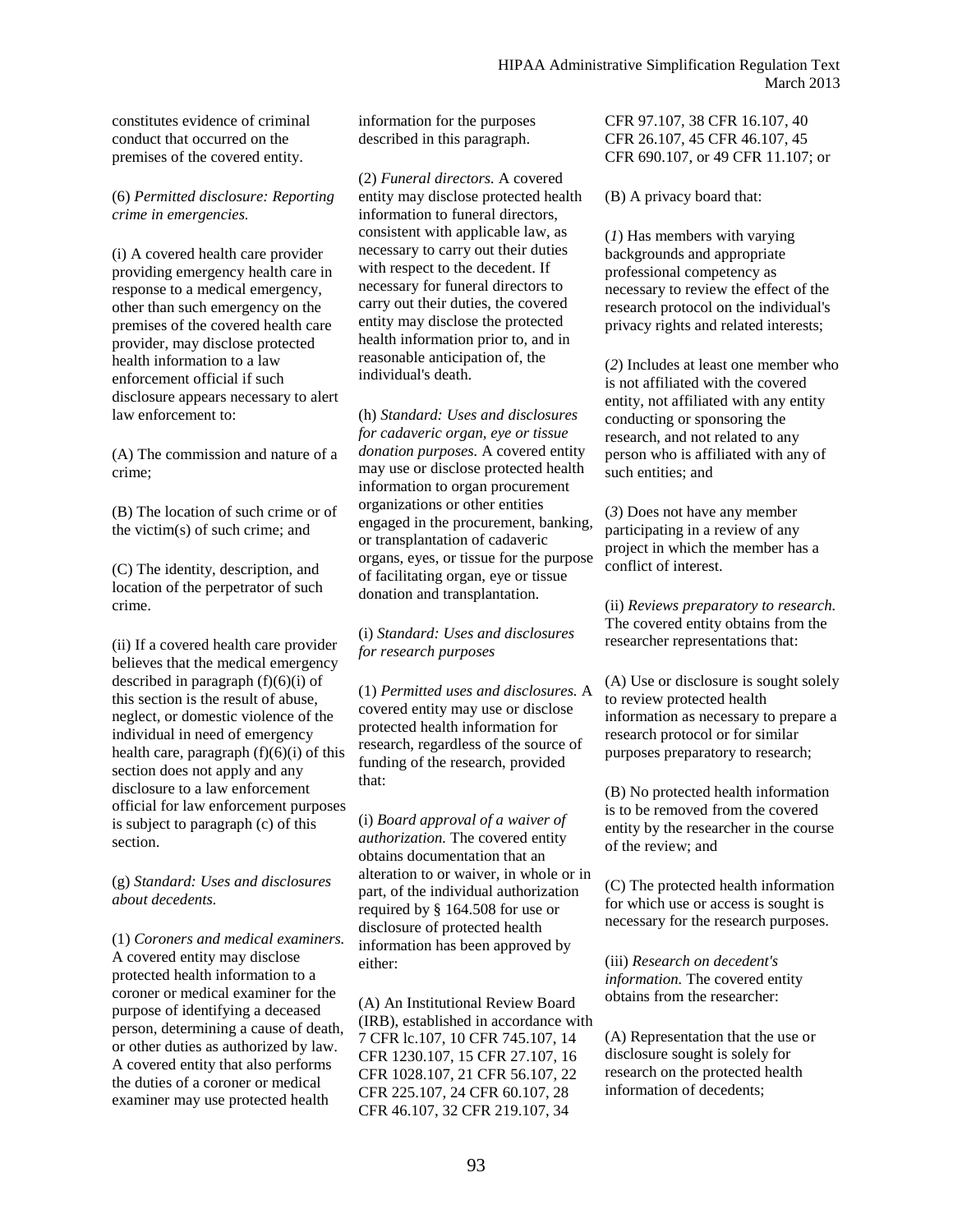(B) Documentation, at the request of the covered entity, of the death of such individuals; and

(C) Representation that the protected health information for which use or disclosure is sought is necessary for the research purposes.

(2) *Documentation of waiver approval.* For a use or disclosure to be permitted based on documentation of approval of an alteration or waiver, under paragraph  $(i)(1)(i)$  of this section, the documentation must include all of the following:

(i) *Identification and date of action.* A statement identifying the IRB or privacy board and the date on which the alteration or waiver of authorization was approved;

(ii) *Waiver criteria.* A statement that the IRB or privacy board has determined that the alteration or waiver, in whole or in part, of authorization satisfies the following criteria:

(A) The use or disclosure of protected health information involves no more than a minimal risk to the privacy of individuals, based on, at least, the presence of the following elements;

(*1*) An adequate plan to protect the identifiers from improper use and disclosure;

(*2*) An adequate plan to destroy the identifiers at the earliest opportunity consistent with conduct of the research, unless there is a health or research justification for retaining the identifiers or such retention is otherwise required by law; and

(*3*) Adequate written assurances that the protected health information will not be reused or disclosed to any other person or entity, except as required by law, for authorized

other research for which the use or disclosure of protected health information would be permitted by this subpart;

(B) The research could not practicably be conducted without th e waiver or alteration; and

(C) The research could not practicably be conducted without access to and use of the protected health information.

(iii) *Protected health information needed.* A brief description of the protected health information for which use or access has been determined to be necessary by the institutional review board or privacy board, pursuant to paragraph  $(i)(2)(ii)(C)$  of this section;

(iv) *Review and approval procedures.* A statement that the alteration or waiver of authorization has been reviewed and approved under either normal or expedited review procedures, as follows:

(A) An IRB must follow the requirements of the Common Rule, including the normal review procedures (7 CFR 1c.108(b), 10 CFR 745.108(b), 14 CFR 1230.108(b), 15 CFR 27.108(b), 16 CFR 1028.108(b), 21 CFR 56.108(b ),22 CFR 225.108(b), 24 CFR 60.108(b), 28 CFR 46.108(b), 32 CFR 219.108(b), 34 CFR 97.108(b), 38 CFR 16.108(b), 40 CFR 26.108(b), 45 CFR 46.108(b), 45 CFR 690.108(b), or 49 CFR 11.108(b)) or the expedited review procedures (7 CFR 1c.110, 10 CFR 745.110, 14 CFR 1230.110, 15 CFR 27.110, 16 CFR 1028.110, 21 CFR 56.110, 22 CFR 225.110, 24 CFR 60.110, 28 CFR 46.110, 32 CFR 219.110, 34 CFR 97.110, 38 CFR 16.110, 40 CFR 26.110, 45 CFR 46.110, 45 CFR 690.110, or 49 CFR 11.110);

oversight of the research study, or for (B) A privacy board must review the proposed research at convened meetings at which a majority of the privacy board members are present, including at least one member who satisfies the criterion stated in paragraph  $(i)(1)(i)(B)(2)$  of this section, and the alteration or waiver of authorization must be approved by the majority of the privacy board members present at the meeting, unless the privacy board elects to use an expedited review procedure in accordance with paragraph  $(i)(2)(iv)(C)$  of this section;

> (C) A privacy board may use an expedited review procedure if the research involves no more than minimal risk to the privacy of the individuals who are the subject of the protected health information for which use or disclosure is being sought. If the privacy board elects to use an expedited review procedure, the review and approval of the alteration or waiver of authorization may be carried out by the chair of the privacy board, or by one or more members of the privacy board as designated by the chair; and

> (v) *Required signature.* The documentation of the alteration or waiver of authorization must be signed by the chair or other member, as designated by the chair, of the IRB or the privacy board, as applicable.

> (j) *Standard: Uses and disclosures to avert a serious threat to health or safety*

> (1) *Permitted disclosures.* A covered entity may, consistent with applicable law and standards of ethical conduct, use or disclose protected health information, if the covered entity, in good faith, believes the use or disclosure:

(i)(A) Is necessary to prevent or lessen a serious and imminent threat to the health or safety of a person or the public; and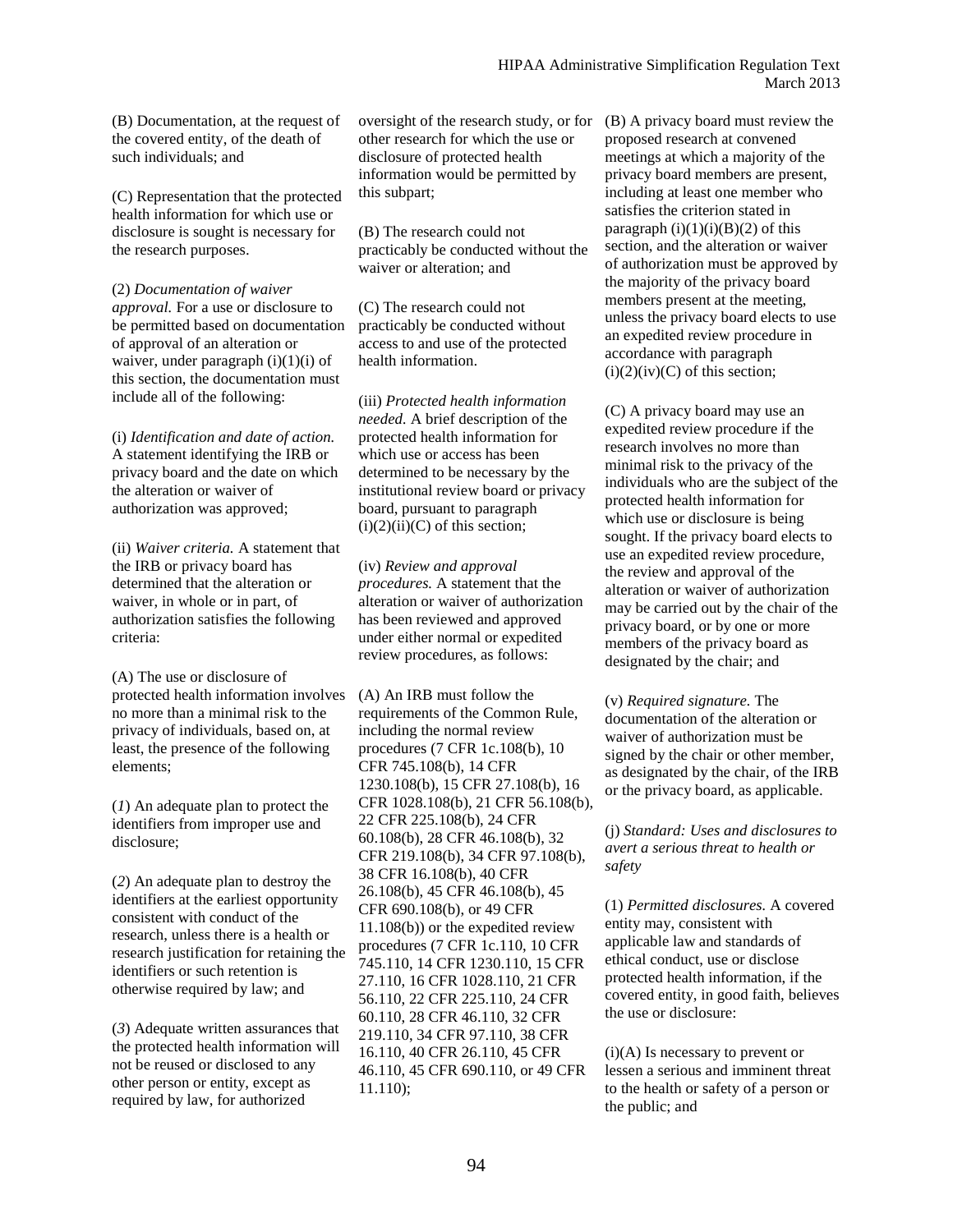(B) Is to a person or persons reasonably able to prevent or lessen the threat, including the target of the threat; or

(ii) Is necessary for law enforcement authorities to identify or apprehend an individual:

(A) Because of a statement by an individual admitting participation in a violent crime that the covered entity reasonably believes may have caused serious physical harm to the victim; or

(B) Where it appears from all the circumstances that the individual has escaped from a correctional institution or from lawful custody, as those terms are defined in § 164.501.

(2) *Use or disclosure not permitted.* A use or disclosure pursuant to paragraph  $(j)(1)(ii)(A)$  of this section may not be made if the information described in paragraph  $(i)(1)(ii)(A)$ of this section is learned by the covered entity:

(i) In the course of treatment to affect the propensity to commit the crimina l conduct that is the basis for the disclosure under paragraph  $(i)(1)(ii)(A)$  of this section, or counseling or therapy; or

(ii) Through a request by the individual to initiate or to be referred for the treatment, counseling, or therapy described in paragraph  $(j)(2)(i)$  of this section.

(3) *Limit on information that may be disclosed.* A disclosure made pursuant to paragraph  $(i)(1)(ii)(A)$  of this section shall contain only the statement described in paragraph  $(i)(1)(ii)(A)$  of this section and the protected health information described in paragraph  $(f)(2)(i)$  of this section.

(4) *Presumption of good faith belief.* A covered entity that uses or discloses protected health information pursuant to paragraph  $(i)(1)$  of this section is presumed to have acted in good faith with regard to a belief described in paragraph  $(i)(1)(i)$  or  $(ii)$  of this section, if the belief is based upon the covered entity's actual knowledge or in reliance on a credible representation by a person with apparent knowledge or authority.

(k) *Standard: Uses and disclosures for specialized government functions.*

(1) *Military and veterans activities*

(i) *Armed Forces personnel.* A covered entity may use and disclose the protected health information of individuals who are Armed Forces personnel for activities deemed necessary by appropriate military command authorities to assure the proper execution of the military mission, if the appropriate military authority has published by notice in the FEDERAL REGISTER the following information:

(A) Appropriate military command authorities; and

(B) The purposes for which the protected health information may be used or disclosed.

(ii) *Separation or discharge from military service.* A covered entity that is a component of the Departments of Defense or Homeland Security may disclose to the Department of Veterans Affairs (DVA) the protected health information of an individual who is a member of the Armed Forces upon the separation or discharge of the individual from military service for the purpose of a determination by DVA of the individual's eligibility for or entitlement to benefits under laws administered by the Secretary of Veterans Affairs.

(iii) *Veterans.* A covered entity that is a component of the Department of Veterans Affairs may use and disclose protected health information to components of the Department that determine eligibility for or entitlement to, or that provide, benefits under the laws administered by the Secretary of Veterans Affairs.

(iv) *Foreign military personnel.* A covered entity may use and disclose the protected health information of individuals who are foreign military personnel to their appropriate foreign military authority for the same purposes for which uses and disclosures are permitted for Armed Forces personnel under the notice published in the FEDERAL REGISTER pursuant to paragraph  $(k)(1)(i)$  of this section.

(2) *National security and intelligence activities.* A covered entity may disclose protected health information to authorized federal officials for the conduct of lawful intelligence, counter-intelligence, and other national security activities authorized by the National Security Act (50 U.S.C. 401, *et seq.*) and implementing authority (*e.g.,* Executive Order 12333).

(3) *Protective services for the President and others.* A covered entity may disclose protected health information to authorized Federal officials for the provision of protective services to the President or other persons authorized by 18 U.S.C. 3056 or to foreign heads of state or other persons authorized by 22 U.S.C. 2709(a)(3), or for the conduct of investigations authorized by 18 U.S.C. 871 and 879.

# (4) *Medical suitability*

*determinations.* A covered entity that is a component of the Department of State may use protected health information to make medical suitability determinations and may disclose whether or not the individual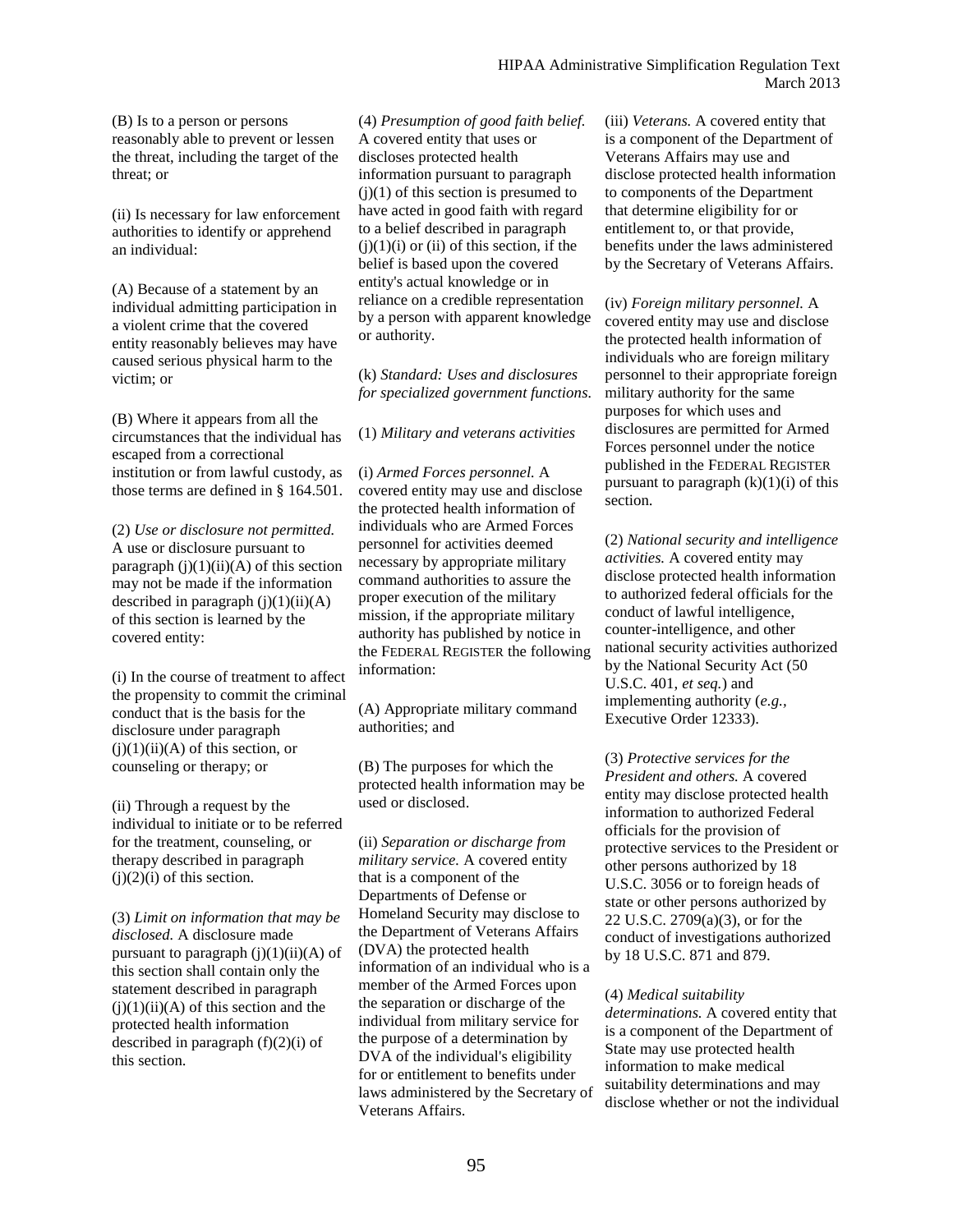was determined to be medically suitable to the officials in the Department of State who need access to such information for the following purposes:

(i) For the purpose of a required security clearance conducted pursuant to Executive Orders 10450 and 12968;

(ii) As necessary to determine worldwide availability or availability for mandatory service abroad under sections  $101(a)(4)$  and 504 of the Foreign Service Act; or

(iii) For a family to accompany a Foreign Service member abroad, consistent with section 101(b)(5) and 904 of the Foreign Service Act.

(5) *Correctional institutions and other law enforcement custodial situations.*

(i) *Permitted disclosures.* A covered entity may disclose to a correctional institution or a law enforcement official having lawful custody of an inmate or other individual protected health information about such inmate or individual, if the correctional institution or such law enforcement official represents that such protected health information is necessary for:

(A) The provision of health care to such individuals;

(B) The health and safety of such individual or other inmates;

(C) The health and safety of the officers or employees of or others at the correctional institution;

(D) The health and safety of such individuals and officers or other persons responsible for the transporting of inmates or their transfer from one institution, facility, or setting to another;

(E) Law enforcement on the premises functions of such programs or to of the correctional institution; or

(F) The administration and maintenance of the safety, security, and good order of the correctional institution.

(ii) *Permitted uses.* A covered entity that is a correctional institution may use protected health information of individuals who are inmates for any purpose for which such protected health information may be disclosed.

(iii) *No application after release.* For the purposes of this provision, an individual is no longer an inmate when released on parole, probation, supervised release, or otherwise is no longer in lawful custody.

(6) *Covered entities that are government programs providing public benefits.*

(i) A health plan that is a government program providing public benefits may disclose protected health information relating to eligibility for or enrollment in the health plan to another agency administering a government program providing public benefits if the sharing of eligibility or enrollment information among such government agencies or the maintenance of such information in a single or combined data system accessible to all such government agencies is required or expressly authorized by statute or regulation.

(ii) A covered entity that is a government agency administering a government program providing public benefits may disclose protected health information relating to the program to another covered entity that is a government agency administering a government program providing public benefits if the programs serve the same or similar populations and the disclosure of protected health information is necessary to coordinate the covered

improve administration and management relating to the covered functions of such programs.

(l) *Standard: Disclosures for workers' compensation.* A covered entity may disclose protected health information as authorized by and to the extent necessary to comply with laws relating to workers' compensation or other similar programs, established by law, that provide benefits for work-related injuries or illness without regard to fault.

[65 FR 82802, Dec. 28, 2000, as amended at 67 FR 53270, Aug. 14, 2002; 78 FR 5700, Jan. 25, 2013]

## **§ 164.514 Other requirements relating to uses and disclosures of protected health information.**

(a) *Standard: De-identification of protected health information.* Health information that does not identify an individual and with respect to which there is no reasonable basis to believe that the information can be used to identify an individual is not individually identifiable health information.

(b) *Implementation specifications: Requirements for de-identification of protected health information.* A covered entity may determine that health information is not individually identifiable health information only if:

(1) A person with appropriate knowledge of and experience with generally accepted statistical and scientific principles and methods for rendering information not individually identifiable:

(i) Applying such principles and methods, determines that the risk is very small that the information could be used, alone or in combination with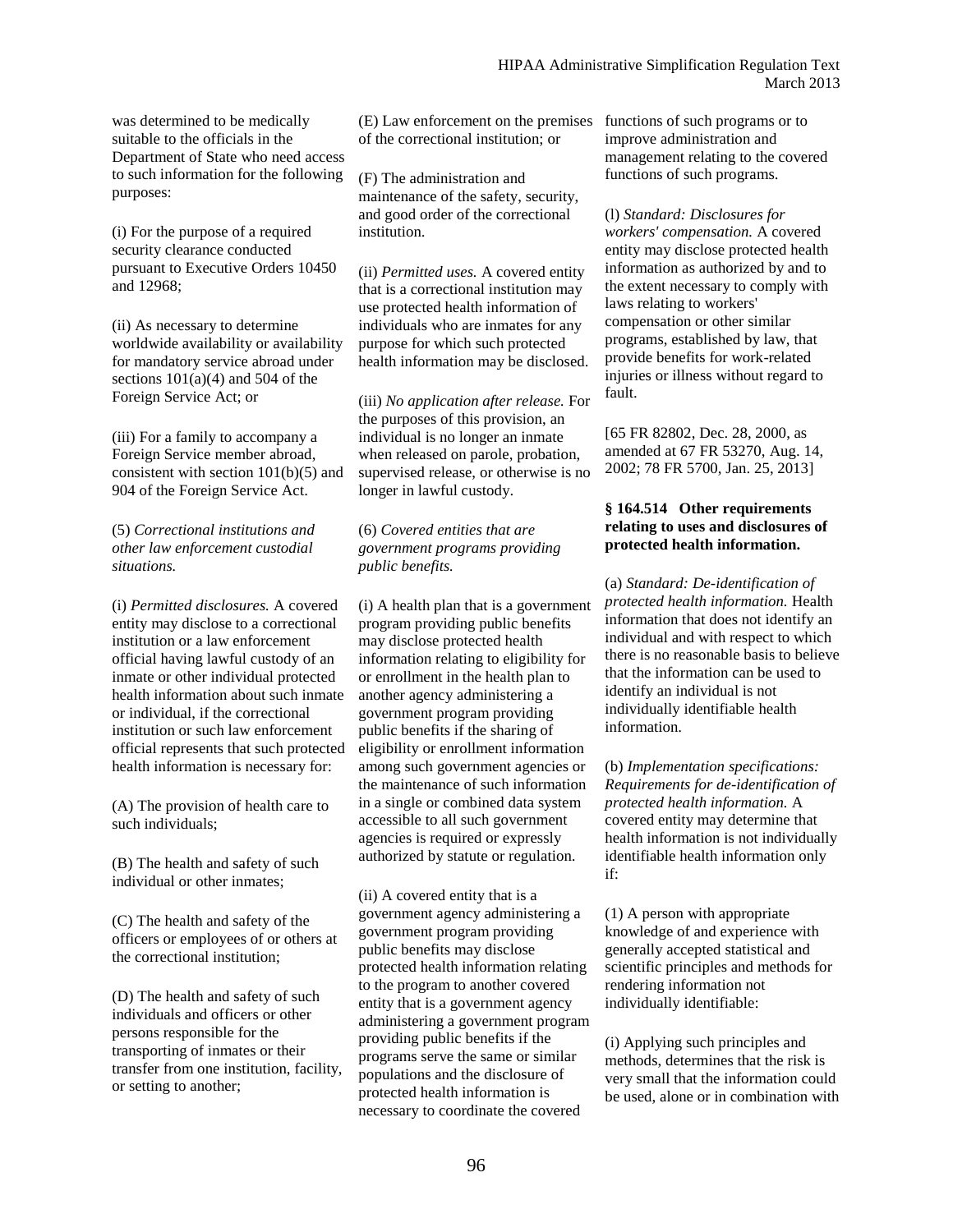other reasonably available information, by an anticipated recipient to identify an individual who is a subject of the information; and

(ii) Documents the methods and results of the analysis that justify such determination; or

(2)(i) The following identifiers of the individual or of relatives, employers, or household members of the individual, are removed:

(A) Names;

(B) All geographic subdivisions smaller than a State, including street address, city, county, precinct, zip code, and their equivalent geocodes, except for the initial three digits of a zip code if, according to the current publicly available data from the Bureau of the Census:

(*1*) The geographic unit formed by combining all zip codes with the same three initial digits contains more than 20,000 people; and

(*2*) The initial three digits of a zip code for all such geographic units containing 20,000 or fewer people is changed to 000.

(C) All elements of dates (except year) for dates directly related to an individual, including birth date, admission date, discharge date, date of death; and all ages over 89 and all elements of dates (including year) indicative of such age, except that such ages and elements may be aggregated into a single category of age 90 or older;

(D) Telephone numbers;

(E) Fax numbers;

(F) Electronic mail addresses;

(G) Social security numbers;

(H) Medical record numbers;

(I) Health plan beneficiary numbers;

(J) Account numbers;

(K) Certificate/license numbers;

(L) Vehicle identifiers and serial numbers, including license plate numbers;

(M) Device identifiers and serial numbers;

(N) Web Universal Resource Locators (URLs);

(O) Internet Protocol (IP) address numbers;

(P) Biometric identifiers, including finger and voice prints;

(Q) Full face photographic images and any comparable images; and

(R) Any other unique identifying number, characteristic, or code, except as permitted by paragraph (c) of this section; and

(ii) The covered entity does not have actual knowledge that the information could be used alone or in combination with other information to identify an individual who is a subject of the information.

(c) *Implementation specifications: Re-identification.* A covered entity may assign a code or other means of record identification to allow information de-identified under this section to be re-identified by the covered entity, provided that:

(1) *Derivation.* The code or other means of record identification is not derived from or related to information about the individual and is not otherwise capable of being translated so as to identify the individual; and

(2) *Security.* The covered entity does not use or disclose the code or other means of record identification for any other purpose, and does not disclose the mechanism for reidentification.

(d)(1) *Standard: Minimum necessary requirements.* In order to comply with § 164.502(b) and this section, a covered entity must meet the requirements of paragraphs (d)(2) through  $(d)(5)$  of this section with respect to a request for, or the use and disclosure of, protected health information.

(2) *Implementation specifications: Minimum necessary uses of protected health information.*

(i) A covered entity must identify:

(A) Those persons or classes of persons, as appropriate, in its workforce who need access to protected health information to carry out their duties; and

(B) For each such person or class of persons, the category or categories of protected health information to which access is needed and any conditions appropriate to such access.

(ii) A covered entity must make reasonable efforts to limit the access of such persons or classes identified in paragraph  $(d)(2)(i)(A)$  of this section to protected health information consistent with paragraph  $(d)(2)(i)(B)$  of this section.

(3) *Implementation specification: Minimum necessary disclosures of protected health information.*

(i) For any type of disclosure that it makes on a routine and recurring basis, a covered entity must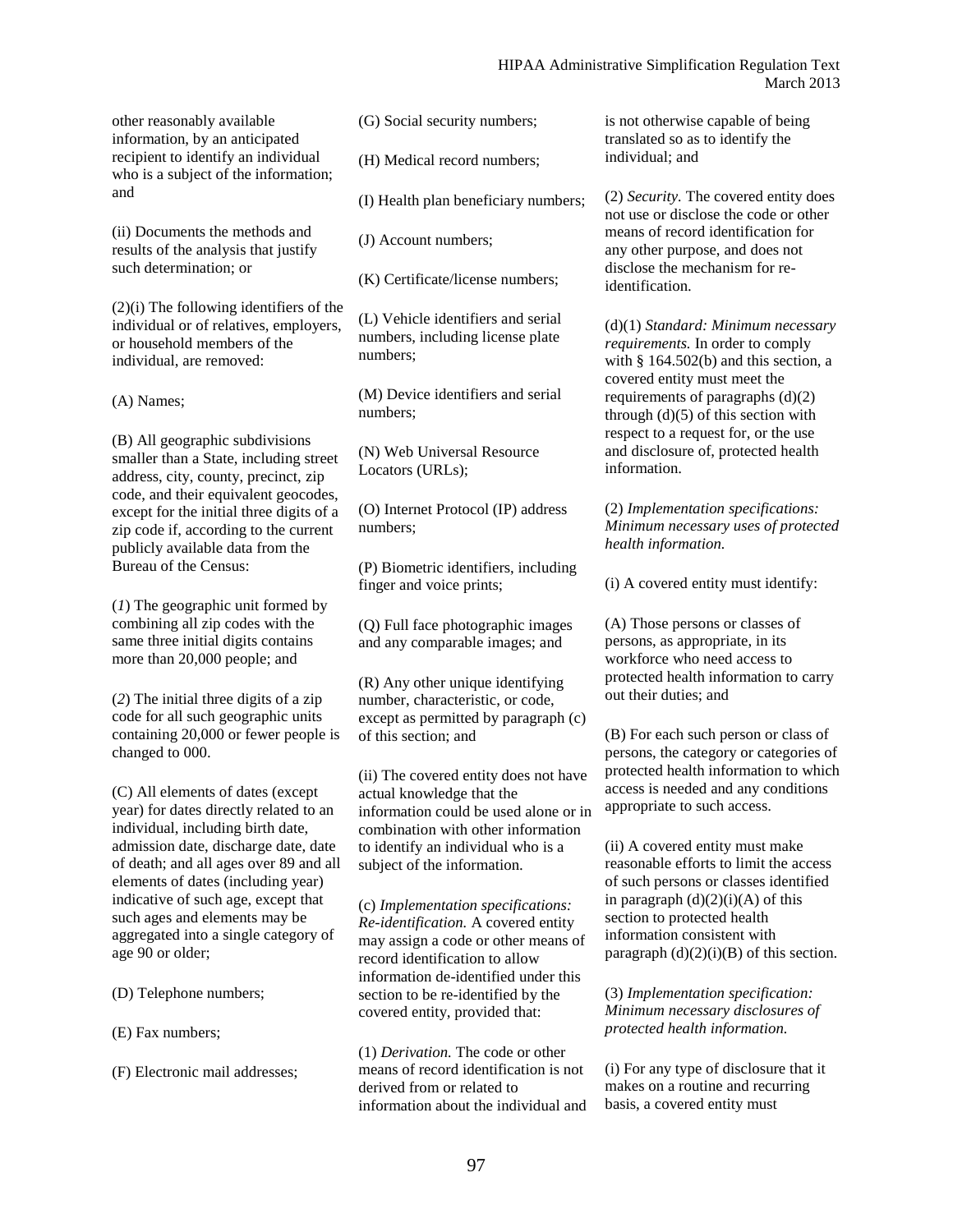implement policies and procedures (which may be standard protocols) that limit the protected health information disclosed to the amount reasonably necessary to achieve the purpose of the disclosure.

(ii) For all other disclosures, a covered entity must:

(A) Develop criteria designed to limit the protected health information disclosed to the information reasonably necessary to accomplish the purpose for which disclosure is sought; and

(B) Review requests for disclosure on an individual basis in accordance with such criteria.

(iii) A covered entity may rely, if such reliance is reasonable under the circumstances, on a requested disclosure as the minimum necessary for the stated purpose when:

(A) Making disclosures to public officials that are permitted under § 164.512, if the public official represents that the information requested is the minimum necessary for the stated purpose(s);

(B) The information is requested by another covered entity;

(C) The information is requested by a professional who is a member of its workforce or is a business associate of the covered entity for the purpose of providing professional services to the covered entity, if the professional represents that the information requested is the minimum necessary for the stated purpose(s); or

(D) Documentation or representations that comply with the applicable requirements of § 164.512(i) have been provided by a person requesting the information for research purposes.

(4) *Implementation specifications: Minimum necessary requests for protected health information.*

(i) A covered entity must limit any request for protected health information to that which is reasonably necessary to accomplish the purpose for which the request is made, when requesting such information from other covered entities.

(ii) For a request that is made on a routine and recurring basis, a covered (i) Names; entity must implement policies and procedures (which may be standard protocols) that limit the protected health information requested to the amount reasonably necessary to accomplish the purpose for which the request is made.

(iii) For all other requests, a covered entity must:

(A) Develop criteria designed to limit the request for protected health information to the information reasonably necessary to accomplish the purpose for which the request is made; and

(B) Review requests for disclosure on an individual basis in accordance with such criteria.

(5) *Implementation specification: Other content requirement.* For all uses, disclosures, or requests to which the requirements in paragraph (d) of this section apply, a covered entity may not use, disclose or request an entire medical record, except when the entire medical record is specifically justified as the amount that is reasonably necessary to accomplish the purpose of the use, disclosure, or request.

(e)(1) *Standard: Limited data set.* A covered entity may use or disclose a limited data set that meets the requirements of paragraphs (e)(2)

and (e)(3) of this section, if the covered entity enters into a data use agreement with the limited data set recipient, in accordance with paragraph (e)(4) of this section.

(2) *Implementation specification: Limited data set:* A limited data set is protected health information that excludes the following direct identifiers of the individual or of relatives, employers, or household members of the individual:

(ii) Postal address information, other than town or city, State, and zip code;

(iii) Telephone numbers;

(iv) Fax numbers;

(v) Electronic mail addresses;

(vi) Social security numbers;

(vii) Medical record numbers;

(viii) Health plan beneficiary numbers;

(ix) Account numbers;

(x) Certificate/license numbers;

(xi) Vehicle identifiers and serial numbers, including license plate numbers;

(xii) Device identifiers and serial numbers;

(xiii) Web Universal Resource Locators (URLs);

(xiv) Internet Protocol (IP) address numbers;

(xv) Biometric identifiers, including finger and voice prints; and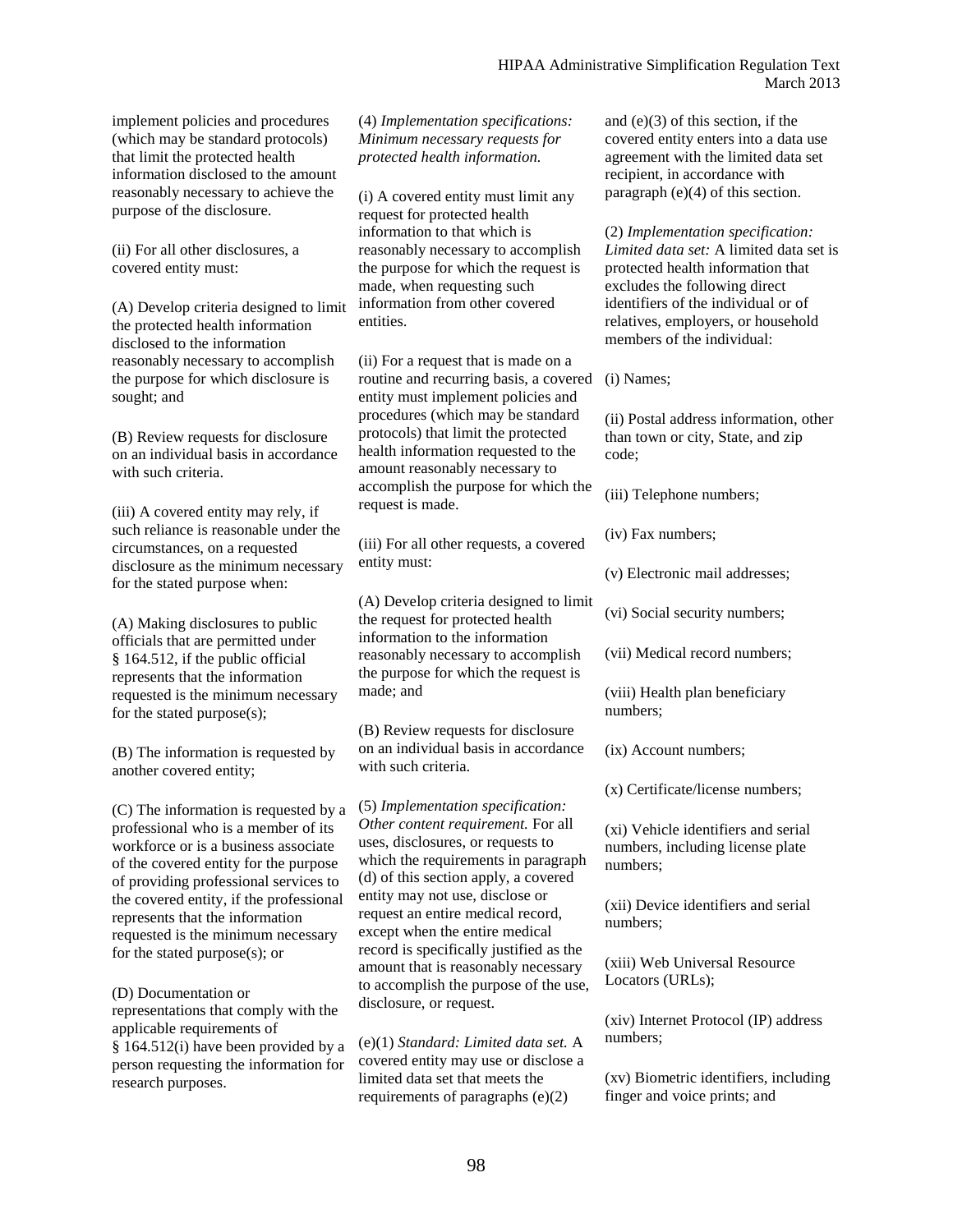(xvi) Full face photographic images and any comparable images.

(3) *Implementation specification: Permitted purposes for uses and disclosures.*

(i) A covered entity may use or disclose a limited data set under paragraph  $(e)(1)$  of this section only for the purposes of research, public health, or health care operations.

(ii) A covered entity may use protected health information to create a limited data set that meets the requirements of paragraph (e)(2) of this section, or disclose protected health information only to a business associate for such purpose, whether or not the limited data set is to be used by the covered entity.

(4) *Implementation specifications: Data use agreement*

(i) *Agreement required.* A covered entity may use or disclose a limited data set under paragraph (e)(1) of this section only if the covered entity obtains satisfactory assurance, in the form of a data use agreement that meets the requirements of this section, that the limited data set recipient will only use or disclose the protected health information for limited purposes.

(ii) *Contents.* A data use agreement between the covered entity and the limited data set recipient must:

(A) Establish the permitted uses and disclosures of such information by the limited data set recipient, consistent with paragraph (e)(3) of this section. The data use agreement may not authorize the limited data set recipient to use or further disclose the information in a manner that would violate the requirements of this subpart, if done by the covered entity;

(B) Establish who is permitted to use or receive the limited data set; and

(C) Provide that the limited data set recipient will:

(*1*) Not use or further disclose the information other than as permitted by the data use agreement or as otherwise required by law;

(*2*) Use appropriate safeguards to prevent use or disclosure of the information other than as provided for by the data use agreement;

(*3*) Report to the covered entity any use or disclosure of the information not provided for by its data use agreement of which it becomes aware;

(*4*) Ensure that any agents to whom it provides the limited data set agree to the same restrictions and conditions that apply to the limited data set recipient with respect to such information; and

(*5*) Not identify the information or contact the individuals.

(iii) *Compliance.*

(A) A covered entity is not in compliance with the standards in paragraph (e) of this section if the covered entity knew of a pattern of activity or practice of the limited data set recipient that constituted a material breach or violation of the data use agreement, unless the covered entity took reasonable steps to cure the breach or end the violation, as applicable, and, if such steps were unsuccessful:

(1) Discontinued disclosure of protected health information to the recipient; and

(2) Reported the problem to the Secretary.

(B) A covered entity that is a limited data set recipient and violates a data use agreement will be in noncompliance with the standards, implementation specifications, and requirements of paragraph (e) of this section.

(f) *Fundraising communications.*

(1) *Standard: Uses and disclosures for fundraising.* Subject to the conditions of paragraph  $(f)(2)$  of this section, a covered entity may use, or disclose to a business associate or to an institutionally related foundation, the following protected health information for the purpose of raising funds for its own benefit, without an authorization meeting the requirements of § 164.508:

(i) Demographic information relating to an individual, including name, address, other contact information, age, gender, and date of birth;

(ii) Dates of health care provided to an individual;

(iii) Department of service information;

(iv) Treating physician;

(v) Outcome information; and

(vi) Health insurance status.

(2) *Implementation specifications: Fundraising requirements.* (i) A covered entity may not use or disclose protected health information for fundraising purposes as otherwise permitted by paragraph  $(f)(1)$  of this section unless a statement required by  $§$  164.520(b)(1)(iii)(A) is included in the covered entity's notice of privacy practices.

(ii) With each fundraising communication made to an individual under this paragraph, a covered entity must provide the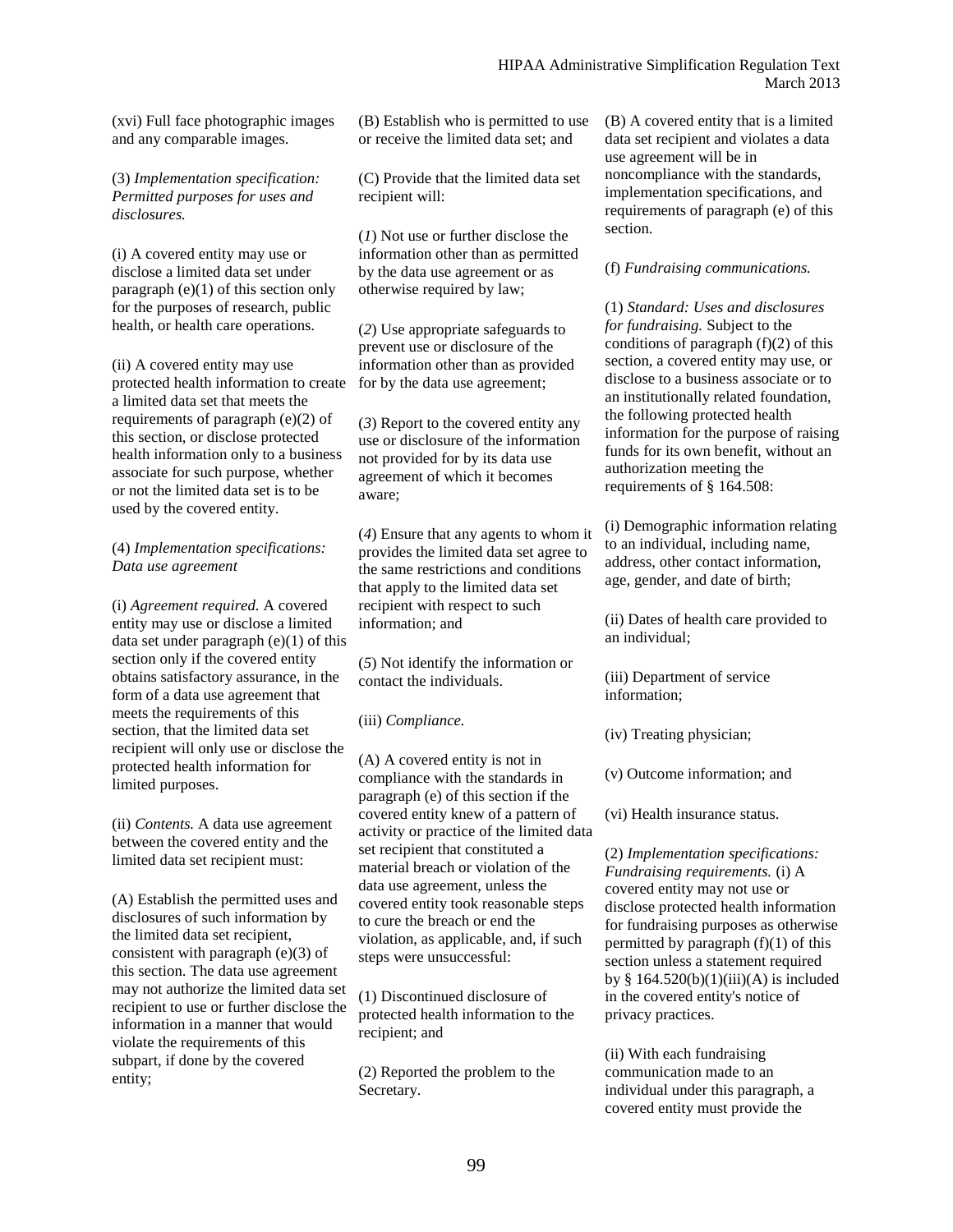individual with a clear and conspicuous opportunity to elect not to receive any further fundraising communications. The method for an individual to elect not to receive further fundraising communications may not cause the individual to incur an undue burden or more than a nominal cost.

(iii) A covered entity may not condition treatment or payment on the individual's choice with respect to the receipt of fundraising communications.

(iv) A covered entity may not make fundraising communications to an individual under this paragraph where the individual has elected not to receive such communications under paragraph  $(f)(2)(ii)$  of this section.

(v) A covered entity may provide an individual who has elected not to receive further fundraising communications with a method to opt back in to receive such communications.

(g) *Standard: Uses and disclosures for underwriting and related purposes.* If a health plan receives protected health information for the purpose of underwriting, premium rating, or other activities relating to the creation, renewal, or replacement of a contract of health insurance or health benefits, and if such health insurance or health benefits are not placed with the health plan, such health plan may only use or disclose such protected health information for such purpose or as may be required by law, subject to the prohibition at  $§$  164.502(a)(5)(i) with respect to genetic information included in the protected health information.

(h)(1) *Standard: Verification requirements.* Prior to any disclosure permitted by this subpart, a covered entity must:

(i) Except with respect to disclosures under § 164.510, verify the identity of a person requesting protected health information and the authority of any such person to have access to protected health information under this subpart, if the identity or any such authority of such person is not known to the covered entity; and

(ii) Obtain any documentation, statements, or representations, whether oral or written, from the person requesting the protected health information when such documentation, statement, or representation is a condition of the disclosure under this subpart.

## (2) *Implementation specifications: Verification.*

(i) *Conditions on disclosures.* If a disclosure is conditioned by this subpart on particular documentation, statements, or representations from the person requesting the protected health information, a covered entity may rely, if such reliance is reasonable under the circumstances, on documentation, statements, or representations that, on their face, meet the applicable requirements.

(A) The conditions in § 164.512(f)(1)(ii)(C) may be satisfied by the administrative subpoena or similar process or by a separate written statement that, on its face, demonstrates that the applicable requirements have been met.

(B) The documentation required by  $§ 164.512(i)(2)$  may be satisfied by one or more written statements, provided that each is appropriately dated and signed in accordance with §  $164.512(i)(2)(i)$  and (v).

(ii) *Identity of public officials.* A covered entity may rely, if such reliance is reasonable under the circumstances, on any of the following to verify identity when the disclosure of protected health

information is to a public official or a person acting on behalf of the public official:

(A) If the request is made in person, presentation of an agency identification badge, other official credentials, or other proof of government status;

(B) If the request is in writing, the request is on the appropriate government letterhead; or

(C) If the disclosure is to a person acting on behalf of a public official, a written statement on appropriate government letterhead that the person is acting under the government's authority or other evidence or documentation of agency, such as a contract for services, memorandum of understanding, or purchase order, that establishes that the person is acting on behalf of the public official.

(iii) *Authority of public officials.* A covered entity may rely, if such reliance is reasonable under the circumstances, on any of the following to verify authority when the disclosure of protected health information is to a public official or a person acting on behalf of the public official:

(A) A written statement of the legal authority under which the information is requested, or, if a written statement would be impracticable, an oral statement of such legal authority;

(B) If a request is made pursuant to legal process, warrant, subpoena, order, or other legal process issued by a grand jury or a judicial or administrative tribunal is presumed to constitute legal authority.

(iv) *Exercise of professional judgment.* The verification requirements of this paragraph are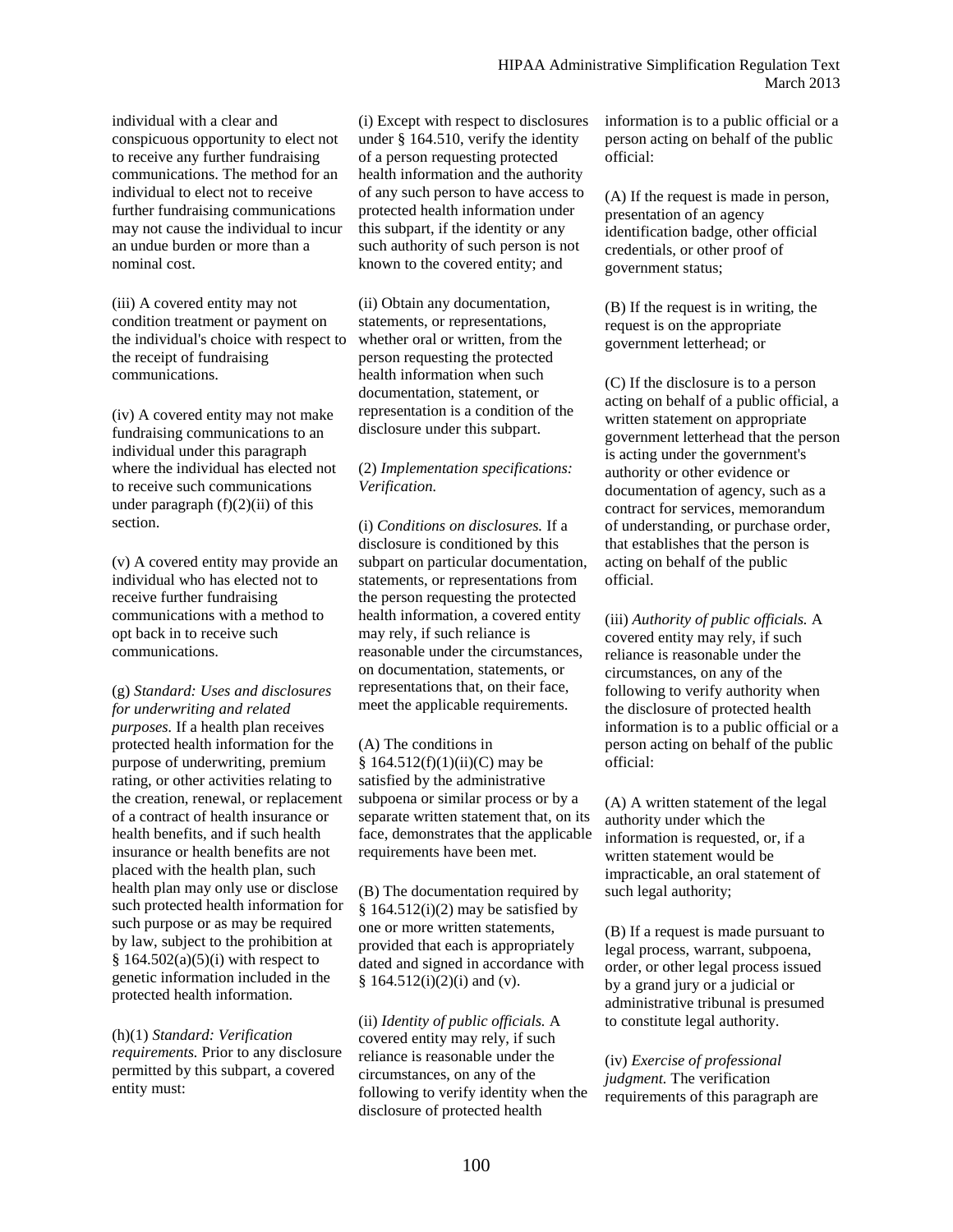met if the covered entity relies on the exercise of professional judgment in making a use or disclosure in accordance with § 164.510 or acts on a good faith belief in making a disclosure in accordance with § 164.512(j).

[65 FR 82802, Dec. 28, 2000, as amended at 67 FR 53270, Aug. 14, 2002; 78 FR 5700, Jan. 25, 2013]

#### **§ 164.520 Notice of privacy practices for protected health information.**

(a) *Standard: notice of privacy practices,* 

(1) *Right to notice.* Except as provided by paragraph (a)(2) or (3) of this section, an individual has a right to adequate notice of the uses and disclosures of protected health information that may be made by the covered entity, and of the individual's rights and the covered entity's legal duties with respect to protected health information.

(2) *Exception for group health plans.*

(i) An individual enrolled in a group health plan has a right to notice:

(A) From the group health plan, if, and to the extent that, such an individual does not receive health benefits under the group health plan through an insurance contract with a health insurance issuer or HMO; or

(B) From the health insurance issuer or HMO with respect to the group health plan through which such individuals receive their health benefits under the group health plan.

(ii) A group health plan that provides health benefits solely through an insurance contract with a health insurance issuer or HMO, and that creates or receives protected health information in addition to summary

health information as defined in § 164.504(a) or information on whether the individual is participating in the group health plan, or is enrolled in or has disenrolled from a health insurance issuer or HMO offered by the plan, must:

(A) Maintain a notice under this section; and

(B) Provide such notice upon request to any person. The provisions of paragraph  $(c)(1)$  of this section do not apply to such group health plan.

(iii) A group health plan that provides health benefits solely through an insurance contract with a health insurance issuer or HMO, and does not create or receive protected health information other than summary health information as defined in § 164.504(a) or information on whether an individual is participating in the group health plan, or is enrolled in or has disenrolled from a health insurance issuer or HMO offered by the plan, is not required to maintain or provide a notice under this section.

(3) *Exception for inmates.* An inmate does not have a right to notice under this section, and the requirements of this section do not apply to a correctional institution that is a covered entity.

(b) *Implementation specifications: Content of notice.*

(1) *Required elements.* The covered entity must provide a notice that is written in plain language and that contains the elements required by this paragraph.

(i) *Header.* The notice must contain the following statement as a header or otherwise prominently displayed: "THIS NOTICE DESCRIBES HOW MEDICAL INFORMATION ABOUT YOU MAY BE USED

AND DISCLOSED AND HOW YOU CAN GET ACCESS TO THIS INFORMATION. PLEASE REVIEW IT CAREFULLY."

(ii) *Uses and disclosures.* The notice must contain:

(A) A description, including at least one example, of the types of uses and disclosures that the covered entity is permitted by this subpart to make for each of the following purposes: treatment, payment, and health care operations.

(B) A description of each of the other purposes for which the covered entity is permitted or required by this subpart to use or disclose protected health information without the individual's written authorization.

(C) If a use or disclosure for any purpose described in paragraphs  $(b)(1)(ii)(A)$  or  $(B)$  of this section is prohibited or materially limited by other applicable law, the description of such use or disclosure must reflect the more stringent law as defined in § 160.202 of this subchapter.

(D) For each purpose described in paragraph  $(b)(1)(ii)(A)$  or  $(B)$  of this section, the description must include sufficient detail to place the individual on notice of the uses and disclosures that are permitted or required by this subpart and other applicable law.

(E) A description of the types of uses and disclosures that require an authorization under § 164.508(a)(2)- (a)(4), a statement that other uses and disclosures not described in the notice will be made only with the individual's written authorization, and a statement that the individual may revoke an authorization as provided by § 164.508(b)(5).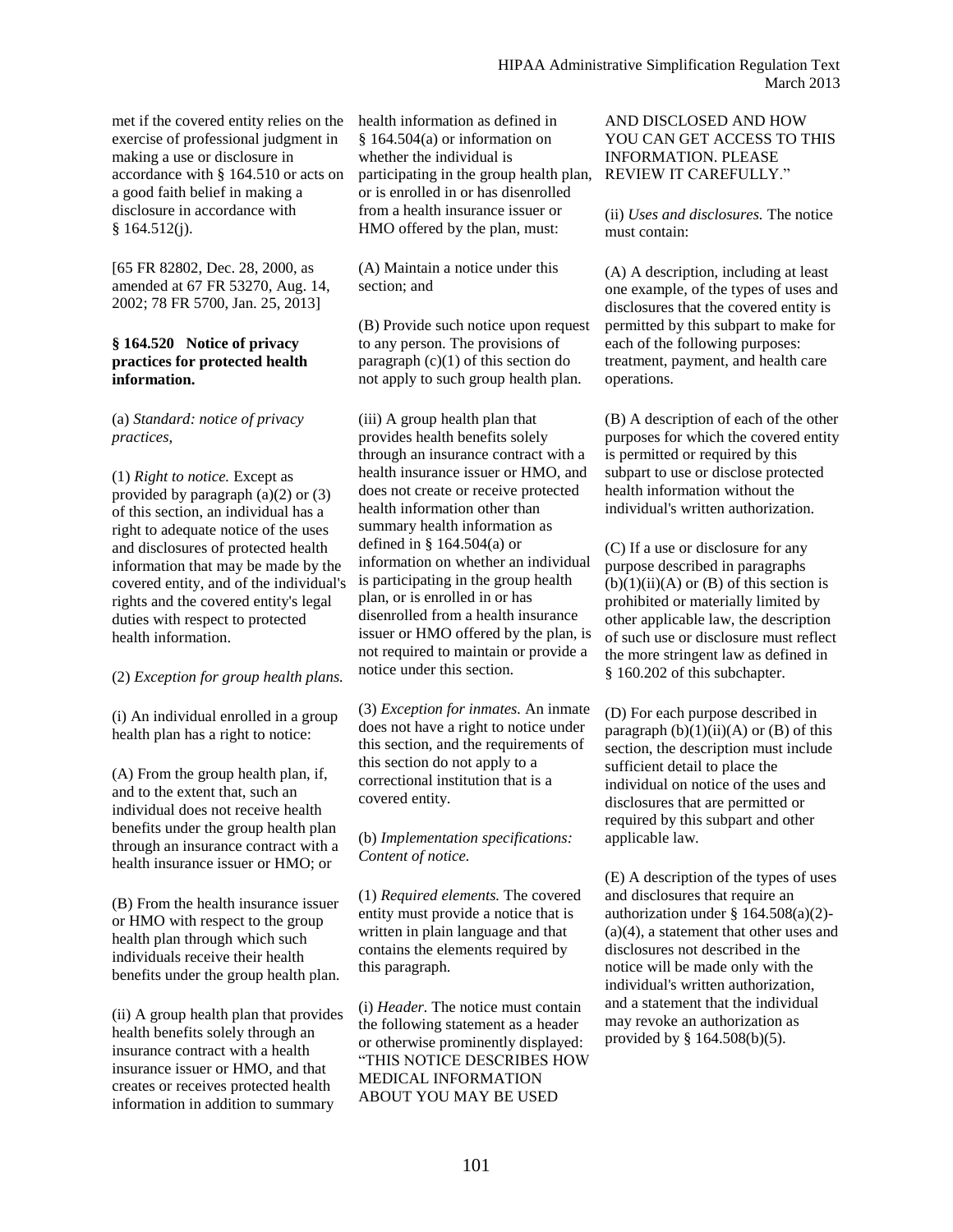(iii) *Separate statements for certain uses or disclosures.* If the covered entity intends to engage in any of the following activities, the description required by paragraph  $(b)(1)(ii)(A)$  of this section must include a separate statement informing the individual of such activities, as applicable:

(A) In accordance with  $§$  164.514(f)(1), the covered entity may contact the individual to raise funds for the covered entity and the individual has a right to opt out of receiving such communications;

(B) In accordance with § 164.504(f), the group health plan, or a health insurance issuer or HMO with respect to a group health plan, may disclose protected health information to the sponsor of the plan; or

(C) If a covered entity that is a health plan, excluding an issuer of a longterm care policy falling within paragraph  $(1)(viii)$  of the definition of *health plan,* intends to use or disclose protected health information for underwriting purposes, a statement that the covered entity is prohibited from using or disclosing protected health information that is genetic information of an individual for such purposes.

(iv) *Individual rights.* The notice must contain a statement of the individual's rights with respect to protected health information and a brief description of how the individual may exercise these rights, as follows:

(A) The right to request restrictions on certain uses and disclosures of protected health information as provided by  $§$  164.522(a), including a statement that the covered entity is not required to agree to a requested restriction, except in case of a disclosure restricted under § 164.522(a)(1)(vi);

(B) The right to receive confidential communications of protected health information as provided by § 164.522(b), as applicable;

(C) The right to inspect and copy protected health information as provided by § 164.524;

(D) The right to amend protected health information as provided by § 164.526;

(E) The right to receive an accounting of disclosures of protected health information as provided by § 164.528; and

(F) The right of an individual, including an individual who has agreed to receive the notice electronically in accordance with paragraph  $(c)(3)$  of this section, to obtain a paper copy of the notice from the covered entity upon request.

(v) *Covered entity's duties.* The notice must contain:

(A) A statement that the covered entity is required by law to maintain the privacy of protected health information, to provide individuals with notice of its legal duties and privacy practices with respect to protected health information, and to notify affected individuals following a breach of unsecured protected health information;

(B) A statement that the covered entity is required to abide by the terms of the notice currently in effect; and

(C) For the covered entity to apply a change in a privacy practice that is described in the notice to protected health information that the covered entity created or received prior to issuing a revised notice, in accordance with  $§$  164.530(i)(2)(ii), a statement that it reserves the right to change the terms of its notice and to

make the new notice provisions effective for all protected health information that it maintains. The statement must also describe how it will provide individuals with a revised notice.

(vi) *Complaints.* The notice must contain a statement that individuals may complain to the covered entity and to the Secretary if they believe their privacy rights have been violated, a brief description of how the individual may file a complaint with the covered entity, and a statement that the individual will not be retaliated against for filing a complaint.

(vii) *Contact.* The notice must contain the name, or title, and telephone number of a person or office to contact for further information as required by  $§ 164.530(a)(1)(ii).$ 

(viii) *Effective date.* The notice must contain the date on which the notice is first in effect, which may not be earlier than the date on which the notice is printed or otherwise published.

# (2) *Optional elements.*

(i) In addition to the information required by paragraph  $(b)(1)$  of this section, if a covered entity elects to limit the uses or disclosures that it is permitted to make under this subpart, the covered entity may describe its more limited uses or disclosures in its notice, provided that the covered entity may not include in its notice a limitation affecting its right to make a use or disclosure that is required by law or permitted by  $§ 164.512(j)(1)(i).$ 

(ii) For the covered entity to apply a change in its more limited uses and disclosures to protected health information created or received prior to issuing a revised notice, in accordance with  $§ 164.530(i)(2)(ii)$ ,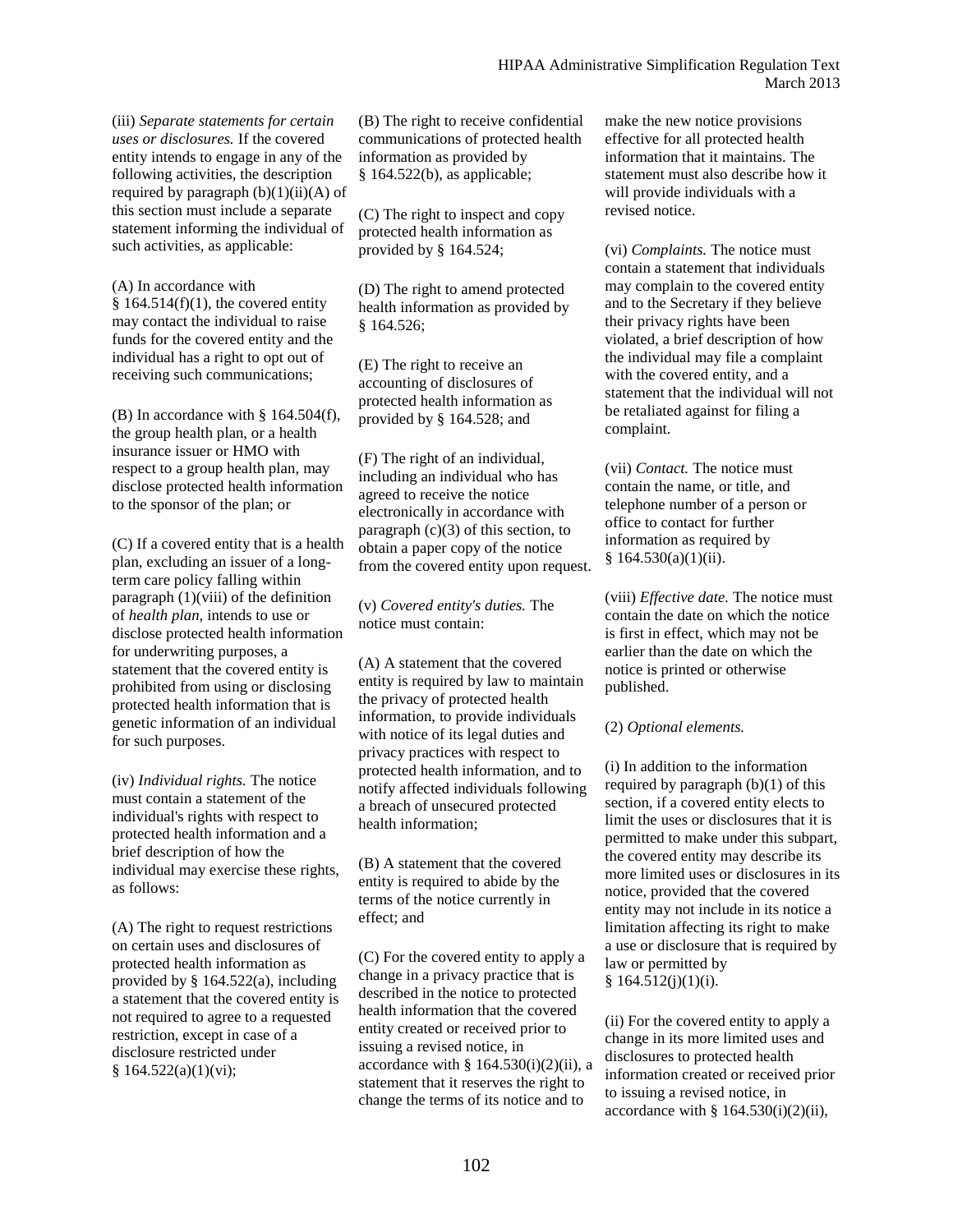the notice must include the statements required by paragraph  $(b)(1)(v)(C)$  of this section.

(3) *Revisions to the notice.* The covered entity must promptly revise and distribute its notice whenever there is a material change to the uses or disclosures, the individual's rights, the covered entity's legal duties, or other privacy practices stated in the notice. Except when required by law, a material change to any term of the notice may not be implemented prior to the effective date of the notice in which such material change is reflected.

(c) *Implementation specifications: Provision of notice.* A covered entity must make the notice required by this section available on request to any person and to individuals as specified in paragraphs  $(c)(1)$  through  $(c)(3)$  of this section, as applicable.

(1) *Specific requirements for health plans.* 

 (i) A health plan must provide the notice:

(A) No later than the compliance date for the health plan, to individuals then covered by the plan;

(B) Thereafter, at the time of enrollment, to individuals who are new enrollees.

(ii) No less frequently than once every three years, the health plan must notify individuals then covered by the plan of the availability of the notice and how to obtain the notice.

(iii) The health plan satisfies the requirements of paragraph  $(c)(1)$  of this section if notice is provided to the named insured of a policy under which coverage is provided to the named insured and one or more dependents.

(iv) If a health plan has more than one notice, it satisfies the requirements of paragraph  $(c)(1)$  of this section by providing the notice that is relevant to the individual or other person requesting the notice.

(v) If there is a material change to the notice:

(A) A health plan that posts its notice on its web site in accordance with paragraph  $(c)(3)(i)$  of this section must prominently post the change or its revised notice on its web site by the effective date of the material change to the notice, and provide the revised notice, or information about the material change and how to obtain the revised notice, in its next annual mailing to individuals then covered by the plan.

(B) A health plan that does not post its notice on a web site pursuant to paragraph  $(c)(3)(i)$  of this section must provide the revised notice, or information about the material change and how to obtain the revised notice, to individuals then covered by the plan within 60 days of the material revision to the notice.

(2) *Specific requirements for certain covered health care providers.* A covered health care provider that has a direct treatment relationship with an individual must:

(i) Provide the notice:

(A) No later than the date of the first service delivery, including service delivered electronically, to such individual after the compliance date for the covered health care provider; or

(B) In an emergency treatment situation, as soon as reasonably practicable after the emergency treatment situation.

(ii) Except in an emergency treatment situation, make a good faith effort to obtain a written acknowledgment of receipt of the notice provided in accordance with paragraph  $(c)(2)(i)$  of this section, and if not obtained, document its good faith efforts to obtain such acknowledgment and the reason why the acknowledgment was not obtained;

(iii) If the covered health care provider maintains a physical service delivery site:

(A) Have the notice available at the service delivery site for individuals to request to take with them; and

(B) Post the notice in a clear and prominent location where it is reasonable to expect individuals seeking service from the covered health care provider to be able to read the notice; and

(iv) Whenever the notice is revised, make the notice available upon request on or after the effective date of the revision and promptly comply with the requirements of paragraph  $(c)(2)(iii)$  of this section, if applicable.

(3) *Specific requirements for electronic notice.*

(i) A covered entity that maintains a web site that provides information about the covered entity's customer services or benefits must prominently post its notice on the web site and make the notice available electronically through the web site.

(ii) A covered entity may provide the notice required by this section to an individual by e-mail, if the individual agrees to electronic notice and such agreement has not been withdrawn. If the covered entity knows that the email transmission has failed, a paper copy of the notice must be provided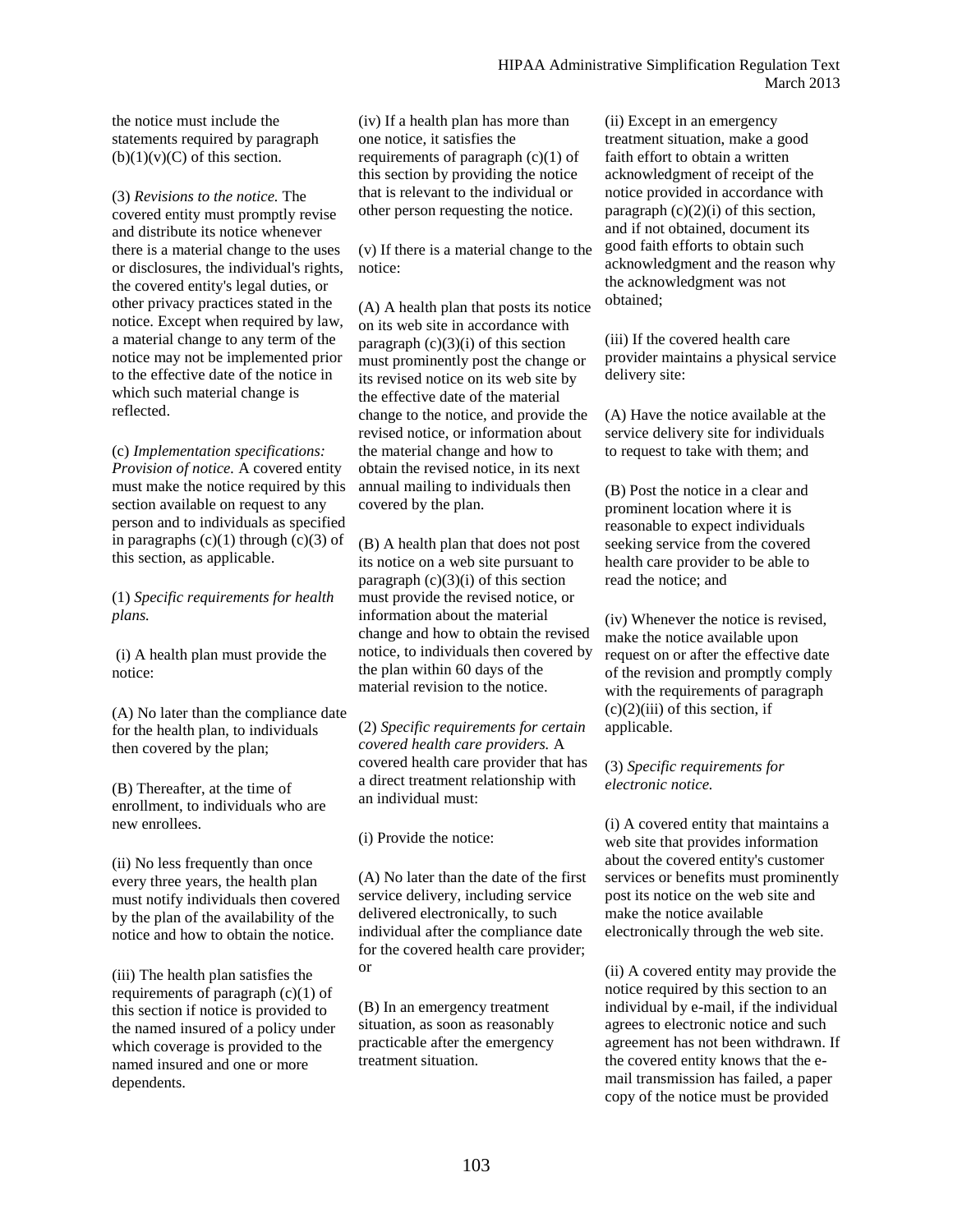to the individual. Provision of electronic notice by the covered entity will satisfy the provision requirements of paragraph (c) of this section when timely made in accordance with paragraph  $(c)(1)$  or (2) of this section.

(iii) For purposes of paragraph  $(c)(2)(i)$  of this section, if the first service delivery to an individual is delivered electronically, the covered health care provider must provide electronic notice automatically and contemporaneously in response to the individual's first request for service. The requirements in paragraph  $(c)(2)(ii)$  of this section apply to electronic notice.

(iv) The individual who is the recipient of electronic notice retains the right to obtain a paper copy of the notice from a covered entity upon request.

(d) *Implementation specifications: Joint notice by separate covered entities.* Covered entities that participate in organized health care arrangements may comply with this section by a joint notice, provided that:

(1) The covered entities participating in the organized health care arrangement agree to abide by the terms of the notice with respect to protected health information created or received by the covered entity as part of its participation in the organized health care arrangement;

(2) The joint notice meets the implementation specifications in paragraph (b) of this section, except that the statements required by this section may be altered to reflect the fact that the notice covers more than one covered entity; and

(i) Describes with reasonable specificity the covered entities, or class of entities, to which the joint notice applies;

(ii) Describes with reasonable specificity the service delivery sites, or classes of service delivery sites, to which the joint notice applies; and

(iii) If applicable, states that the covered entities participating in the organized health care arrangement will share protected health information with each other, as necessary to carry out treatment, payment, or health care operations relating to the organized health care arrangement.

(3) The covered entities included in the joint notice must provide the notice to individuals in accordance with the applicable implementation specifications of paragraph (c) of this section. Provision of the joint notice to an individual by any one of the covered entities included in the joint notice will satisfy the provision requirement of paragraph (c) of this section with respect to all others covered by the joint notice.

(e) *Implementation specifications: Documentation.* A covered entity must document compliance with the notice requirements, as required by § 164.530(j), by retaining copies of the notices issued by the covered entity and, if applicable, any written acknowledgments of receipt of the notice or documentation of good faith efforts to obtain such written acknowledgment, in accordance with paragraph  $(c)(2)(ii)$  of this section.

[65 FR 82802, Dec. 28, 2000, as amended at 67 FR 53271, Aug. 14, 2002; 78 FR 5701, Jan. 25, 2013]

# **§ 164.522 Rights to request privacy protection for protected health information.**

(a)(1) *Standard: Right of an individual to request restriction of uses and disclosures.*

(i) A covered entity must permit an individual to request that the covered entity restrict:

(A) Uses or disclosures of protected health information about the individual to carry out treatment, payment, or health care operations; and

(B) Disclosures permitted under  $§ 164.510(b).$ 

(ii) Except as provided in paragraph  $(a)(1)(vi)$  of this section, a covered entity is not required to agree to a restriction.

(iii) A covered entity that agrees to a restriction under paragraph  $(a)(1)(i)$ of this section may not use or disclose protected health information in violation of such restriction, except that, if the individual who requested the restriction is in need of emergency treatment and the restricted protected health information is needed to provide the emergency treatment, the covered entity may use the restricted protected health information, or may disclose such information to a health care provider, to provide such treatment to the individual.

(iv) If restricted protected health information is disclosed to a health care provider for emergency treatment under paragraph  $(a)(1)(iii)$ of this section, the covered entity must request that such health care provider not further use or disclose the information.

(v) A restriction agreed to by a covered entity under paragraph (a) of this section, is not effective under this subpart to prevent uses or disclosures permitted or required under §§ 164.502(a)(2)(ii), 164.510(a) or 164.512.

(vi) A covered entity must agree to the request of an individual to restrict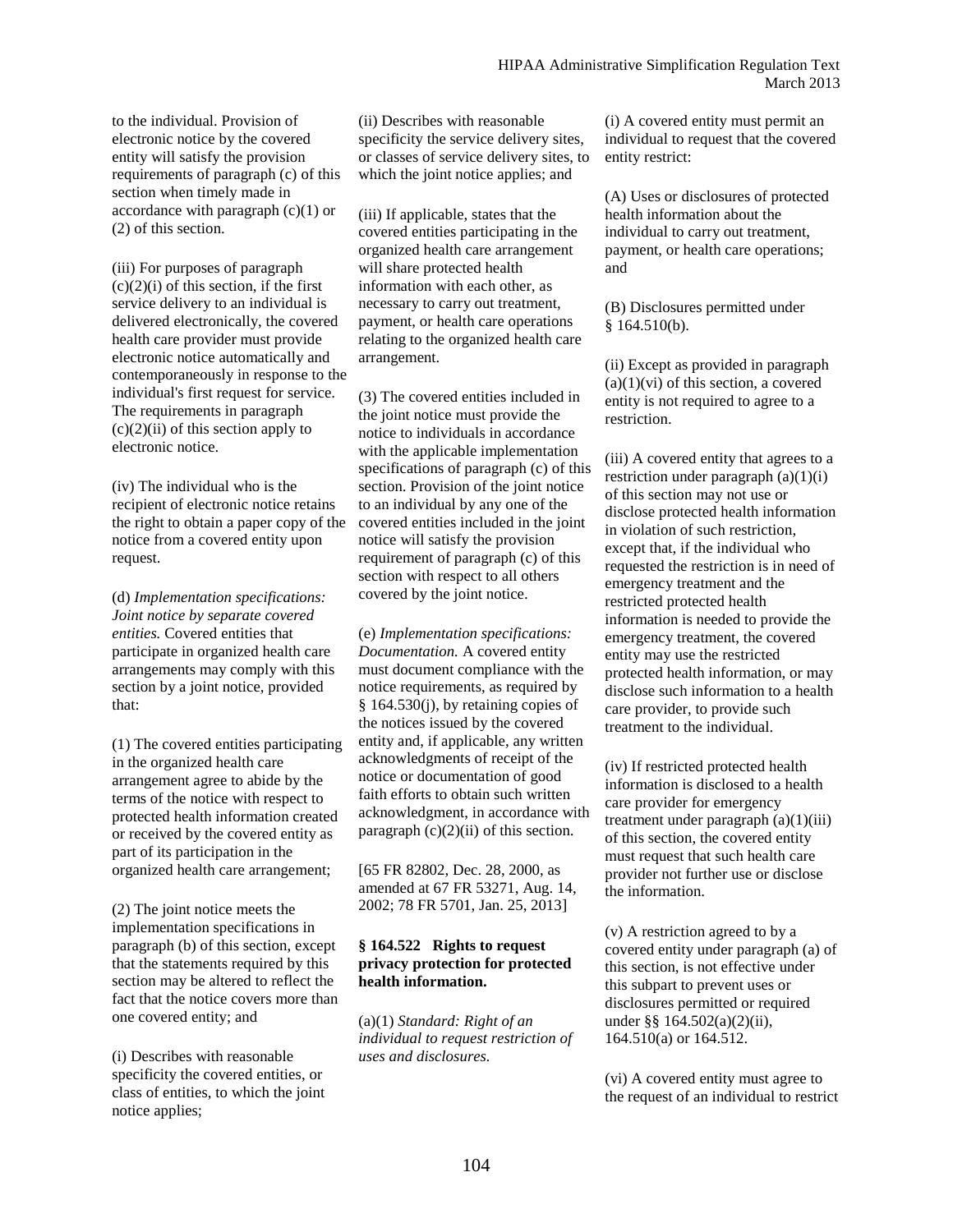disclosure of protected health information about the individual to a health plan if:

(A) The disclosure is for the purpose of carrying out payment or health care operations and is not otherwise required by law; and

(B) The protected health information pertains solely to a health care item or service for which the individual, or person other than the health plan on behalf of the individual, has paid the covered entity in full.

(2) *Implementation specifications: Terminating a restriction.* A covered entity may terminate a restriction, if:

(i) The individual agrees to or requests the termination in writing;

(ii) The individual orally agrees to the termination and the oral agreement is documented; or

(iii) The covered entity informs the individual that it is terminating its agreement to a restriction, except that such termination is:

(A) Not effective for protected health information restricted under paragraph  $(a)(1)(vi)$  of this section; and

(B) Only effective with respect to protected health information created or received after it has so informed the individual.

(3) *Implementation specification: Documentation.* A covered entity must document a restriction in accordance with § 160.530(j) of this subchapter.

(b)(1) *Standard: Confidential communications requirements.*

(i) A covered health care provider must permit individuals to request

and must accommodate reasonable requests by individuals to receive communications of protected health information from the covered health care provider by alternative means or at alternative locations.

(ii) A health plan must permit individuals to request and must accommodate reasonable requests by individuals to receive communications of protected health information from the health plan by alternative means or at alternative locations, if the individual clearly states that the disclosure of all or part of that information could endanger the individual.

(2) *Implementation specifications: Conditions on providing confidential communications.*

(i) A covered entity may require the individual to make a request for a confidential communication described in paragraph (b)(1) of this section in writing.

(ii) A covered entity may condition the provision of a reasonable accommodation on:

(A) When appropriate, information as to how payment, if any, will be handled; and

(B) Specification of an alternative address or other method of contact.

(iii) A covered health care provider may not require an explanation from the individual as to the basis for the request as a condition of providing communications on a confidential basis.

(iv) A health plan may require that a request contain a statement that disclosure of all or part of the information to which the request pertains could endanger the individual.

[65 FR 82802, Dec. 28, 2000, as amended at 67 FR 53271, Aug. 14, 2002; 78 FR 5701, Jan. 25, 2013]

## **§ 164.524 Access of individuals to protected health information.**

(a) *Standard: Access to protected health information.*

(1) *Right of access.* Except as otherwise provided in paragraph  $(a)(2)$  or  $(a)(3)$  of this section, an individual has a right of access to inspect and obtain a copy of protected health information about the individual in a designated record set, for as long as the protected health information is maintained in the designated record set, except for:

(i) Psychotherapy notes;

(ii) Information compiled in reasonable anticipation of, or for use in, a civil, criminal, or administrative action or proceeding; and

(iii) Protected health information maintained by a covered entity that is:

(A) Subject to the Clinical Laboratory Improvements Amendments of 1988, 42 U.S.C. 263a, to the extent the provision of access to the individual would be prohibited by law; or

(B) Exempt from the Clinical Laboratory Improvements Amendments of 1988, pursuant to 42 CFR 493.3(a)(2).

(2) *Unreviewable grounds for denial.* A covered entity may deny an individual access without providing the individual an opportunity for review, in the following circumstances.

(i) The protected health information is excepted from the right of access by paragraph (a)(1) of this section.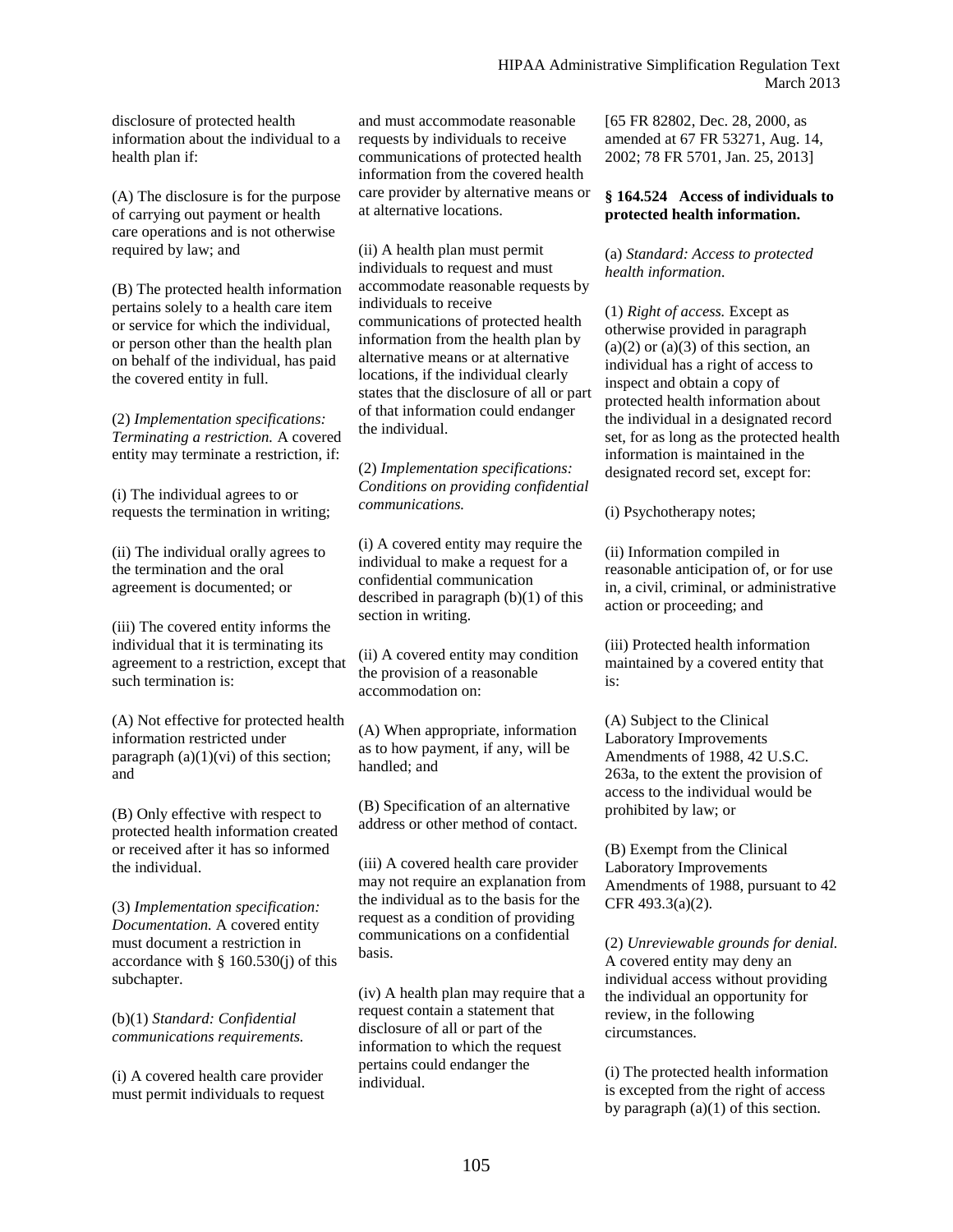(ii) A covered entity that is a correctional institution or a covered health care provider acting under the direction of the correctional institution may deny, in whole or in part, an inmate's request to obtain a copy of protected health information, if obtaining such copy would jeopardize the health, safety, security, custody, or rehabilitation of the individual or of other inmates, or the safety of any officer, employee, or other person at the correctional institution or responsible for the transporting of the inmate.

(iii) An individual's access to protected health information created or obtained by a covered health care provider in the course of research that includes treatment may be temporarily suspended for as long as the research is in progress, provided that the individual has agreed to the denial of access when consenting to participate in the research that includes treatment, and the covered health care provider has informed the individual that the right of access will be reinstated upon completion of the research.

(iv) An individual's access to protected health information that is contained in records that are subject to the Privacy Act, 5 U.S.C. 552a, may be denied, if the denial of access under the Privacy Act would meet the requirements of that law.

(v) An individual's access may be denied if the protected health information was obtained from someone other than a health care provider under a promise of confidentiality and the access requested would be reasonably likely to reveal the source of the information.

(3) *Reviewable grounds for denial*. A covered entity may deny an individual access, provided that the individual is given a right to have such denials reviewed, as required by paragraph (a)(4) of this section, in the following circumstances:

(i) A licensed health care professional has determined, in the exercise of professional judgment, that the access requested is reasonably likely to endanger the life or physical safety of the individual or another person;

(ii) The protected health information makes reference to another person (unless such other person is a health care provider) and a licensed health care professional has determined, in the exercise of professional judgment, that the access requested is reasonably likely to cause substantial harm to such other person; or

(iii) The request for access is made by the individual's personal representative and a licensed health care professional has determined, in the exercise of professional judgment, that the provision of access to such personal representative is reasonably likely to cause substantial harm to the individual or another person.

(4) *Review of a denial of access*. If access is denied on a ground permitted under paragraph (a)(3) of this section, the individual has the right to have the denial reviewed by a licensed health care professional who is designated by the covered entity to act as a reviewing official and who did not participate in the original decision to deny. The covered entity must provide or deny access in accordance with the determination of the reviewing official under paragraph (d)(4) of this section.

(b) *Implementation specifications: Requests for access and timely action*.

(1) *Individual's request for access*. The covered entity must permit an individual to request access to inspect or to obtain a copy of the

protected health information about the individual that is maintained in a designated record set. The covered entity may require individuals to make requests for access in writing, provided that it informs individuals of such a requirement.

(2) *Timely action by the covered entity*. (i) Except as provided in paragraph  $(b)(2)(ii)$  of this section, the covered entity must act on a request for access no later than 30 days after receipt of the request as follows.

(A) If the covered entity grants the request, in whole or in part, it must inform the individual of the acceptance of the request and provide the access requested, in accordance with paragraph (c) of this section.

(B) If the covered entity denies the request, in whole or in part, it must provide the individual with a written denial, in accordance with paragraph (d) of this section.

(ii) If the covered entity is unable to take an action required by paragraph  $(b)(2)(i)(A)$  or  $(B)$  of this section within the time required by paragraph  $(b)(2)(i)$  of this section, as applicable, the covered entity may extend the time for such actions by no more than 30 days, provided that:

(A) The covered entity, within the time limit set by paragraph  $(b)(2)(i)$ of this section, as applicable, provides the individual with a written statement of the reasons for the delay and the date by which the covered entity will complete its action on the request; and

(B) The covered entity may have only one such extension of time for action on a request for access.

(c) *Implementation specifications: Provision of access*. If the covered entity provides an individual with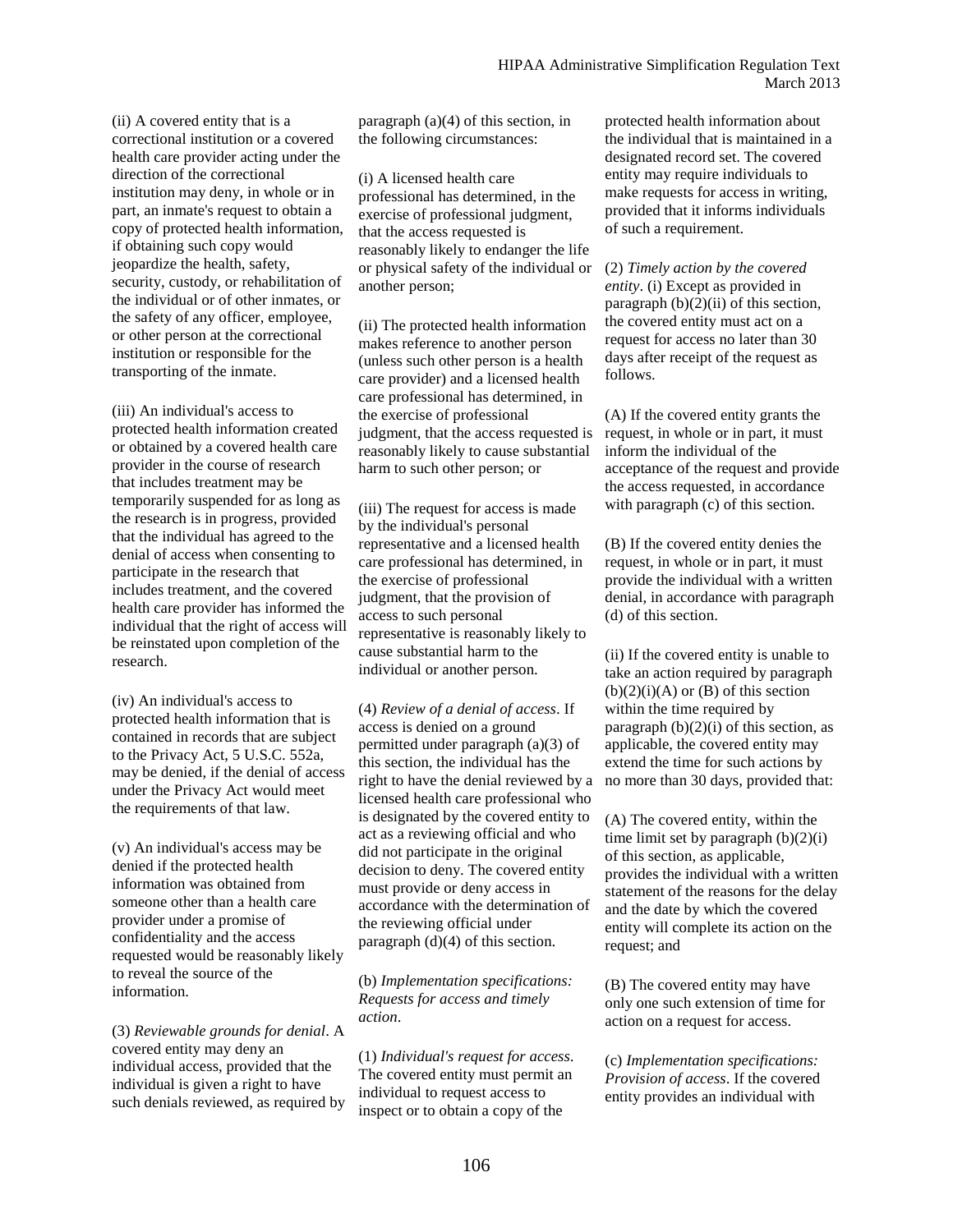access, in whole or in part, to protected health information, the covered entity must comply with the following requirements.

(1) *Providing the access requested*. The covered entity must provide the access requested by individuals, including inspection or obtaining a copy, or both, of the protected health information about them in designated record sets. If the same protected health information that is the subject of a request for access is maintained in more than one designated record set or at more than one location, the covered entity need only produce the protected health information once in response to a request for access.

#### (2) *Form of access requested.*

(i) The covered entity must provide the individual with access to the protected health information in the form and format requested by the individual, if it is readily producible in such form and format; or, if not, in a readable hard copy form or such other form and format as agreed to by the covered entity and the individual.

(ii) Notwithstanding paragraph  $(c)(2)(i)$  of this section, if the protected health information that is the subject of a request for access is maintained in one or more designated record sets electronically and if the individual requests an electronic copy of such information, the covered entity must provide the individual with access to the protected health information in the electronic form and format requested by the individual, if it is readily producible in such form and format; or, if not, in a readable electronic form and format as agreed to by the covered entity and the individual.

(iii) The covered entity may provide the individual with a summary of the protected health information requested, in lieu of providing access

to the protected health information o r (i) Labor for copying the protected may provide an explanation of the protected health information to whic h access has been provided, if:

(A) The individual agrees in advanc e to such a summary or explanation; and

(B) The individual agrees in advanc e to the fees imposed, if any, by the covered entity for such summary or explanation.

(3) *Time and manner of access.* (i) The covered entity must provide the access as requested by the individual in a timely manner as required by paragraph (b)(2) of this section, including arranging with the individual for a convenient time and place to inspect or obtain a copy of the protected health information, or mailing the copy of the protected health information at the individual's request. The covered entity may discuss the scope, format, and other aspects of the request for access wit h the individual as necessary to facilitate the timely provision of access.

(ii) If an individual's request for access directs the covered entity to transmit the copy of protected health information directly to another person designated by the individual, the covered entity must provide the copy to the person designated by the individual. The individual's request must be in writing, signed by the individual, and clearly identify the designated person and where to send the copy of protected health information.

(4) *Fees*. If the individual requests a copy of the protected health information or agrees to a summary or explanation of such information, the covered entity may impose a reasonable, cost-based fee, provided that the fee includes only the cost of: health information requested by the individual, whether in paper or electronic form;

(ii) Supplies for creating the paper copy or electronic media if the individual requests that the electronic copy be provided on portable media;

(iii) Postage, when the individual has requested the copy, or the summary or explanation, be mailed; and

(iv) Preparing an explanation or summary of the protected health information, if agreed to by the individual as required by paragraph  $(c)(2)(iii)$  of this section.

(d) *Implementation specifications: Denial of access*. If the covered entity denies access, in whole or in part, to protected health information, the covered entity must comply with the following requirements.

(1) *Making other information accessible*. The covered entity must, to the extent possible, give the individual access to any other protected health information requested, after excluding the protected health information as to which the covered entity has a ground to deny access.

(2) *Denial*. The covered entity must provide a timely, written denial to the individual, in accordance with paragraph (b)(2) of this section. The denial must be in plain language and contain:

(i) The basis for the denial;

(ii) If applicable, a statement of the individual's review rights under paragraph (a)(4) of this section, including a description of how the individual may exercise such review rights; and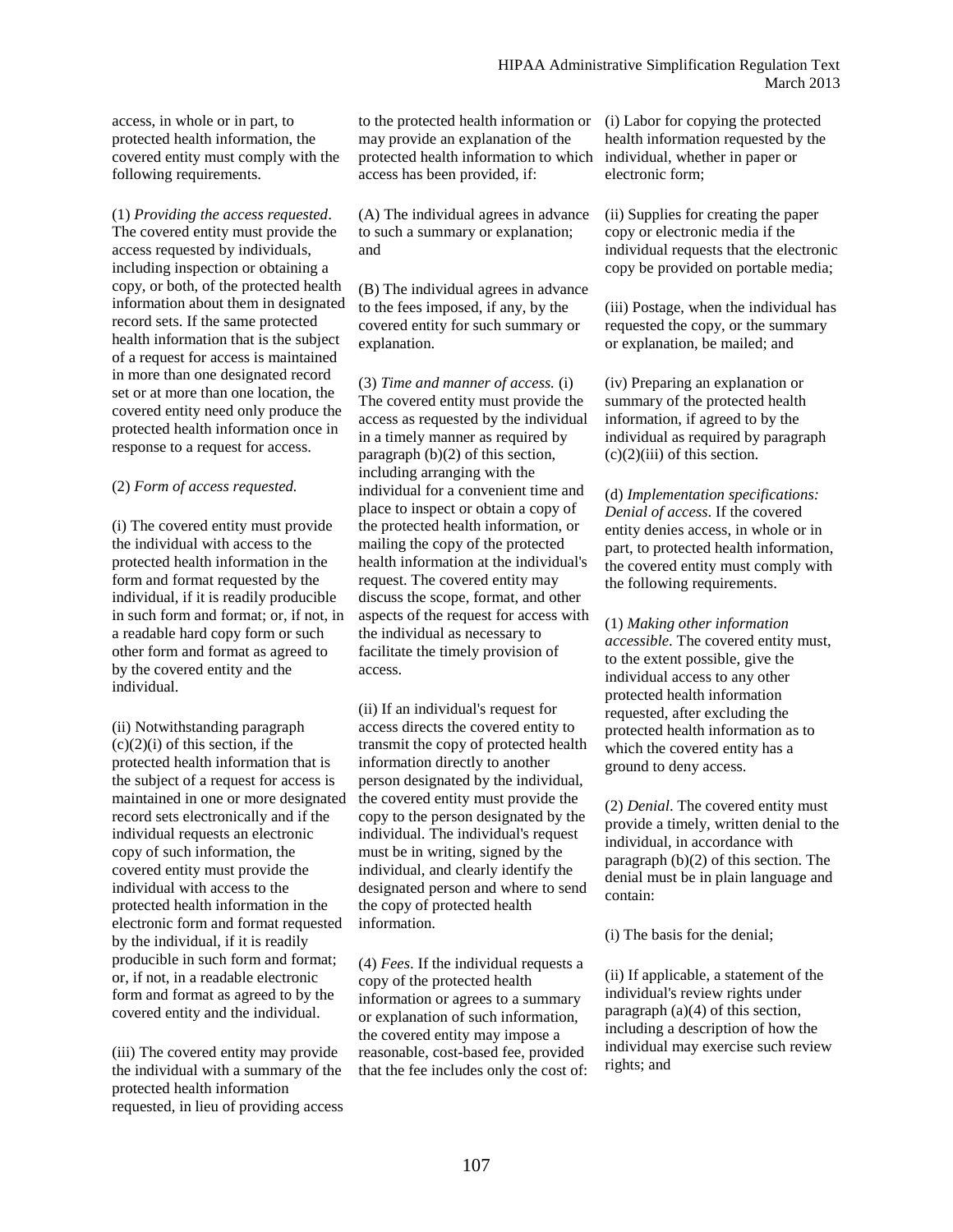(iii) A description of how the individual may complain to the covered entity pursuant to the complaint procedures in § 164.530(d) or to the Secretary pursuant to the procedures in § 160.306. The description must include the name, or title, and telephone number of the contact person or office designated in  $§ 164.530(a)(1)(ii).$ 

(3) *Other responsibility*. If the covered entity does not maintain the protected health information that is the subject of the individual's request for access, and the covered entity knows where the requested information is maintained, the covered entity must inform the individual where to direct the request for access.

(4) *Review of denial requested.* If the individual has requested a review of a denial under paragraph (a)(4) of this section, the covered entity must designate a licensed health care professional, who was not directly involved in the denial to review the decision to deny access. The covered entity must promptly refer a request for review to such designated reviewing official. The designated reviewing official must determine, within a reasonable period of time, whether or not to deny the access requested based on the standards in paragraph (a)(3) of this section. The covered entity must promptly provide written notice to the individual of the determination of the designated reviewing official and take other action as required by this section to carry out the designated reviewing official's determination.

(e) *Implementation specification: Documentation*. A covered entity must document the following and retain the documentation as required by § 164.530(j):

(1) The designated record sets that are subject to access by individuals; and

(2) The titles of the persons or office s set. The covered entity may require responsible for receiving and processing requests for access by individuals.

[65 FR 82823, Dec. 28, 2000, as amended at 78 FR 5701, Jan. 25, 2013]

# **§ 164.526 Amendment of protected health information.**

(a) *Standard: Right to amend*. (1) *Right to amend*. An individual has the right to have a covered entity amend protected health information or a record about the individual in a designated record set for as long as the protected health information is maintained in the designated record set.

(2) *Denial of amendment*. A covered entity may deny an individual's request for amendment, if it determines that the protected health information or record that is the subject of the request:

(i) Was not created by the covered entity, unless the individual provides a reasonable basis to believe that the originator of protected health information is no longer available to act on the requested amendment;

(ii) Is not part of the designated record set;

(iii) Would not be available for inspection under § 164.524; or

(iv) Is accurate and complete.

(b) *Implementation specifications: Requests for amendment and timely action*.

(1) *Individual's request for amendment*. The covered entity must permit an individual to request that the covered entity amend the protected health information maintained in the designated record

individuals to make requests for amendment in writing and to provide a reason to support a requested amendment, provided that it informs individuals in advance of such requirements.

(2) *Timely action by the covered entity*.

(i) The covered entity must act on the individual's request for an amendment no later than 60 days after receipt of such a request, as follows.

(A) If the covered entity grants the requested amendment, in whole or in part, it must take the actions required by paragraphs  $(c)(1)$  and  $(2)$  of this section.

(B) If the covered entity denies the requested amendment, in whole or in part, it must provide the individual with a written denial, in accordance with paragraph  $(d)(1)$  of this section.

(ii) If the covered entity is unable to act on the amendment within the time required by paragraph  $(b)(2)(i)$  of this section, the covered entity may extend the time for such action by no more than 30 days, provided that:

(A) The covered entity, within the time limit set by paragraph  $(b)(2)(i)$ of this section, provides the individual with a written statement of the reasons for the delay and the date by which the covered entity will complete its action on the request; and

(B) The covered entity may have only one such extension of time for action on a request for an amendment.

(c) *Implementation specifications: Accepting the amendment*. If the covered entity accepts the requested amendment, in whole or in part, the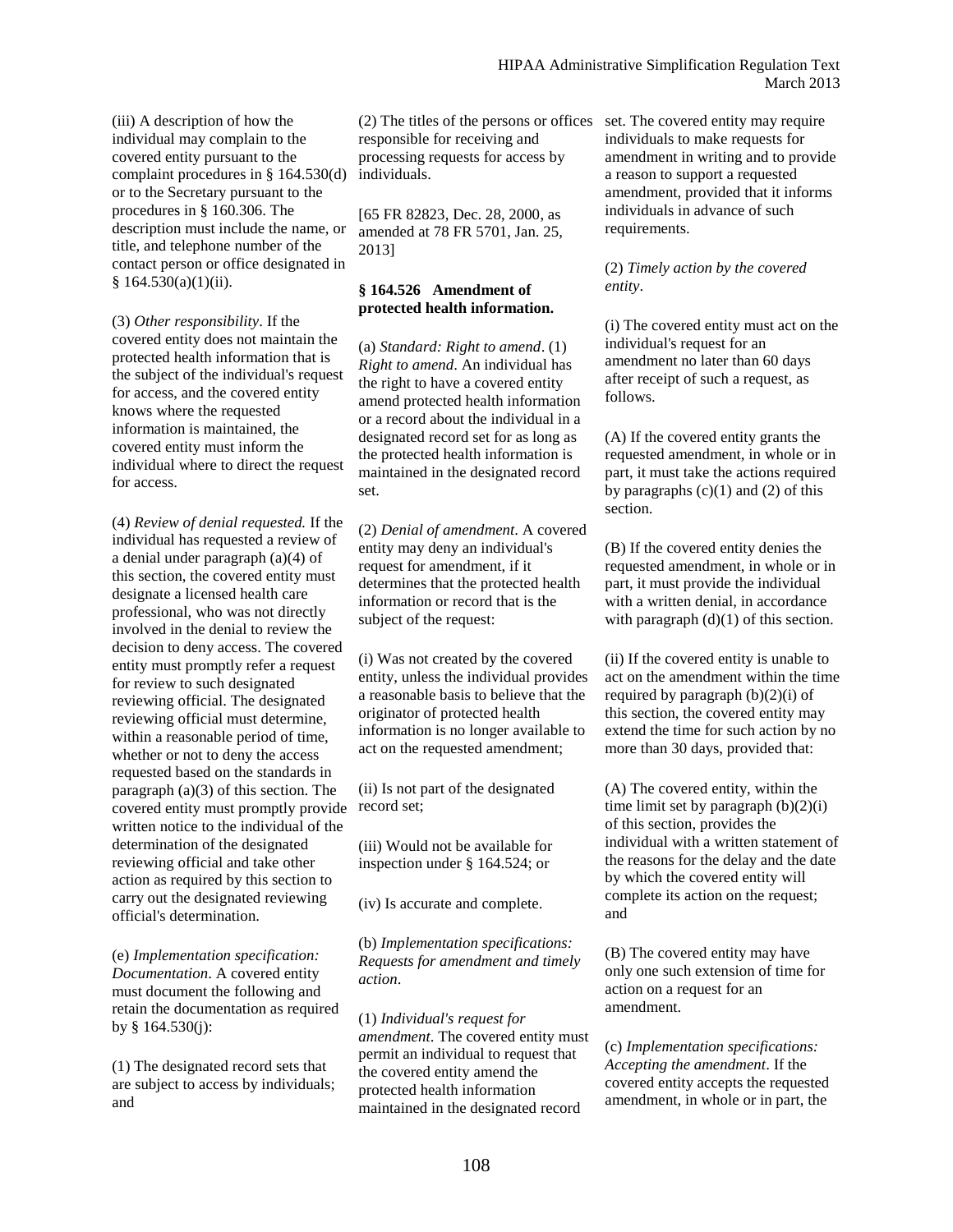covered entity must comply with the following requirements.

(1) *Making the amendment*. The covered entity must make the appropriate amendment to the protected health information or record that is the subject of the request for amendment by, at a minimum, identifying the records in the designated record set that are affected by the amendment and appending or otherwise providing a link to the location of the amendment.

(2) *Informing the individual*. In accordance with paragraph (b) of this section, the covered entity must timely inform the individual that the amendment is accepted and obtain the individual's identification of and agreement to have the covered entity notify the relevant persons with which the amendment needs to be shared in accordance with paragraph (c)(3) of this section.

(3) *Informing others*. The covered entity must make reasonable efforts to inform and provide the amendment within a reasonable time to:

(i) Persons identified by the individual as having received protected health information about the individual and needing the amendment; and

(ii) Persons, including business associates, that the covered entity knows have the protected health information that is the subject of the amendment and that may have relied, or could foreseeably rely, on such information to the detriment of the individual.

(d) *Implementation specifications: Denying the amendment*. If the covered entity denies the requested amendment, in whole or in part, the covered entity must comply with the following requirements.

(1) *Denial*. The covered entity must provide the individual with a timely, written denial, in accordance with paragraph (b)(2) of this section. The denial must use plain language and contain:

(i) The basis for the denial, in accordance with paragraph (a)(2) of this section;

(ii) The individual's right to submit a written statement disagreeing with the denial and how the individual may file such a statement;

(iii) A statement that, if the individual does not submit a statement of disagreement, the individual may request that the covered entity provide the individual's request for amendment and the denial with any future disclosures of the protected health information that is the subject of the amendment; and

(iv) A description of how the individual may complain to the covered entity pursuant to the complaint procedures established in § 164.530(d) or to the Secretary pursuant to the procedures established in § 160.306. The description must include the name, or title, and telephone number of the contact person or office designated in  $§ 164.530(a)(1)(ii).$ 

(2) *Statement of disagreement*. The covered entity must permit the individual to submit to the covered entity a written statement disagreeing with the denial of all or part of a requested amendment and the basis of such disagreement. The covered entity may reasonably limit the length of a statement of disagreement.

(3) *Rebuttal statement*. The covered entity may prepare a written rebuttal to the individual's statement of disagreement. Whenever such a rebuttal is prepared, the covered

entity must provide a copy to the individual who submitted the statement of disagreement.

(4) *Recordkeeping*. The covered entity must, as appropriate, identify the record or protected health information in the designated record set that is the subject of the disputed amendment and append or otherwise link the individual's request for an amendment, the covered entity's denial of the request, the individual's statement of disagreement, if any, and the covered entity's rebuttal, if any, to the designated record set.

(5) *Future disclosures*. (i) If a statement of disagreement has been submitted by the individual, the covered entity must include the material appended in accordance with paragraph  $(d)(4)$  of this section, or, at the election of the covered entity, an accurate summary of any such information, with any subsequent disclosure of the protected health information to which the disagreement relates.

(ii) If the individual has not submitted a written statement of disagreement, the covered entity must include the individual's request for amendment and its denial, or an accurate summary of such information, with any subsequent disclosure of the protected health information only if the individual has requested such action in accordance with paragraph  $(d)(1)(iii)$  of this section.

(iii) When a subsequent disclosure described in paragraph  $(d)(5)(i)$  or (ii) of this section is made using a standard transaction under part 162 of this subchapter that does not permit the additional material to be included with the disclosure, the covered entity may separately transmit the material required by paragraph  $(d)(5)(i)$  or  $(ii)$  of this section, as applicable, to the recipient of the standard transaction.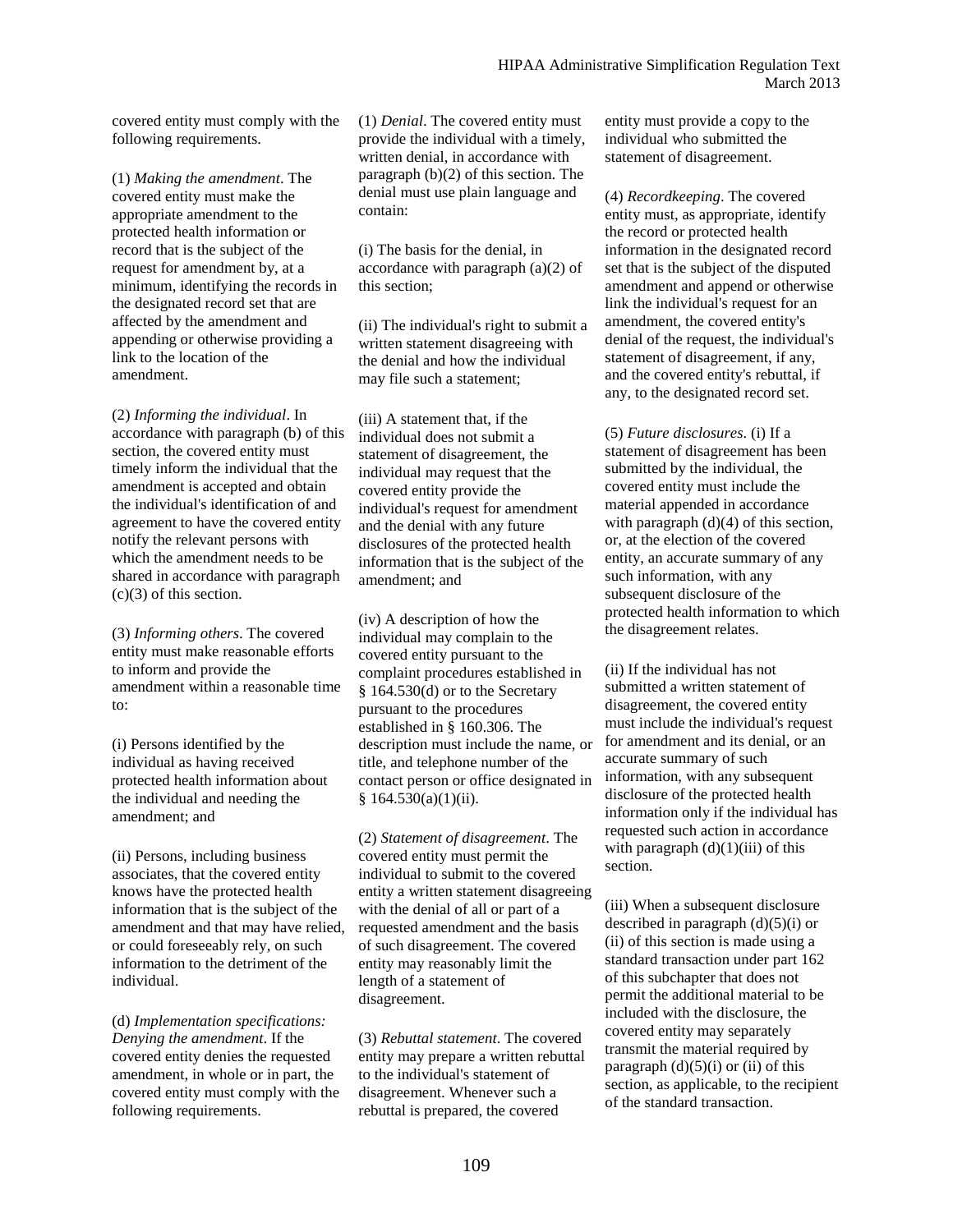(e) *Implementation specification: Actions on notices of amendment.* A covered entity that is informed by another covered entity of an amendment to an individual's protected health information, in accordance with paragraph  $(c)(3)$  of this section, must amend the protected health information in designated record sets as provided by paragraph  $(c)(1)$  of this section.

(f) *Implementation specification: Documentation.* A covered entity must document the titles of the persons or offices responsible for receiving and processing requests for amendments by individuals and retain the documentation as required by § 164.530(j).

## **§ 164.528 Accounting of disclosures of protected health information.**

(a) *Standard: Right to an accounting of disclosures of protected health information.* (1) An individual has a right to receive an accounting of disclosures of protected health information made by a covered entity in the six years prior to the date on which the accounting is requested, except for disclosures:

(i) To carry out treatment, payment and health care operations as provided in § 164.506;

(ii) To individuals of protected health information about them as provided in § 164.502;

(iii) Incident to a use or disclosure otherwise permitted or required by this subpart, as provided in § 164.502;

(iv)Pursuant to an authorization as provided in § 164.508;

(v) For the facility's directory or to persons involved in the individual's

care or other notification purposes as provided in § 164.510;

(vi) For national security or intelligence purposes as provided in  $§ 164.512(k)(2);$ 

(vii) To correctional institutions or law enforcement officials as provided in § 164.512(k)(5);

(viii) As part of a limited data set in accordance with § 164.514(e); or

(ix) That occurred prior to the compliance date for the covered entity.

(2)(i) The covered entity must temporarily suspend an individual's right to receive an accounting of disclosures to a health oversight agency or law enforcement official, as provided in  $§$  164.512(d) or (f), respectively, for the time specified by such agency or official, if such agency or official provides the covered entity with a written statement that such an accounting to the individual would be reasonably likely to impede the agency's activities and specifying the time for which such a suspension is required.

(ii) If the agency or official statement in paragraph  $(a)(2)(i)$  of this section is made orally, the covered entity must:

(A) Document the statement, including the identity of the agency or official making the statement;

(B) Temporarily suspend the individual's right to an accounting of disclosures subject to the statement; and

(C) Limit the temporary suspension to no longer than 30 days from the date of the oral statement, unless a written statement pursuant to paragraph  $(a)(2)(i)$  of this section is submitted during that time.

(3) An individual may request an accounting of disclosures for a period of time less than six years from the date of the request.

(b) *Implementation specifications: Content of the accounting.* The covered entity must provide the individual with a written accounting that meets the following requirements.

(1) Except as otherwise provided by paragraph (a) of this section, the accounting must include disclosures of protected health information that occurred during the six years (or such shorter time period at the request of the individual as provided in paragraph (a)(3) of this section) prior to the date of the request for an accounting, including disclosures to or by business associates of the covered entity.

(2) Except as otherwise provided by paragraphs  $(b)(3)$  or  $(b)(4)$  of this section, the accounting must include for each disclosure:

(i) The date of the disclosure;

(ii) The name of the entity or person who received the protected health information and, if known, the address of such entity or person;

(iii) A brief description of the protected health information disclosed; and

(iv) A brief statement of the purpose of the disclosure that reasonably informs the individual of the basis for the disclosure or, in lieu of such statement, a copy of a written request for a disclosure under §§ 164.502(a)(2)(ii) or 164.512, if any.

(3) If, during the period covered by the accounting, the covered entity has made multiple disclosures of protected health information to the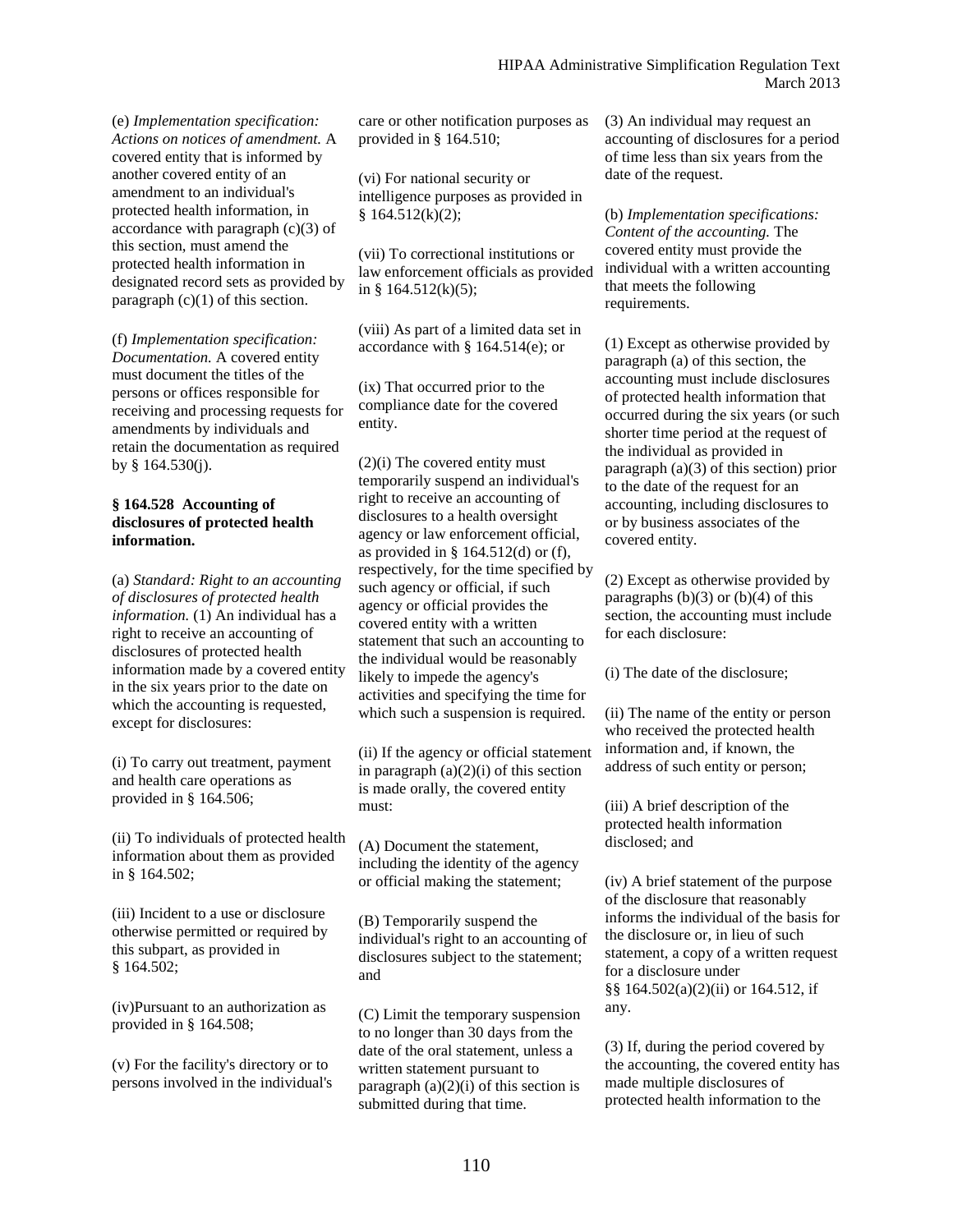same person or entity for a single purpose under  $\S$ § 164.502(a)(2)(ii) or and 164.512, the accounting may, with respect to such multiple disclosures, provide:

(i) The information required by paragraph (b)(2) of this section for the first disclosure during the accounting period;

(ii) The frequency, periodicity, or number of the disclosures made during the accounting period; and

(iii) The date of the last such disclosure during the accounting period.

(4)(i) If, during the period covered by the accounting, the covered entity has made disclosures of protected health information for a particular research purpose in accordance with § 164.512(i) for 50 or more individuals, the accounting may, with respect to such disclosures for which the protected health information about the individual may have been included, provide:

(A) The name of the protocol or other research activity;

(B) A description, in plain language, of the research protocol or other research activity, including the purpose of the research and the criteria for selecting particular records;

(C) A brief description of the type of protected health information that was disclosed;

(D) The date or period of time during which such disclosures occurred, or may have occurred, including the date of the last such disclosure during the accounting period;

(E) The name, address, and telephone number of the entity that sponsored the research and of the researcher to

whom the information was disclosed; (2) The covered entity must provide

F) A statement that the protected ( health information of the individual may or may not have been disclosed for a particular protocol or other research activity.

(ii) If the covered entity provides an accounting for research disclosures, in accordance with paragraph  $(b)(4)$ of this section, and if it is reasonably likely that the protected health information of the individual was disclosed for such research protocol or activity, the covered entity shall, at he request of the individual, assist in t contacting the entity that sponsored the research and the researcher.

c) *Implementation specifications:*  ( Provision of the accounting. (1) The covered entity must act on the individual's request for an accounting, no later than 60 days after receipt of such a request, as follows.

i) The covered entity must provide ( the individual with the accounting requested; or

(ii) If the covered entity is unable to provide the accounting within the time required by paragraph  $(c)(1)$  of this section, the covered entity may xtend the time to provide the e accounting by no more than 30 days, provided that:

A) The covered entity, within the ( time limit set by paragraph  $(c)(1)$  of this section, provides the individual with a written statement of the reasons for the delay and the date by which the covered entity will provide the accounting; and

B) The covered entity may have ( only one such extension of time for action on a request for an accounting.

the first accounting to an individual in any 12 month period without charge. The covered entity may impose a reasonable, cost-based fee for each subsequent request for an accounting by the same individual within the 12 month period, provided that the covered entity informs the individual in advance of the fee and provides the individual with an opportunity to withdraw or modify the request for a subsequent accounting in order to avoid or reduce the fee.

(d) *Implementation specification: Documentation.* A covered entity must document the following and retain the documentation as required by § 164.530(j):

(1) The information required to be included in an accounting under paragraph (b) of this section for disclosures of protected health information that are subject to an accounting under paragraph (a) of this section;

(2) The written accounting that is provided to the individual under this section; and

(3) The titles of the persons or offices responsible for receiving and processing requests for an accounting by individuals.

[65 FR 82802, Dec. 28, 2000, as amended at 67 FR 53271, Aug. 14, 2002]

## **§ 164.530 Administrative requirements.**

(a)(1) *Standard: Personnel designations.* (i) A covered entity must designate a privacy official who is responsible for the development and implementation of the policies and procedures of the entity.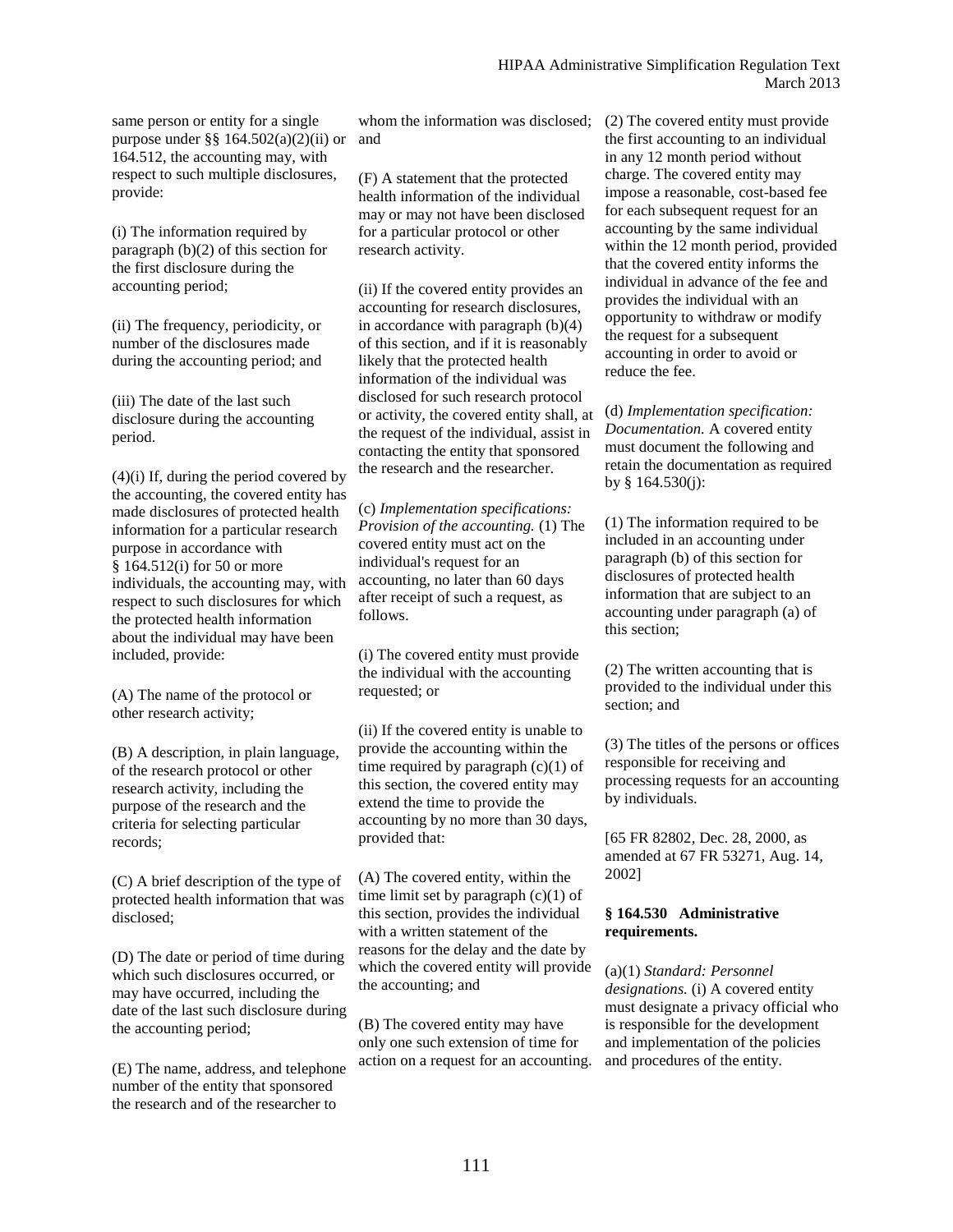$(ii)$  A covered entity must designate a paragraph  $(b)(2)(i)$  of this section has contact person or office who is responsible for receiving complaints under this section and who is able to provide further information about matters covered by the notice required by § 164.520.

(2) *Implementation specification: Personnel designations.* A covered entity must document the personnel designations in paragraph (a)(1) of this section as required by paragraph (j) of this section.

(b)(1) *Standard: Training.* A covered entity must train all members of its workforce on the policies and procedures with respect to protected health information required by this subpart and subpart D of this part, as necessary and appropriate for the members of the workforce to carry out their functions within the covered entity.

(2) *Implementation specifications: Training.* (i) A covered entity must provide training that meets the requirements of paragraph (b)(1) of this section, as follows:

(A) To each member of the covered entity's workforce by no later than the compliance date for the covered entity;

(B) Thereafter, to each new member of the workforce within a reasonable period of time after the person joins the covered entity's workforce; and

(C) To each member of the covered entity's workforce whose functions are affected by a material change in the policies or procedures required by this subpart or subpart D of this part, within a reasonable period of time after the material change becomes effective in accordance with paragraph (i) of this section.

(ii) A covered entity must document that the training as described in

been provided, as required by paragraph (j) of this section.

(c)(1) *Standard: Safeguards.* A covered entity must have in place appropriate administrative, technical, and physical safeguards to protect the privacy of protected health information.

(2)(i) *Implementation specification: Safeguards.* A covered entity must reasonably safeguard protected health information from any intentional or unintentional use or disclosure that is in violation of the standards, implementation specifications or other requirements of this subpart.

(ii) A covered entity must reasonably safeguard protected health information to limit incidental uses or disclosures made pursuant to an otherwise permitted or required use or disclosure.

(d)(1) *Standard: Complaints to the covered entity.* A covered entity must provide a process for individuals to make complaints concerning the covered entity's policies and procedures required by this subpart and subpart D of this part or its compliance with such policies and procedures or the requirements of this subpart or subpart D of this part.

(2) *Implementation specification: Documentation of complaints.* As required by paragraph (j) of this section, a covered entity must document all complaints received, and their disposition, if any.

(e)(1) *Standard: Sanctions.* A covered entity must have and apply appropriate sanctions against members of its workforce who fail to comply with the privacy policies and procedures of the covered entity or the requirements of this subpart or subpart D of this part. This standard does not apply to a member of the

covered entity's workforce with respect to actions that are covered by and that meet the conditions of  $§$  164.502(j) or paragraph (g)(2) of this section.

(2) *Implementation specification: Documentation.* As required by paragraph (j) of this section, a covered entity must document the sanctions that are applied, if any.

(f) *Standard: Mitigation.* A covered entity must mitigate, to the extent practicable, any harmful effect that is known to the covered entity of a use or disclosure of protected health information in violation of its policies and procedures or the requirements of this subpart by the covered entity or its business associate.

(g) *Standard: Refraining from intimidating or retaliatory acts.* A covered entity—

(1) May not intimidate, threaten, coerce, discriminate against, or take other retaliatory action against any individual for the exercise by the individual of any right established, or for participation in any process provided for, by this subpart or subpart D of this part, including the filing of a complaint under this section; and

(2) Must refrain from intimidation and retaliation as provided in § 160.316 of this subchapter.

(h) *Standard: Waiver of rights.* A covered entity may not require individuals to waive their rights under § 160.306 of this subchapter, this subpart, or subpart D of this part, as a condition of the provision of treatment, payment, enrollment in a health plan, or eligibility for benefits.

(i)(1) *Standard: Policies and procedures.* A covered entity must implement policies and procedures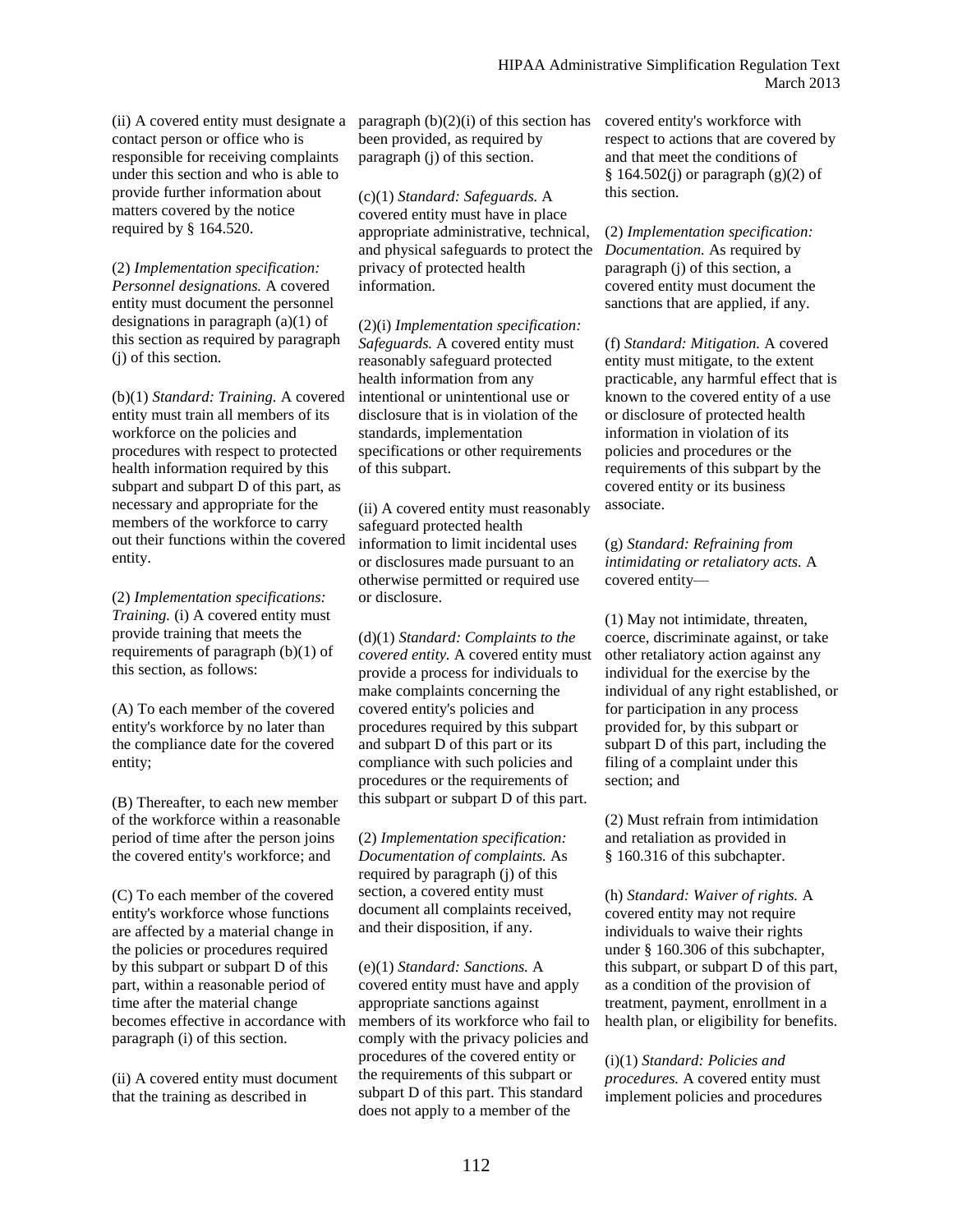with respect to protected health information that are designed to comply with the standards, implementation specifications, or other requirements of this subpart and subpart D of this part. The policies and procedures must be reasonably designed, taking into account the size and the type of activities that relate to protected health information undertaken by a covered entity, to ensure such compliance. This standard is not to be construed to permit or excuse an action that violates any other standard, implementation specification, or other requirement of this subpart.

(2) *Standard: Changes to policies and procedures.* (i) A covered entity must change its policies and procedures as necessary and appropriate to comply with changes in the law, including the standards, requirements, and implementation specifications of this subpart or subpart D of this part.

(ii) When a covered entity changes a privacy practice that is stated in the notice described in § 164.520, and makes corresponding changes to its policies and procedures, it may make the changes effective for protected health information that it created or received prior to the effective date of the notice revision, if the covered entity has, in accordance with  $§ 164.520(b)(1)(v)(C)$ , included in the notice a statement reserving its right to make such a change in its privacy practices; or

(iii) A covered entity may make any other changes to policies and procedures at any time, provided that the changes are documented and implemented in accordance with paragraph  $(i)(5)$  of this section.

(3) *Implementation specification: Changes in law.* Whenever there is a change in law that necessitates a change to the covered entity's

policies or procedures, the covered entity must promptly document and implement the revised policy or procedure. If the change in law materially affects the content of the notice required by § 164.520, the covered entity must promptly make the appropriate revisions to the notice in accordance with  $§$  164.520(b)(3). Nothing in this paragraph may be used by a covered entity to excuse a failure to comply with the law.

(4) *Implementation specifications: Changes to privacy practices stated in the notice.* (i) To implement a change as provided by paragraph  $(i)(2)(ii)$  of this section, a covered entity must:

(A) Ensure that the policy or procedure, as revised to reflect a change in the covered entity's privacy practice as stated in its notice, complies with the standards, requirements, and implementation specifications of this subpart;

(B) Document the policy or procedure, as revised, as required by paragraph (j) of this section; and

(C) Revise the notice as required by  $§$  164.520(b)(3) to state the changed practice and make the revised notice available as required by § 164.520(c). The covered entity may not implement a change to a policy or procedure prior to the effective date of the revised notice.

(ii) If a covered entity has not reserved its right under § 164.520(b)(1)(v)(C) to change a privacy practice that is stated in the notice, the covered entity is bound by the privacy practices as stated in the notice with respect to protected health information created or received while such notice is in effect. A covered entity may change a privacy practice that is stated in the notice, and the related policies and procedures, without having reserved the right to do so, provided that:

(A) Such change meets the implementation specifications in paragraphs  $(i)(4)(i)(A)-(C)$  of this section; and

(B) Such change is effective only with respect to protected health information created or received after the effective date of the notice.

(5) *Implementation specification: Changes to other policies or procedures.* A covered entity may change, at any time, a policy or procedure that does not materially affect the content of the notice required by § 164.520, provided that:

(i) The policy or procedure, as revised, complies with the standards, requirements, and implementation specifications of this subpart; and

(ii) Prior to the effective date of the change, the policy or procedure, as revised, is documented as required by paragraph (j) of this section.

(j)(1) *Standard: Documentation.* A covered entity must:

(i) Maintain the policies and procedures provided for in paragraph (i) of this section in written or electronic form;

(ii) If a communication is required by this subpart to be in writing, maintain such writing, or an electronic copy, as documentation; and

(iii) If an action, activity, or designation is required by this subpart to be documented, maintain a written or electronic record of such action, activity, or designation.

(iv) Maintain documentation sufficient to meet its burden of proof under § 164.414(b).

(2) *Implementation specification: Retention period.* A covered entity must retain the documentation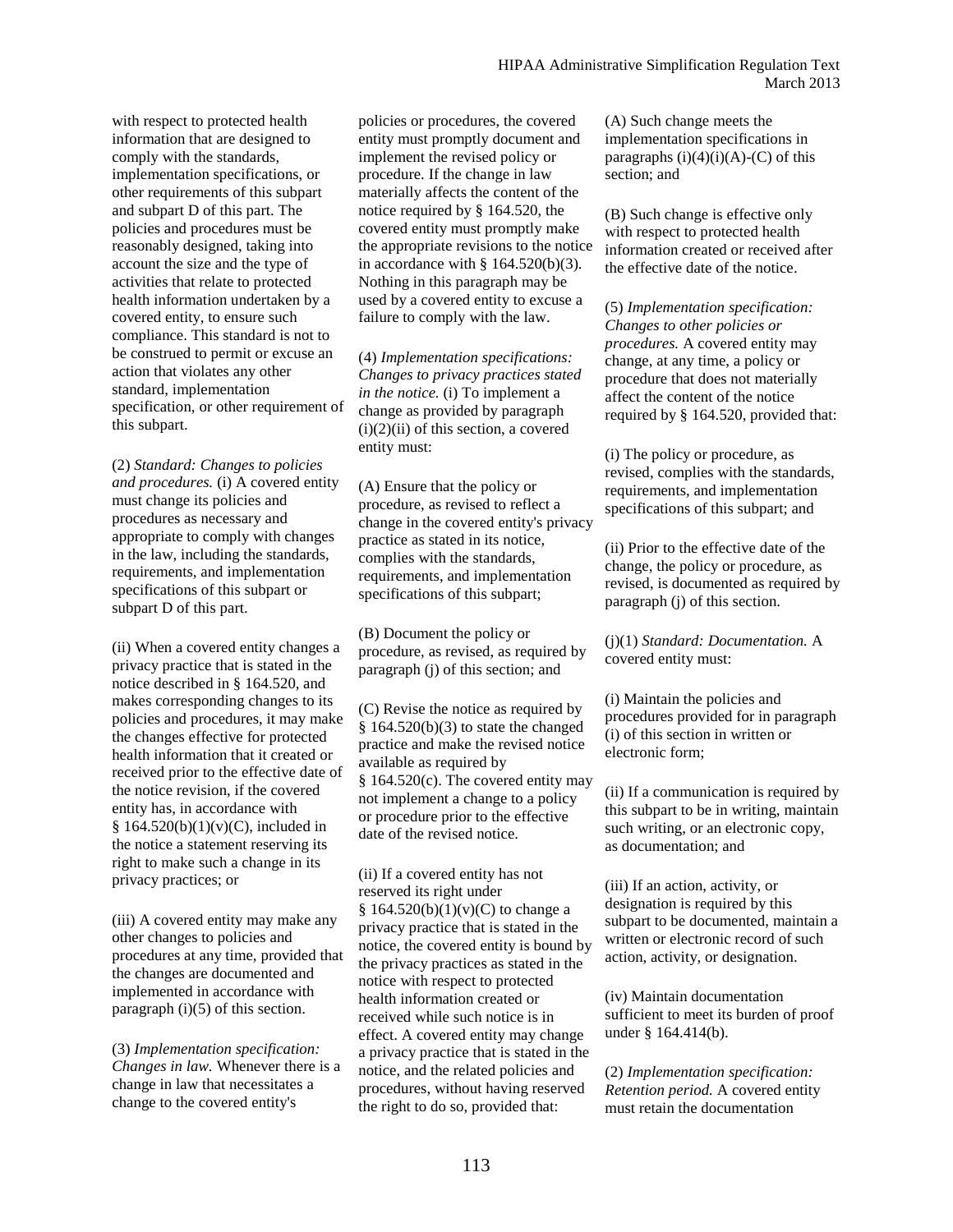required by paragraph  $(j)(1)$  of this section for six years from the date of its creation or the date when it last was in effect, whichever is later.

(k) *Standard: Group health plans.* (1) A group health plan is not subject to the standards or implementation specifications in paragraphs (a) through (f) and (i) of this section, to the extent that:

(i) The group health plan provides health benefits solely through an insurance contract with a health insurance issuer or an HMO; and

(ii) The group health plan does not create or receive protected health information, except for:

(A) Summary health information as defined in § 164.504(a); or

(B) Information on whether the individual is participating in the group health plan, or is enrolled in or has disenrolled from a health insurance issuer or HMO offered by the plan.

(2) A group health plan described in paragraph  $(k)(1)$  of this section is subject to the standard and implementation specification in paragraph (j) of this section only with respect to plan documents amended in accordance with § 164.504(f).

[65 FR 82802, Dec. 28, 2000, as amended at 67 FR 53272, Aug. 14, 2002; 71 FR 8433, Feb. 16, 2006; 74 FR 42769, Aug. 24, 2009]

## **§ 164.532 Transition provisions.**

(a) *Standard: Effect of prior authorizations.* Notwithstanding §§ 164.508 and 164.512(i), a covered entity may use or disclose protected health information, consistent with paragraphs (b) and (c) of this section, pursuant to an authorization or other express legal permission obtained

from an individual permitting the use or disclosure of protected health information, informed consent of the individual to participate in research, a waiver of informed consent by an IRB, or a waiver of authorization in accordance with  $§$  164.512(i)(1)(i).

(b) *Implementation specification: Effect of prior authorization for purposes other than research.* Notwithstanding any provisions in § 164.508, a covered entity may use or disclose protected health information that it created or received prior to the applicable compliance date of this subpart pursuant to an authorization or other express legal permission obtained from an individual prior to the applicable compliance date of this subpart, provided that the authorization or other express legal permission specifically permits such use or disclosure and there is no agreed-to restriction in accordance with § 164.522(a).

(c) *Implementation specification: Effect of prior permission for research.* Notwithstanding any provisions in §§ 164.508 and 164.512(i), a covered entity may, to the extent allowed by one of the following permissions, use or disclose, for research, protected health information that it created or received either before or after the applicable compliance date of this subpart, provided that there is no agreed-to restriction in accordance with  $§$  164.522(a), and the covered entity has obtained, prior to the applicable compliance date, either:

(1) An authorization or other express legal permission from an individual to use or disclose protected health information for the research;

(2) The informed consent of the individual to participate in the research;

(3) A waiver, by an IRB, of informed consent for the research, in accordance with 7 CFR 1c.116(d), 10 CFR 745.116(d), 14 CFR 1230.116(d), 15 CFR 27.116(d), 16 CFR 1028.116(d), 21 CFR 50.24, 22 CFR 225.116(d), 24 CFR 60.116(d), 28 CFR 46.116(d), 32 CFR 219.116(d), 34 CFR 97.116(d), 38 CFR 16.116(d), 40 CFR 26.116(d), 45 CFR 46.116(d), 45 CFR 690.116(d), or 49 CFR 11.116(d), provided that a covered entity must obtain authorization in accordance with § 164.508 if, after the compliance date, informed consent is sought from an individual participating in the research; or

(4) A waiver of authorization in accordance with  $§$  164.512(i)(1)(i).

(d) *Standard: Effect of prior contracts or other arrangements with business associates.* Notwithstanding any other provisions of this part, a covered entity, or business associate with respect to a subcontractor, may disclose protected health information to a business associate and may allow a business associate to create, receive, maintain, or transmit protected health information on its behalf pursuant to a written contract or other written arrangement with such business associate that does not comply with §§ 164.308(b), 164.314(a), 164.502(e), and 164.504(e), only in accordance with paragraph (e) of this section.

(e) *Implementation specification: Deemed compliance.* (1)

*Qualification.* Notwithstanding other sections of this part, a covered entity, or business associate with respect to a subcontractor, is deemed to be in compliance with the documentation and contract requirements of §§ 164.308(b), 164.314(a), 164.502(e), and 164.504(e), with respect to a particular business associate relationship, for the time period set forth in paragraph (e)(2) of this section, if: